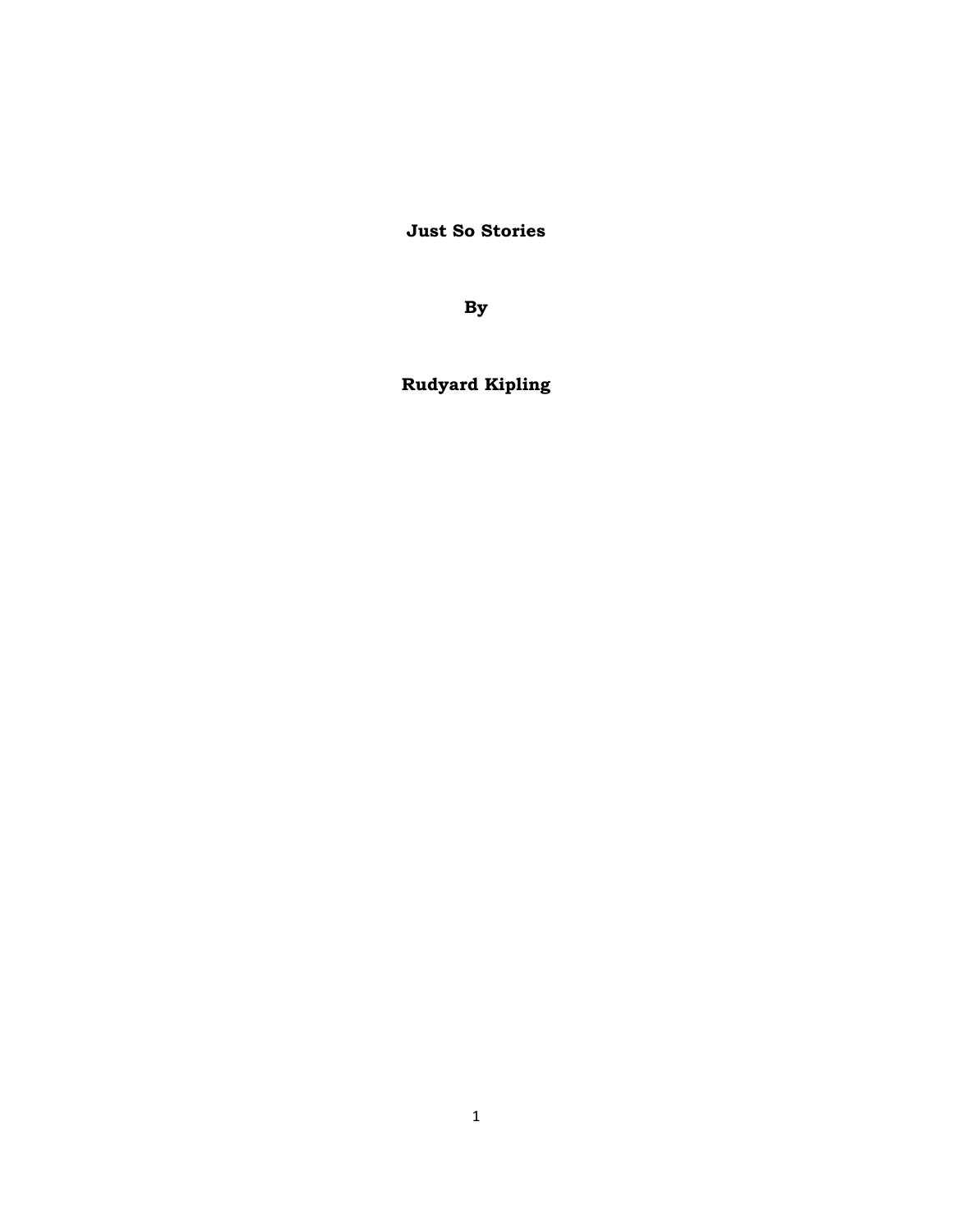# TABLE OF CONTENTS:

 HOW THE WHALE GOT HIS THROAT HOW THE CAMEL GOT HIS HUMP HOW THE RHINOCEROS GOT HIS SKIN HOW THE LEOPARD GOT HIS SPOTS THE ELEPHANT'S CHILD THE SING-SONG OF OLD MAN KANGAROO THE BEGINNING OF THE ARMADILLOS HOW THE FIRST LETTER WAS WRITTEN HOW THE ALPHABET WAS MADE THE CRAB THAT PLAYED WITH THE SEA THE CAT THAT WALKED BY HIMSELF THE BUTTERFLY THAT STAMPED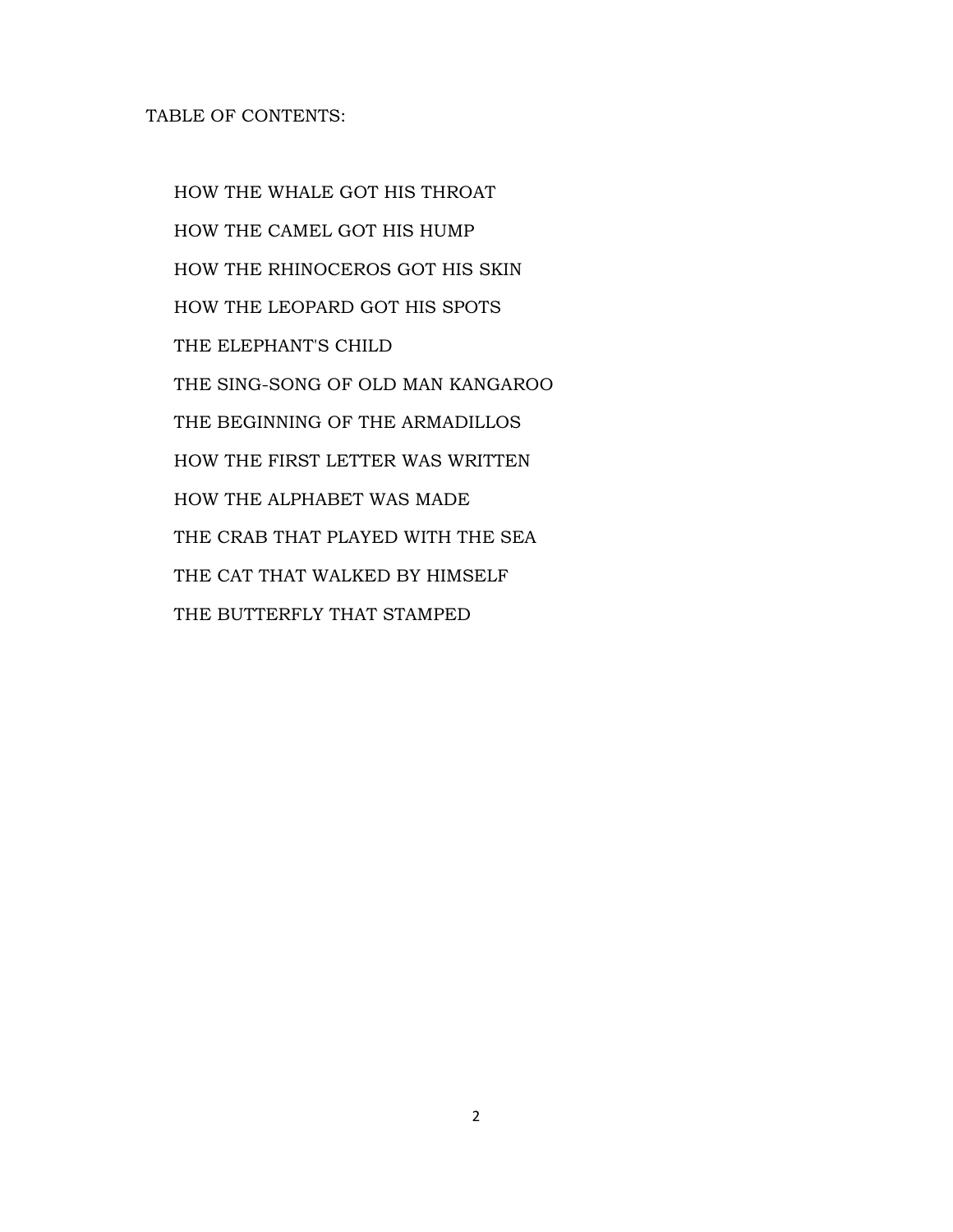### HOW THE WHALE GOT HIS THROAT

IN the sea, once upon a time, O my Best Beloved, there was a Whale, and he ate fishes. He ate the starfish and the garfish, and the crab and the dab, and the plaice and the dace, and the skate and his mate, and the mackereel and the pickereel, and the really truly twirly-whirly eel. All the fishes he could find in all the sea he ate with his mouth--so! Till at last there was only one small fish left in all the sea, and he was a small 'Stute Fish, and he swam a little behind the Whale's right ear, so as to be out of harm's way. Then the Whale stood up on his tail and said, 'I'm hungry.' And the small 'Stute Fish said in a small 'stute voice, 'Noble and generous Cetacean, have you ever tasted Man?'

'No,' said the Whale. 'What is it like?'

'Nice,' said the small 'Stute Fish. 'Nice but nubbly.'

'Then fetch me some,' said the Whale, and he made the sea froth up with his tail.

'One at a time is enough,' said the 'Stute Fish. 'If you swim to latitude Fifty North, longitude Forty West (that is magic), you will find, sitting on a raft, in the middle of the sea, with nothing on but a pair of blue canvas breeches, a pair of suspenders (you must not forget the suspenders, Best Beloved), and a jack-knife, one ship-wrecked Mariner, who, it is only fair to tell you, is a man of

3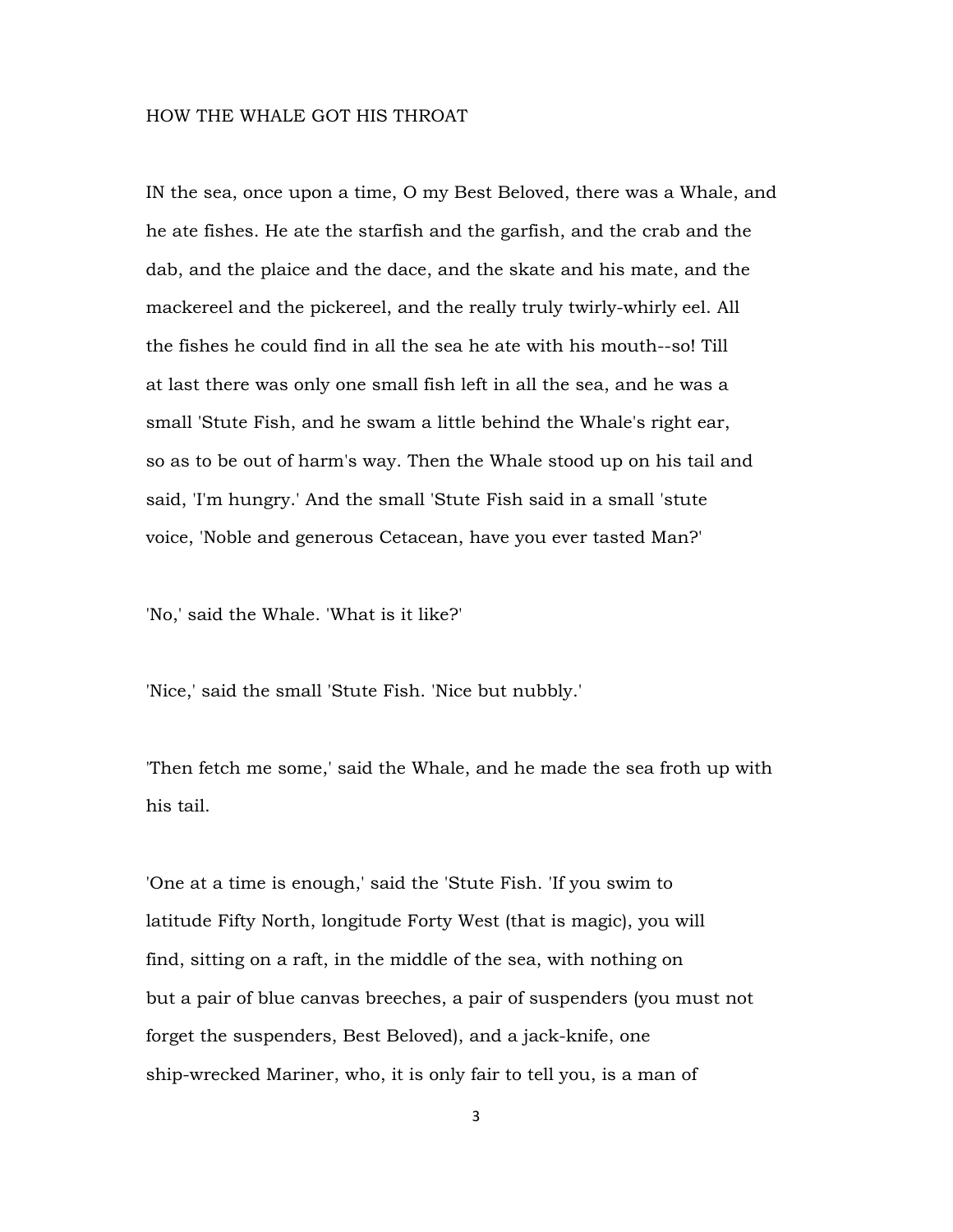infinite-resource-and-sagacity.'

So the Whale swam and swam to latitude Fifty North, longitude Forty West, as fast as he could swim, and on a raft, in the middle of the sea, with nothing to wear except a pair of blue canvas breeches, a pair of suspenders (you must particularly remember the suspenders, Best Beloved), and a jack-knife, he found one single, solitary shipwrecked Mariner, trailing his toes in the water. (He had his mummy's leave to paddle, or else he would never have done it, because he was a man of infinite-resource-and-sagacity.)

Then the Whale opened his mouth back and back and back till it nearly touched his tail, and he swallowed the shipwrecked Mariner, and the raft he was sitting on, and his blue canvas breeches, and the suspenders (which you must not forget), and the jack-knife--He swallowed them all down into his warm, dark, inside cup-boards, and then he smacked his lips--so, and turned round three times on his tail.

# But as soon as the Mariner, who was a man of

infinite-resource-and-sagacity, found himself truly inside the Whale's warm, dark, inside cup-boards, he stumped and he jumped and he thumped and he bumped, and he pranced and he danced, and he banged and he clanged, and he hit and he bit, and he leaped and he creeped, and he prowled and he howled, and he hopped and he dropped, and he cried and he sighed, and he crawled and he bawled, and he stepped and he lepped, and he danced hornpipes where he shouldn't, and the Whale felt most unhappy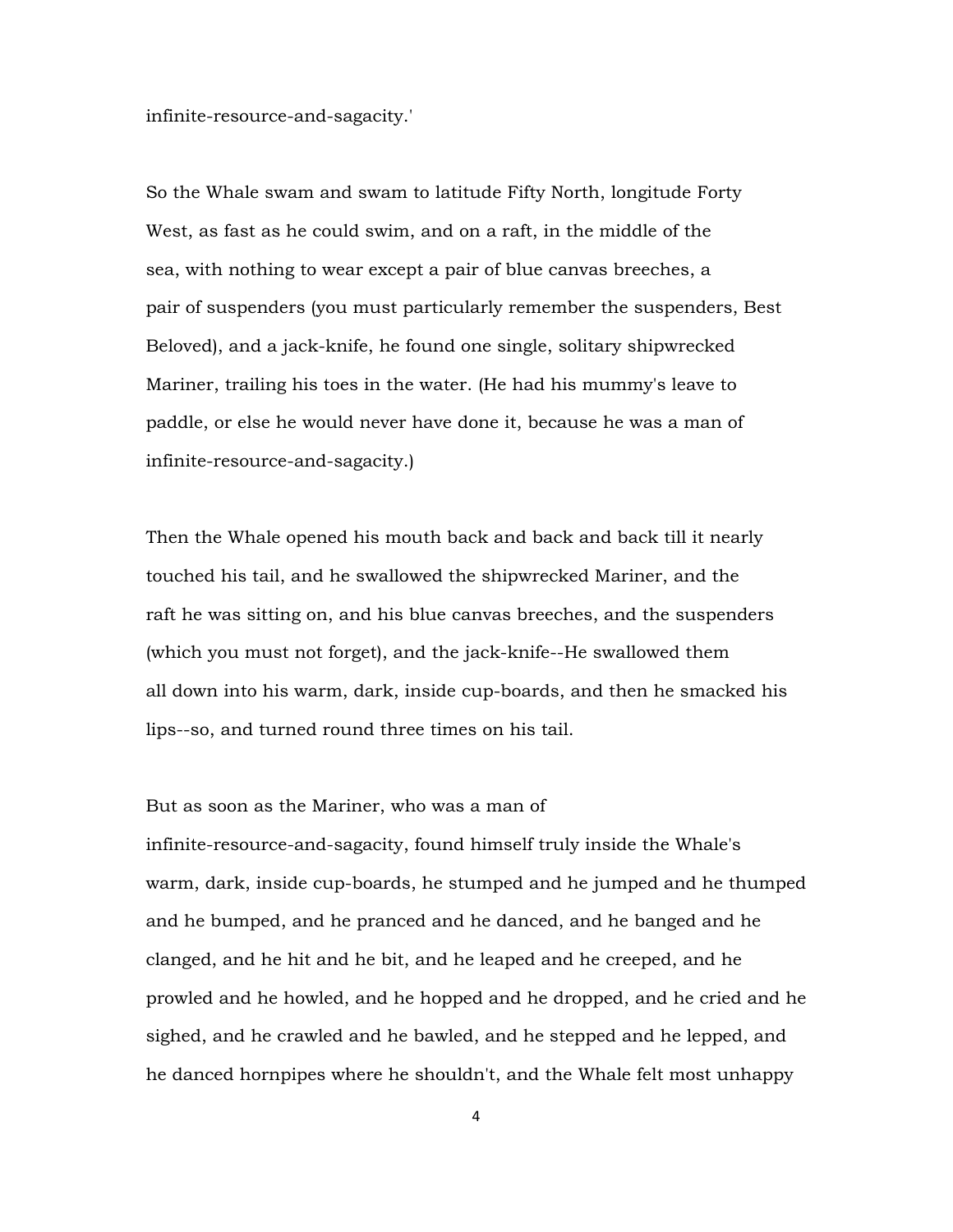indeed. (Have you forgotten the suspenders?)

So he said to the 'Stute Fish, 'This man is very nubbly, and besides he is making me hiccough. What shall I do?'

'Tell him to come out,' said the 'Stute Fish.

So the Whale called down his own throat to the shipwrecked Mariner, 'Come out and behave yourself. I've got the hiccoughs.'

'Nay, nay!' said the Mariner. 'Not so, but far otherwise. Take me to my natal-shore and the white-cliffs-of-Albion, and I'll think about it.' And he began to dance more than ever.

 'You had better take him home,' said the 'Stute Fish to the Whale. 'I ought to have warned you that he is a man of infinite-resource-andsagacity.'

So the Whale swam and swam and swam, with both flippers and his tail, as hard as he could for the hiccoughs; and at last he saw the Mariner's natal-shore and the white-cliffs-of-Albion, and he rushed half-way up the beach, and opened his mouth wide and wide and wide, and said, 'Change here for Winchester, Ashuelot, Nashua, Keene, and stations on the Fitchburg Road;' and just as he said 'Fitch' the Mariner walked out of his mouth. But while the Whale had been swimming, the Mariner, who was indeed a person of infinite-resource-and-sagacity, had taken his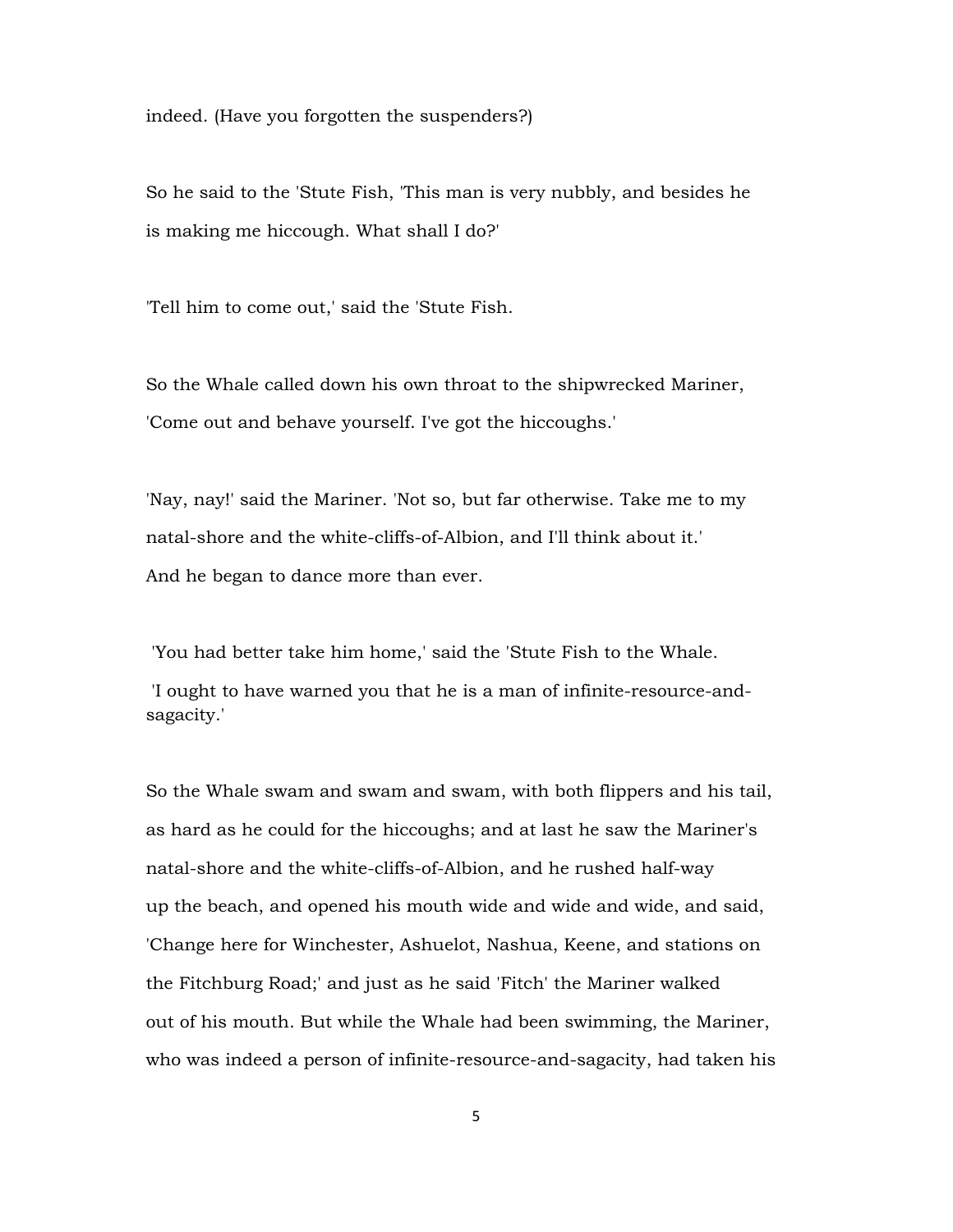jack-knife and cut up the raft into a little square grating all running criss-cross, and he had tied it firm with his suspenders (now, you know why you were not to forget the suspenders!), and he dragged that grating good and tight into the Whale's throat, and there it stuck! Then he recited the following Sloka, which, as you have not heard it, I will now proceed to relate--

 By means of a grating I have stopped your ating.

For the Mariner he was also an Hi-ber-ni-an. And he stepped out on the shingle, and went home to his mother, who had given him leave to trail his toes in the water; and he married and lived happily ever afterward. So did the Whale. But from that day on, the grating in his throat, which he could neither cough up nor swallow down, prevented him eating anything except very, very small fish; and that is the reason why whales nowadays never eat men or boys or little girls.

The small 'Stute Fish went and hid himself in the mud under the Door-sills of the Equator. He was afraid that the Whale might be angry with him.

The Sailor took the jack-knife home. He was wearing the blue canvas breeches when he walked out on the shingle. The suspenders were left behind, you see, to tie the grating with; and that is the end of that tale.

6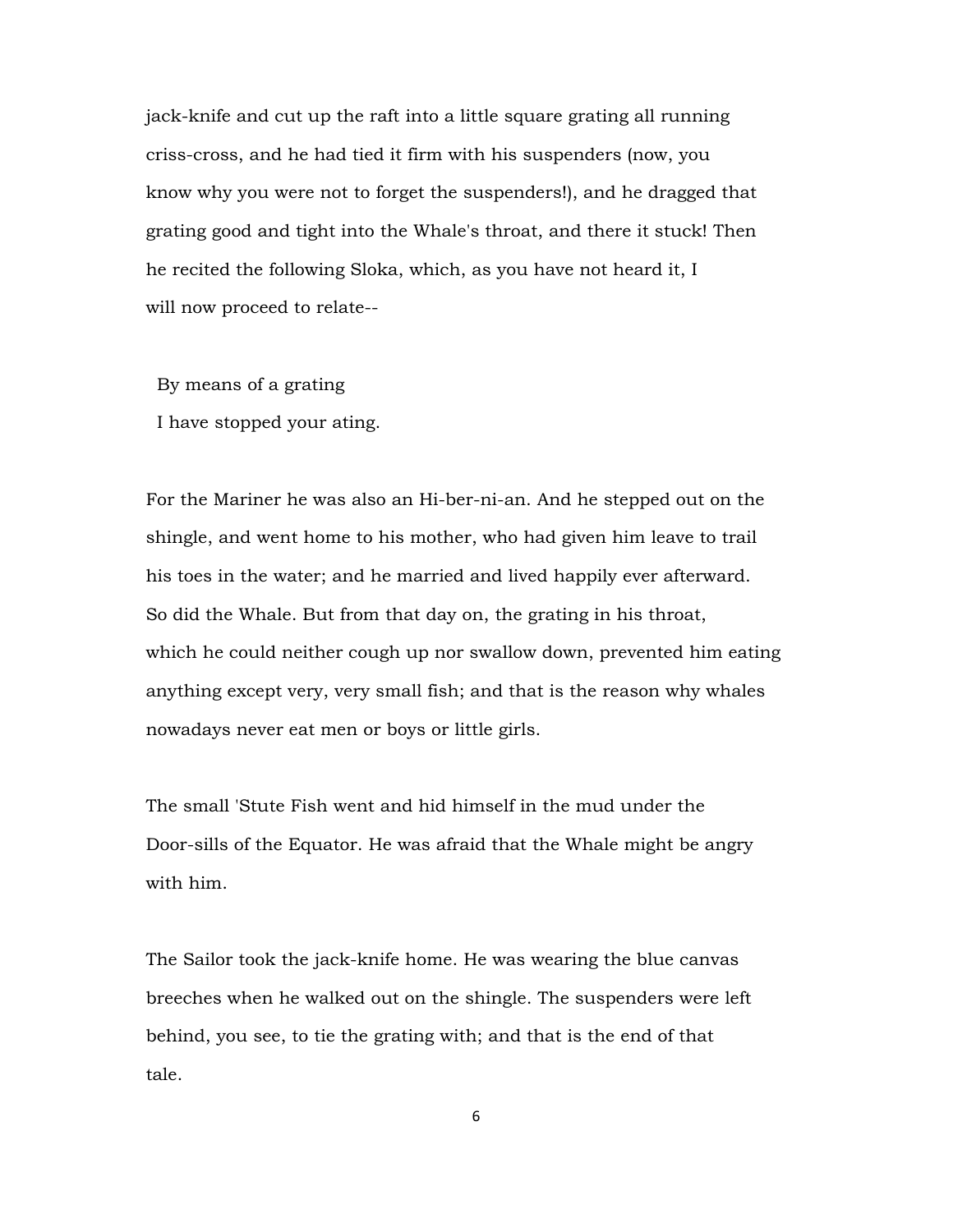WHEN the cabin port-holes are dark and green Because of the seas outside; When the ship goes wop (with a wiggle between) And the steward falls into the soup-tureen, And the trunks begin to slide; When Nursey lies on the floor in a heap, And Mummy tells you to let her sleep, And you aren't waked or washed or dressed, Why, then you will know (if you haven't guessed) You're 'Fifty North and Forty West!'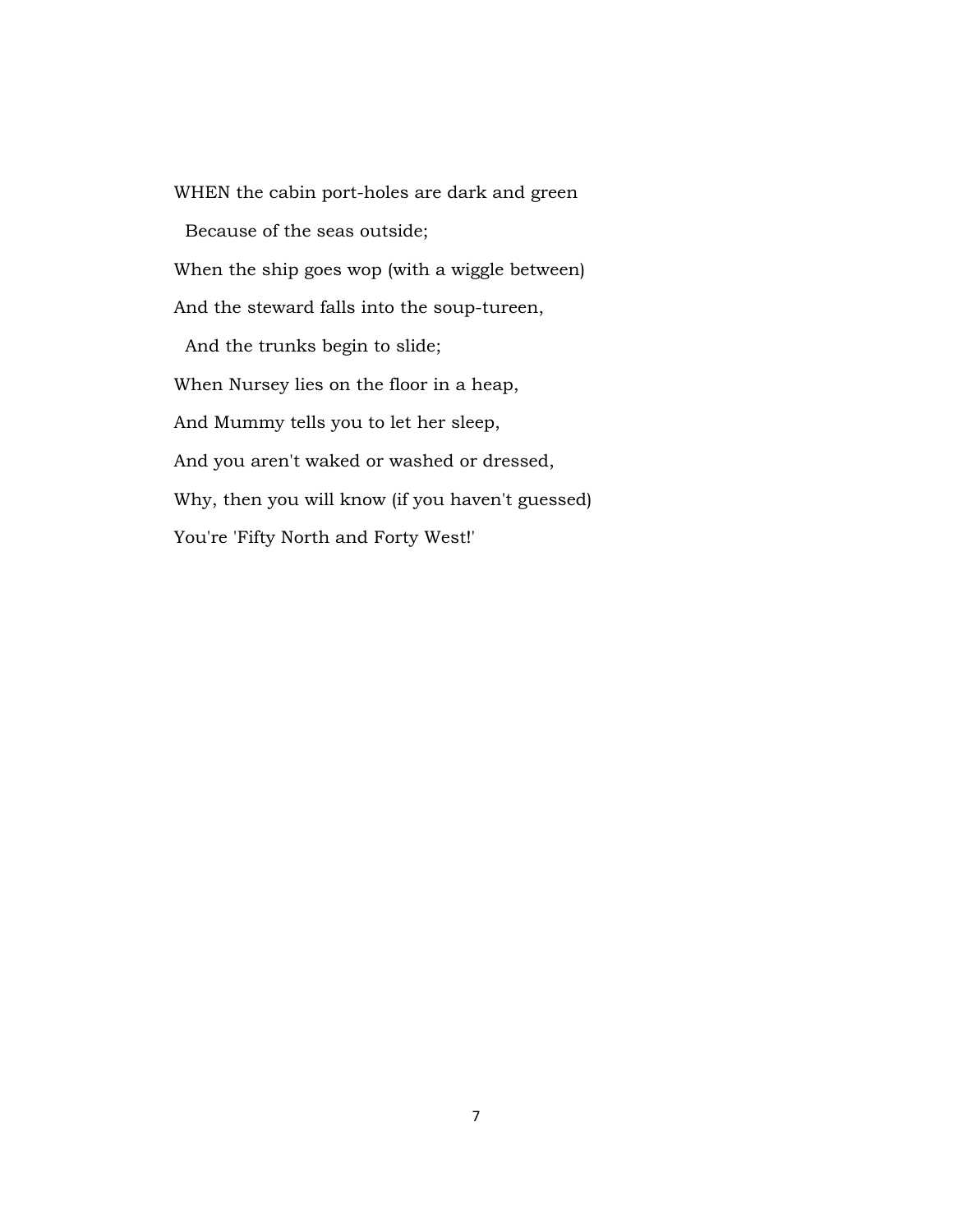### HOW THE CAMEL GOT HIS HUMP

NOW this is the next tale, and it tells how the Camel got his big hump.

In the beginning of years, when the world was so new and all, and the Animals were just beginning to work for Man, there was a Camel, and he lived in the middle of a Howling Desert because he did not want to work; and besides, he was a Howler himself. So he ate sticks and thorns and tamarisks and milkweed and prickles, most 'scruciating idle; and when anybody spoke to him he said 'Humph!' Just 'Humph!' and no more.

Presently the Horse came to him on Monday morning, with a saddle on his back and a bit in his mouth, and said, 'Camel, O Camel, come out and trot like the rest of us.'

'Humph!' said the Camel; and the Horse went away and told the Man.

Presently the Dog came to him, with a stick in his mouth, and said, 'Camel, O Camel, come and fetch and carry like the rest of us.'

'Humph!' said the Camel; and the Dog went away and told the Man.

Presently the Ox came to him, with the yoke on his neck and said, 'Camel, O Camel, come and plough like the rest of us.'

'Humph!' said the Camel; and the Ox went away and told the Man.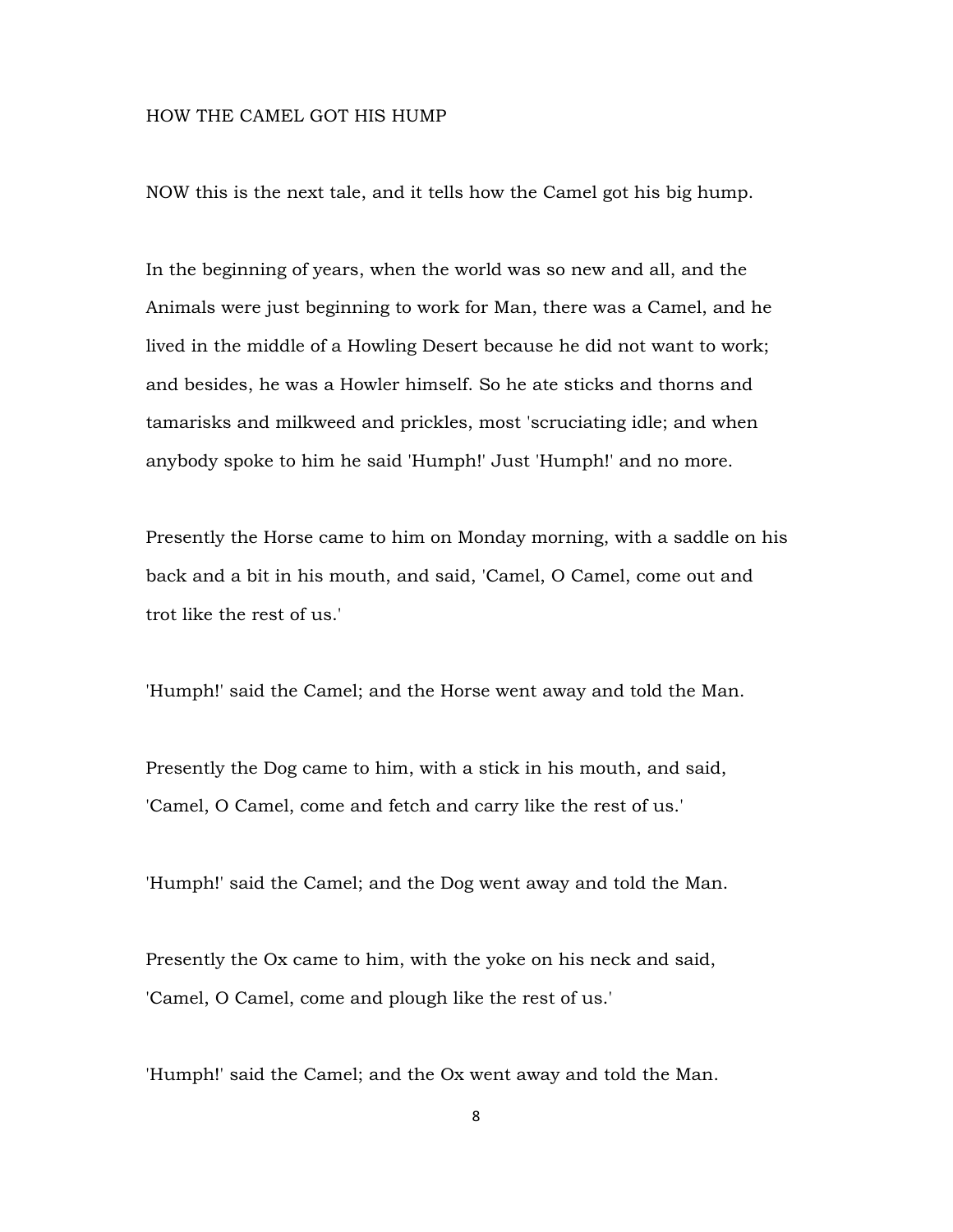At the end of the day the Man called the Horse and the Dog and the Ox together, and said, 'Three, O Three, I'm very sorry for you (with the world so new-and-all); but that Humph-thing in the Desert can't work, or he would have been here by now, so I am going to leave him alone, and you must work double-time to make up for it.'

That made the Three very angry (with the world so new-and-all), and they held a palaver, and an indaba, and a punchayet, and a pow-wow on the edge of the Desert; and the Camel came chewing on milkweed most 'scruciating idle, and laughed at them. Then he said 'Humph!' and went away again.

Presently there came along the Djinn in charge of All Deserts, rolling in a cloud of dust (Djinns always travel that way because it is Magic), and he stopped to palaver and pow-pow with the Three.

'Djinn of All Deserts,' said the Horse, 'is it right for any one to be idle, with the world so new-and-all?'

'Certainly not,' said the Djinn.

'Well,' said the Horse, 'there's a thing in the middle of your Howling Desert (and he's a Howler himself) with a long neck and long legs, and he hasn't done a stroke of work since Monday morning. He won't trot.'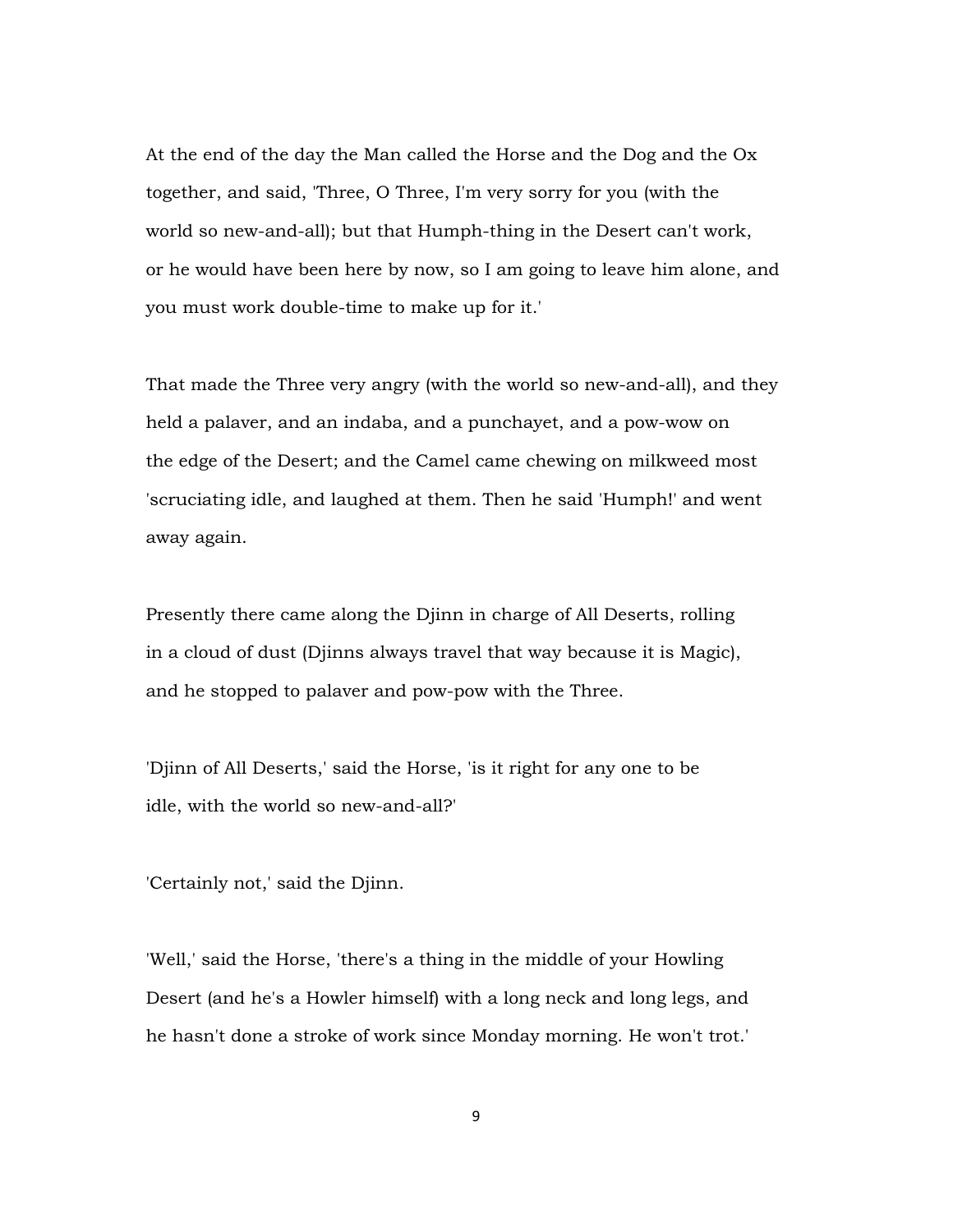'Whew!' said the Djinn, whistling, 'that's my Camel, for all the gold in Arabia! What does he say about it?'

'He says "Humph!"' said the Dog; 'and he won't fetch and carry.'

'Does he say anything else?'

'Only "Humph!"; and he won't plough,' said the Ox.

'Very good,' said the Djinn. 'I'll humph him if you will kindly wait a minute.'

The Djinn rolled himself up in his dust-cloak, and took a bearing across the desert, and found the Camel most 'scruciatingly idle, looking at his own reflection in a pool of water.

'My long and bubbling friend,' said the Djinn, 'what's this I hear of your doing no work, with the world so new-and-all?'

'Humph!' said the Camel.

The Djinn sat down, with his chin in his hand, and began to think a Great Magic, while the Camel looked at his own reflection in the pool of water.

'You've given the Three extra work ever since Monday morning, all on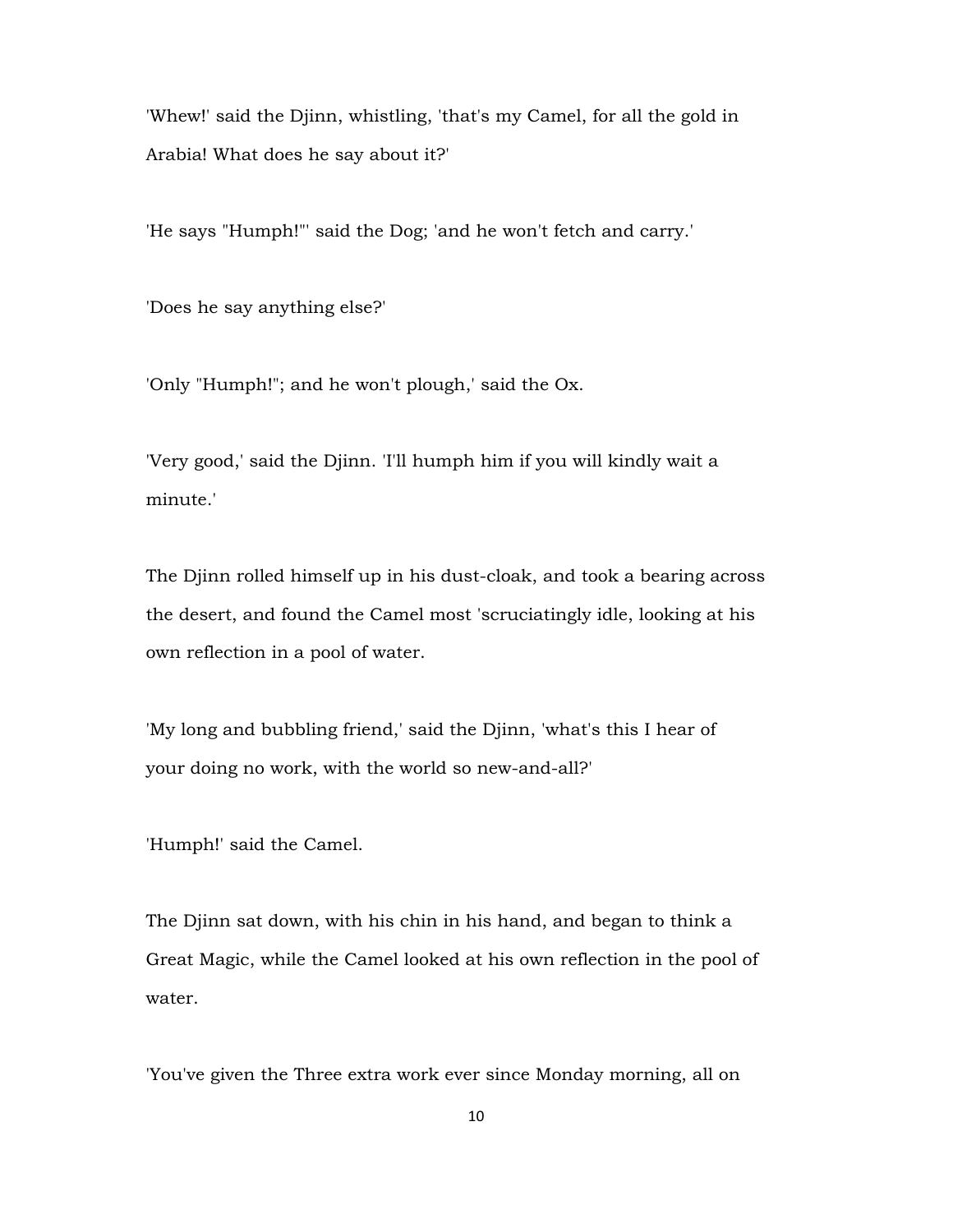account of your 'scruciating idleness,' said the Djinn; and he went on thinking Magics, with his chin in his hand.

'Humph!' said the Camel.

'I shouldn't say that again if I were you,' said the Djinn; you might say it once too often. Bubbles, I want you to work.'

And the Camel said 'Humph!' again; but no sooner had he said it than he saw his back, that he was so proud of, puffing up and puffing up into a great big lolloping humph.

'Do you see that?' said the Djinn. 'That's your very own humph that you've brought upon your very own self by not working. To-day is Thursday, and you've done no work since Monday, when the work began. Now

you are going to work.'

'How can I,' said the Camel, 'with this humph on my back?'

'That's made a-purpose,' said the Djinn, 'all because you missed those three days. You will be able to work now for three days without eating, because you can live on your humph; and don't you ever say I never did anything for you. Come out of the Desert and go to the Three, and behave. Humph yourself!'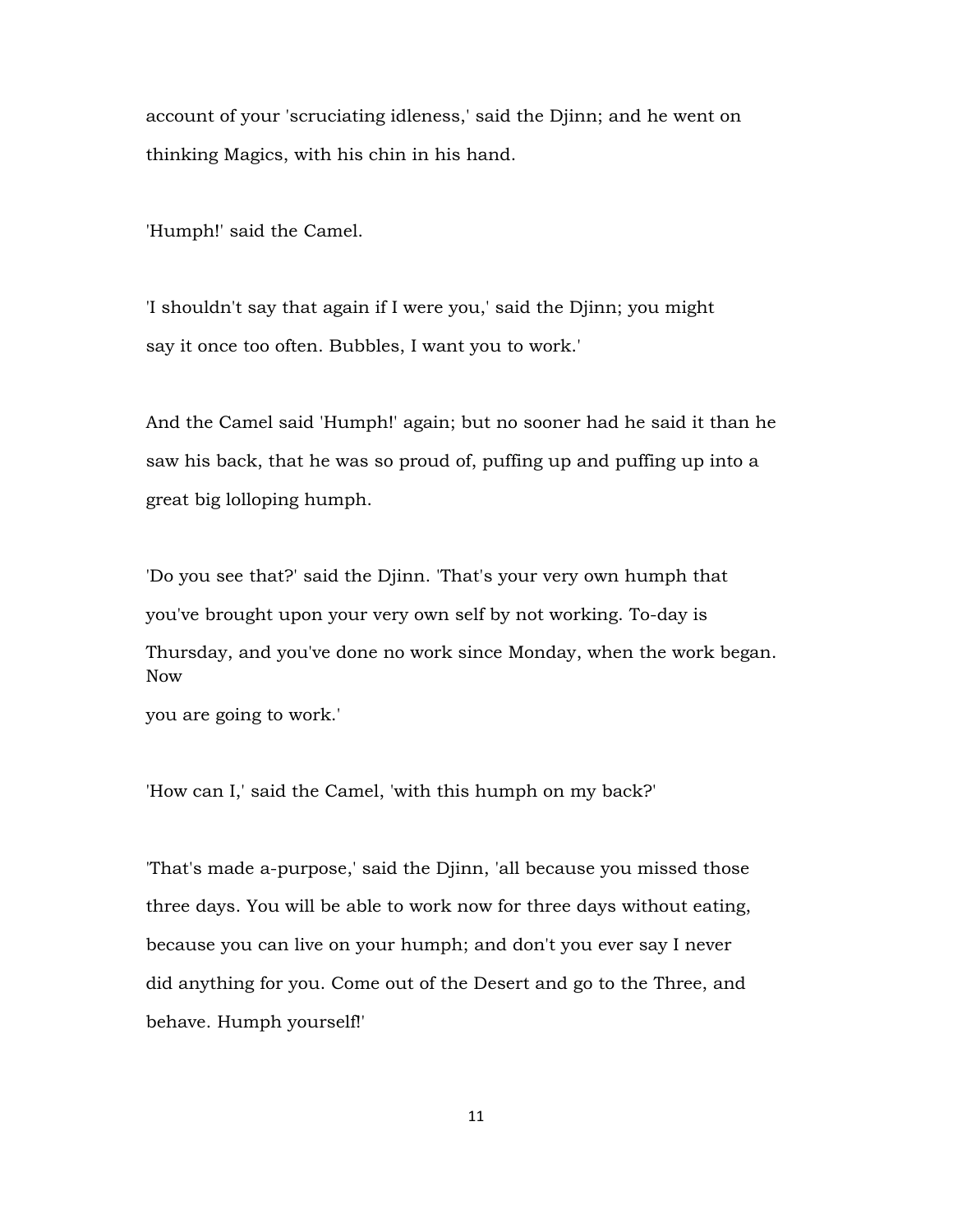And the Camel humphed himself, humph and all, and went away to join the Three. And from that day to this the Camel always wears a humph (we call it 'hump' now, not to hurt his feelings); but he has never yet caught up with the three days that he missed at the beginning of the world, and he has never yet learned how to behave.

 THE Camel's hump is an ugly lump Which well you may see at the Zoo; But uglier yet is the hump we get From having too little to do.

 Kiddies and grown-ups too-oo-oo, If we haven't enough to do-oo-oo, We get the hump-- Cameelious hump-- The hump that is black and blue!

 We climb out of bed with a frouzly head And a snarly-yarly voice. We shiver and scowl and we grunt and we growl

At our bath and our boots and our toys;

And there ought to be a corner for me

(And I know there is one for you)

When we get the hump--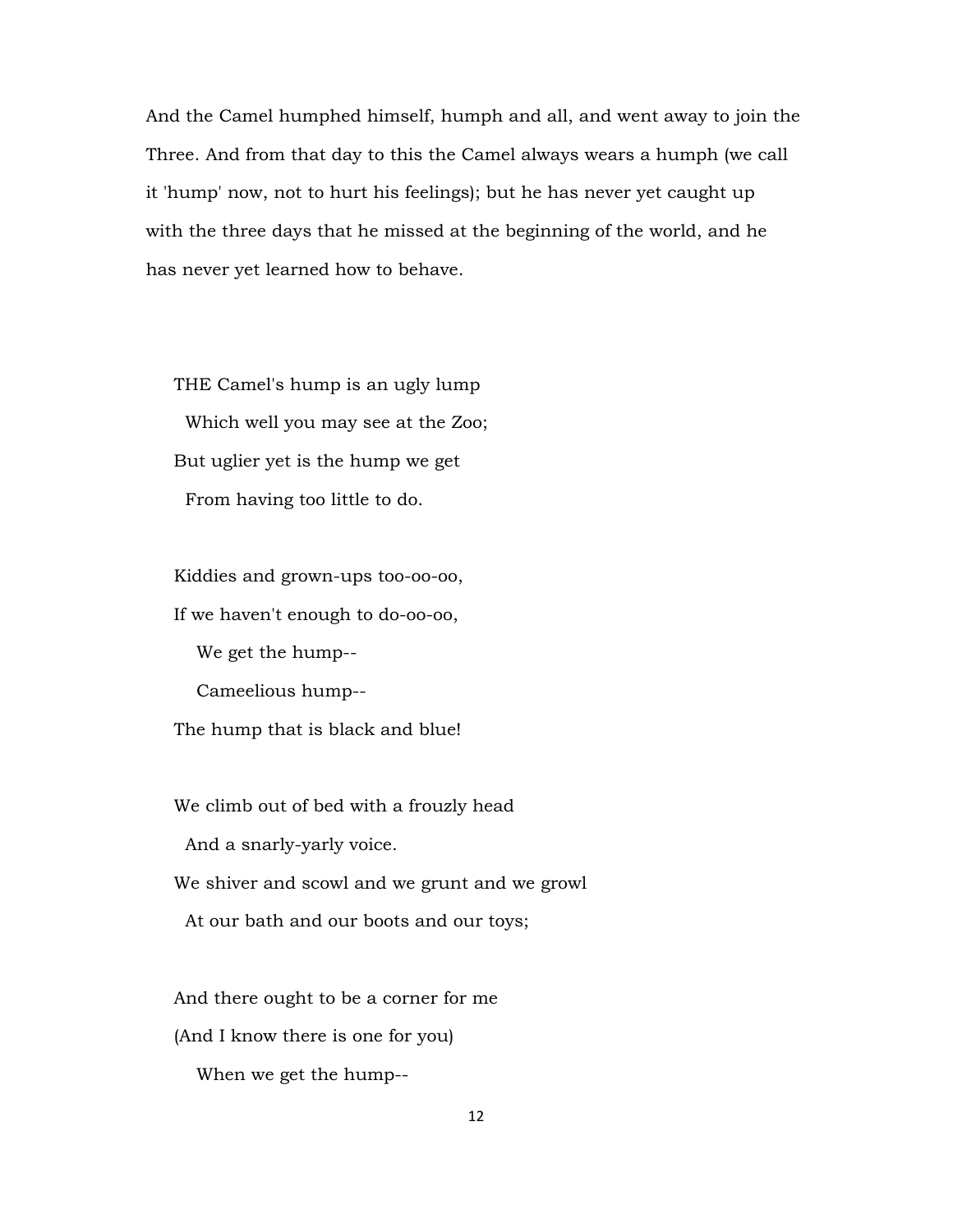Cameelious hump--

The hump that is black and blue!

 The cure for this ill is not to sit still, Or frowst with a book by the fire; But to take a large hoe and a shovel also, And dig till you gently perspire;

And then you will find that the sun and the wind.

And the Djinn of the Garden too,

Have lifted the hump--

The horrible hump--

The hump that is black and blue!

 I get it as well as you-oo-oo-- If I haven't enough to do-oo-oo-- We all get hump-- Cameelious hump-- Kiddies and grown-ups too!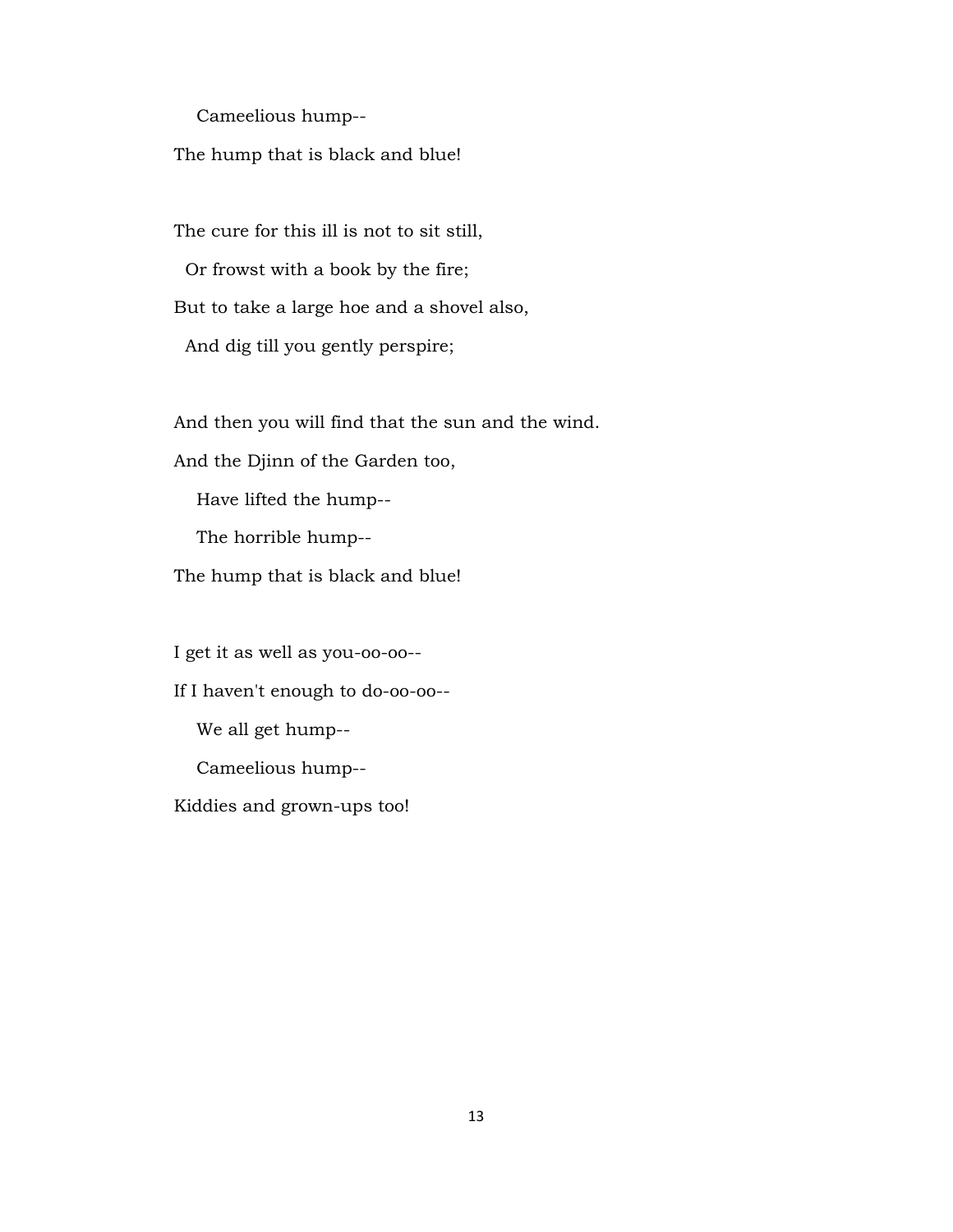### HOW THE RHINOCEROS GOT HIS SKIN

ONCE upon a time, on an uninhabited island on the shores of the Red Sea, there lived a Parsee from whose hat the rays of the sun were reflected in more-than-oriental splendour. And the Parsee lived by the Red Sea with nothing but his hat and his knife and a cooking-stove of the kind that you must particularly never touch. And one day he took flour and water and currants and plums and sugar and things, and made himself one cake which was two feet across and three feet thick. It was indeed a Superior Comestible (that's magic), and he put it on stove because he was allowed to cook on the stove, and he baked it and he baked it till it was all done brown and smelt most sentimental. But just as he was going to eat it there came down to the beach from the Altogether Uninhabited Interior one Rhinoceros with a horn on his nose, two piggy eyes, and few manners. In those days the Rhinoceros's skin fitted him quite tight. There were no wrinkles in it anywhere. He looked exactly like a Noah's Ark Rhinoceros, but of course much bigger. All the same, he had no manners then, and he has no manners now, and he never will have any manners. He said, 'How!' and the Parsee left that cake and climbed to the top of a palm tree with nothing on but his hat, from which the rays of the sun were always reflected in more-than-oriental splendour. And the Rhinoceros upset the oil-stove with his nose, and the cake rolled on the sand, and he spiked that cake on the horn of his nose, and he ate it, and he went away, waving his tail, to the desolate and Exclusively Uninhabited Interior which abuts on the islands of Mazanderan, Socotra, and Promontories of the Larger Equinox. Then the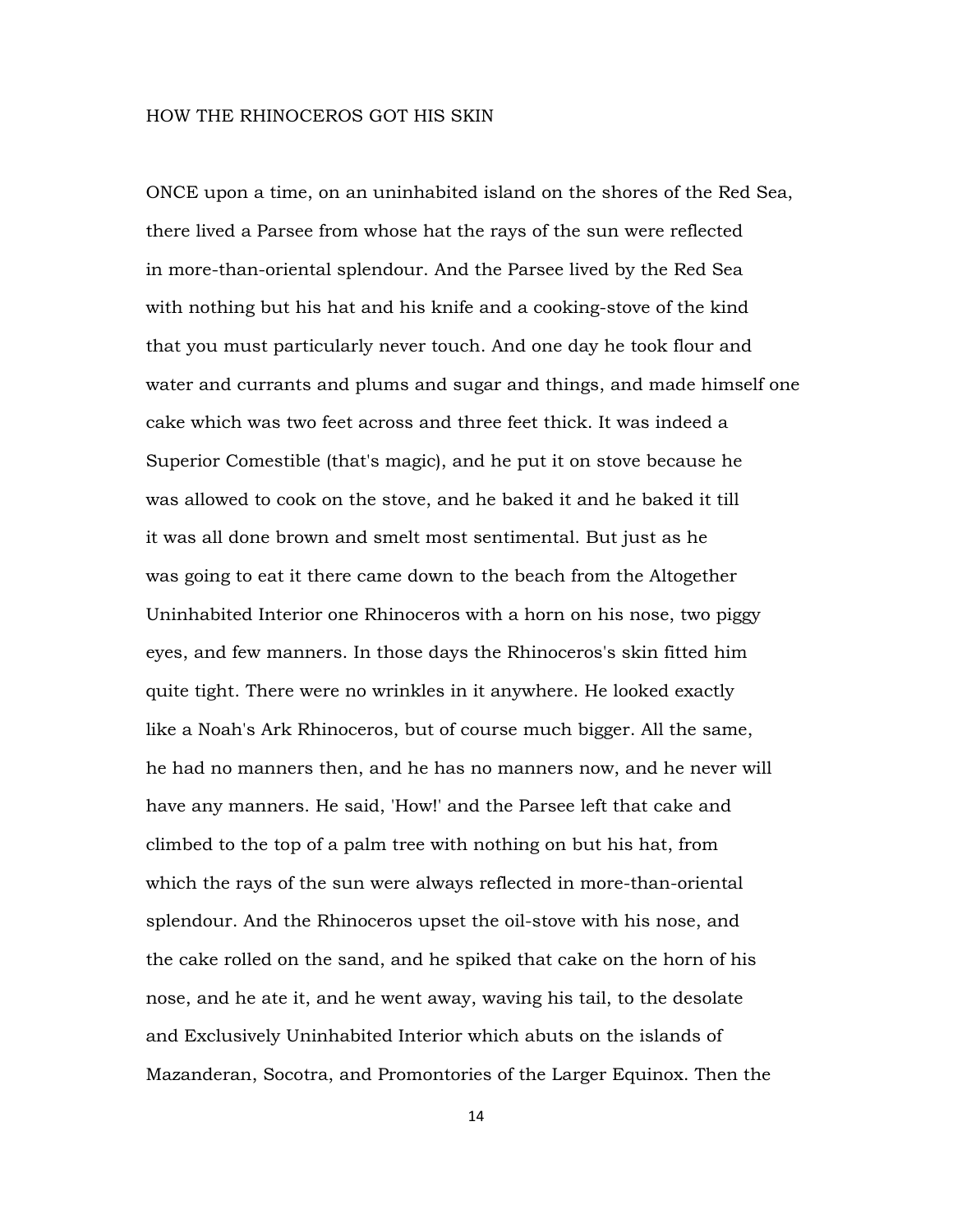Parsee came down from his palm-tree and put the stove on its legs and recited the following Sloka, which, as you have not heard, I will now proceed to relate:--

 Them that takes cakes Which the Parsee-man bakes Makes dreadful mistakes.

And there was a great deal more in that than you would think.

Because, five weeks later, there was a heat wave in the Red Sea, and everybody took off all the clothes they had. The Parsee took off his hat; but the Rhinoceros took off his skin and carried it over his shoulder as he came down to the beach to bathe. In those days it buttoned underneath with three buttons and looked like a waterproof. He said nothing whatever about the Parsee's cake, because he had eaten it all; and he never had any manners, then, since, or henceforward. He waddled straight into the water and blew bubbles through his nose, leaving his skin on the beach.

Presently the Parsee came by and found the skin, and he smiled one smile that ran all round his face two times. Then he danced three times round the skin and rubbed his hands. Then he went to his camp and filled his hat with cake-crumbs, for the Parsee never ate anything but cake, and never swept out his camp. He took that skin, and he shook that skin, and he scrubbed that skin, and he rubbed that skin just as full of old,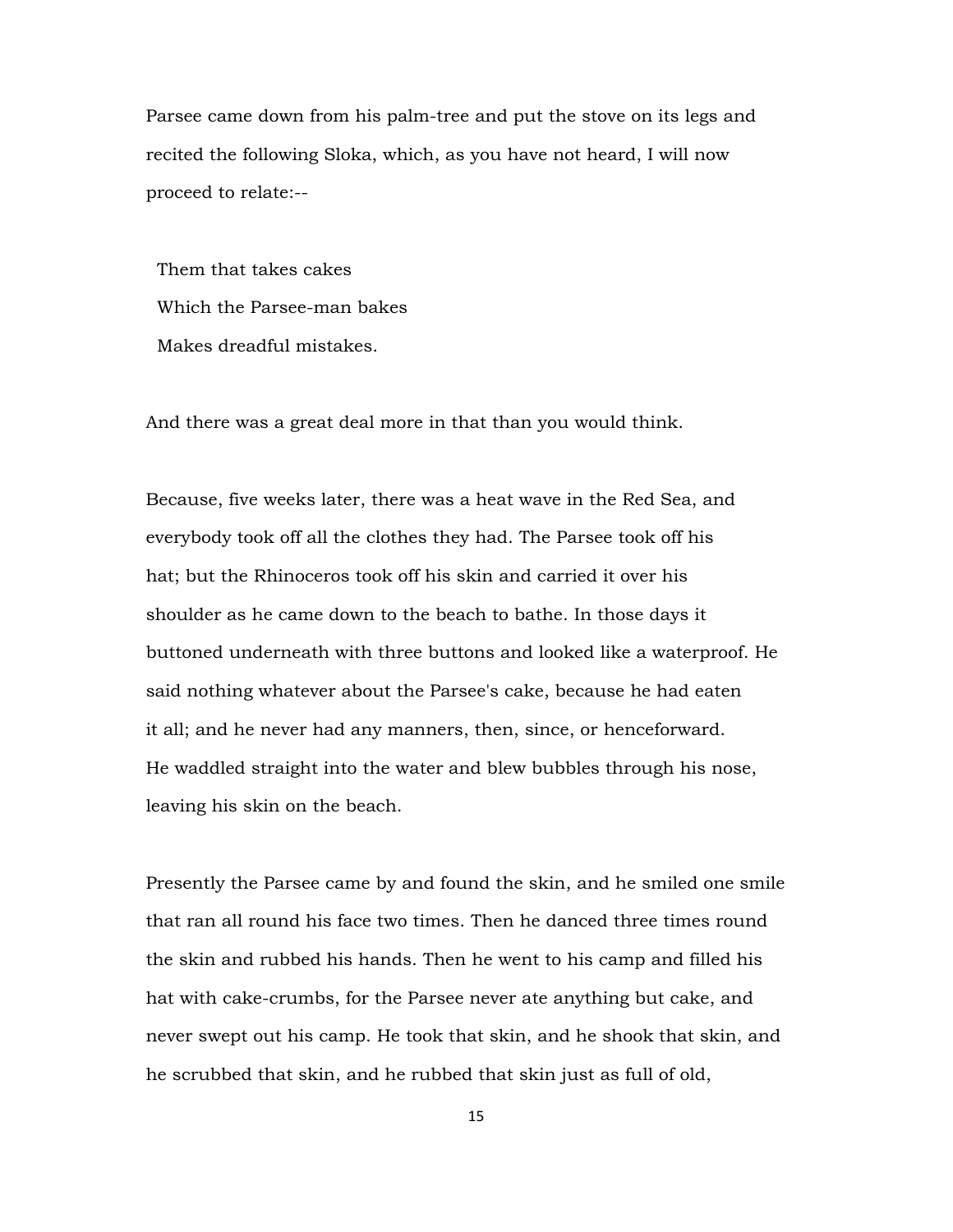dry, stale, tickly cake-crumbs and some burned currants as ever it could possibly hold. Then he climbed to the top of his palm-tree and waited for the Rhinoceros to come out of the water and put it on.

And the Rhinoceros did. He buttoned it up with the three buttons, and it tickled like cake crumbs in bed. Then he wanted to scratch, but that made it worse; and then he lay down on the sands and rolled and rolled and rolled, and every time he rolled the cake crumbs tickled him worse and worse and worse. Then he ran to the palm-tree and rubbed and rubbed and rubbed himself against it. He rubbed so much and so hard that he rubbed his skin into a great fold over his shoulders, and another fold underneath, where the buttons used to be (but he rubbed the buttons off), and he rubbed some more folds over his legs. And it spoiled his temper, but it didn't make the least difference to the cake-crumbs. They were inside his skin and they tickled. So he went home, very angry indeed and horribly scratchy; and from that day to this every rhinoceros has great folds in his skin and a very bad temper, all on account of the cake-crumbs inside.

But the Parsee came down from his palm-tree, wearing his hat, from which the rays of the sun were reflected in more-than-oriental splendour, packed up his cooking-stove, and went away in the direction of Orotavo, Amygdala, the Upland Meadows of Anantarivo, and the Marshes of Sonaput.

# THIS Uninhabited Island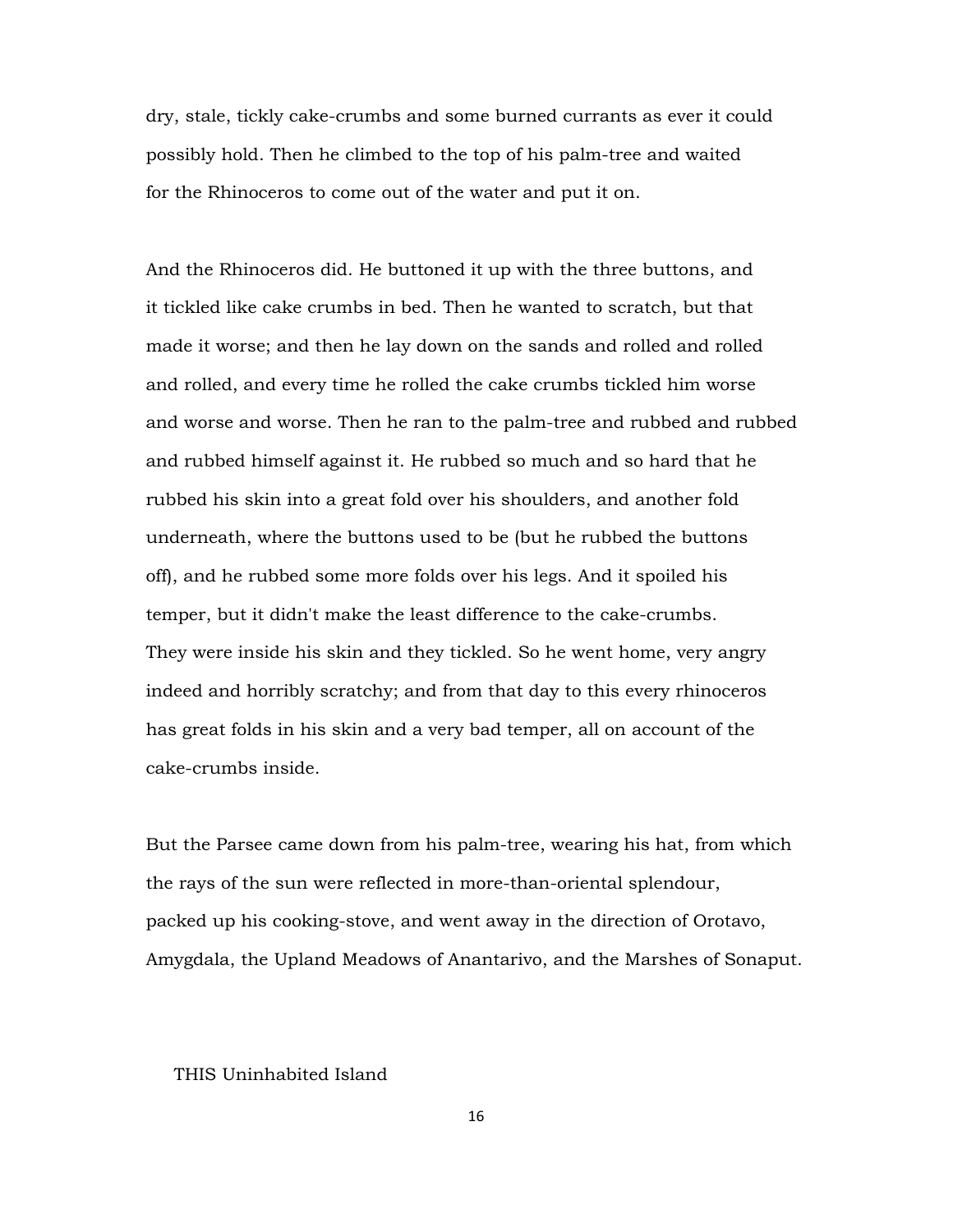Is off Cape Gardafui, By the Beaches of Socotra And the Pink Arabian Sea: But it's hot--too hot from Suez For the likes of you and me Ever to go In a P. and O. And call on the Cake-Parsee!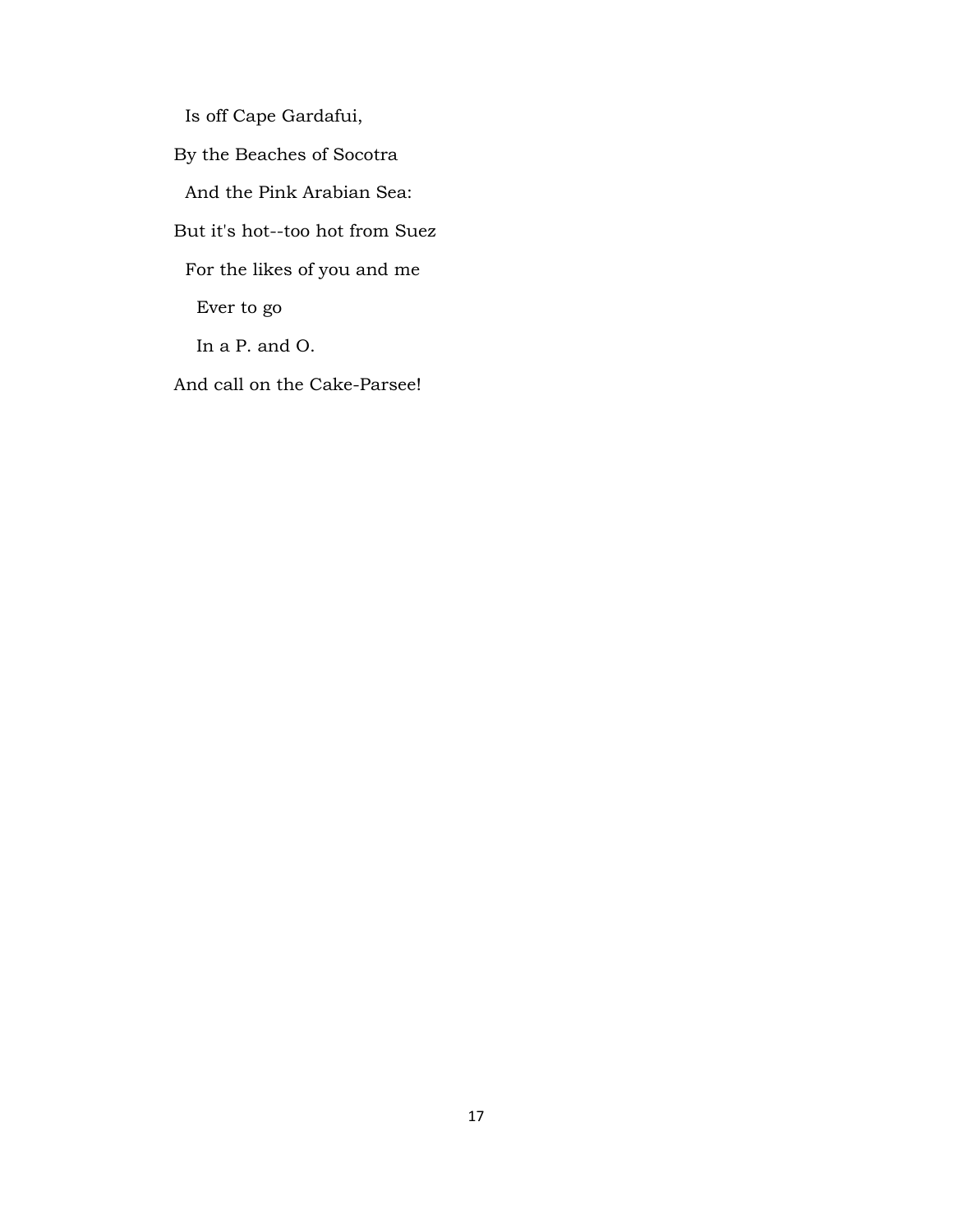### HOW THE LEOPARD GOT HIS SPOTS

IN the days when everybody started fair, Best Beloved, the Leopard lived in a place called the High Veldt. 'Member it wasn't the Low Veldt, or the Bush Veldt, or the Sour Veldt, but the 'sclusively bare, hot, shiny High Veldt, where there was sand and sandy-coloured rock and 'sclusively tufts of sandy-yellowish grass. The Giraffe and the Zebra and the Eland and the Koodoo and the Hartebeest lived there; and they were 'sclusively sandy-yellow-brownish all over; but the Leopard, he was the 'sclusivest sandiest-yellowish-brownest of them all--a greyish-yellowish catty-shaped kind of beast, and he matched the 'sclusively yellowish-greyish-brownish colour of the High Veldt to one hair. This was very bad for the Giraffe and the Zebra and the rest of them; for he would lie down by a 'sclusively yellowish-greyish-brownish stone or clump of grass, and when the Giraffe or the Zebra or the Eland or the Koodoo or the Bush-Buck or the Bonte-Buck came by he would surprise them

out of their jumpsome lives. He would indeed! And, also, there was an Ethiopian with bows and arrows (a 'sclusively greyish-brownish-yellowish man he was then), who lived on the High Veldt with the Leopard; and the two used to hunt together--the Ethiopian with his bows and arrows, and the Leopard 'sclusively with his teeth and claws--till the Giraffe and the Eland and the Koodoo and the Quagga and all the rest of them didn't know which way to jump, Best Beloved. They didn't indeed!

After a long time--things lived for ever so long in those days--they

18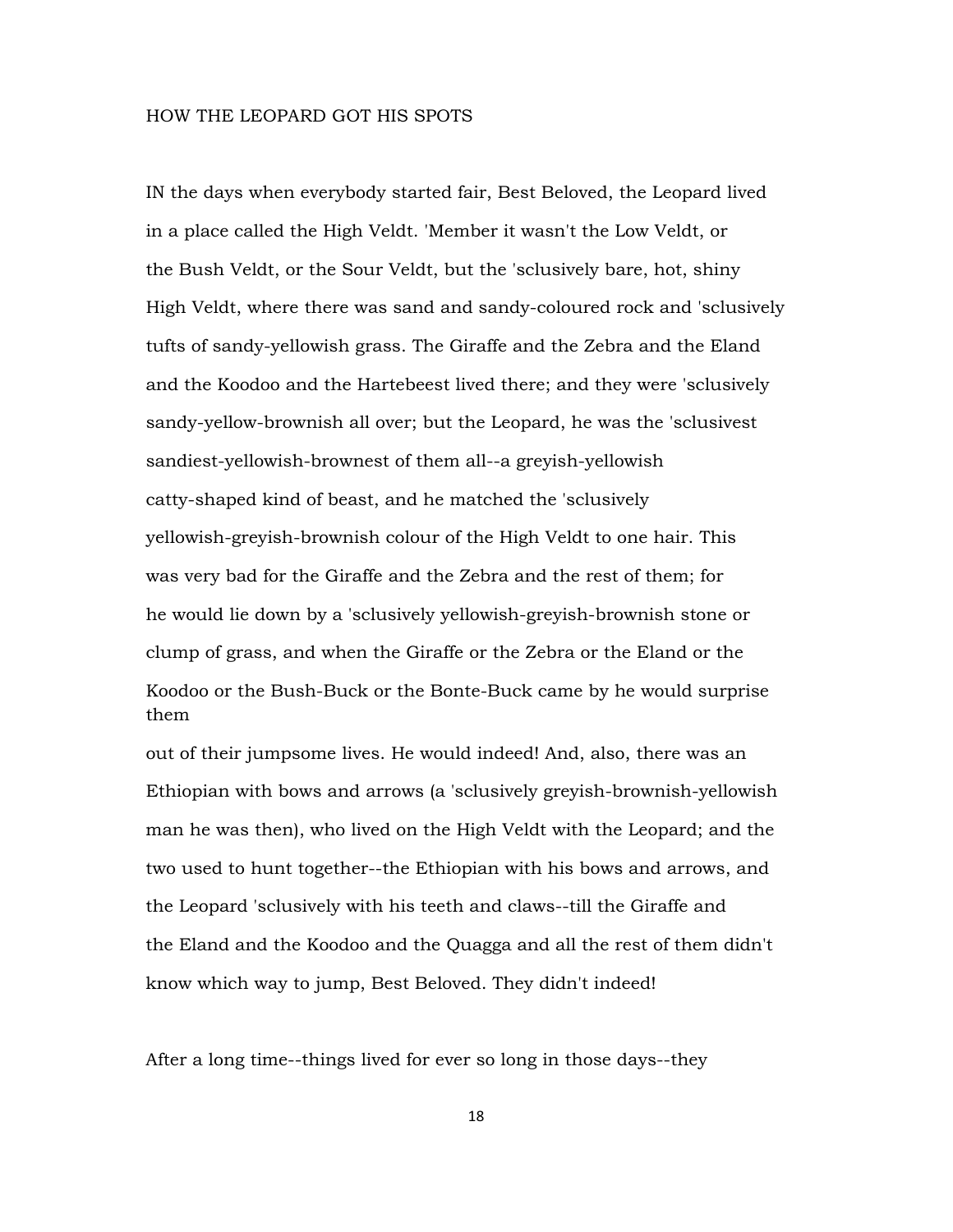learned to avoid anything that looked like a Leopard or an Ethiopian; and bit by bit--the Giraffe began it, because his legs were the longest--they went away from the High Veldt. They scuttled for days and days and days till they came to a great forest, 'sclusively full of trees and bushes and stripy, speckly, patchy-blatchy shadows, and there they hid: and after another long time, what with standing half in the shade and half out of it, and what with the slippery-slidy shadows of the trees falling on them, the Giraffe grew blotchy, and the Zebra grew stripy, and the Eland and the Koodoo grew darker, with little wavy grey lines on their backs like bark on a tree trunk; and so, though you could hear them and smell them, you could very seldom see them, and then only when you knew precisely where to look. They had a beautiful time in the 'sclusively speckly-spickly shadows of the forest, while the Leopard and the Ethiopian ran about over the 'sclusively greyish-yellowish-reddish High Veldt outside, wondering where all their breakfasts and their dinners and their teas had gone. At last they were so hungry that they ate rats and beetles and rock-rabbits, the Leopard and the Ethiopian, and then they had the Big Tummy-ache, both together; and then they met Baviaan--the dog-headed, barking Baboon, who is Quite the Wisest Animal in All South Africa.

Said Leopard to Baviaan (and it was a very hot day), 'Where has all the game gone?'

And Baviaan winked. He knew.

19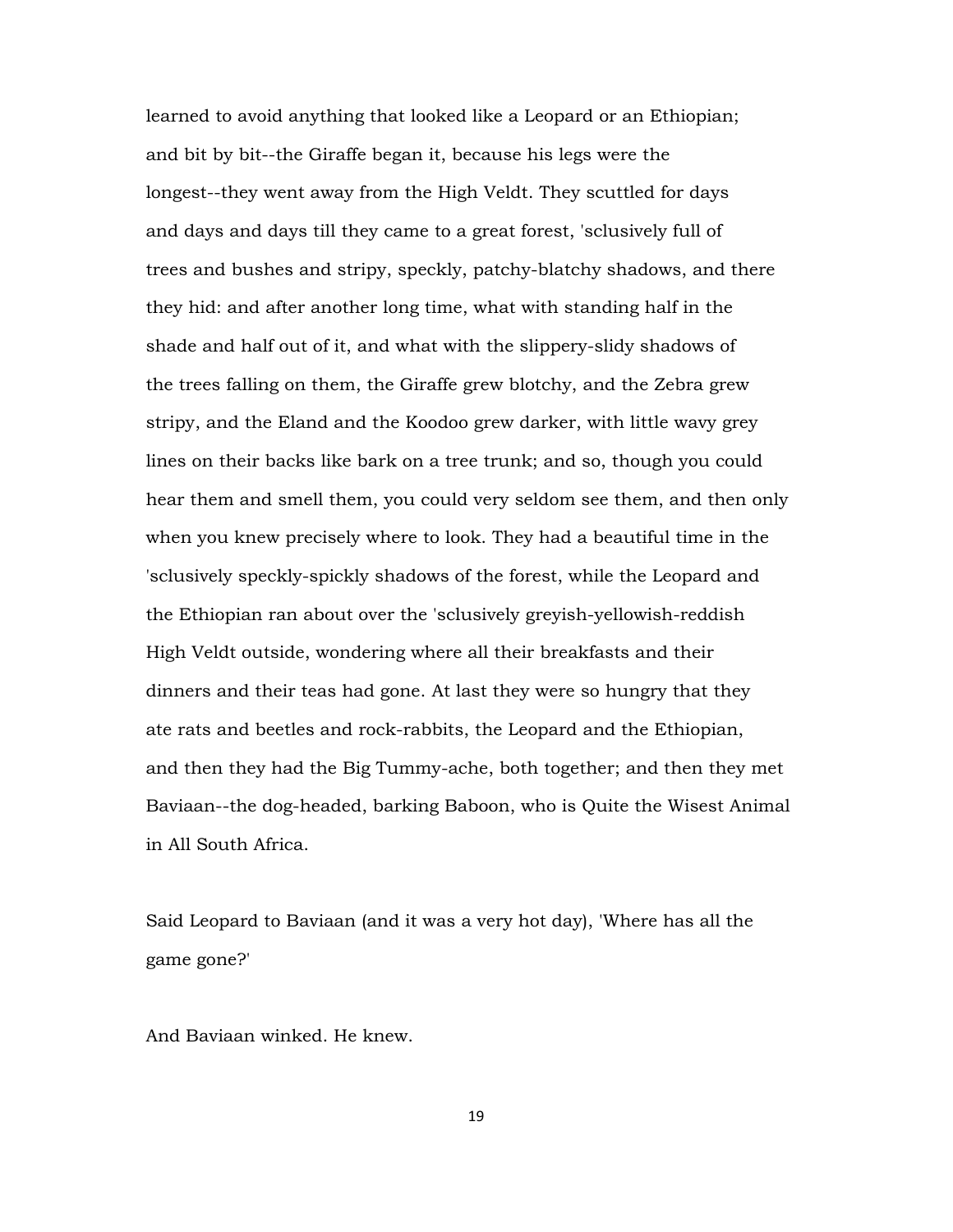Said the Ethiopian to Baviaan, 'Can you tell me the present habitat of the aboriginal Fauna?' (That meant just the same thing, but the Ethiopian always used long words. He was a grown-up.)

And Baviaan winked. He knew.

Then said Baviaan, 'The game has gone into other spots; and my advice to you, Leopard, is to go into other spots as soon as you can.'

And the Ethiopian said, 'That is all very fine, but I wish to know whither the aboriginal Fauna has migrated.'

Then said Baviaan, 'The aboriginal Fauna has joined the aboriginal Flora because it was high time for a change; and my advice to you, Ethiopian, is to change as soon as you can.'

That puzzled the Leopard and the Ethiopian, but they set off to look for the aboriginal Flora, and presently, after ever so many days, they saw a great, high, tall forest full of tree trunks all 'sclusively speckled and sprottled and spottled, dotted and splashed and slashed and hatched and cross-hatched with shadows. (Say that quickly aloud, and you will see how very shadowy the forest must have been.)

'What is this,' said the Leopard, 'that is so 'sclusively dark, and yet so full of little pieces of light?'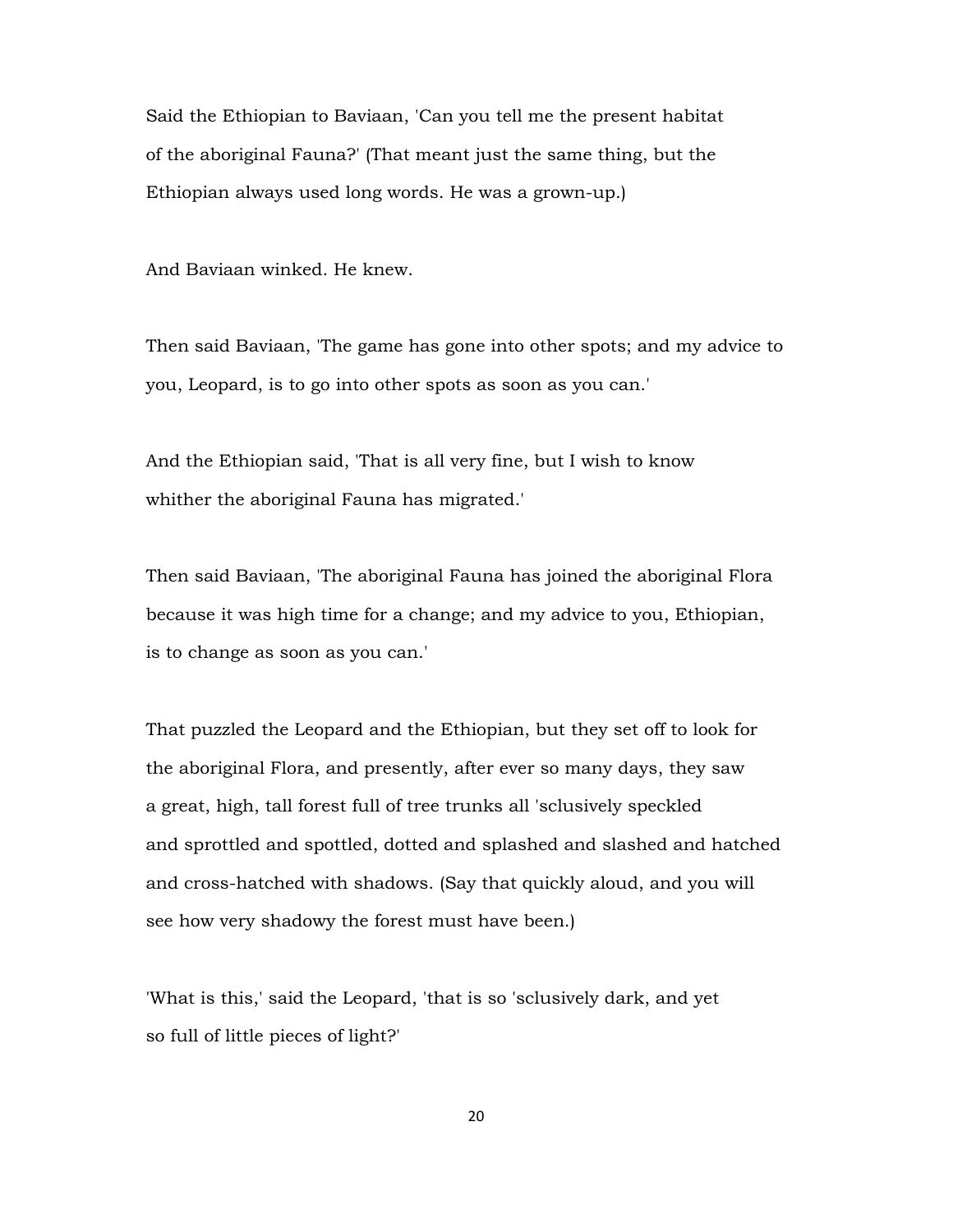'I don't know, said the Ethiopian, 'but it ought to be the aboriginal Flora. I can smell Giraffe, and I can hear Giraffe, but I can't see Giraffe.'

'That's curious,' said the Leopard. 'I suppose it is because we have just come in out of the sunshine. I can smell Zebra, and I can hear Zebra, but I can't see Zebra.'

'Wait a bit, said the Ethiopian. 'It's a long time since we've hunted 'em. Perhaps we've forgotten what they were like.'

'Fiddle!' said the Leopard. 'I remember them perfectly on the High Veldt, especially their marrow-bones. Giraffe is about seventeen feet high, of a 'sclusively fulvous golden-yellow from head to heel; and Zebra is about four and a half feet high, of a'sclusively grey-fawn colour from head to heel.'

'Umm, said the Ethiopian, looking into the speckly-spickly shadows of the aboriginal Flora-forest. 'Then they ought to show up in this dark place like ripe bananas in a smokehouse.'

But they didn't. The Leopard and the Ethiopian hunted all day; and though they could smell them and hear them, they never saw one of them.

'For goodness' sake,' said the Leopard at tea-time, 'let us wait till it gets dark. This daylight hunting is a perfect scandal.'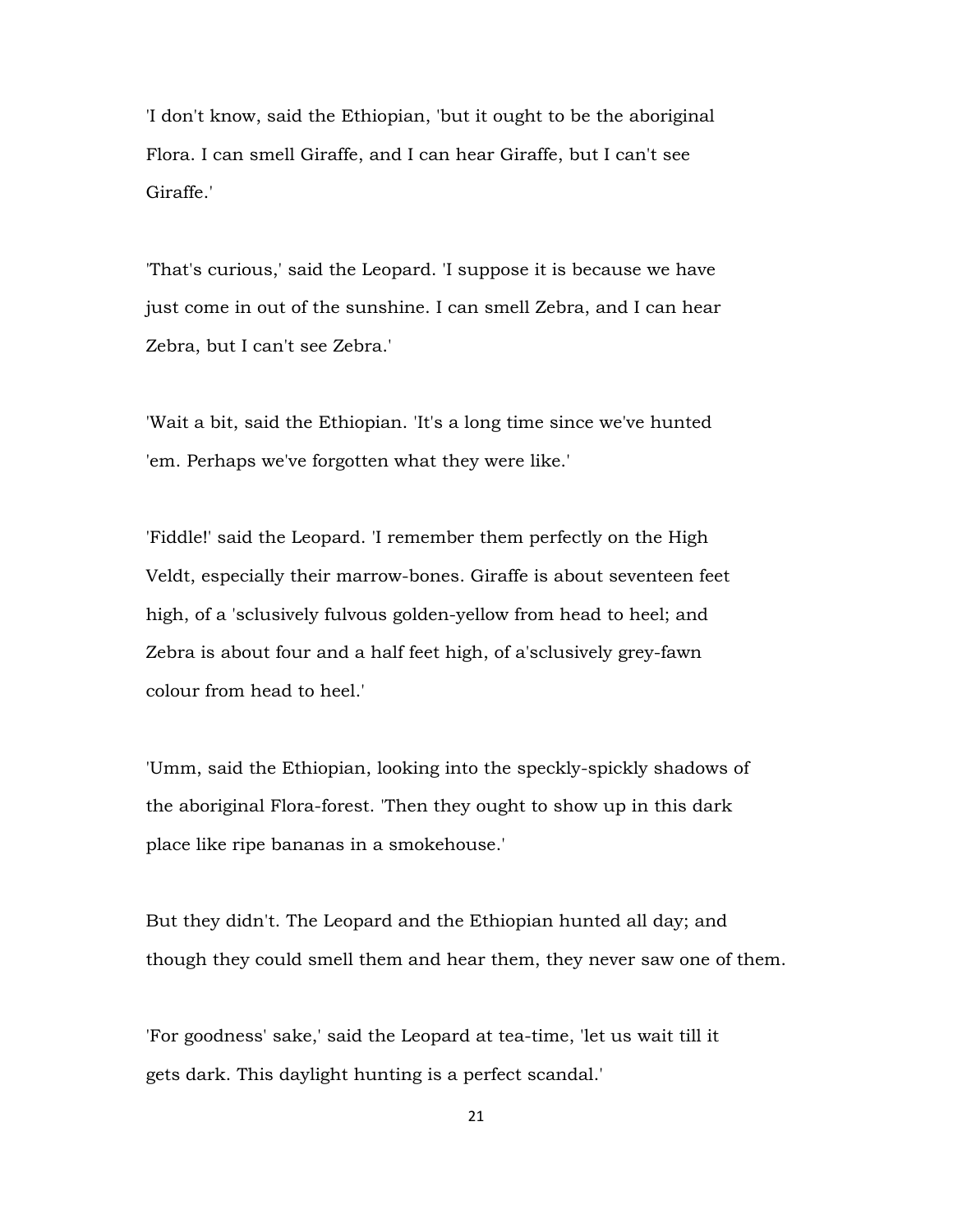So they waited till dark, and then the Leopard heard something breathing sniffily in the starlight that fell all stripy through the branches, and he jumped at the noise, and it smelt like Zebra, and it felt like Zebra, and when he knocked it down it kicked like Zebra, but he couldn't see it. So he said, 'Be quiet, O you person without any form. I am going to sit on your head till morning, because there is something about you that I don't understand.'

Presently he heard a grunt and a crash and a scramble, and the Ethiopian called out, 'I've caught a thing that I can't see. It smells like Giraffe, and it kicks like Giraffe, but it hasn't any form.'

'Don't you trust it,' said the Leopard. 'Sit on its head till the morning--same as me. They haven't any form--any of 'em.'

So they sat down on them hard till bright morning-time, and then Leopard said, 'What have you at your end of the table, Brother?'

The Ethiopian scratched his head and said, 'It ought to be 'sclusively a rich fulvous orange-tawny from head to heel, and it ought to be Giraffe; but it is covered all over with chestnut blotches. What have you at your end of the table, Brother?'

And the Leopard scratched his head and said, 'It ought to be 'sclusively a delicate greyish-fawn, and it ought to be Zebra; but it is covered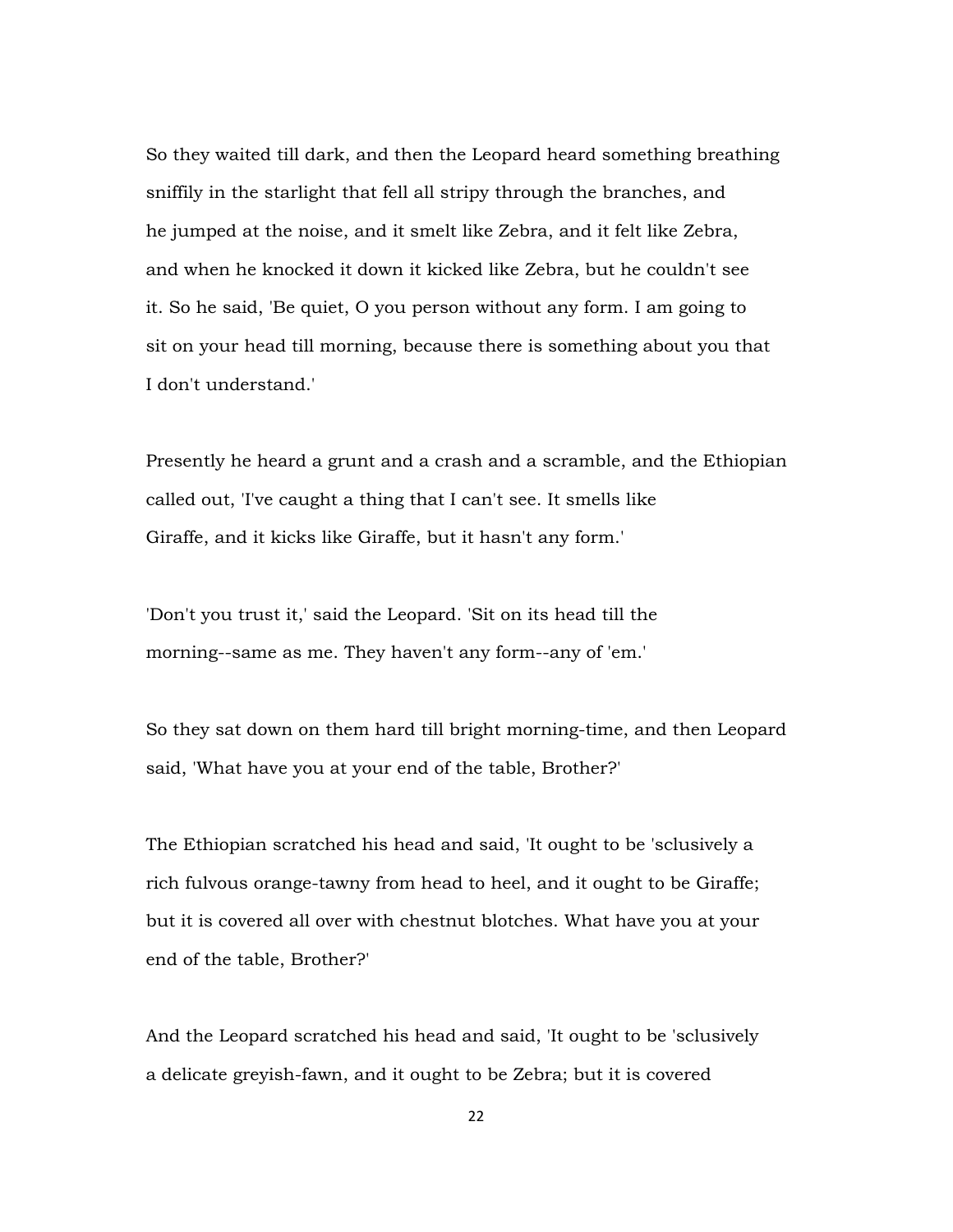all over with black and purple stripes. What in the world have you been doing to yourself, Zebra? Don't you know that if you were on the High Veldt I could see you ten miles off? You haven't any form.'

'Yes,' said the Zebra, 'but this isn't the High Veldt. Can't you see?'

'I can now,' said the Leopard. 'But I couldn't all yesterday. How is it done?'

'Let us up,' said the Zebra, 'and we will show you.

They let the Zebra and the Giraffe get up; and Zebra moved away to some little thorn-bushes where the sunlight fell all stripy, and Giraffe moved off to some tallish trees where the shadows fell all blotchy.

'Now watch,' said the Zebra and the Giraffe. 'This is the way it's done. One--two--three! And where's your breakfast?'

Leopard stared, and Ethiopian stared, but all they could see were stripy shadows and blotched shadows in the forest, but never a sign of Zebra and Giraffe. They had just walked off and hidden themselves in the shadowy forest.

'Hi! Hi!' said the Ethiopian. 'That's a trick worth learning. Take a lesson by it, Leopard. You show up in this dark place like a bar of soap in a coal-scuttle.'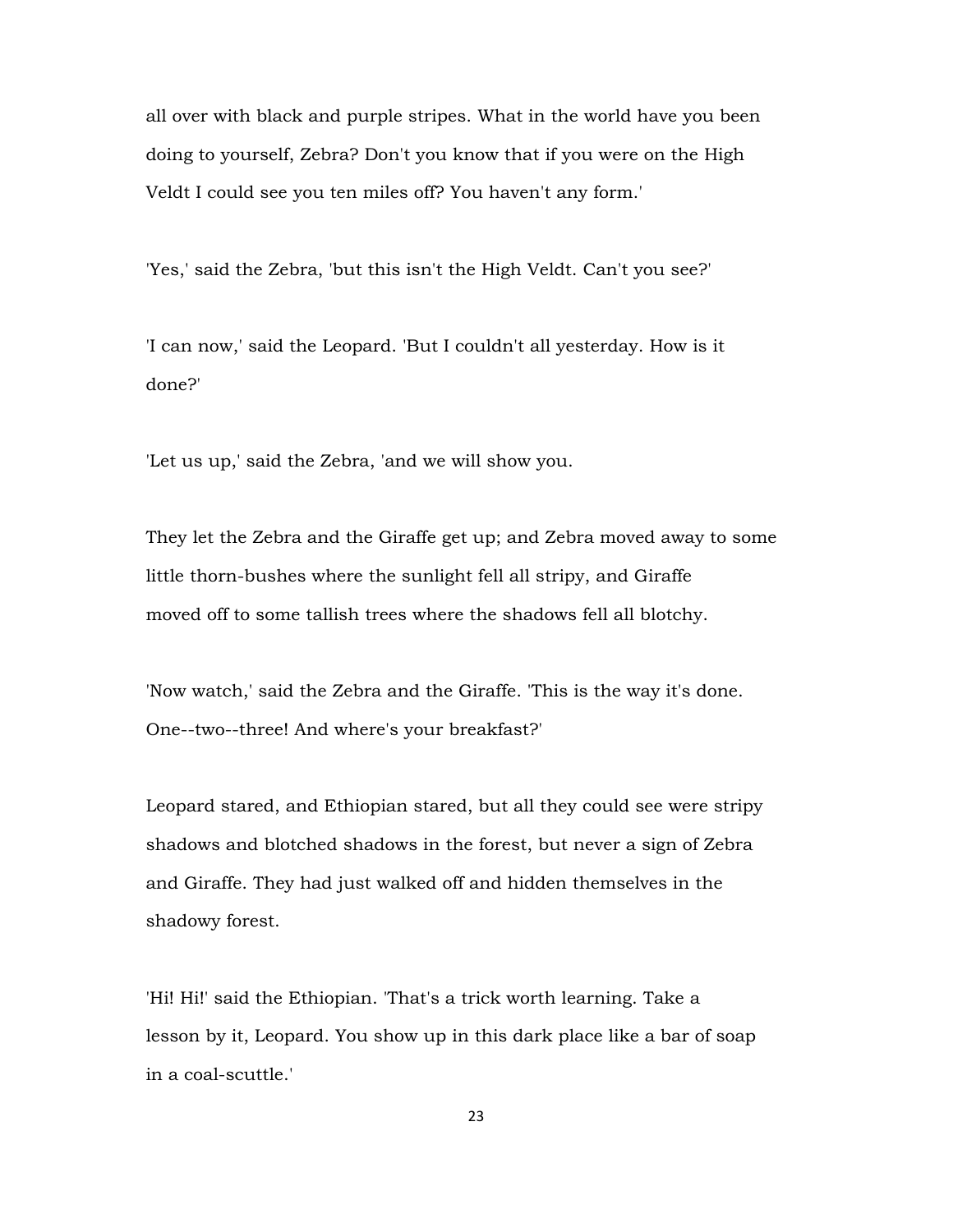'Ho! Ho!' said the Leopard. 'Would it surprise you very much to know that you show up in this dark place like a mustard-plaster on a sack of coals?'

'Well, calling names won't catch dinner, said the Ethiopian. 'The long and the little of it is that we don't match our backgrounds. I'm going to take Baviaan's advice. He told me I ought to change; and as I've nothing to change except my skin I'm going to change that.'

'What to?' said the Leopard, tremendously excited.

'To a nice working blackish-brownish colour, with a little purple in it, and touches of slaty-blue. It will be the very thing for hiding in hollows and behind trees.'

So he changed his skin then and there, and the Leopard was more excited than ever; he had never seen a man change his skin before.

'But what about me?' he said, when the Ethiopian had worked his last little finger into his fine new black skin.

'You take Baviaan's advice too. He told you to go into spots.'

'So I did,' said the Leopard. I went into other spots as fast as I could. I went into this spot with you, and a lot of good it has done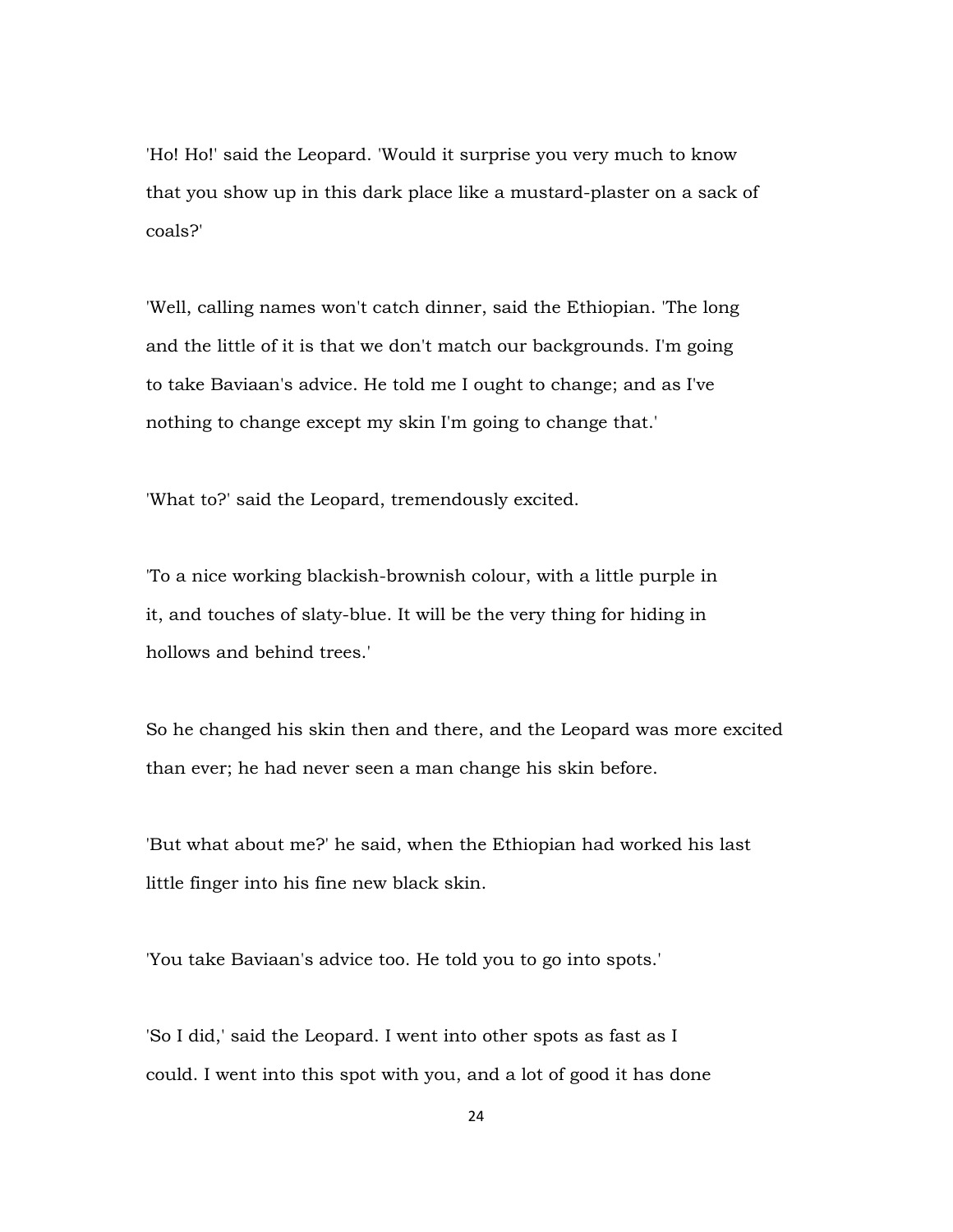me.'

'Oh,' said the Ethiopian, 'Baviaan didn't mean spots in South Africa. He meant spots on your skin.'

'What's the use of that?' said the Leopard.

'Think of Giraffe,' said the Ethiopian. 'Or if you prefer stripes, think of Zebra. They find their spots and stripes give them per-feet satisfaction.'

'Umm,' said the Leopard. 'I wouldn't look like Zebra--not for ever so.'

'Well, make up your mind,' said the Ethiopian, 'because I'd hate to go hunting without you, but I must if you insist on looking like a sun-flower against a tarred fence.'

'I'll take spots, then,' said the Leopard; 'but don't make 'em too vulgar-big. I wouldn't look like Giraffe--not for ever so.'

'I'll make 'em with the tips of my fingers,' said the Ethiopian. 'There's plenty of black left on my skin still. Stand over!'

Then the Ethiopian put his five fingers close together (there was plenty of black left on his new skin still) and pressed them all over the Leopard, and wherever the five fingers touched they left five little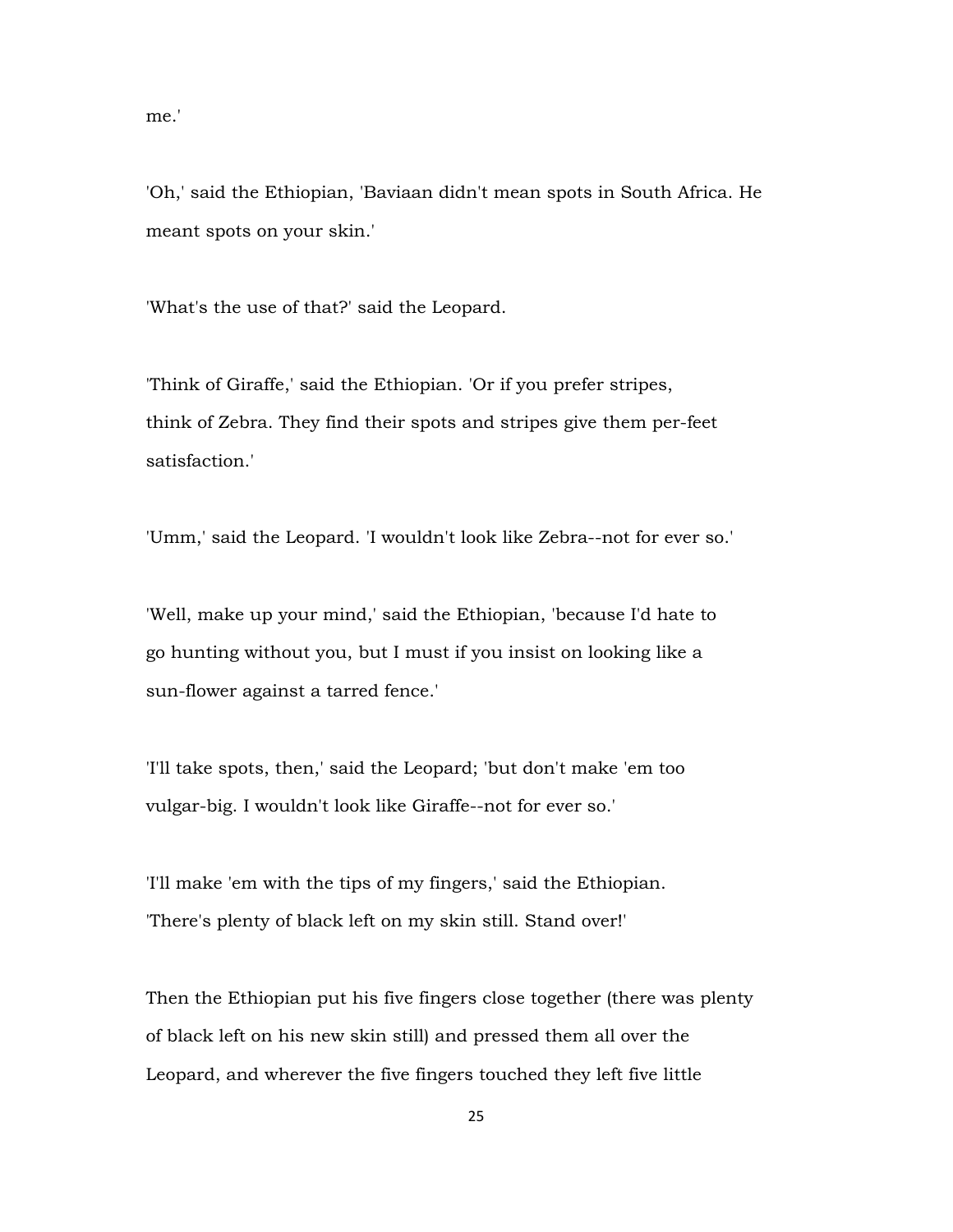black marks, all close together. You can see them on any Leopard's skin you like, Best Beloved. Sometimes the fingers slipped and the marks got a little blurred; but if you look closely at any Leopard now you will see that there are always five spots--off five fat black finger-tips.

'Now you are a beauty!' said the Ethiopian. 'You can lie out on the bare ground and look like a heap of pebbles. You can lie out on the naked rocks and look like a piece of pudding-stone. You can lie out on a leafy branch and look like sunshine sifting through the leaves; and you can lie right across the centre of a path and look like nothing in particular. Think of that and purr!'

'But if I'm all this,' said the Leopard, 'why didn't you go spotty too?'

'Oh, plain black's best for a nigger,' said the Ethiopian. 'Now come along and we'll see if we can't get even with Mr. One-Two-Three Where's your Breakfast!'

So they went away and lived happily ever afterward, Best Beloved. That is all.

Oh, now and then you will hear grown-ups say, 'Can the Ethiopian change his skin or the Leopard his spots?' I don't think even grown-ups would keep on saying such a silly thing if the Leopard and the Ethiopian hadn't done it once--do you? But they will never do it again, Best Beloved. They are quite contented as they are.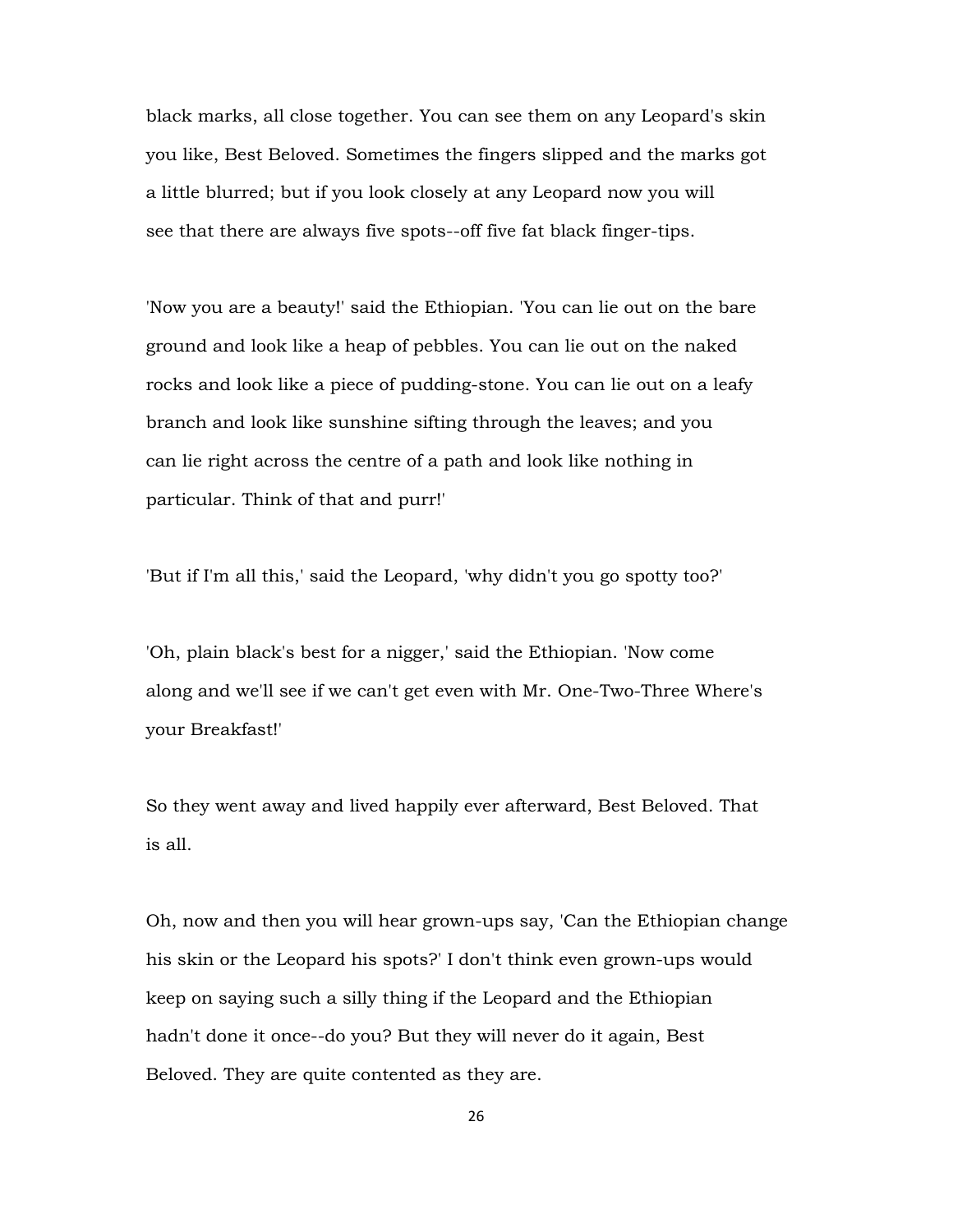I AM the Most Wise Baviaan, saying in most wise tones, 'Let us melt into the landscape--just us two by our lones.' People have come--in a carriage--calling. But Mummy is there.... Yes, I can go if you take me--Nurse says she don't care. Let's go up to the pig-sties and sit on the farmyard rails! Let's say things to the bunnies, and watch 'em skitter their tails! Let's--oh, anything, daddy, so long as it's you and me, And going truly exploring, and not being in till tea! Here's your boots (I've brought 'em), and here's your cap and stick, And here's your pipe and tobacco. Oh, come along out of it--quick.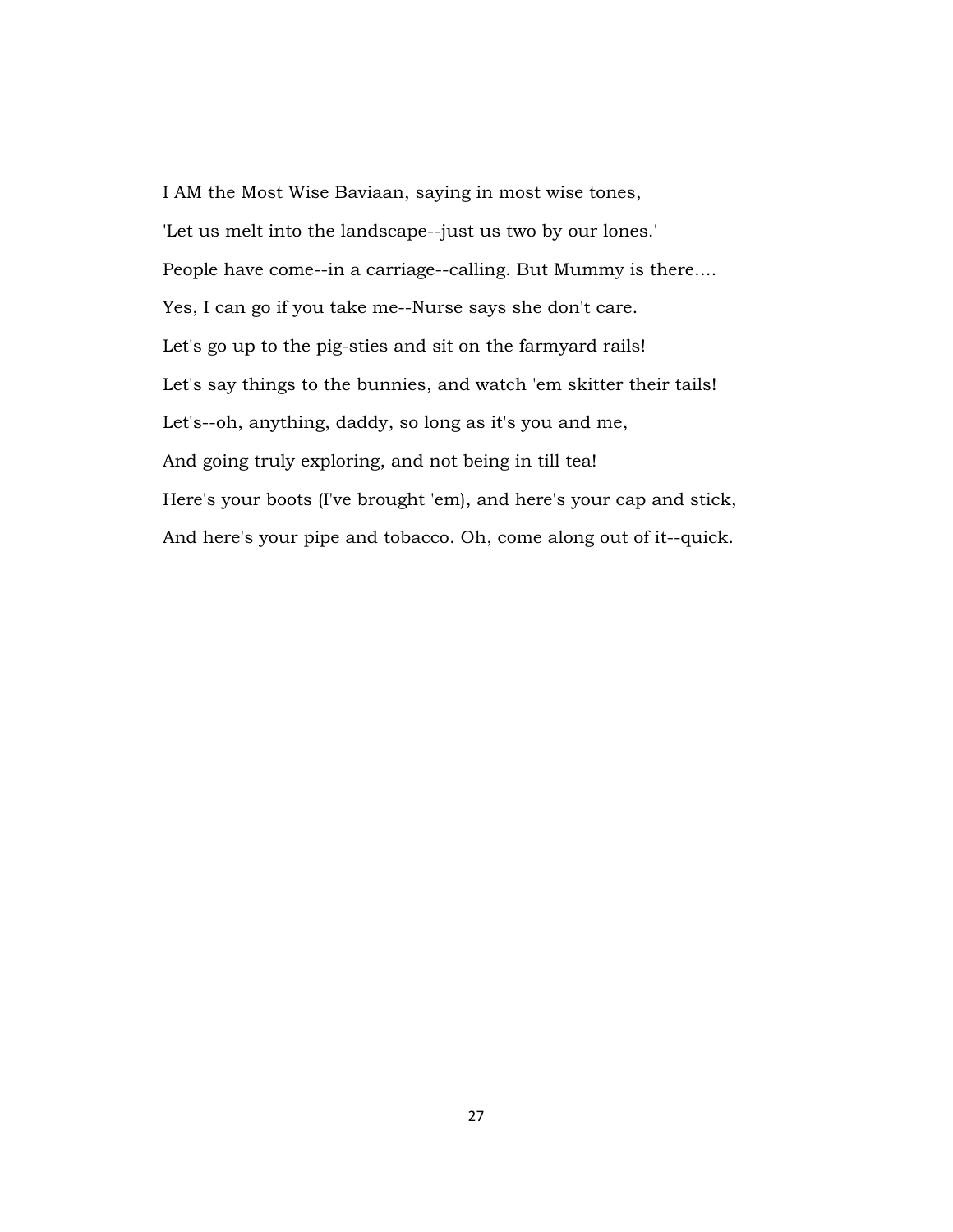#### THE ELEPHANT'S CHILD

IN the High and Far-Off Times the Elephant, O Best Beloved, had no trunk. He had only a blackish, bulgy nose, as big as a boot, that he could wriggle about from side to side; but he couldn't pick up things with it. But there was one Elephant--a new Elephant--an Elephant's Child--who was full of 'satiable curtiosity, and that means he asked ever so many questions. And he lived in Africa, and he filled all Africa with his 'satiable curtiosities. He asked his tall aunt, the Ostrich, why her tail-feathers grew just so, and his tall aunt the Ostrich spanked him with her hard, hard claw. He asked his tall uncle, the Giraffe, what made his skin spotty, and his tall uncle, the Giraffe, spanked him with his hard, hard hoof. And still he was full of 'satiable curtiosity! He asked his broad aunt, the Hippopotamus, why her eyes were red, and his broad aunt, the Hippopotamus, spanked him with her broad, broad hoof; and he asked his hairy uncle, the Baboon, why melons tasted just so, and his hairy uncle, the Baboon, spanked him with his hairy, hairy paw. And still he was full of 'satiable curtiosity! He asked questions about everything that he saw, or heard, or felt, or smelt, or touched, and all his uncles and his aunts spanked him. And still he was full of 'satiable curtiosity!

One fine morning in the middle of the Precession of the Equinoxes this 'satiable Elephant's Child asked a new fine question that he had never asked before. He asked, 'What does the Crocodile have for dinner?' Then everybody said, 'Hush!' in a loud and dretful tone, and they spanked him

28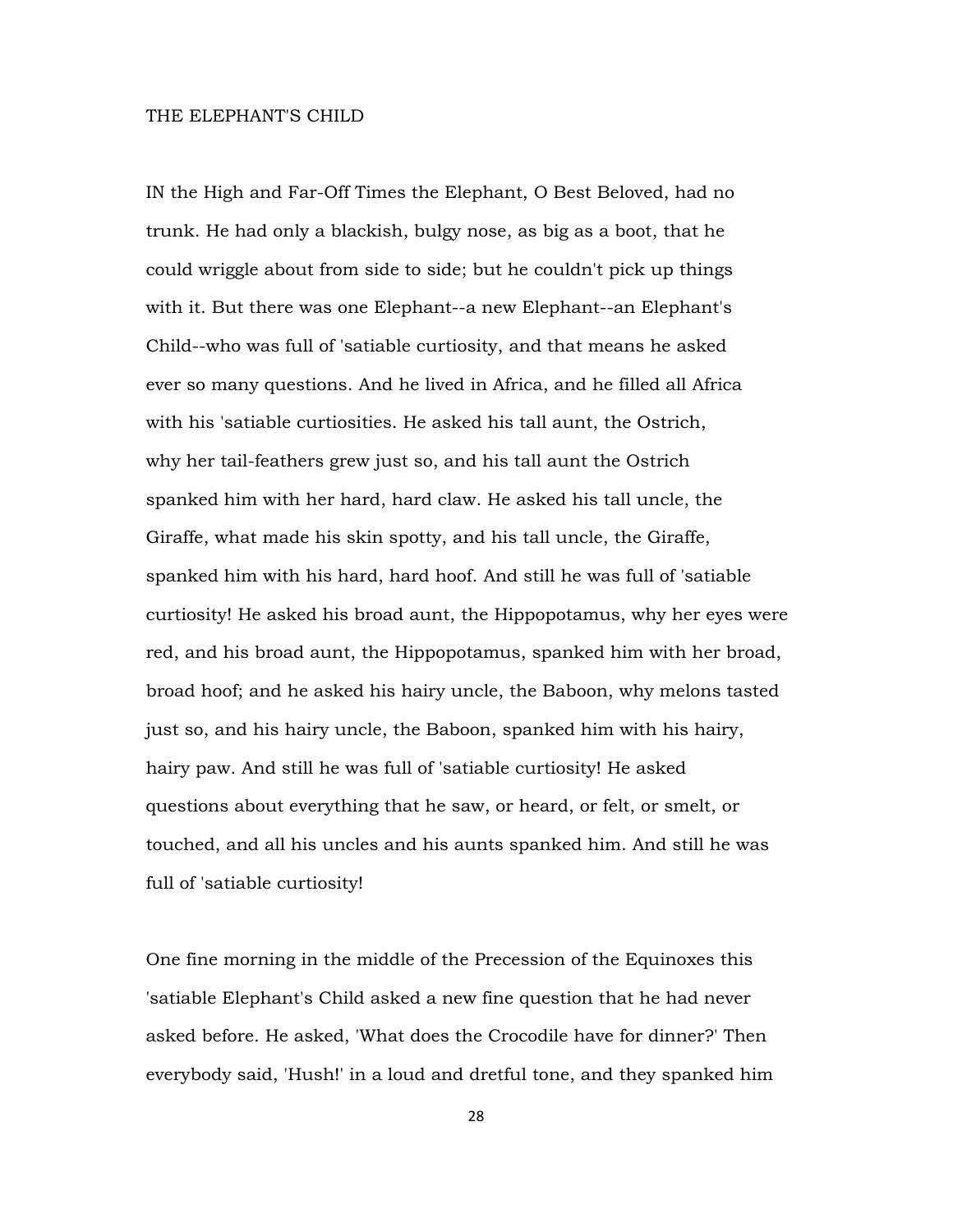immediately and directly, without stopping, for a long time.

By and by, when that was finished, he came upon Kolokolo Bird sitting in the middle of a wait-a-bit thorn-bush, and he said, 'My father has spanked me, and my mother has spanked me; all my aunts and uncles have spanked me for my 'satiable curtiosity; and still I want to know what the Crocodile has for dinner!'

Then Kolokolo Bird said, with a mournful cry, 'Go to the banks of the great grey-green, greasy Limpopo River, all set about with fever-trees, and find out.'

That very next morning, when there was nothing left of the Equinoxes, because the Precession had preceded according to precedent, this 'satiable Elephant's Child took a hundred pounds of bananas (the little short red kind), and a hundred pounds of sugar-cane (the long purple kind), and seventeen melons (the greeny-crackly kind), and said to all his dear families, 'Goodbye. I am going to the great grey-green, greasy Limpopo River, all set about with fever-trees, to find out what the Crocodile has for dinner.' And they all spanked him once more for luck, though he asked them most politely to stop.

Then he went away, a little warm, but not at all astonished, eating melons, and throwing the rind about, because he could not pick it up.

He went from Graham's Town to Kimberley, and from Kimberley to Khama's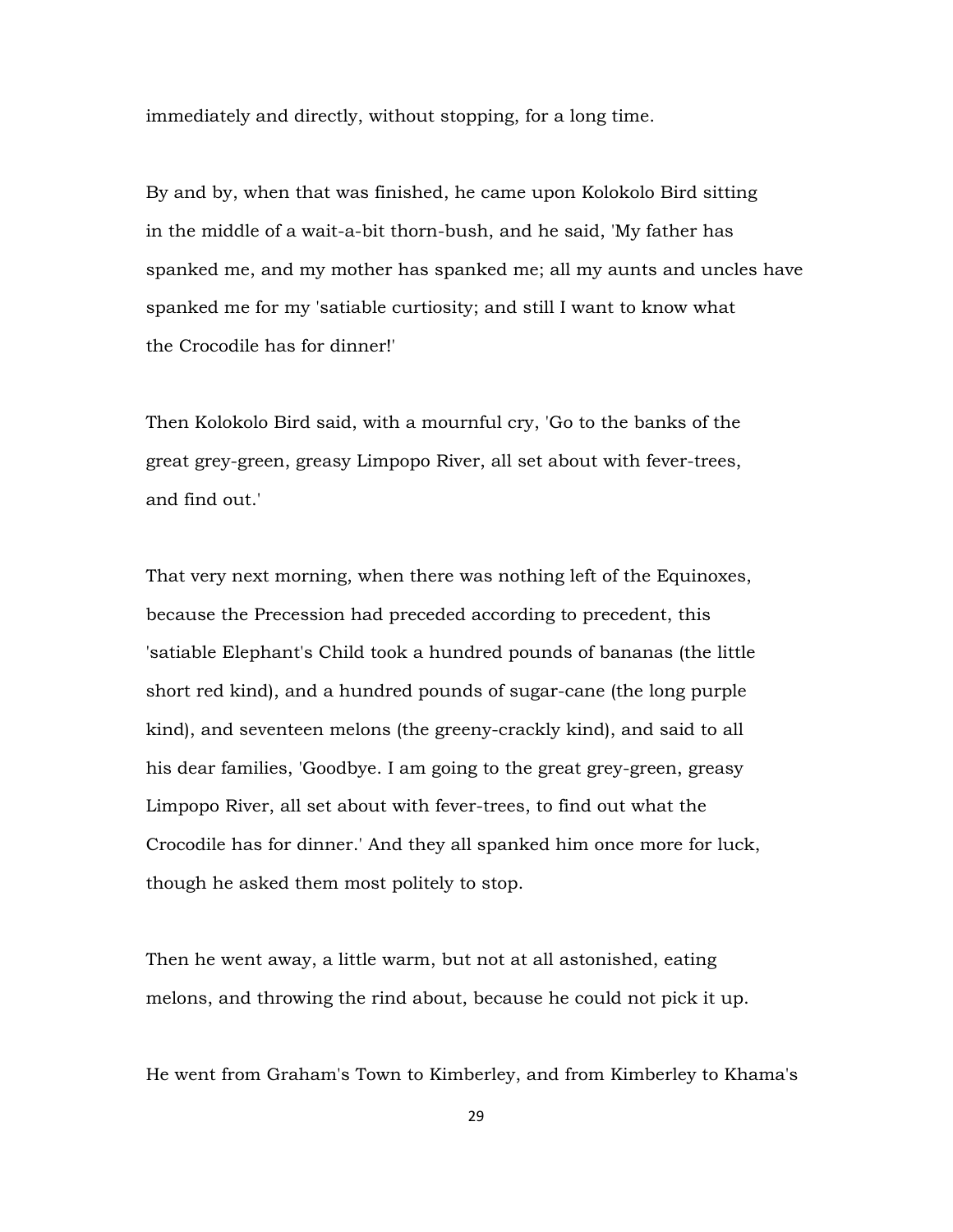Country, and from Khama's Country he went east by north, eating melons all the time, till at last he came to the banks of the great grey-green, greasy Limpopo River, all set about with fever-trees, precisely as Kolokolo Bird had said.

Now you must know and understand, O Best Beloved, that till that very week, and day, and hour, and minute, this 'satiable Elephant's Child had never seen a Crocodile, and did not know what one was like. It was all his 'satiable curtiosity.

The first thing that he found was a Bi-Coloured-Python-Rock-Snake curled round a rock.

''Scuse me,' said the Elephant's Child most politely, 'but have you seen such a thing as a Crocodile in these promiscuous parts?'

'Have I seen a Crocodile?' said the Bi-Coloured-Python-Rock-Snake, in a voice of dretful scorn. 'What will you ask me next?'

''Scuse me,' said the Elephant's Child, 'but could you kindly tell me what he has for dinner?'

Then the Bi-Coloured-Python-Rock-Snake uncoiled himself very quickly from the rock, and spanked the Elephant's Child with his scalesome, flailsome tail.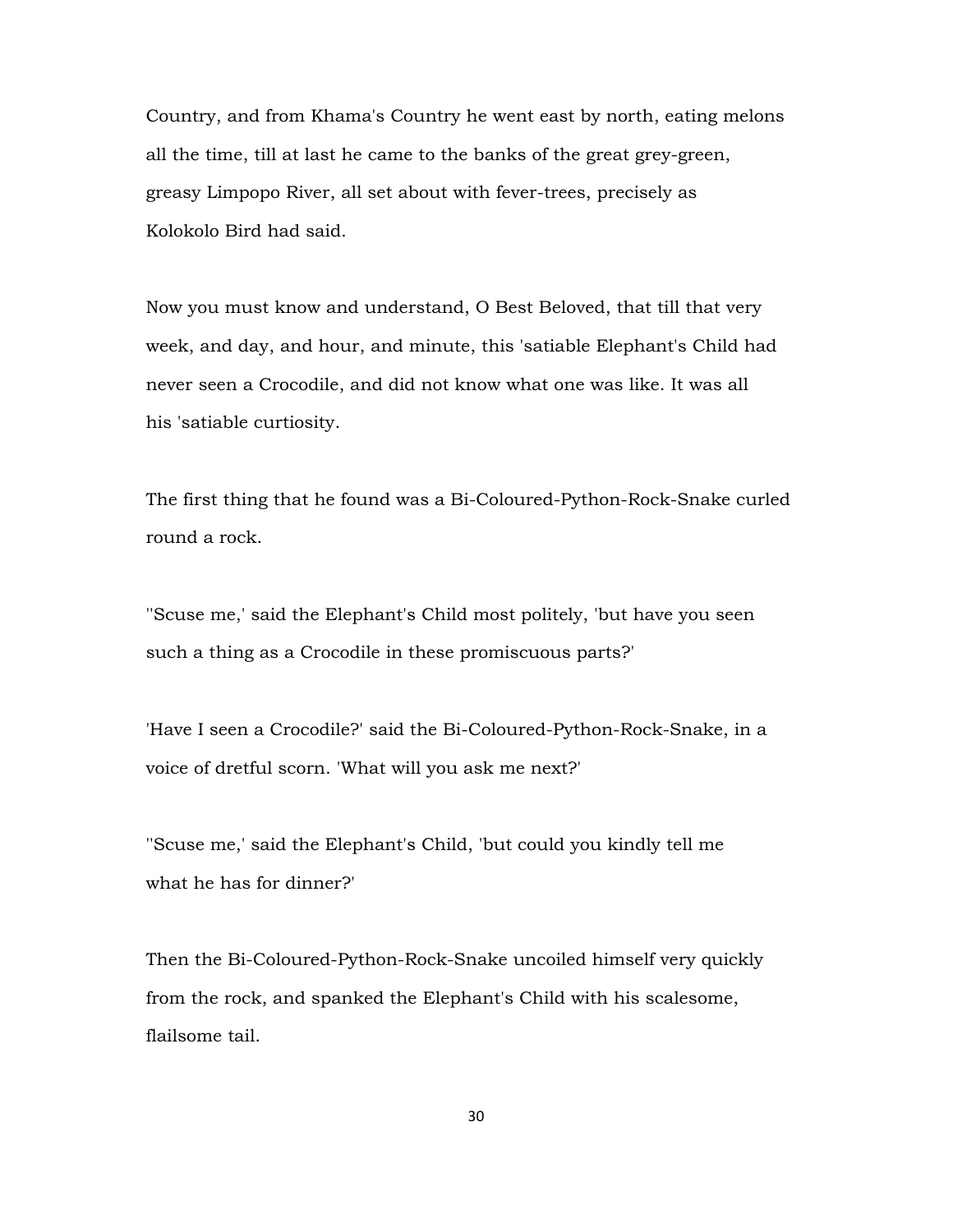'That is odd,' said the Elephant's Child, 'because my father and my mother, and my uncle and my aunt, not to mention my other aunt, the Hippopotamus, and my other uncle, the Baboon, have all spanked me for my

'satiable curtiosity--and I suppose this is the same thing.

So he said good-bye very politely to the Bi-Coloured-Python-Rock-Snake, and helped to coil him up on the rock again, and went on, a little warm, but not at all astonished, eating melons, and throwing the rind about, because he could not pick it up, till he trod on what he thought was a log of wood at the very edge of the great grey-green, greasy Limpopo River, all set about with fever-trees.

But it was really the Crocodile, O Best Beloved, and the Crocodile winked one eye--like this!

''Scuse me,' said the Elephant's Child most politely, 'but do you happen to have seen a Crocodile in these promiscuous parts?'

Then the Crocodile winked the other eye, and lifted half his tail out of the mud; and the Elephant's Child stepped back most politely, because he did not wish to be spanked again.

'Come hither, Little One,' said the Crocodile. 'Why do you ask such things?'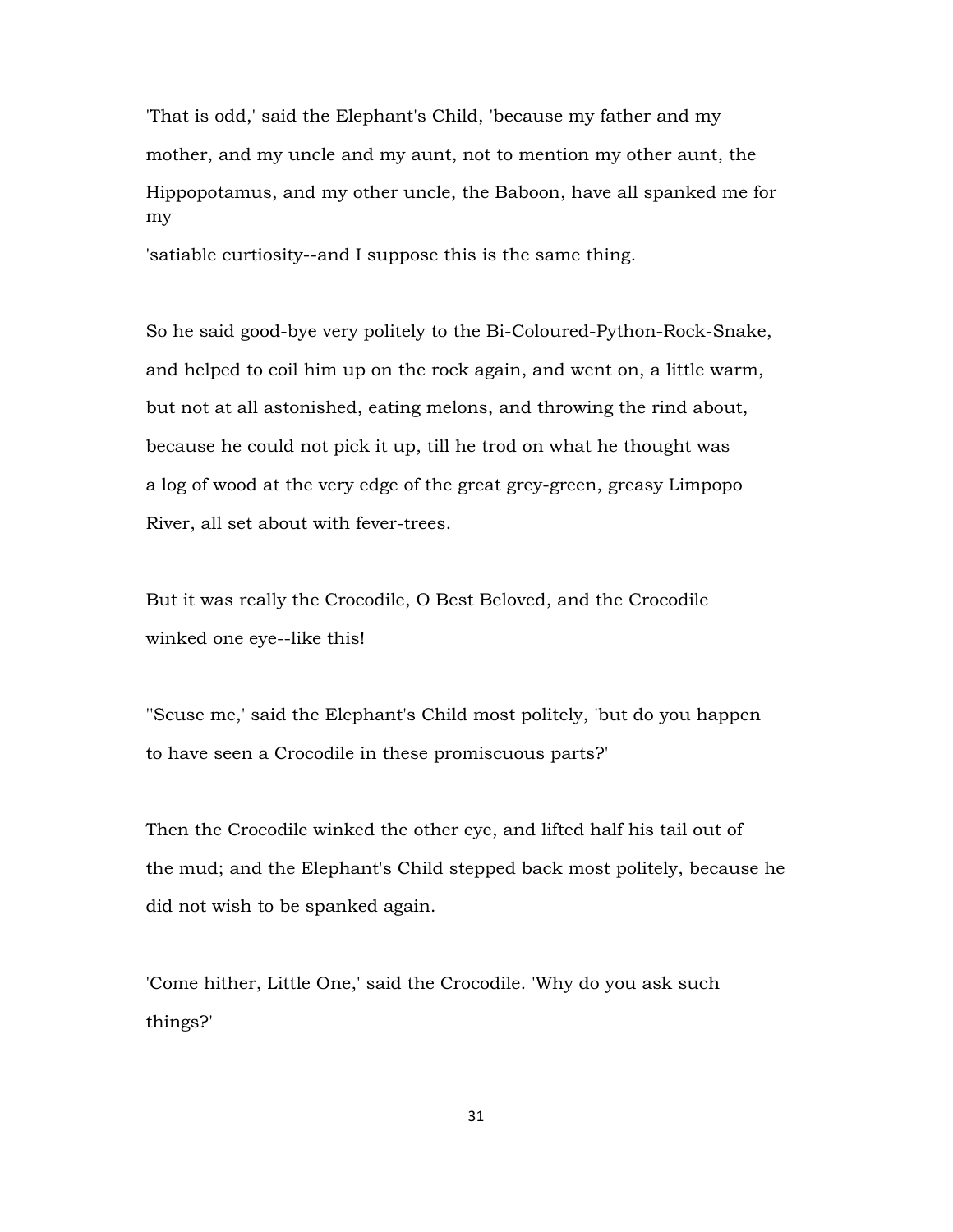''Scuse me,' said the Elephant's Child most politely, 'but my father has spanked me, my mother has spanked me, not to mention my tall aunt, the Ostrich, and my tall uncle, the Giraffe, who can kick ever so hard, as well as my broad aunt, the Hippopotamus, and my hairy uncle, the Baboon, and including the Bi-Coloured-Python-Rock-Snake, with the scalesome, flailsome tail, just up the bank, who spanks harder than any of them; and so, if it's quite all the same to you, I don't want to be spanked any more.'

'Come hither, Little One,' said the Crocodile, 'for I am the Crocodile,' and he wept crocodile-tears to show it was quite true.

Then the Elephant's Child grew all breathless, and panted, and kneeled down on the bank and said, 'You are the very person I have been looking for all these long days. Will you please tell me what you have for dinner?'

'Come hither, Little One,' said the Crocodile, 'and I'll whisper.'

Then the Elephant's Child put his head down close to the Crocodile's musky, tusky mouth, and the Crocodile caught him by his little nose, which up to that very week, day, hour, and minute, had been no bigger than a boot, though much more useful.

'I think, said the Crocodile--and he said it between his teeth, like this--'I think to-day I will begin with Elephant's Child!'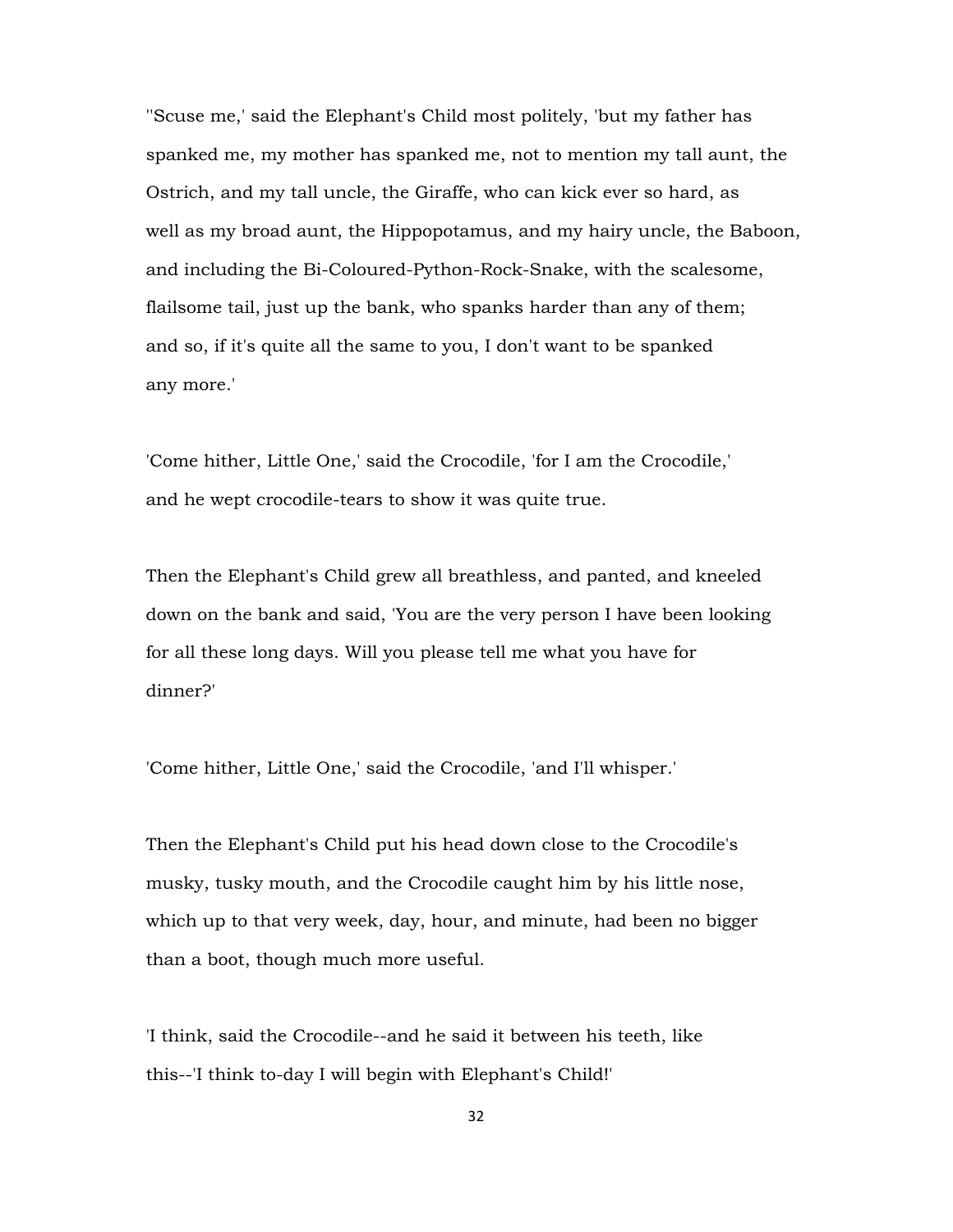At this, O Best Beloved, the Elephant's Child was much annoyed, and he said, speaking through his nose, like this, 'Led go! You are hurtig be!'

Then the Bi-Coloured-Python-Rock-Snake scuffled down from the bank and said, 'My young friend, if you do not now, immediately and instantly, pull as hard as ever you can, it is my opinion that your acquaintance in the large-pattern leather ulster' (and by this he meant the Crocodile) 'will jerk you into yonder limpid stream before you can say Jack Robinson.'

This is the way Bi-Coloured-Python-Rock-Snakes always talk.

Then the Elephant's Child sat back on his little haunches, and pulled, and pulled, and pulled, and his nose began to stretch. And the Crocodile floundered into the water, making it all creamy with great sweeps of his tail, and he pulled, and pulled, and pulled.

And the Elephant's Child's nose kept on stretching; and the Elephant's Child spread all his little four legs and pulled, and pulled, and pulled, and his nose kept on stretching; and the Crocodile threshed his tail like an oar, and he pulled, and pulled, and pulled, and at each pull the Elephant's Child's nose grew longer and longer--and it hurt him hijjus!

Then the Elephant's Child felt his legs slipping, and he said through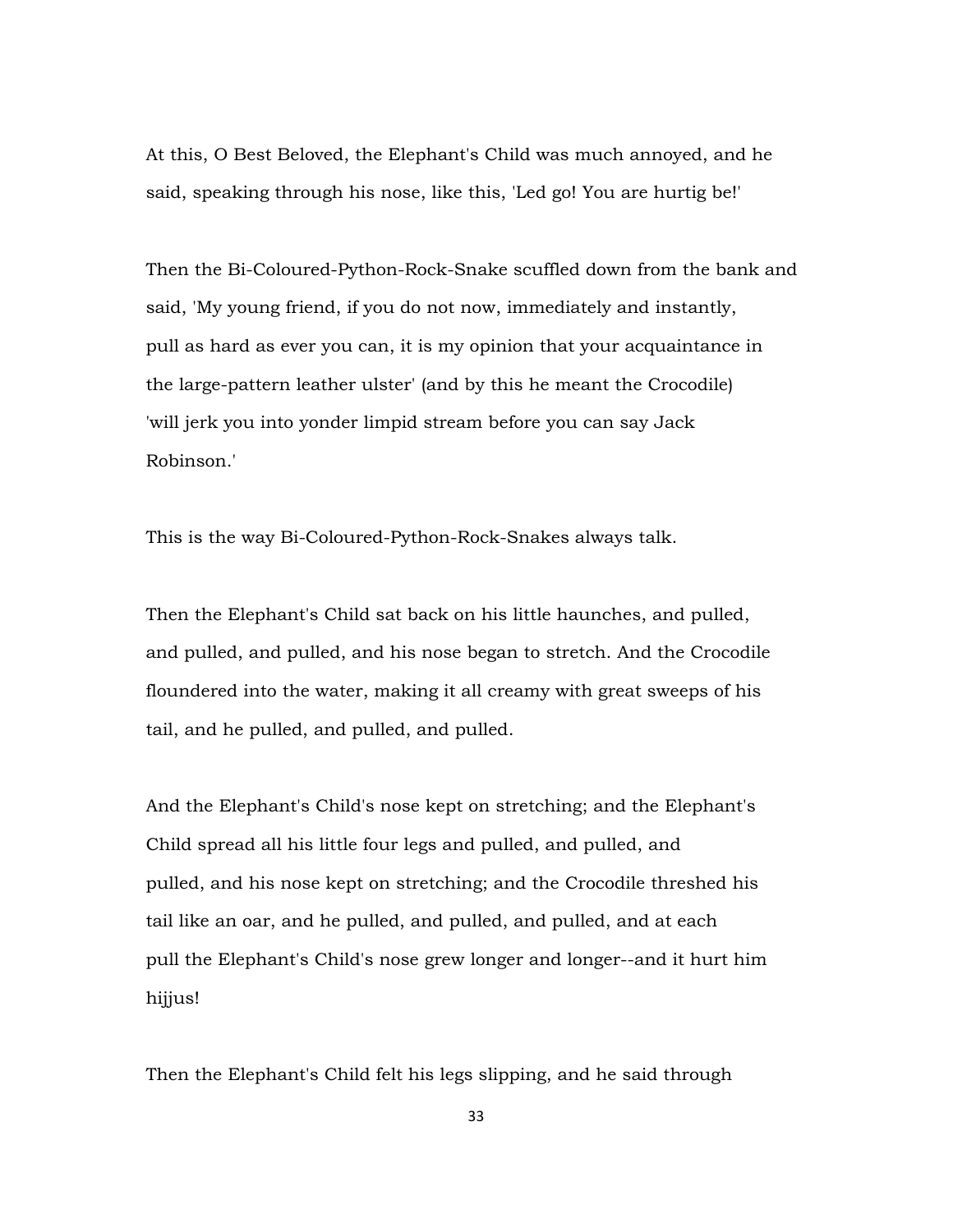his nose, which was now nearly five feet long, 'This is too butch for be!'

Then the Bi-Coloured-Python-Rock-Snake came down from the bank, and knotted himself in a double-clove-hitch round the Elephant's Child's hind legs, and said, 'Rash and inexperienced traveller, we will now seriously devote ourselves to a little high tension, because if we do not, it is my impression that yonder self-propelling man-of-war with the armour-plated upper deck' (and by this, O Best Beloved, he meant the Crocodile), 'will permanently vitiate your future career.

That is the way all Bi-Coloured-Python-Rock-Snakes always talk.

So he pulled, and the Elephant's Child pulled, and the Crocodile pulled; but the Elephant's Child and the Bi-Coloured-Python-Rock-Snake pulled hardest; and at last the Crocodile let go of the Elephant's Child's nose with a plop that you could hear all up and down the Limpopo.

Then the Elephant's Child sat down most hard and sudden; but first he was careful to say 'Thank you' to the Bi-Coloured-Python-Rock-Snake; and next he was kind to his poor pulled nose, and wrapped it all up in cool banana leaves, and hung it in the great grey-green, greasy Limpopo to cool.

'What are you doing that for?' said the Bi-Coloured-Python-Rock-Snake.

34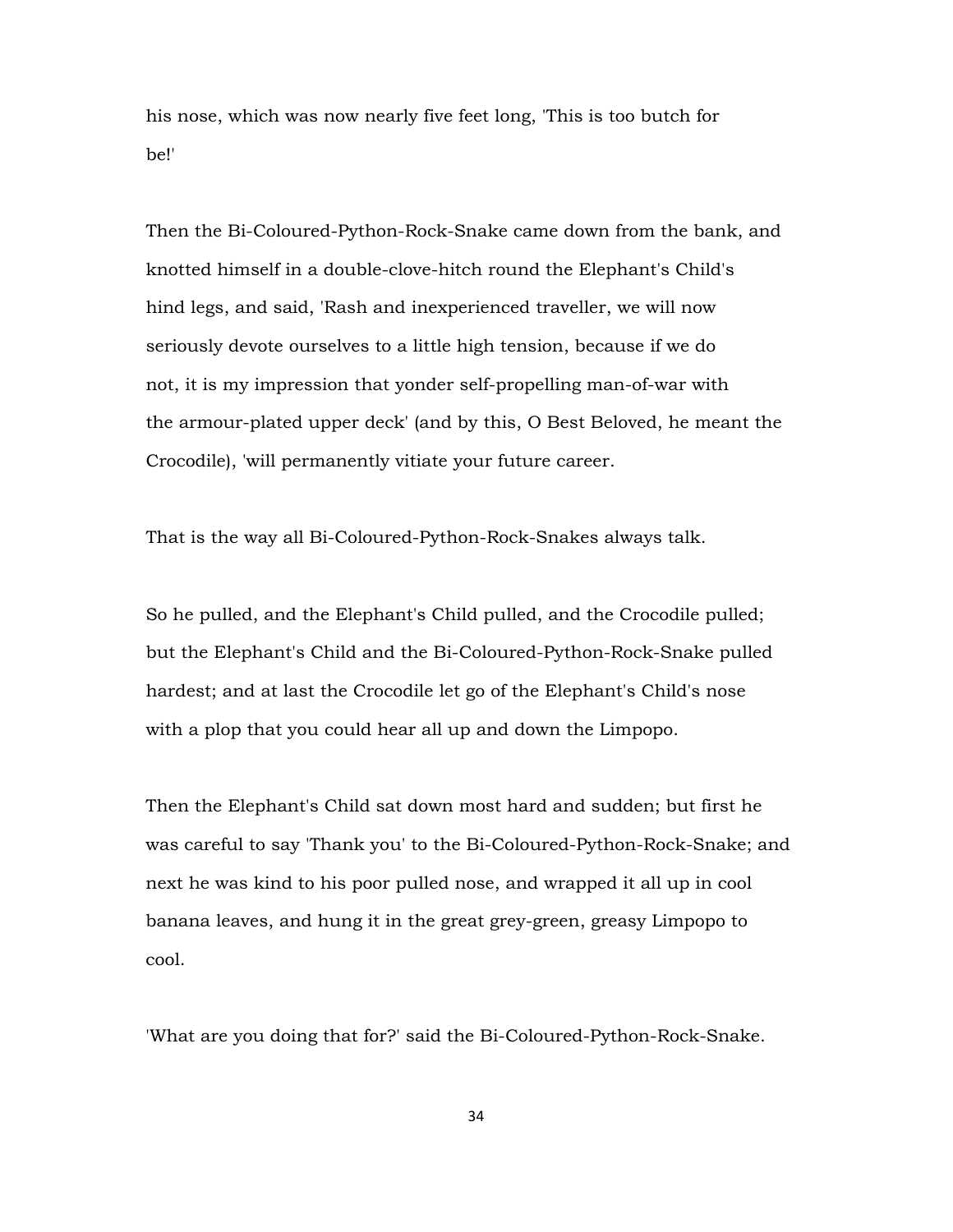''Scuse me,' said the Elephant's Child, 'but my nose is badly out of shape, and I am waiting for it to shrink.

'Then you will have to wait a long time, said the Bi-Coloured-Python-Rock-Snake. 'Some people do not know what is good for them.'

The Elephant's Child sat there for three days waiting for his nose to shrink. But it never grew any shorter, and, besides, it made him squint. For, O Best Beloved, you will see and understand that the Crocodile had pulled it out into a really truly trunk same as all Elephants have to-day.

At the end of the third day a fly came and stung him on the shoulder, and before he knew what he was doing he lifted up his trunk and hit that fly dead with the end of it.

''Vantage number one!' said the Bi-Coloured-Python-Rock-Snake. 'You couldn't have done that with a mere-smear nose. Try and eat a little now.'

Before he thought what he was doing the Elephant's Child put out his trunk and plucked a large bundle of grass, dusted it clean against his fore-legs, and stuffed it into his own mouth.

'Vantage number two!' said the Bi-Coloured-Python-Rock-Snake. 'You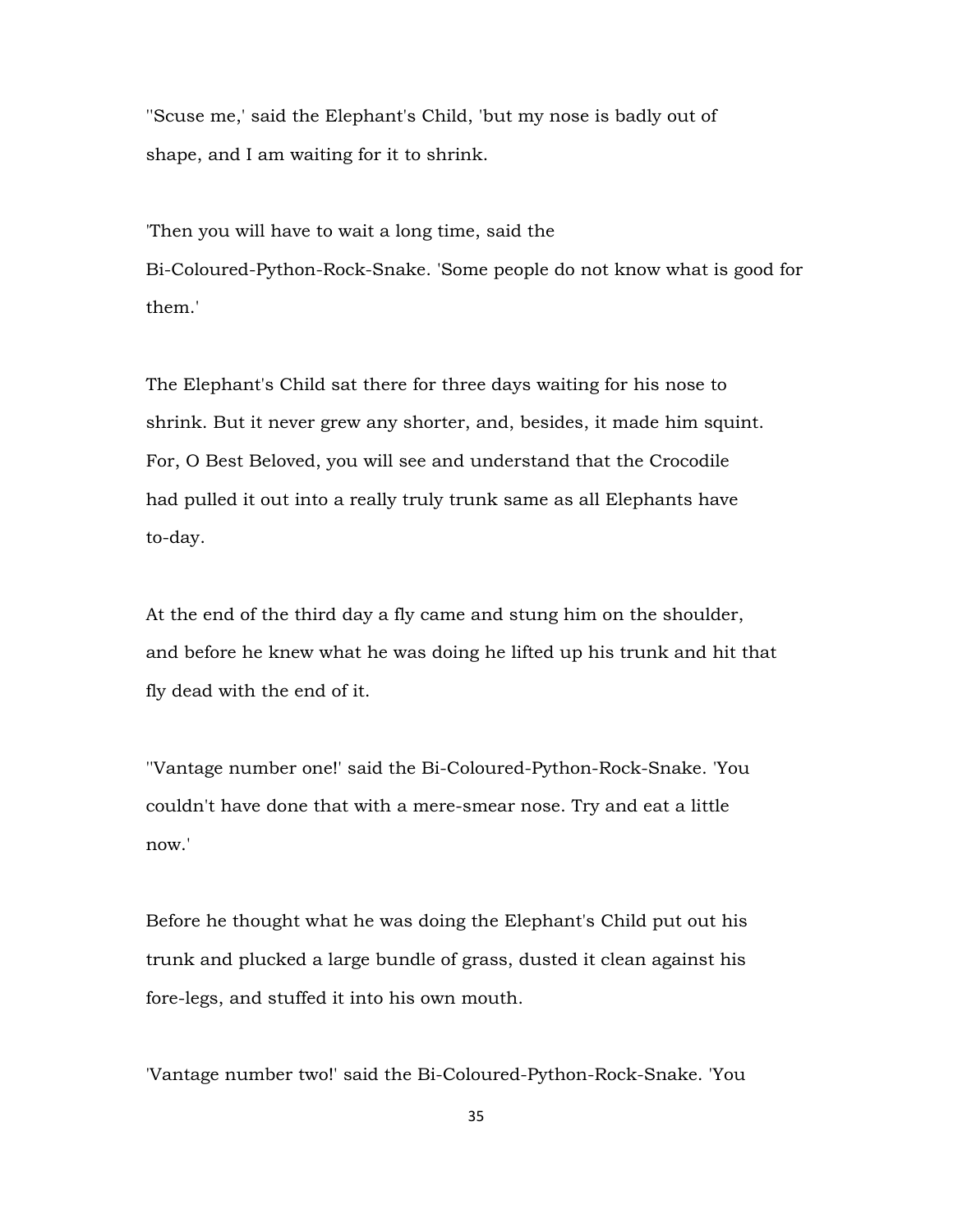couldn't have done that with a mear-smear nose. Don't you think the sun is very hot here?'

'It is,' said the Elephant's Child, and before he thought what he was doing he schlooped up a schloop of mud from the banks of the great grey-green, greasy Limpopo, and slapped it on his head, where it made a cool schloopy-sloshy mud-cap all trickly behind his ears.

'Vantage number three!' said the Bi-Coloured-Python-Rock-Snake. 'You couldn't have done that with a mere-smear nose. Now how do you feel about being spanked again?'

''Scuse me,' said the Elephant's Child, 'but I should not like it at all.'

'How would you like to spank somebody?' said the Bi-Coloured-Python-Rock-Snake.

'I should like it very much indeed,' said the Elephant's Child.

'Well,' said the Bi-Coloured-Python-Rock-Snake, 'you will find that new nose of yours very useful to spank people with.'

'Thank you,' said the Elephant's Child, 'I'll remember that; and now I think I'll go home to all my dear families and try.'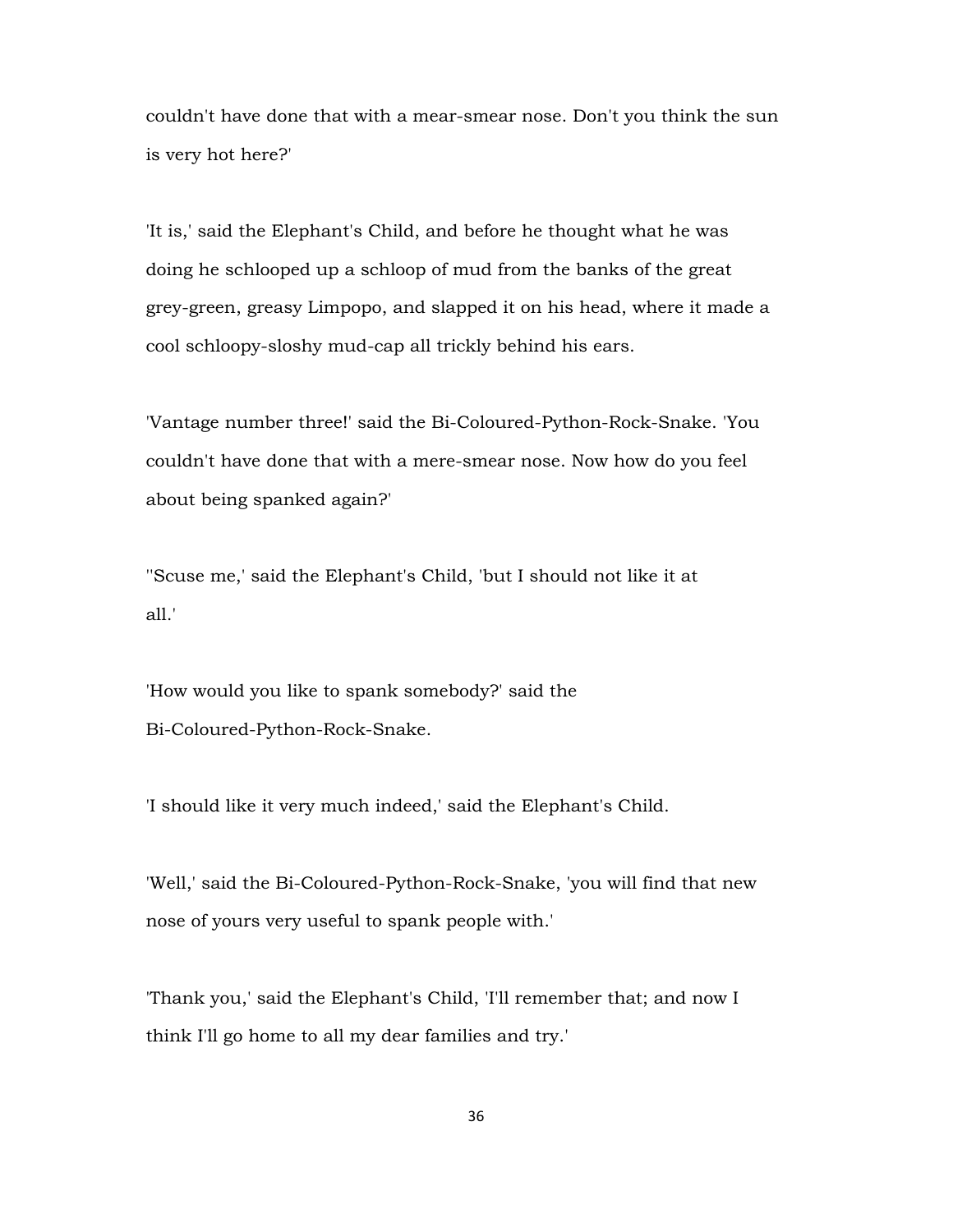So the Elephant's Child went home across Africa frisking and whisking his trunk. When he wanted fruit to eat he pulled fruit down from a tree, instead of waiting for it to fall as he used to do. When he wanted grass he plucked grass up from the ground, instead of going on his knees as he used to do. When the flies bit him he broke off the branch of a tree and used it as fly-whisk; and he made himself a new, cool, slushy-squshy mud-cap whenever the sun was hot. When he felt lonely walking through Africa he sang to himself down his trunk, and the noise was louder than several brass bands.

He went especially out of his way to find a broad Hippopotamus (she was no relation of his), and he spanked her very hard, to make sure that the Bi-Coloured-Python-Rock-Snake had spoken the truth about his new trunk. The rest of the time he picked up the melon rinds that he had dropped on his way to the Limpopo--for he was a Tidy Pachyderm.

One dark evening he came back to all his dear families, and he coiled up his trunk and said, 'How do you do?' They were very glad to see him, and immediately said, 'Come here and be spanked for your 'satiable curtiosity.'

'Pooh,' said the Elephant's Child. 'I don't think you peoples know anything about spanking; but I do, and I'll show you.' Then he uncurled his trunk and knocked two of his dear brothers head over heels.

'O Bananas!' said they, 'where did you learn that trick, and what have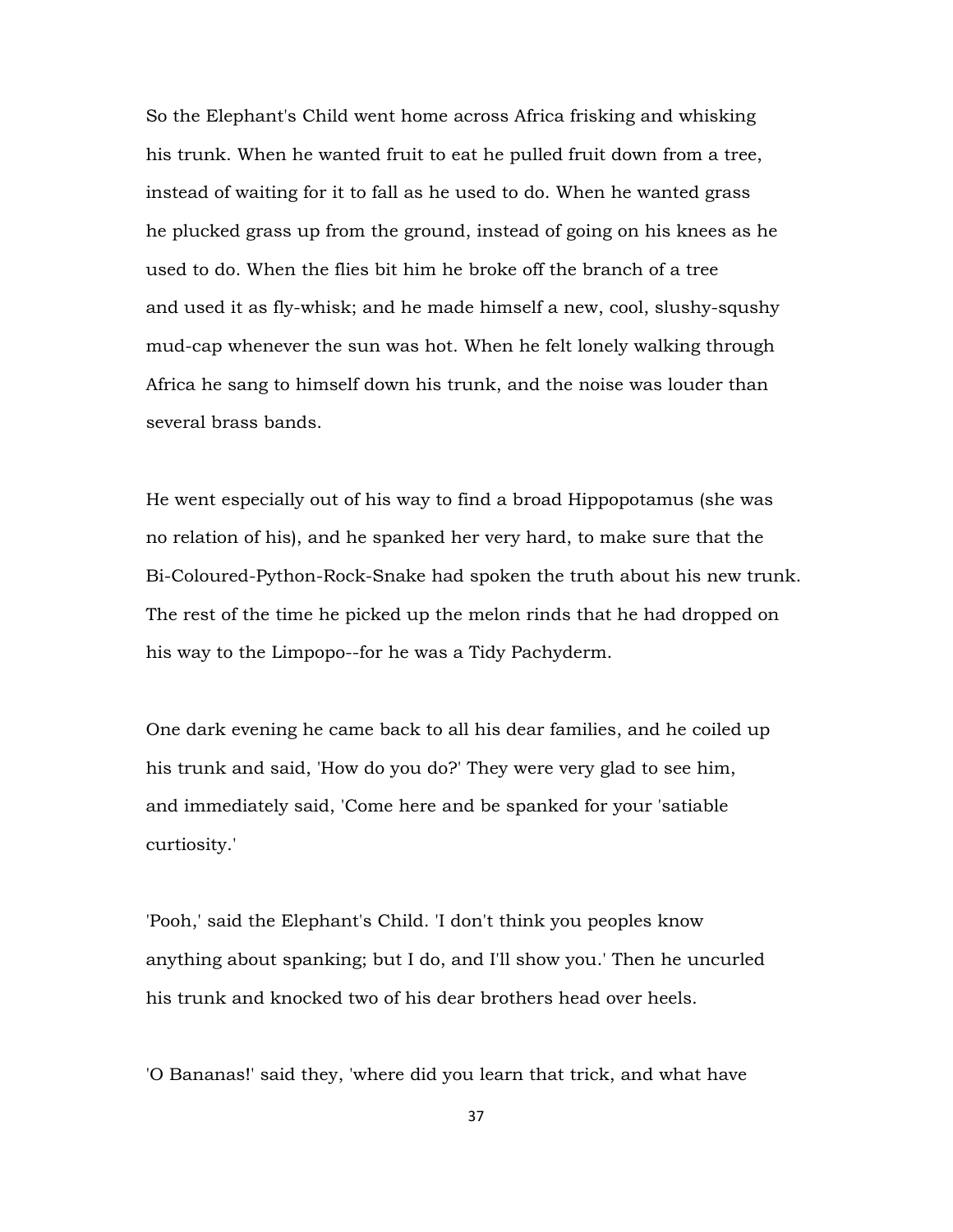you done to your nose?'

'I got a new one from the Crocodile on the banks of the great grey-green, greasy Limpopo River,' said the Elephant's Child. 'I asked him what he had for dinner, and he gave me this to keep.'

'It looks very ugly,' said his hairy uncle, the Baboon.

'It does,' said the Elephant's Child. 'But it's very useful,' and he picked up his hairy uncle, the Baboon, by one hairy leg, and hove him into a hornet's nest.

Then that bad Elephant's Child spanked all his dear families for a long time, till they were very warm and greatly astonished. He pulled out his tall Ostrich aunt's tail-feathers; and he caught his tall uncle, the Giraffe, by the hind-leg, and dragged him through a thorn-bush; and he shouted at his broad aunt, the Hippopotamus, and blew bubbles into her ear when she was sleeping in the water after meals; but he never let any one touch Kolokolo Bird.

At last things grew so exciting that his dear families went off one by one in a hurry to the banks of the great grey-green, greasy Limpopo River, all set about with fever-trees, to borrow new noses from the Crocodile. When they came back nobody spanked anybody any more; and ever

since that day, O Best Beloved, all the Elephants you will ever see,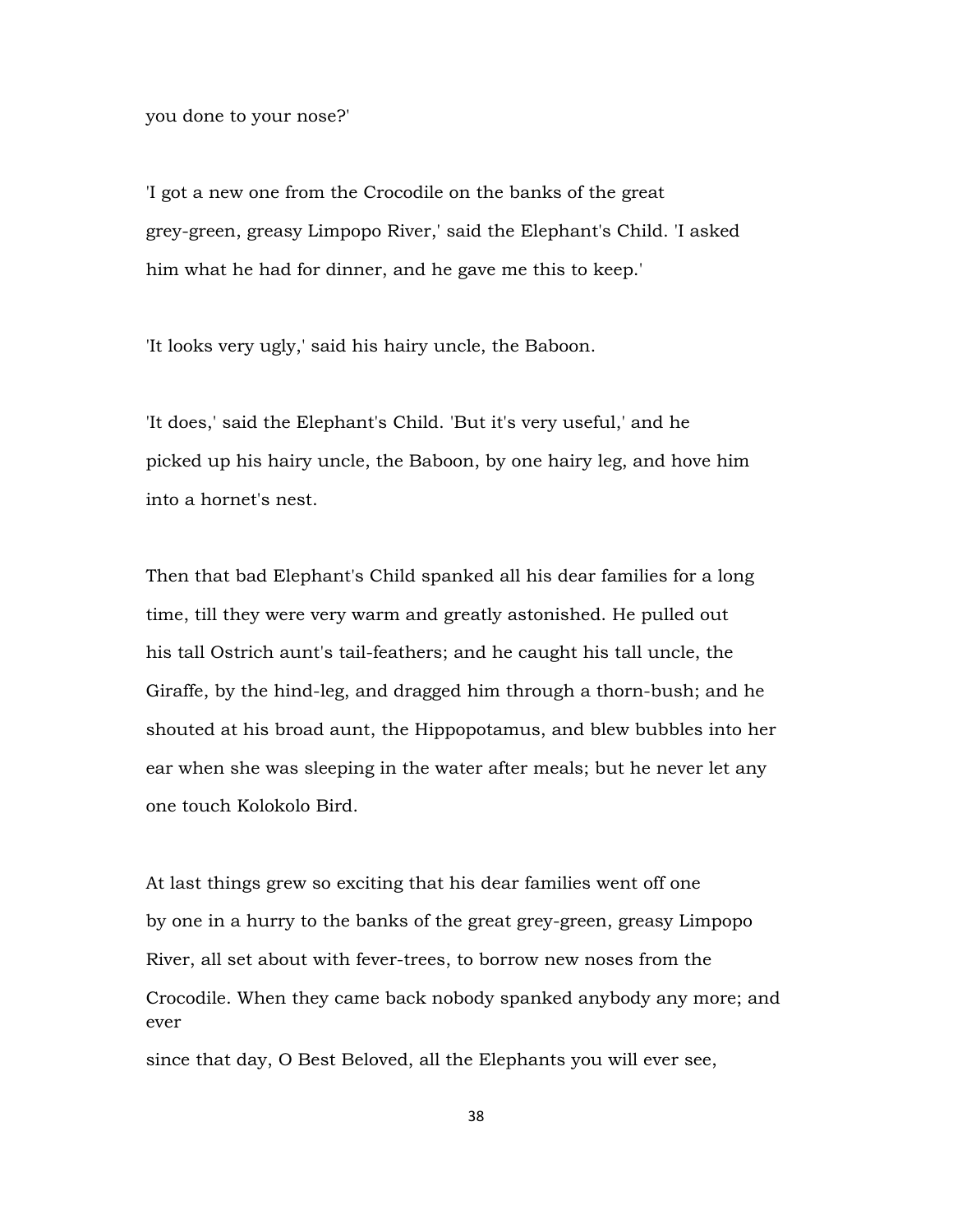besides all those that you won't, have trunks precisely like the trunk of the 'satiable Elephant's Child.

 I Keep six honest serving-men: (They taught me all I knew) Their names are What and Where and When And How and Why and Who. I send them over land and sea, I send them east and west; But after they have worked for me, I give them all a rest.

I let them rest from nine till five.

For I am busy then,

As well as breakfast, lunch, and tea,

For they are hungry men:

But different folk have different views:

I know a person small--

She keeps ten million serving-men,

Who get no rest at all!

She sends 'em abroad on her own affairs,

From the second she opens her eyes--

One million Hows, two million Wheres,

And seven million Whys!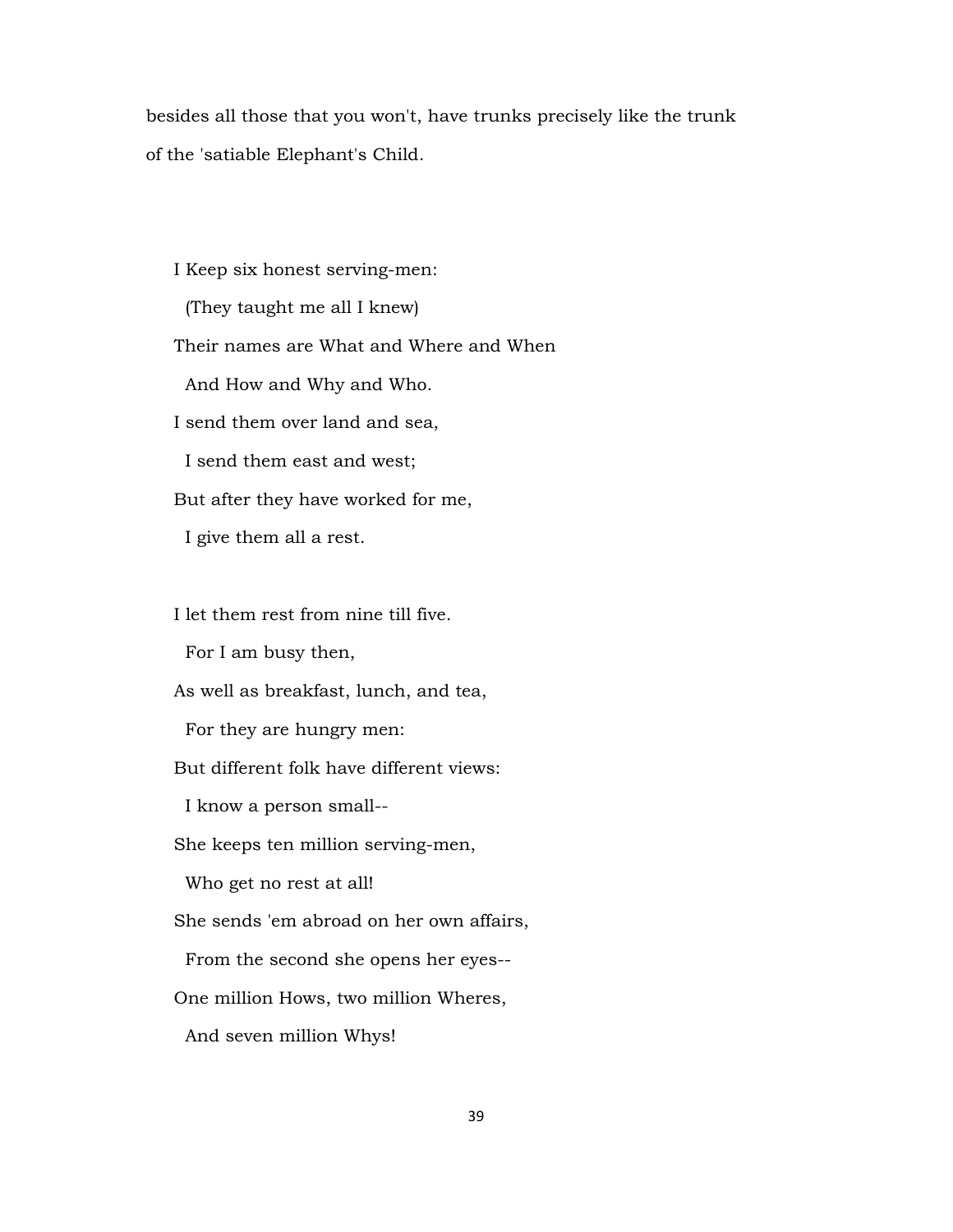## THE SING-SONG OF OLD MAN KANGAROO

NOT always was the Kangaroo as now we do behold him, but a Different Animal with four short legs. He was grey and he was woolly, and his pride was inordinate: he danced on an outcrop in the middle of Australia, and he went to the Little God Nqa.

He went to Nqa at six before breakfast, saying, 'Make me different from all other animals by five this afternoon.'

Up jumped Nqa from his seat on the sandflat and shouted, 'Go away!'

He was grey and he was woolly, and his pride was inordinate: he danced on a rock-ledge in the middle of Australia, and he went to the Middle God Nquing.

He went to Nquing at eight after breakfast, saying, 'Make me different from all other animals; make me, also, wonderfully popular by five this afternoon.'

Up jumped Nquing from his burrow in the spinifex and shouted, 'Go away!'

He was grey and he was woolly, and his pride was inordinate: he danced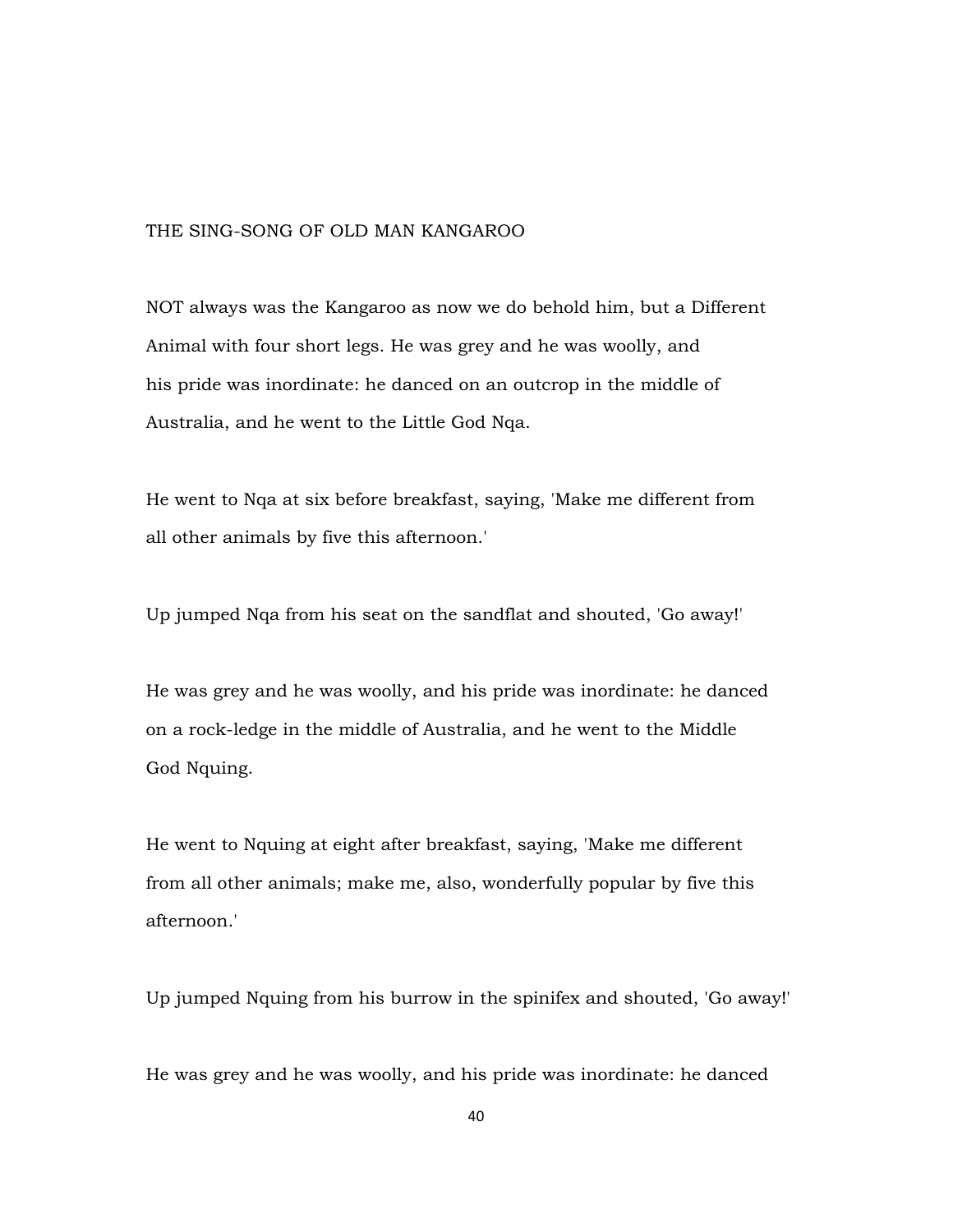on a sandbank in the middle of Australia, and he went to the Big God Nqong.

He went to Nqong at ten before dinner-time, saying, 'Make me different from all other animals; make me popular and wonderfully run after by five this afternoon.'

Up jumped Nqong from his bath in the salt-pan and shouted, 'Yes, I will!'

Nqong called Dingo--Yellow-Dog Dingo--always hungry, dusty in the sunshine, and showed him Kangaroo. Nqong said, 'Dingo! Wake up, Dingo! Do you see that gentleman dancing on an ashpit? He wants to be popular and very truly run after. Dingo, make him SO!'

Up jumped Dingo--Yellow-Dog Dingo--and said, 'What, that cat-rabbit?'

Off ran Dingo--Yellow-Dog Dingo--always hungry, grinning like a coal-scuttle,--ran after Kangaroo.

Off went the proud Kangaroo on his four little legs like a bunny.

This, O Beloved of mine, ends the first part of the tale!

He ran through the desert; he ran through the mountains; he ran through the salt-pans; he ran through the reed-beds; he ran through the blue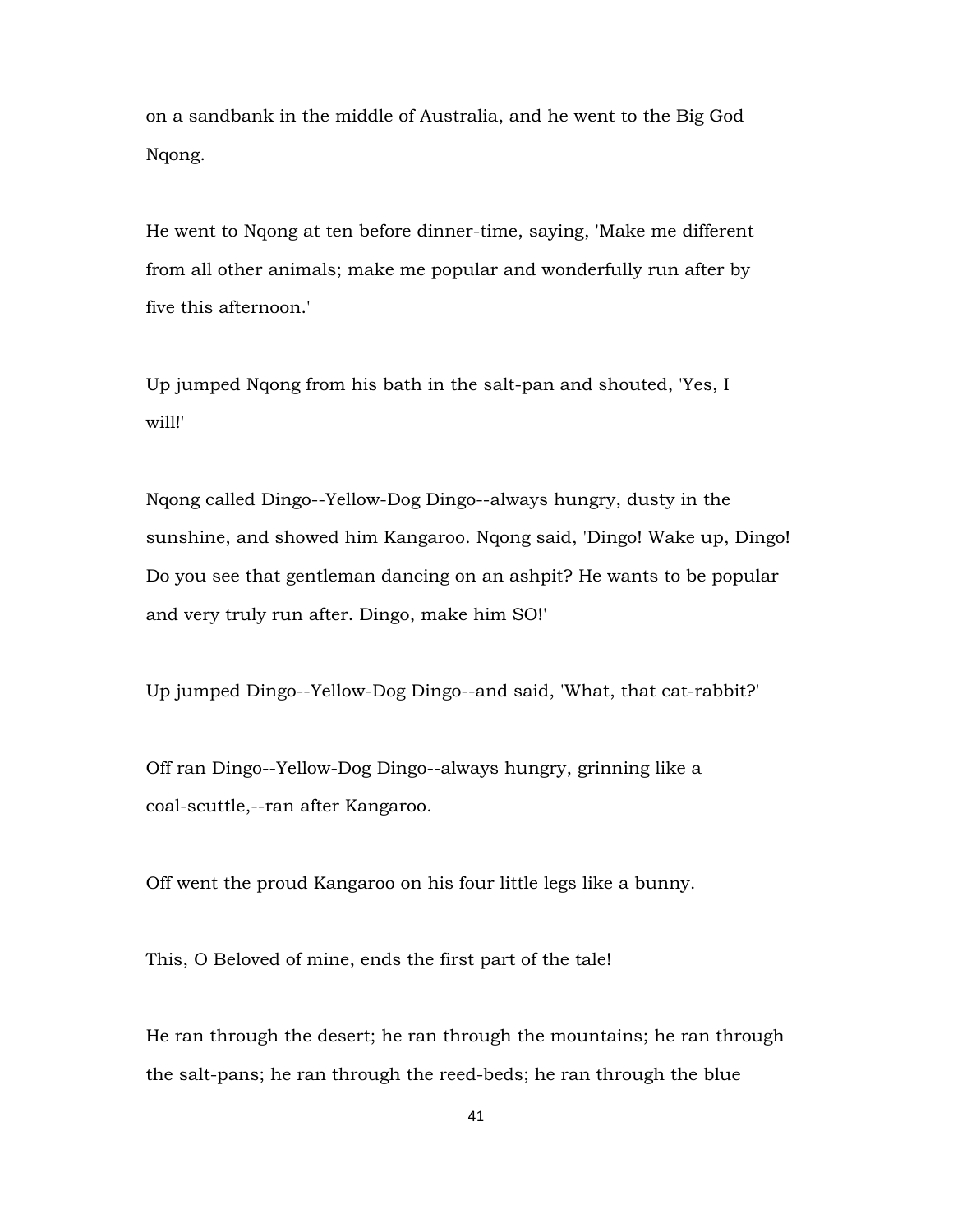gums; he ran through the spinifex; he ran till his front legs ached.

He had to!

Still ran Dingo--Yellow-Dog Dingo--always hungry, grinning like a rat-trap, never getting nearer, never getting farther,--ran after Kangaroo.

He had to!

Still ran Kangaroo--Old Man Kangaroo. He ran through the ti-trees; he ran through the mulga; he ran through the long grass; he ran through the short grass; he ran through the Tropics of Capricorn and Cancer; he ran till his hind legs ached.

He had to!

Still ran Dingo--Yellow-Dog Dingo--hungrier and hungrier, grinning like a horse-collar, never getting nearer, never getting farther; and they came to the Wollgong River.

Now, there wasn't any bridge, and there wasn't any ferry-boat, and Kangaroo didn't know how to get over; so he stood on his legs and hopped.

He had to!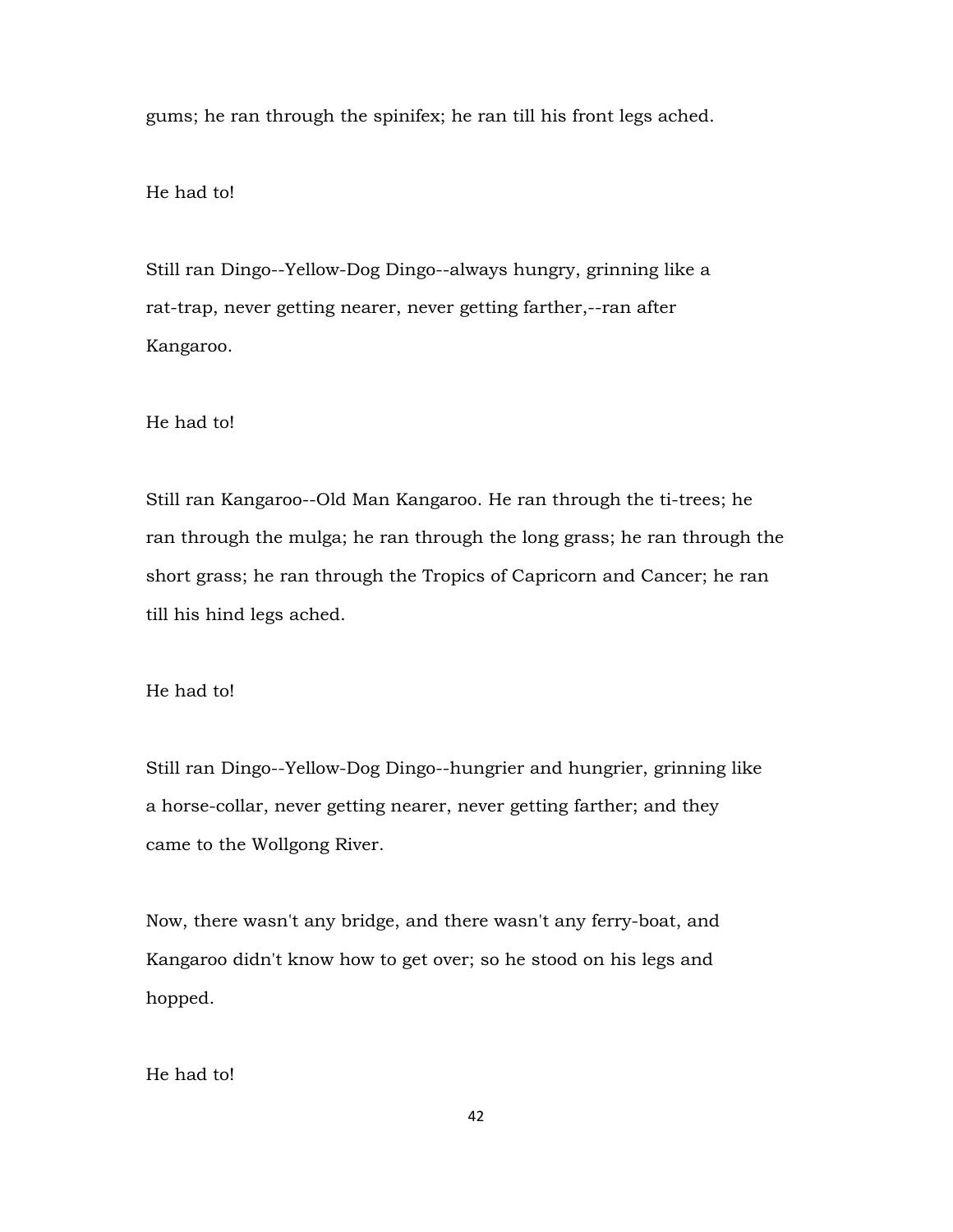He hopped through the Flinders; he hopped through the Cinders; he hopped through the deserts in the middle of Australia. He hopped like a Kangaroo.

First he hopped one yard; then he hopped three yards; then he hopped five yards; his legs growing stronger; his legs growing longer. He hadn't any time for rest or refreshment, and he wanted them very much.

Still ran Dingo--Yellow-Dog Dingo--very much bewildered, very much hungry, and wondering what in the world or out of it made Old Man Kangaroo hop.

For he hopped like a cricket; like a pea in a saucepan; or a new rubber ball on a nursery floor.

He had to!

He tucked up his front legs; he hopped on his hind legs; he stuck out his tail for a balance-weight behind him; and he hopped through the Darling Downs.

He had to!

Still ran Dingo--Tired-Dog Dingo--hungrier and hungrier, very much bewildered, and wondering when in the world or out of it would Old Man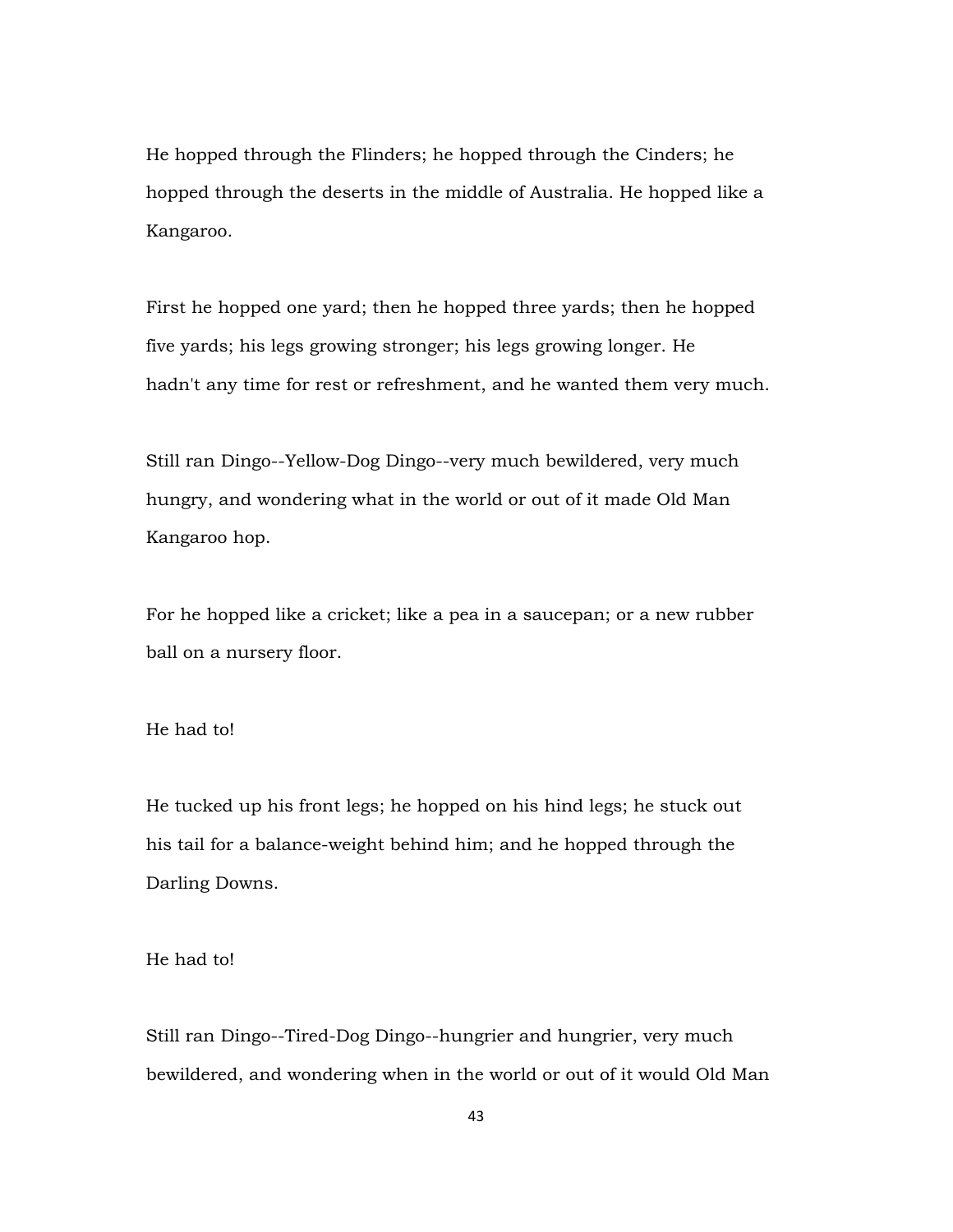Kangaroo stop.

Then came Nqong from his bath in the salt-pans, and said, 'It's five o'clock.'

Down sat Dingo--Poor Dog Dingo--always hungry, dusky in the sunshine; hung out his tongue and howled.

Down sat Kangaroo--Old Man Kangaroo--stuck out his tail like a milking-stool behind him, and said, 'Thank goodness that's finished!'

Then said Nqong, who is always a gentleman, 'Why aren't you grateful to Yellow-Dog Dingo? Why don't you thank him for all he has done for you?'

Then said Kangaroo--Tired Old Kangaroo--He's chased me out of the homes of my childhood; he's chased me out of my regular meal-times; he's altered my shape so I'll never get it back; and he's played Old Scratch with my legs.'

Then said Nqong, 'Perhaps I'm mistaken, but didn't you ask me to make you different from all other animals, as well as to make you very truly sought after? And now it is five o'clock.'

'Yes,' said Kangaroo. 'I wish that I hadn't. I thought you would do it by charms and incantations, but this is a practical joke.'

44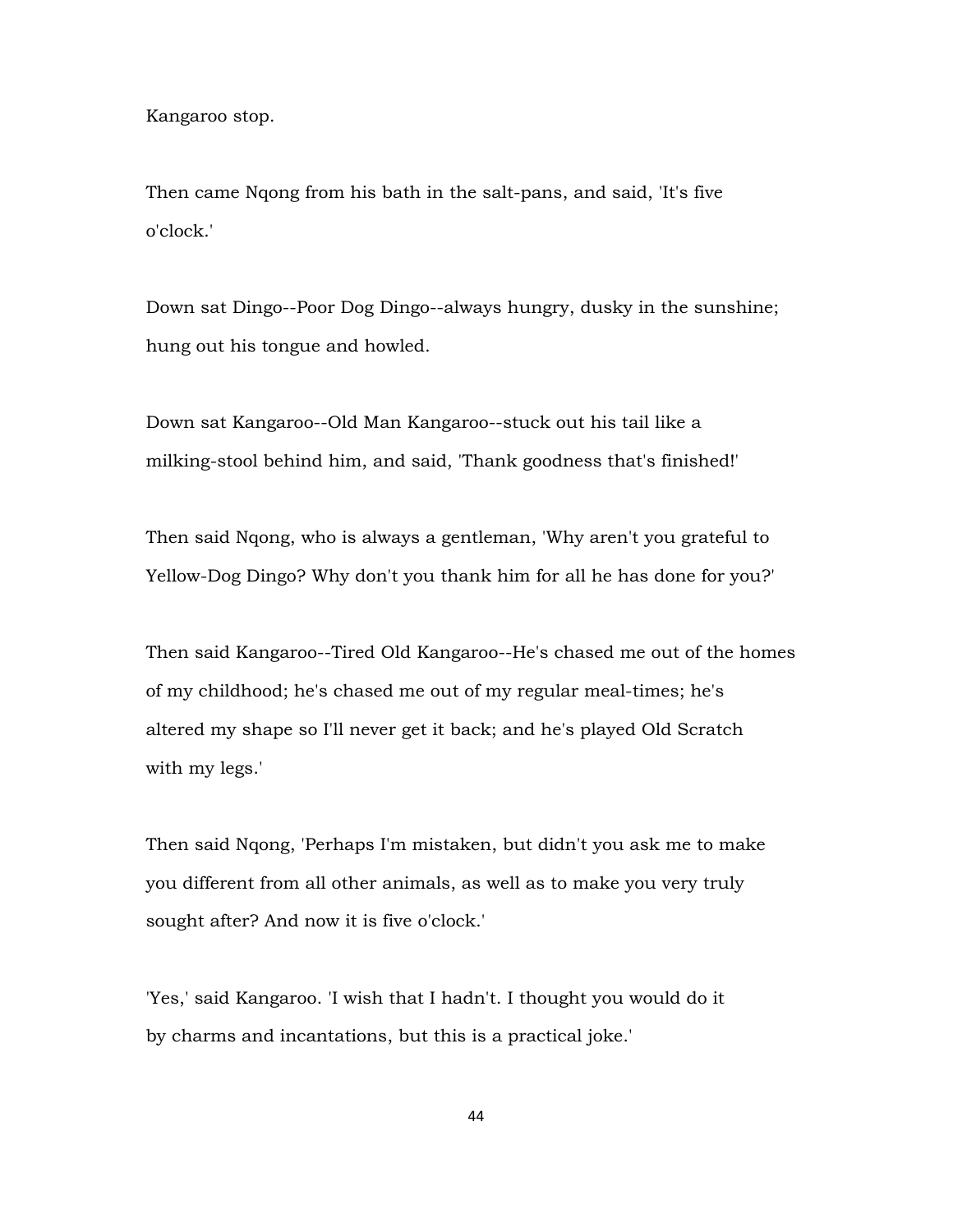'Joke!' said Nqong from his bath in the blue gums. 'Say that again and I'll whistle up Dingo and run your hind legs off.'

'No,' said the Kangaroo. 'I must apologise. Legs are legs, and you needn't alter 'em so far as I am concerned. I only meant to explain to Your Lordliness that I've had nothing to eat since morning, and I'm very empty indeed.'

'Yes,' said Dingo--Yellow-Dog Dingo,--'I am just in the same situation. I've made him different from all other animals; but what may I have for my tea?'

Then said Nqong from his bath in the salt-pan, 'Come and ask me about it tomorrow, because I'm going to wash.'

So they were left in the middle of Australia, Old Man Kangaroo and Yellow-Dog Dingo, and each said, 'That's your fault.'

 THIS is the mouth-filling song Of the race that was run by a Boomer, Run in a single burst--only event of its kind-- Started by big God Nqong from Warrigaborrigarooma, Old Man Kangaroo first: Yellow-Dog Dingo behind.

Kangaroo bounded away,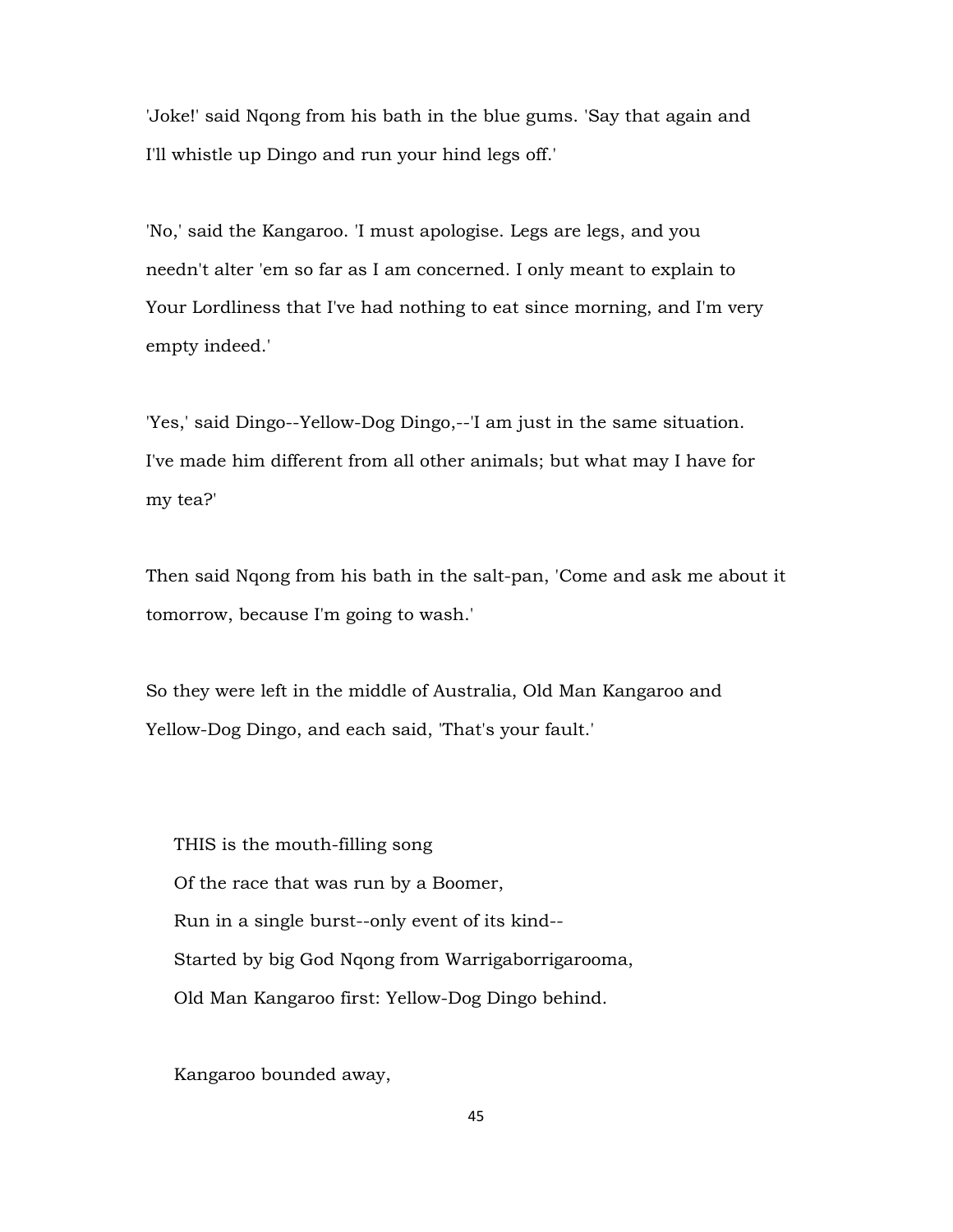His back-legs working like pistons-- Bounded from morning till dark, Twenty-five feet to a bound. Yellow-Dog Dingo lay Like a yellow cloud in the distance-- Much too busy to bark. My! but they covered the ground!

 Nobody knows where they went, Or followed the track that they flew in, For that Continent Hadn't been given a name. They ran thirty degrees, From Torres Straits to the Leeuwin (Look at the Atlas, please), And they ran back as they came.

 S'posing you could trot From Adelaide to the Pacific, For an afternoon's run Half what these gentlemen did You would feel rather hot, But your legs would develop terrific-- Yes, my importunate son, You'd be a Marvellous Kid!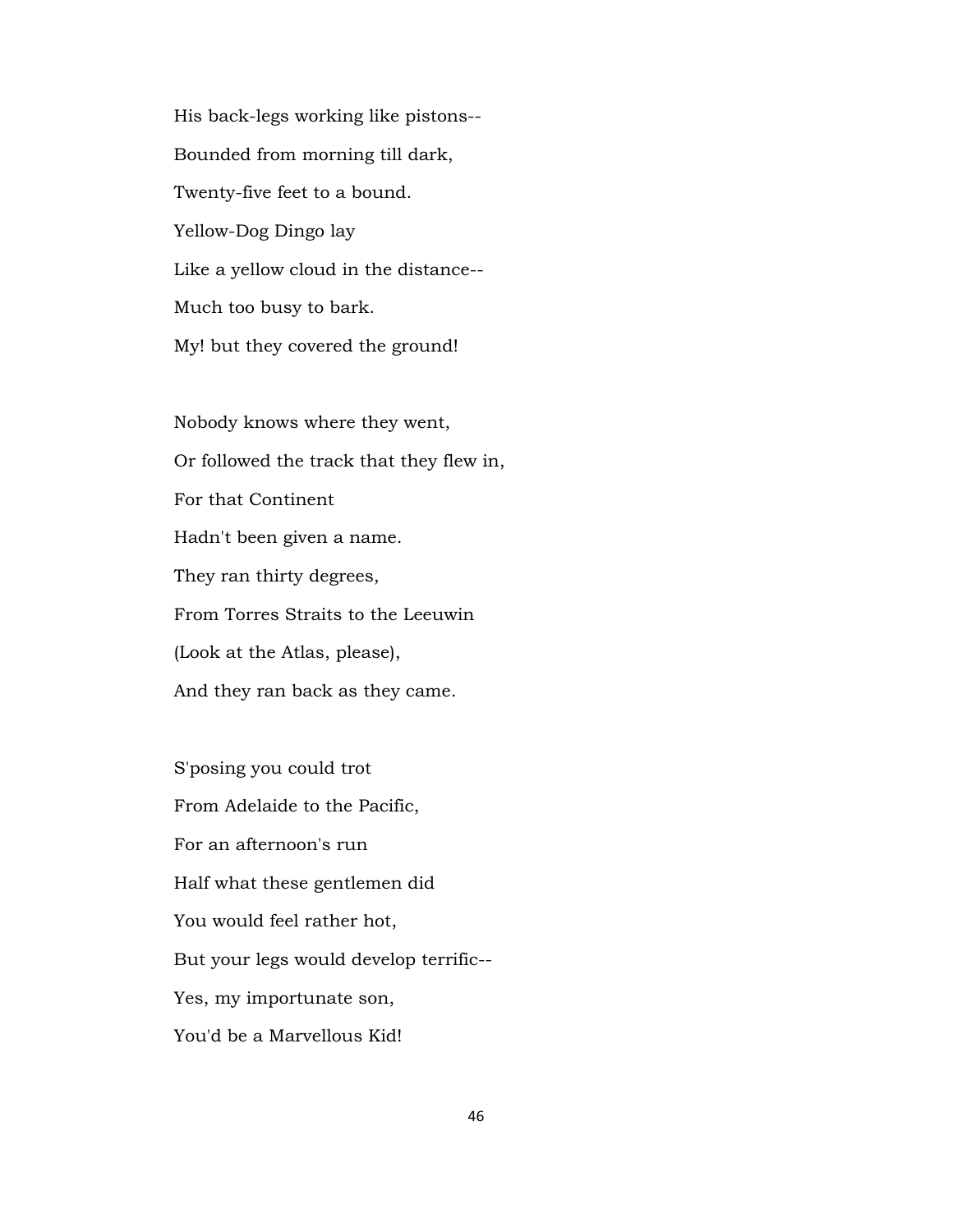## THE BEGINNING OF THE ARMADILLOS

THIS, O Best Beloved, is another story of the High and Far-Off Times. In the very middle of those times was a Stickly-Prickly Hedgehog, and he lived on the banks of the turbid Amazon, eating shelly snails and things. And he had a friend, a Slow-Solid Tortoise, who lived on the banks of the turbid Amazon, eating green lettuces and things. And so that was all right, Best Beloved. Do you see?

But also, and at the same time, in those High and Far-Off Times, there was a Painted Jaguar, and he lived on the banks of the turbid Amazon too; and he ate everything that he could catch. When he could not catch deer or monkeys he would eat frogs and beetles; and when he could not catch frogs and beetles he went to his Mother Jaguar, and she told him how to eat hedgehogs and tortoises.

She said to him ever so many times, graciously waving her tail, 'My son, when you find a Hedgehog you must drop him into the water and then he will uncoil, and when you catch a Tortoise you must scoop him out of his shell with your paw.' And so that was all right, Best Beloved.

One beautiful night on the banks of the turbid Amazon, Painted Jaguar found Stickly-Prickly Hedgehog and Slow-Solid Tortoise sitting under the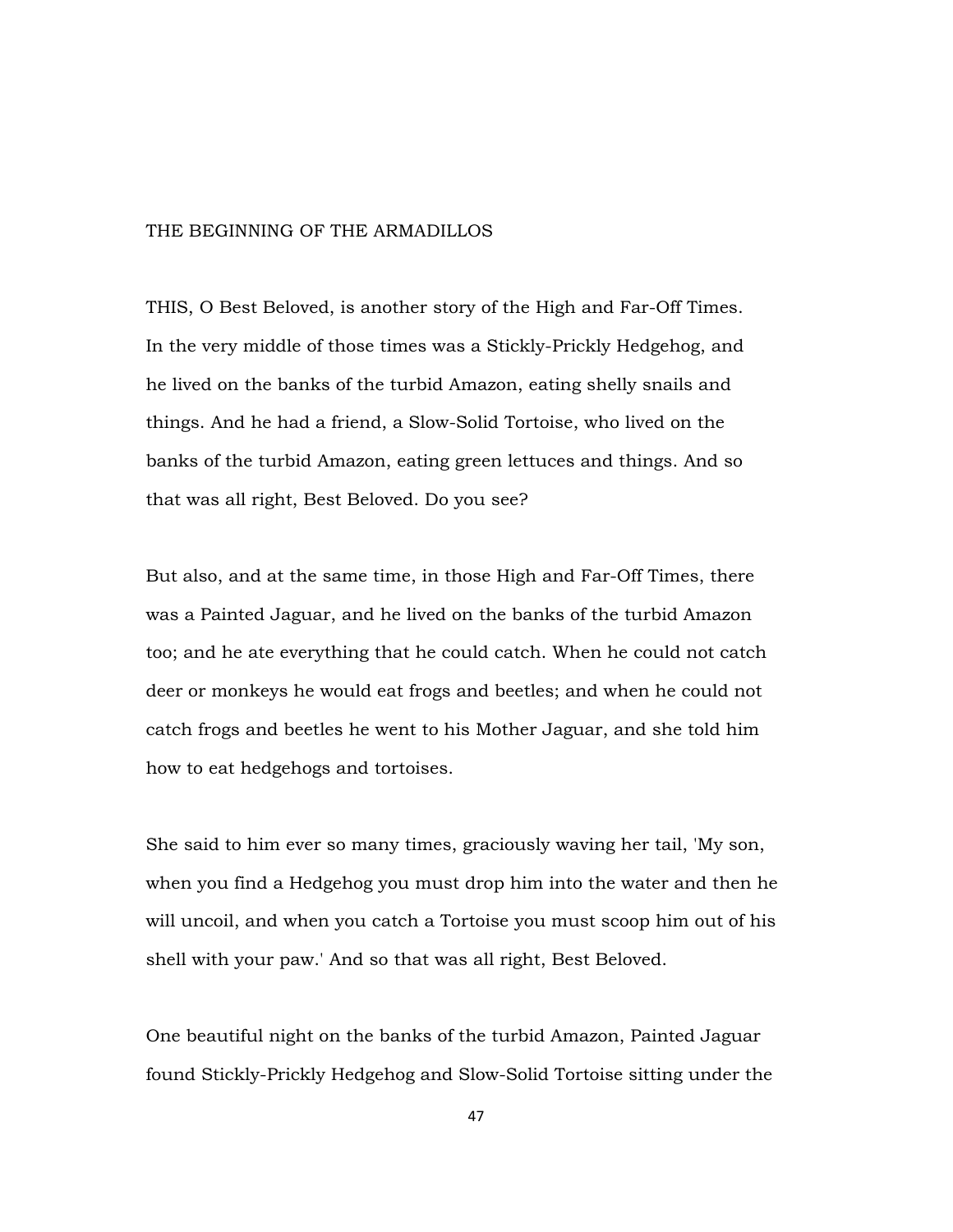trunk of a fallen tree. They could not run away, and so Stickly-Prickly curled himself up into a ball, because he was a Hedgehog, and Slow-Solid Tortoise drew in his head and feet into his shell as far as they would go, because he was a Tortoise; and so that was all right, Best Beloved. Do you see?

'Now attend to me,' said Painted Jaguar, 'because this is very important. My mother said that when I meet a Hedgehog I am to drop him into the water and then he will uncoil, and when I meet a Tortoise I am to scoop him out of his shell with my paw. Now which of you is Hedgehog and which is Tortoise? because, to save my spots, I can't tell.'

'Are you sure of what your Mummy told you?' said Stickly-Prickly Hedgehog. 'Are you quite sure? Perhaps she said that when you uncoil a Tortoise you must shell him out the water with a scoop, and when you paw a Hedgehog you must drop him on the shell.'

'Are you sure of what your Mummy told you?' said Slow-and-Solid Tortoise. 'Are you quite sure? Perhaps she said that when you water a Hedgehog you must drop him into your paw, and when you meet a Tortoise you must shell him till he uncoils.'

'I don't think it was at all like that,' said Painted Jaguar, but he felt a little puzzled; 'but, please, say it again more distinctly.'

'When you scoop water with your paw you uncoil it with a Hedgehog,' said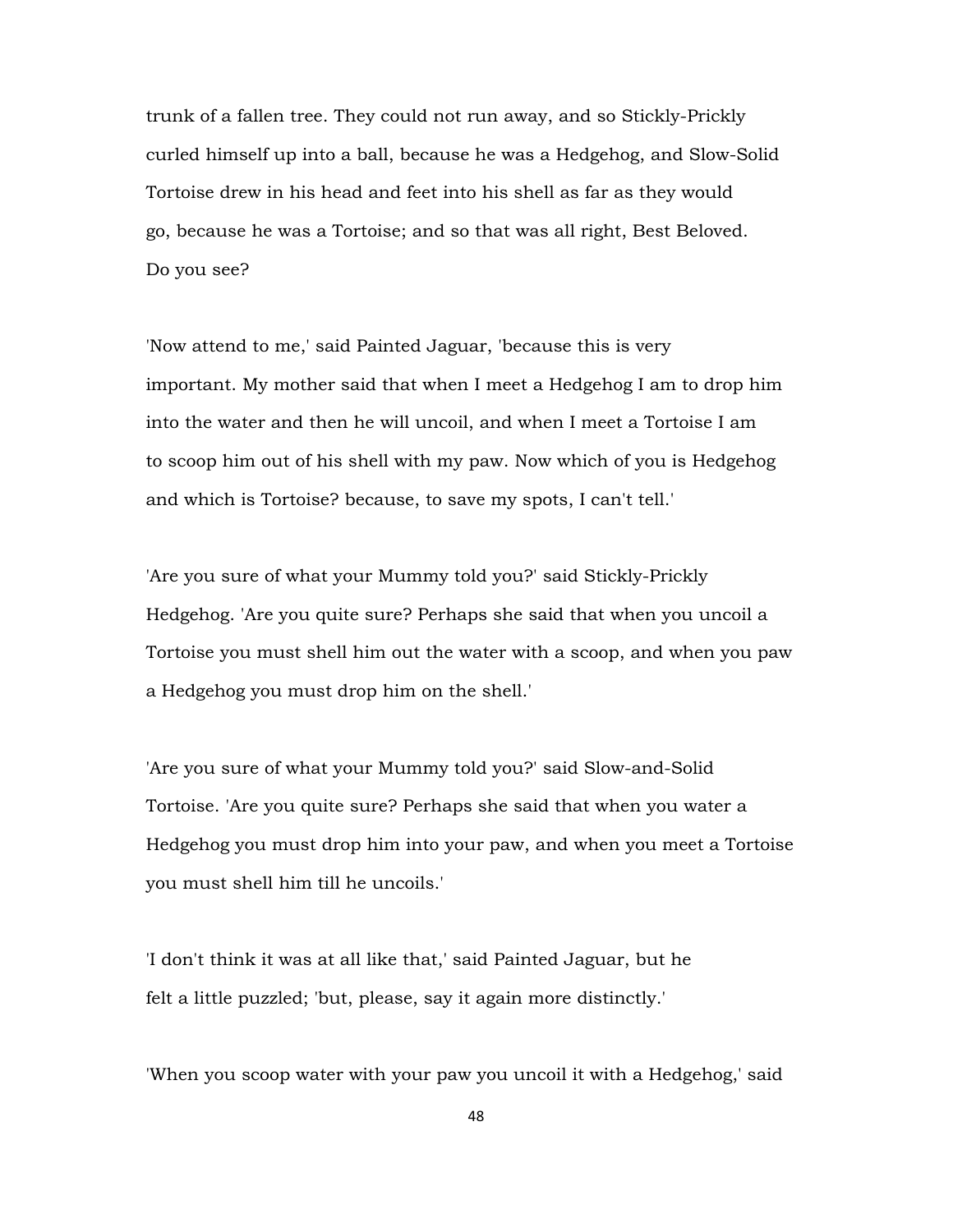Stickly-Prickly. 'Remember that, because it's important.'

'But,' said the Tortoise, 'when you paw your meat you drop it into a Tortoise with a scoop. Why can't you understand?'

'You are making my spots ache,' said Painted Jaguar; 'and besides, I didn't want your advice at all. I only wanted to know which of you is Hedgehog and which is Tortoise.'

'I shan't tell you,' said Stickly-Prickly, 'but you can scoop me out of my shell if you like.'

'Aha!' said Painted Jaguar. 'Now I know you're Tortoise. You thought I wouldn't! Now I will.' Painted Jaguar darted out his paddy-paw just as Stickly-Prickly curled himself up, and of course Jaguar's paddy-paw was just filled with prickles. Worse than that, he knocked Stickly-Prickly away and away into the woods and the bushes, where it was too dark to find him. Then he put his paddy-paw into his mouth, and of course the prickles hurt him worse than ever. As soon as he could speak he said, 'Now I know he isn't Tortoise at all. But'--and then he scratched his head with his un-prickly paw--'how do I know that this other is Tortoise?'

'But I am Tortoise,' said Slow-and-Solid. Your mother was quite right. She said that you were to scoop me out of my shell with your paw. Begin.'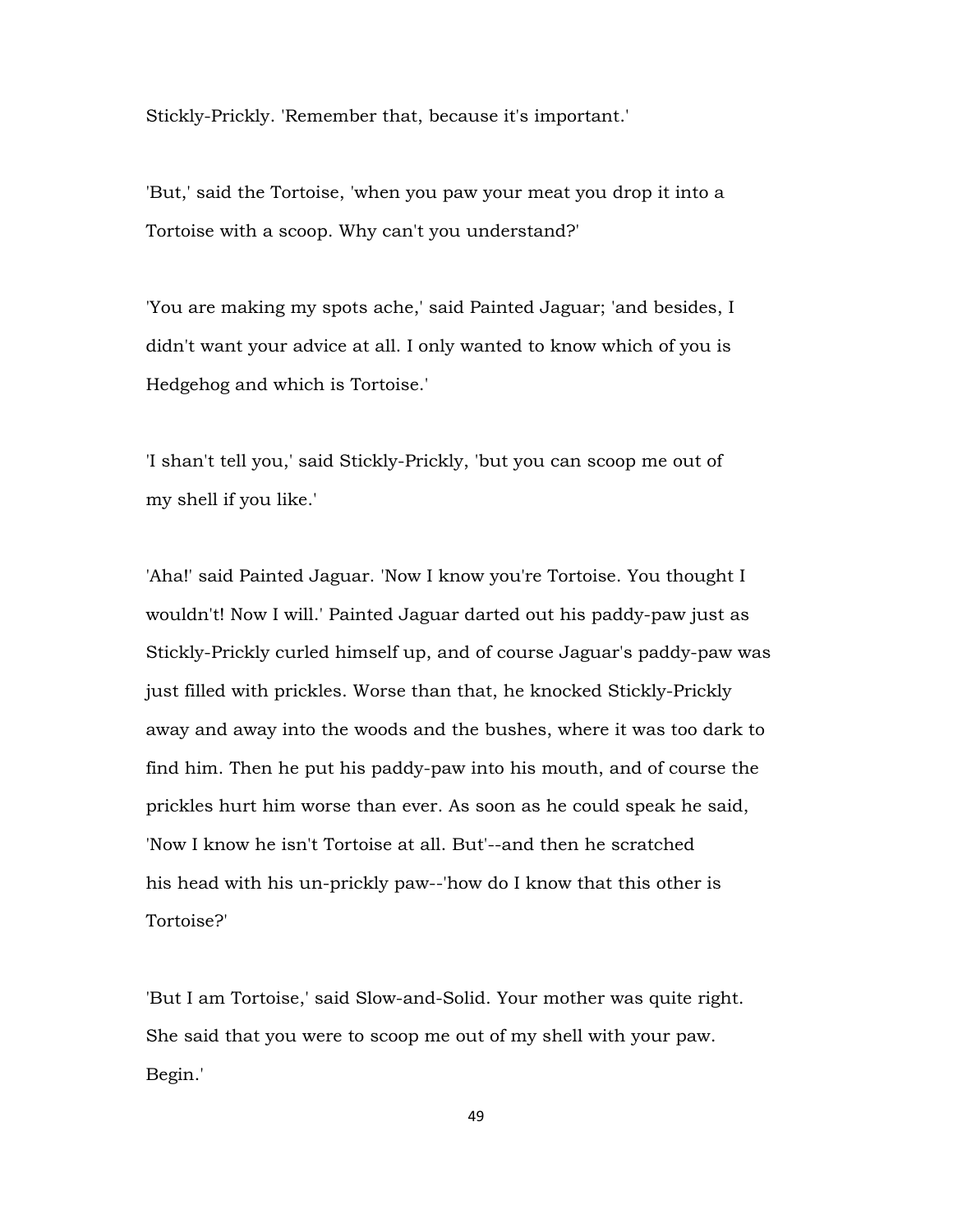'You didn't say she said that a minute ago, said Painted Jaguar, sucking the prickles out of his paddy-paw. 'You said she said something quite different.'

'Well, suppose you say that I said that she said something quite different, I don't see that it makes any difference; because if she said what you said I said she said, it's just the same as if I said what she said she said. On the other hand, if you think she said that you were to uncoil me with a scoop, instead of pawing me into drops with a shell, I can't help that, can I?'

'But you said you wanted to be scooped out of your shell with my paw,' said Painted Jaguar.

'If you'll think again you'll find that I didn't say anything of the kind. I said that your mother said that you were to scoop me out of my shell,' said Slow-and-Solid.

'What will happen if I do?' said the Jaguar most sniffily and most cautious.

'I don't know, because I've never been scooped out of my shell before; but I tell you truly, if you want to see me swim away you've only got to drop me into the water.

50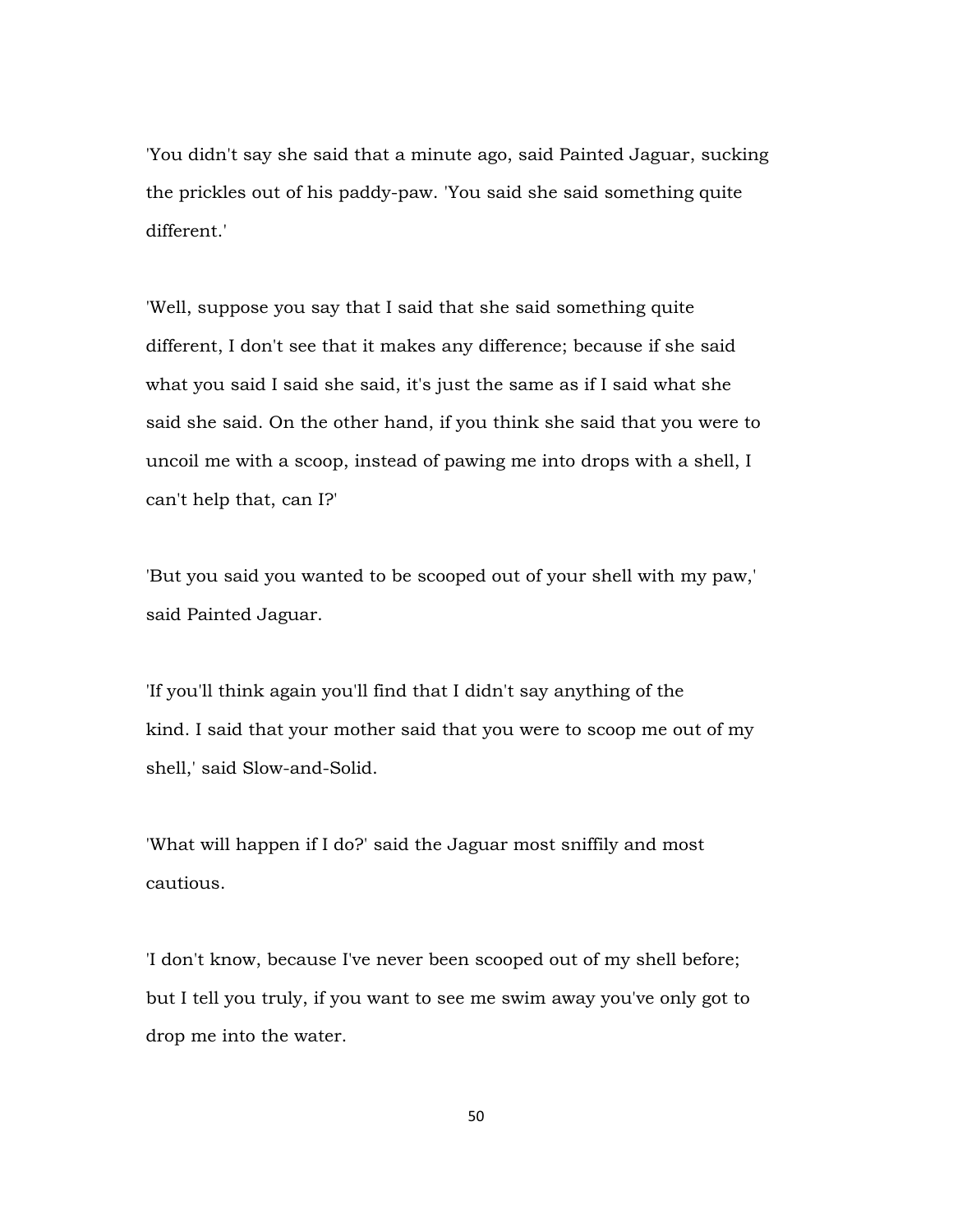'I don't believe it,' said Painted Jaguar. 'You've mixed up all the things my mother told me to do with the things that you asked me whether I was sure that she didn't say, till I don't know whether I'm on my head or my painted tail; and now you come and tell me something I can understand, and it makes me more mixy than before. My mother told me that I was to drop one of you two into the water, and as you seem so anxious to be dropped I think you don't want to be dropped. So jump into the turbid Amazon and be quick about it.'

'I warn you that your Mummy won't be pleased. Don't tell her I didn't tell you,' said Slow-Solid.

'If you say another word about what my mother said--' the Jaguar answered, but he had not finished the sentence before Slow-and-Solid quietly dived into the turbid Amazon, swam under water for a long way, and came out on the bank where Stickly-Prickly was waiting for him.

'That was a very narrow escape,' said Stickly-Prickly. 'I don't rib Painted Jaguar. What did you tell him that you were?'

'I told him truthfully that I was a truthful Tortoise, but he wouldn't believe it, and he made me jump into the river to see if I was, and I was, and he is surprised. Now he's gone to tell his Mummy. Listen to him!'

They could hear Painted Jaguar roaring up and down among the trees and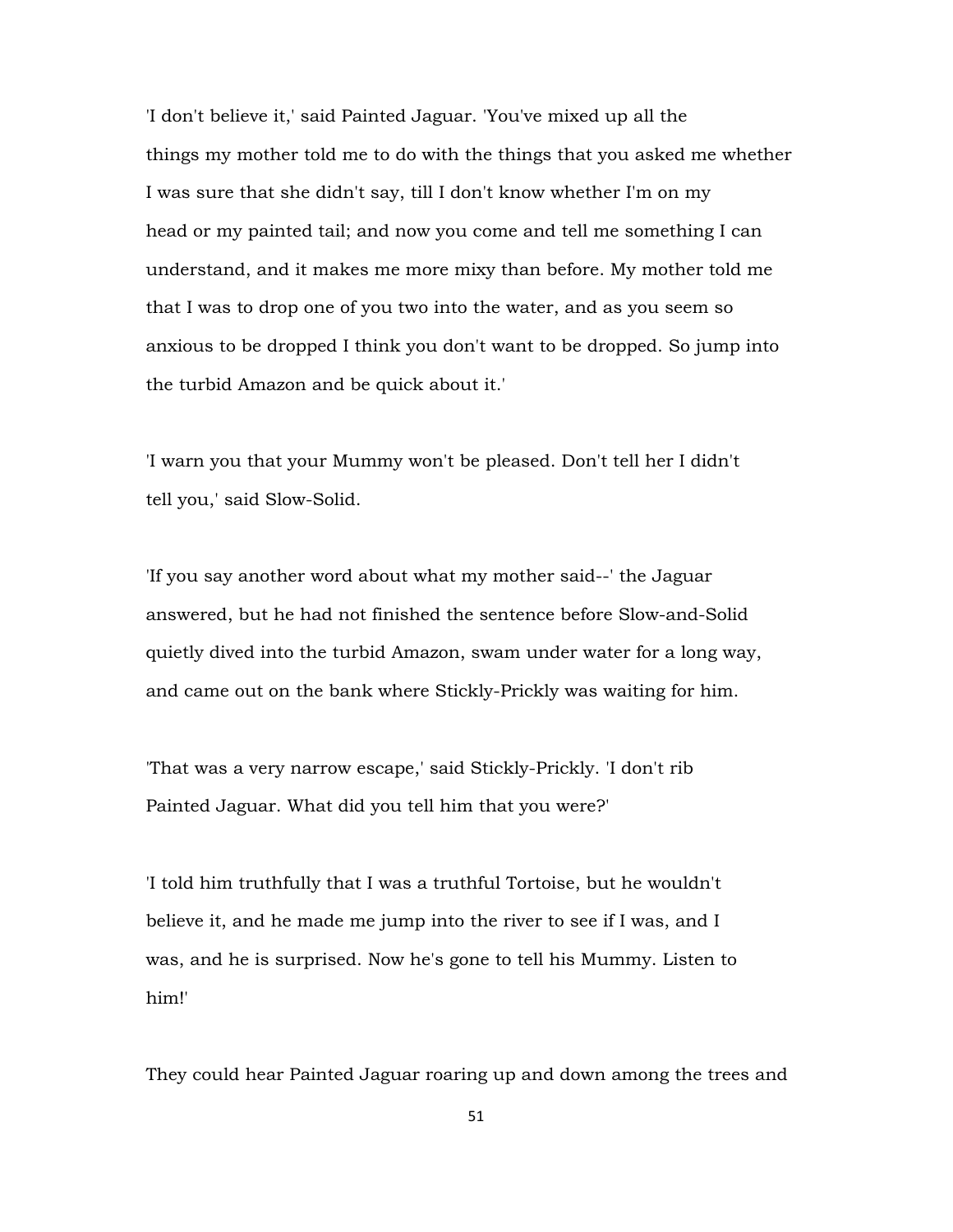the bushes by the side of the turbid Amazon, till his Mummy came.

'Son, son!' said his mother ever so many times, graciously waving her tail, 'what have you been doing that you shouldn't have done?'

'I tried to scoop something that said it wanted to be scooped out of its shell with my paw, and my paw is full of per-ickles,' said Painted Jaguar.

'Son, son!' said his mother ever so many times, graciously waving her tail, 'by the prickles in your paddy-paw I see that that must have been a Hedgehog. You should have dropped him into the water.

'I did that to the other thing; and he said he was a Tortoise, and I didn't believe him, and it was quite true, and he has dived under the turbid Amazon, and he won't come up again, and I haven't anything at all to eat, and I think we had better find lodgings somewhere else. They are too clever on the turbid Amazon for poor me!'

'Son, son!' said his mother ever so many times, graciously waving her tail, 'now attend to me and remember what I say. A Hedgehog curls himself up into a ball and his prickles stick out every which way at once. By this you may know the Hedgehog.'

'I don't like this old lady one little bit,' said Stickly-Prickly, under the shadow of a large leaf. 'I wonder what else she knows?'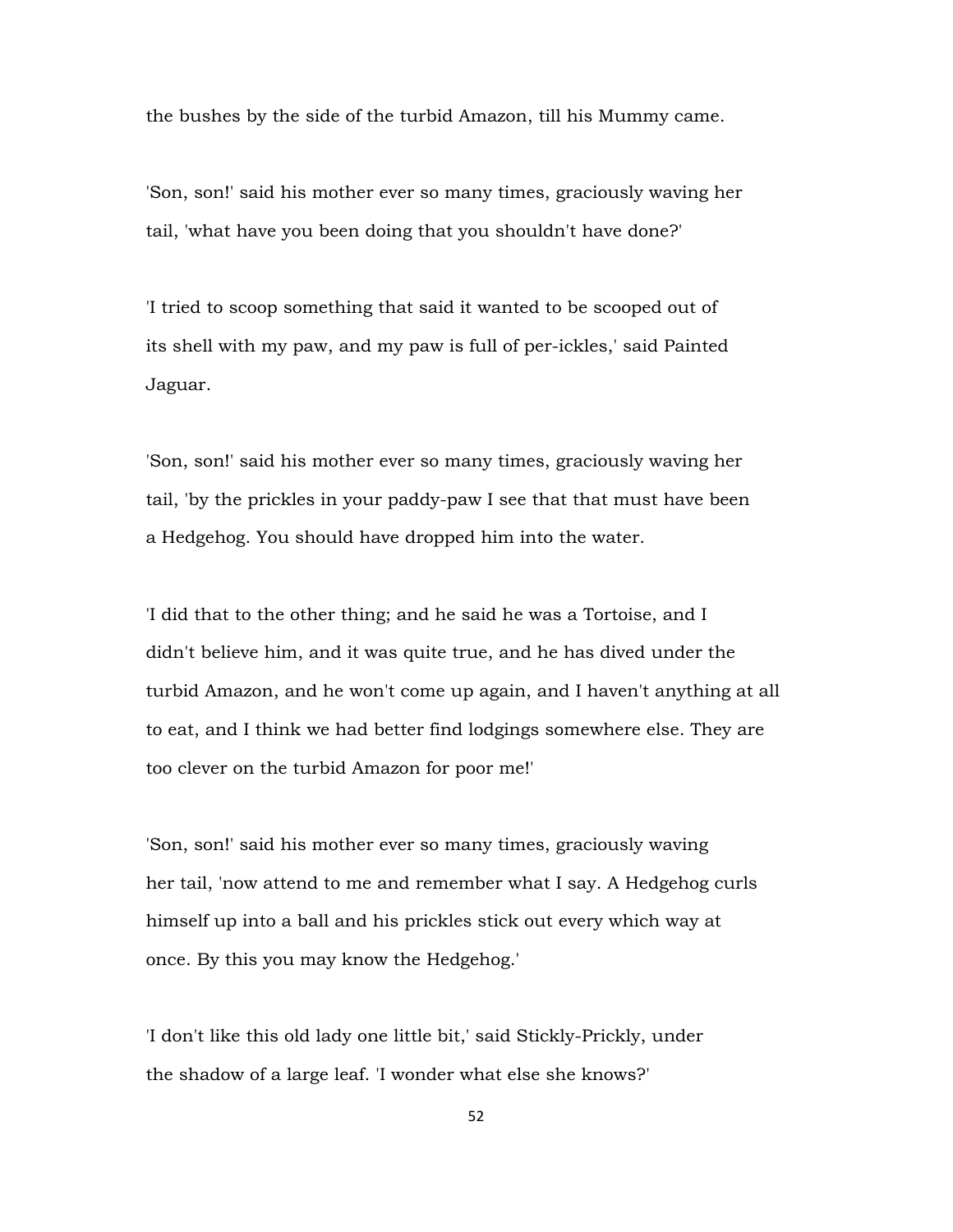'A Tortoise can't curl himself up,' Mother Jaguar went on, ever so many times, graciously waving her tail. 'He only draws his head and legs into his shell. By this you may know the tortoise.'

'I don't like this old lady at all--at all,' said Slow-and-Solid Tortoise. 'Even Painted Jaguar can't forget those directions. It's a great pity that you can't swim, Stickly-Prickly.'

'Don't talk to me,' said Stickly-Prickly. 'Just think how much better it would be if you could curl up. This is a mess! Listen to Painted Jaguar.'

Painted Jaguar was sitting on the banks of the turbid Amazon sucking prickles out of his Paws and saying to himself--

 'Can't curl, but can swim-- Slow-Solid, that's him! Curls up, but can't swim-- Stickly-Prickly, that's him!'

'He'll never forget that this month of Sundays,' said Stickly-Prickly. 'Hold up my chin, Slow-and-Solid. I'm going to try to learn to swim. It may be useful.'

'Excellent!' said Slow-and-Solid; and he held up Stickly-Prickly's chin,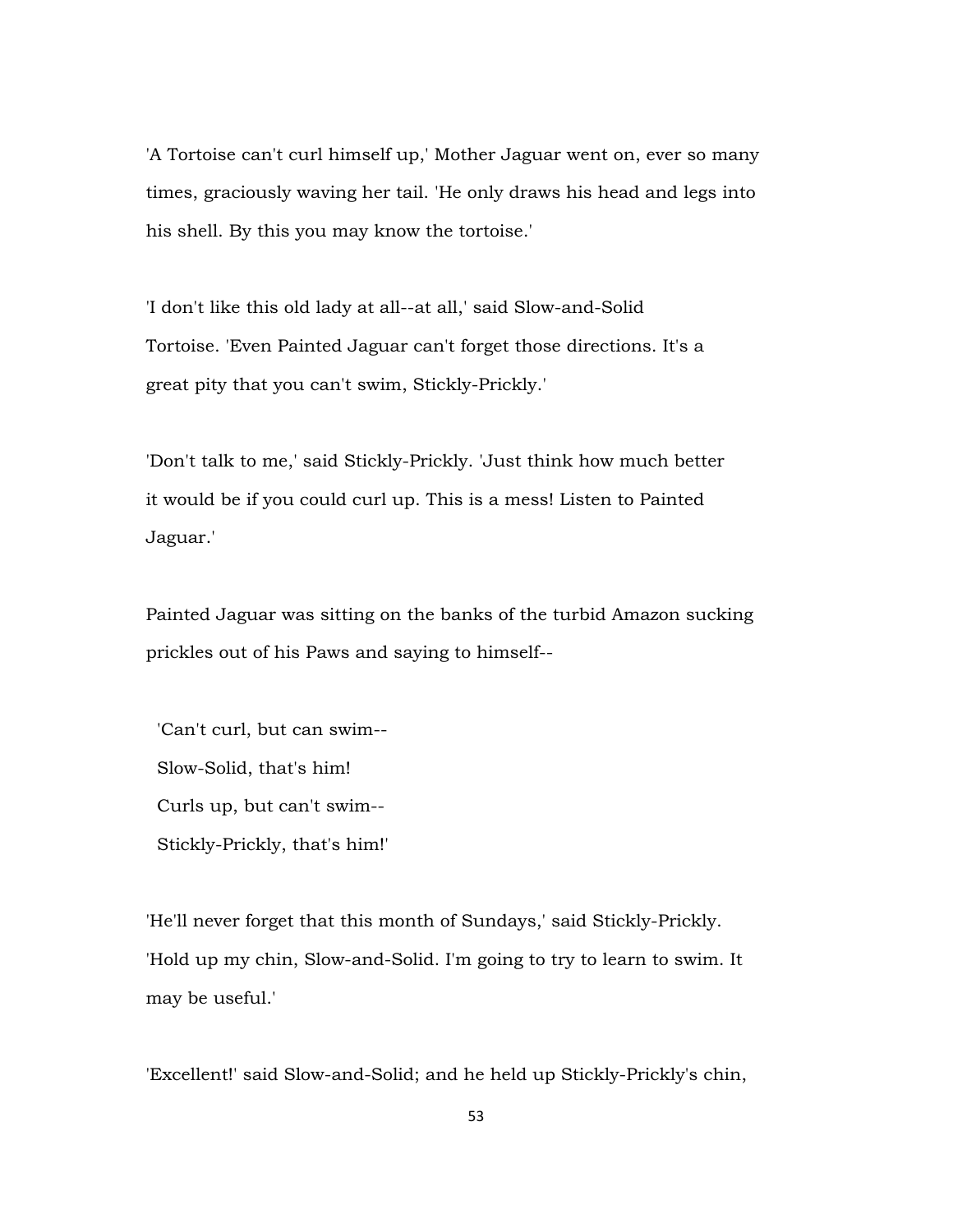while Stickly-Prickly kicked in the waters of the turbid Amazon.

'You'll make a fine swimmer yet,' said Slow-and-Solid. 'Now, if you can unlace my back-plates a little, I'll see what I can do towards curling up. It may be useful.'

Stickly-Prickly helped to unlace Tortoise's back-plates, so that by twisting and straining Slow-and-Solid actually managed to curl up a tiddy wee bit.

'Excellent!' said Stickly-Prickly; 'but I shouldn't do any more just now. It's making you black in the face. Kindly lead me into the water once again and I'll practice that side-stroke which you say is so easy.' And so Stickly-Prickly practiced, and Slow-Solid swam alongside.

'Excellent!' said Slow-and-Solid. 'A little more practice will make you a regular whale. Now, if I may trouble you to unlace my back and front plates two holes more, I'll try that fascinating bend that you say is so easy. Won't Painted Jaguar be surprised!'

'Excellent!' said Stickly-Prickly, all wet from the turbid Amazon. 'I declare, I shouldn't know you from one of my own family. Two holes, I think, you said? A little more expression, please, and don't grunt quite so much, or Painted Jaguar may hear us. When you've finished, I want to try that long dive which you say is so easy. Won't Painted Jaguar be surprised!'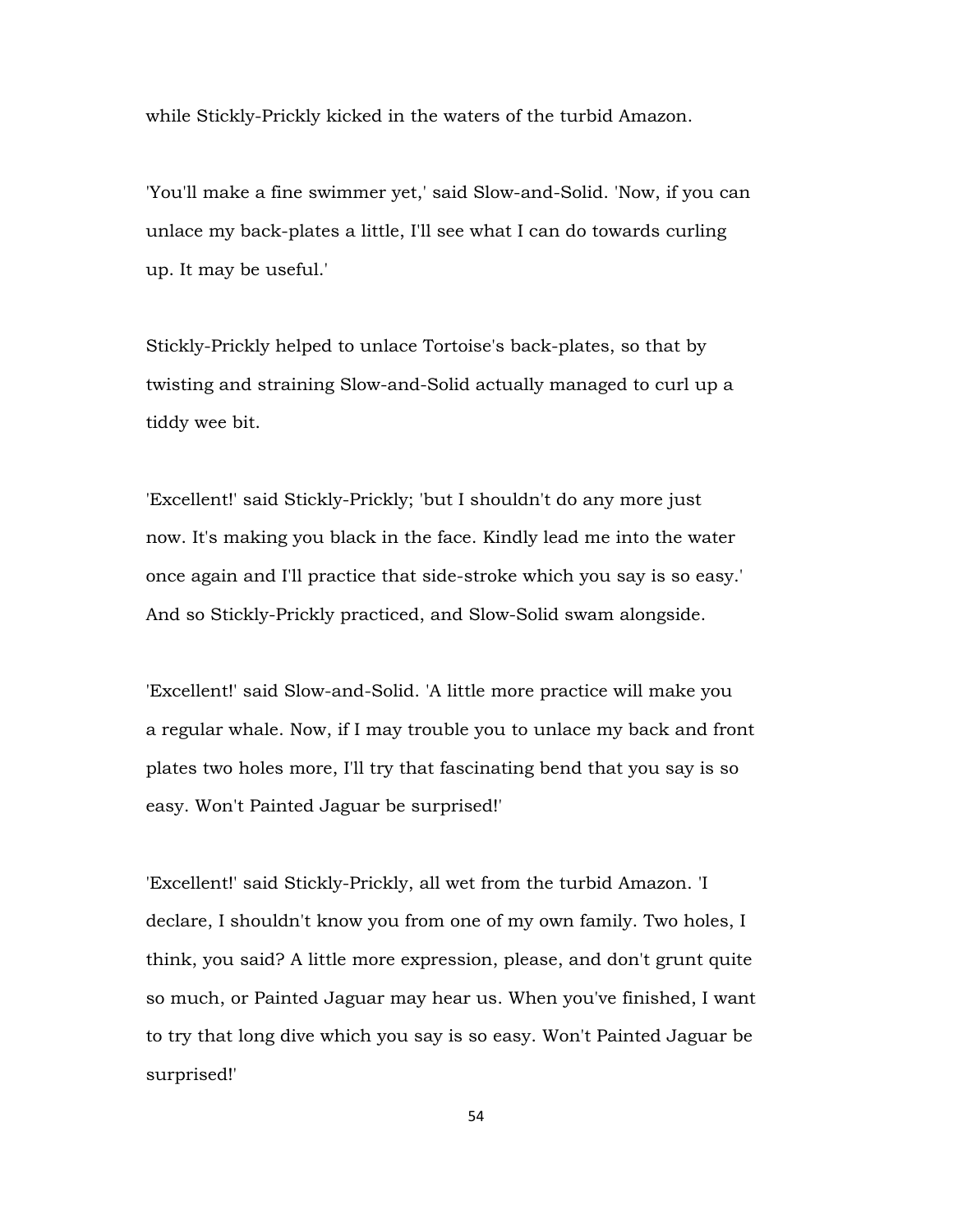And so Stickly-Prickly dived, and Slow-and-Solid dived alongside.

'Excellent!' said Slow-and-Solid. 'A leetle more attention to holding your breath and you will be able to keep house at the bottom of the turbid Amazon. Now I'll try that exercise of putting my hind legs round my ears which you say is so peculiarly comfortable. Won't Painted Jaguar be surprised!'

'Excellent!' said Stickly-Prickly. 'But it's straining your back-plates a little. They are all overlapping now, instead of lying side by side.'

'Oh, that's the result of exercise,' said Slow-and-Solid. 'I've noticed that your prickles seem to be melting into one another, and that you're growing to look rather more like a pinecone, and less like a chestnut-burr, than you used to.'

'Am I?' said Stickly-Prickly. 'That comes from my soaking in the water. Oh, won't Painted Jaguar be surprised!'

They went on with their exercises, each helping the other, till morning came; and when the sun was high they rested and dried themselves. Then they saw that they were both of them quite different from what they had been.

'Stickly-Prickly,' said Tortoise after breakfast, 'I am not what I was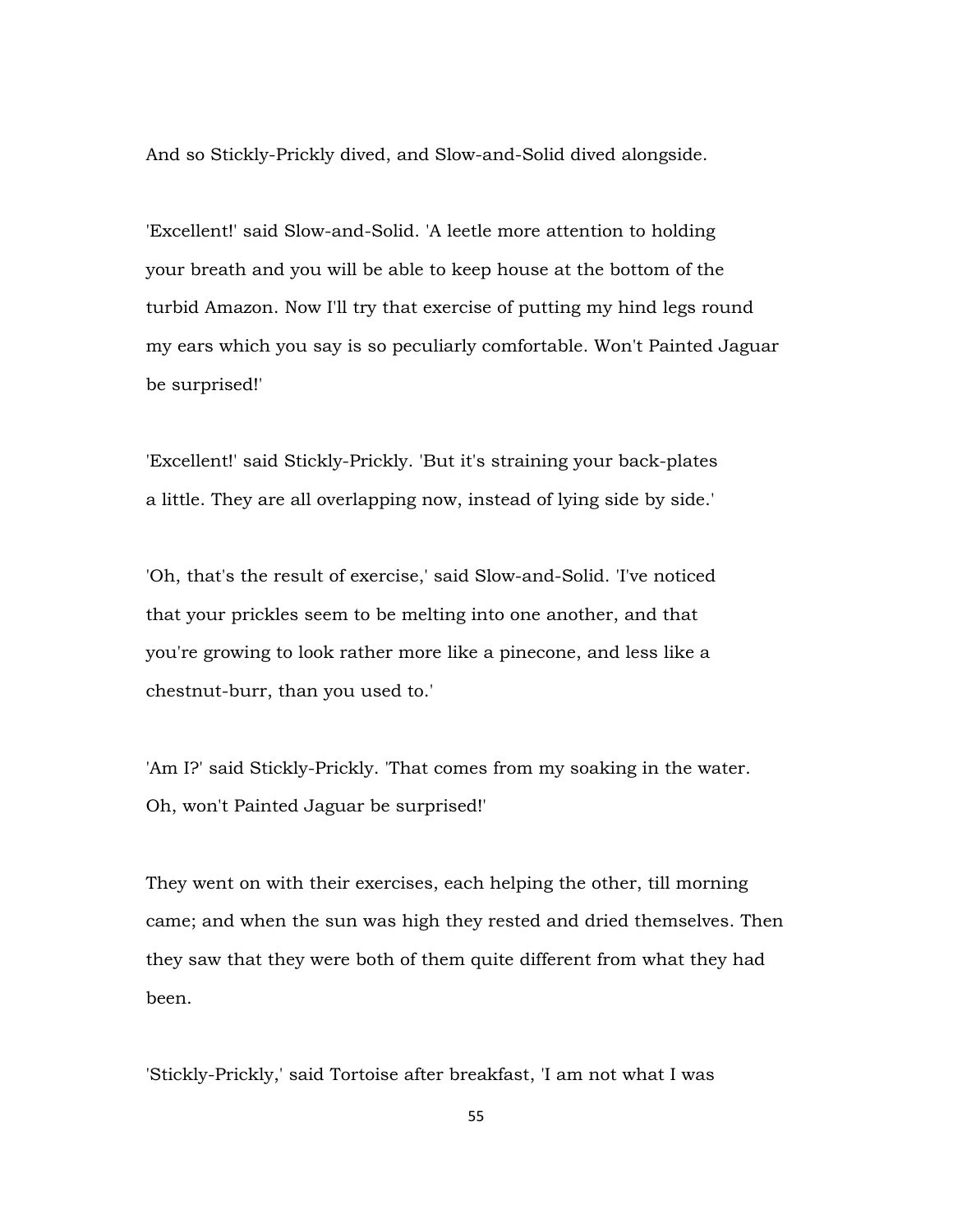yesterday; but I think that I may yet amuse Painted Jaguar.

'That was the very thing I was thinking just now,' said Stickly-Prickly. 'I think scales are a tremendous improvement on prickles--to say nothing of being able to swim. Oh, won't Painted Jaguar be surprised! Let's go and find him.'

By and by they found Painted Jaguar, still nursing his paddy-paw that had been hurt the night before. He was so astonished that he fell three times backward over his own painted tail without stopping.

'Good morning!' said Stickly-Prickly. 'And how is your dear gracious Mummy this morning?'

'She is quite well, thank you,' said Painted Jaguar; 'but you must forgive me if I do not at this precise moment recall your name.'

'That's unkind of you,' said Stickly-Prickly, 'seeing that this time yesterday you tried to scoop me out of my shell with your paw.'

'But you hadn't any shell. It was all prickles,' said Painted Jaguar. 'I know it was. Just look at my paw!'

'You told me to drop into the turbid Amazon and be drowned,' said Slow-Solid. 'Why are you so rude and forgetful to-day?'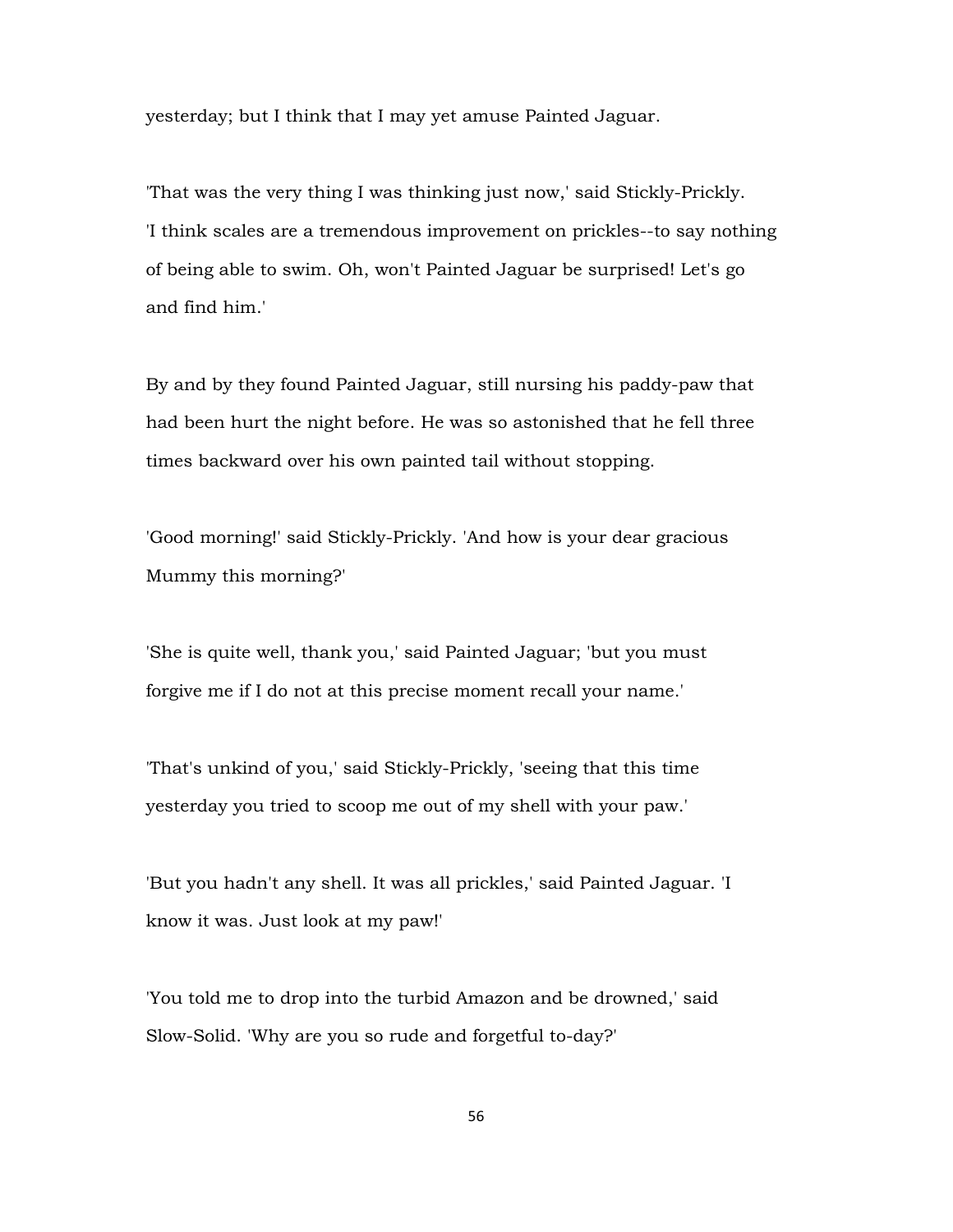'Don't you remember what your mother told you?' said Stickly-Prickly,--

 'Can't curl, but can swim-- Stickly-Prickly, that's him! Curls up, but can't swim-- Slow-Solid, that's him!'

Then they both curled themselves up and rolled round and round Painted Jaguar till his eyes turned truly cart-wheels in his head.

Then he went to fetch his mother.

'Mother,' he said, 'there are two new animals in the woods to-day, and the one that you said couldn't swim, swims, and the one that you said couldn't curl up, curls; and they've gone shares in their prickles, I think, because both of them are scaly all over, instead of one being smooth and the other very prickly; and, besides that, they are rolling round and round in circles, and I don't feel comfy.'

'Son, son!' said Mother Jaguar ever so many times, graciously waving her tail, 'a Hedgehog is a Hedgehog, and can't be anything but a Hedgehog; and a Tortoise is a Tortoise, and can never be anything else.'

'But it isn't a Hedgehog, and it isn't a Tortoise. It's a little bit of both, and I don't know its proper name.'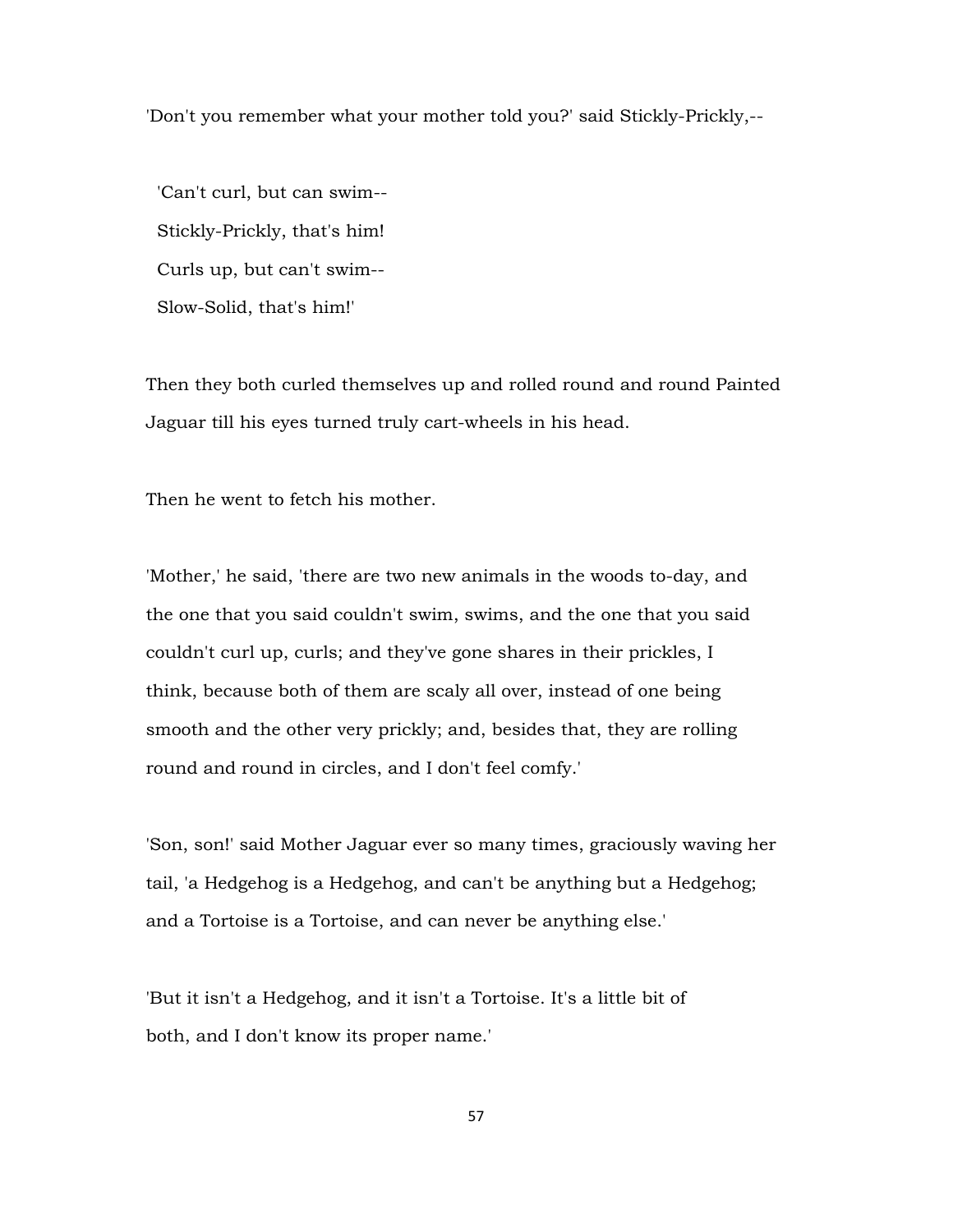'Nonsense!' said Mother Jaguar. 'Everything has its proper name. I should call it "Armadillo" till I found out the real one. And I should leave it alone.'

So Painted Jaguar did as he was told, especially about leaving them alone; but the curious thing is that from that day to this, O Best Beloved, no one on the banks of the turbid Amazon has ever called Stickly-Prickly and Slow-Solid anything except Armadillo. There are Hedgehogs and Tortoises in other places, of course (there are some in my garden); but the real old and clever kind, with their scales lying lippety-lappety one over the other, like pine-cone scales, that lived on the banks of the turbid Amazon in the High and Far-Off Days, are always called Armadillos, because they were so clever.

So that; all right, Best Beloved. Do you see?

 I'VE never sailed the Amazon, I've never reached Brazil; But the Don and Magdelana, They can go there when they will!

> Yes, weekly from Southampton, Great steamers, white and gold, Go rolling down to Rio (Roll down--roll down to Rio!) And I'd like to roll to Rio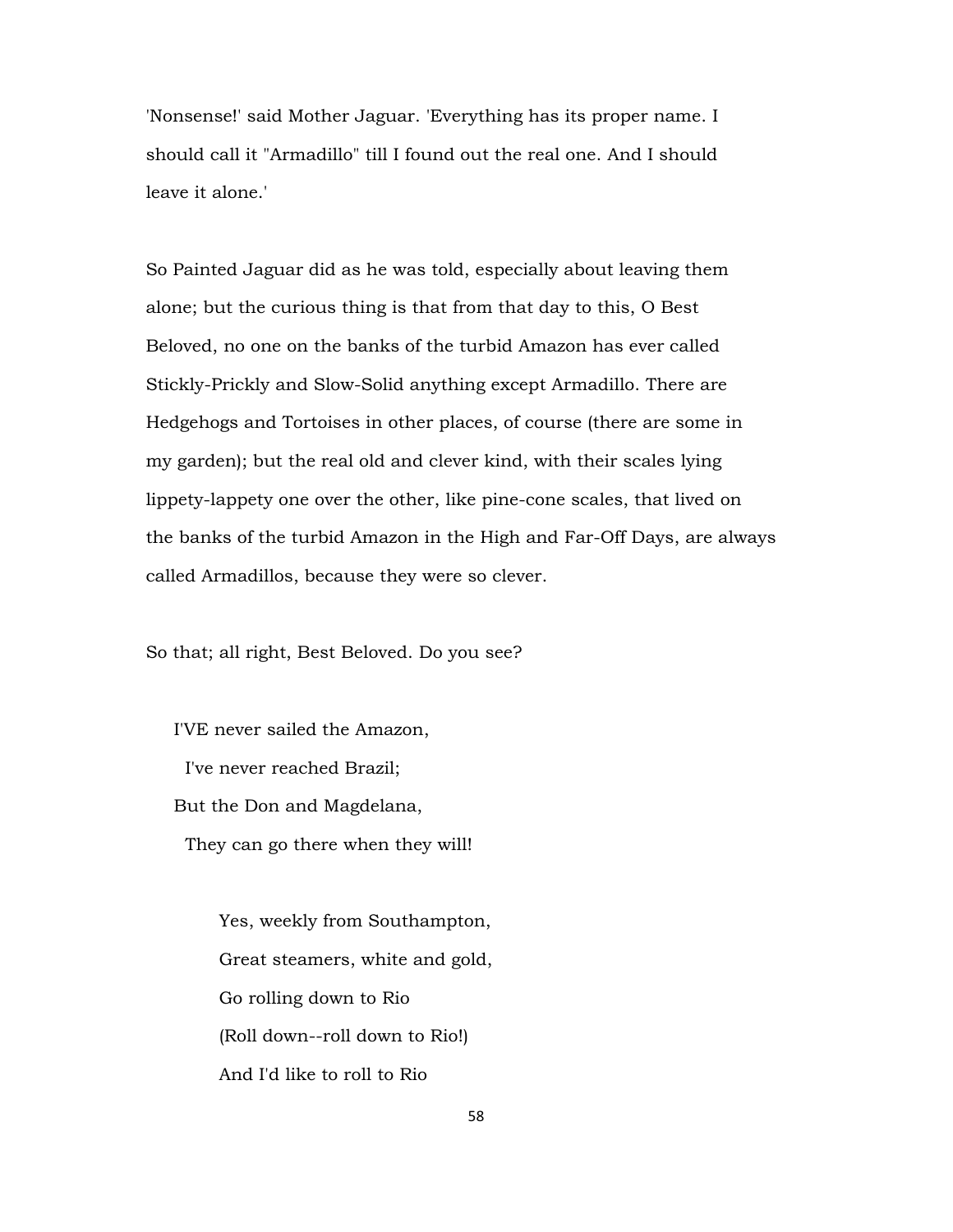## Some day before I'm old!

 I've never seen a Jaguar, Nor yet an Armadill O dilloing in his armour, And I s'pose I never will,

> Unless I go to Rio These wonders to behold-- Roll down--roll down to Rio-- Roll really down to Rio! Oh, I'd love to roll to Rio Some day before I'm old!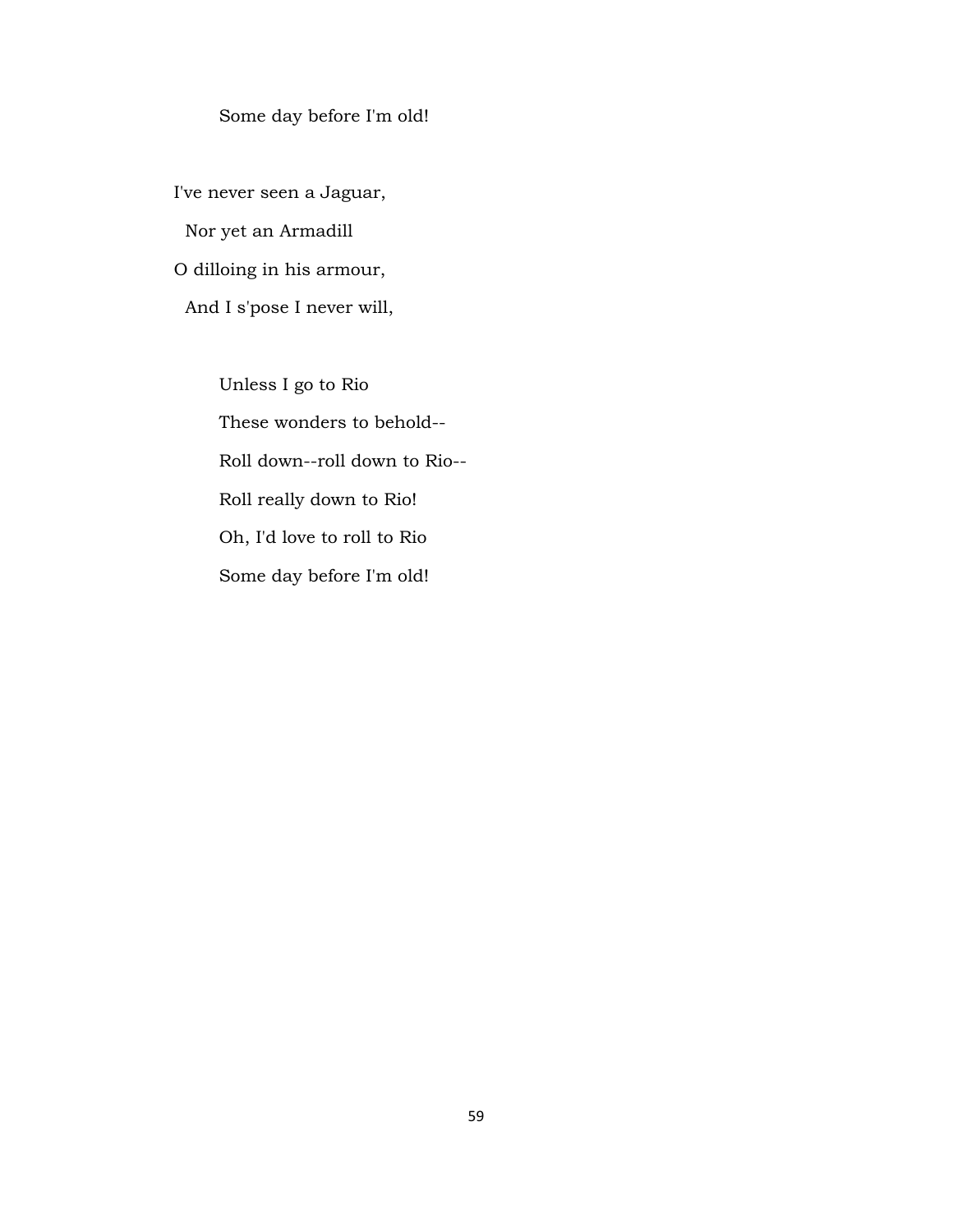## HOW THE FIRST LETTER WAS WRITTEN

ONCE upon a most early time was a Neolithic man. He was not a Jute or an Angle, or even a Dravidian, which he might well have been, Best Beloved, but never mind why. He was a Primitive, and he lived cavily in a Cave, and he wore very few clothes, and he couldn't read and he couldn't write and he didn't want to, and except when he was hungry he was quite happy. His name was Tegumai Bopsulai, and that means, 'Man-who-does-not-put-his-foot-forward-in-a-hurry'; but we, O Best Beloved, will call him Tegumai, for short. And his wife's name was Teshumai Tewindrow, and that means,

'Lady-who-asks-a-very-many-questions'; but we, O Best Beloved, will call her Teshumai, for short. And his little girl-daughter's name was Taffimai Metallumai, and that means,

'Small-person-without-any-manners-who-ought-to-be-spanked'; but I'm going to call her Taffy. And she was Tegumai Bopsulai's Best Beloved and her own Mummy's Best Beloved, and she was not spanked half as much as was good for her; and they were all three very happy. As soon as Taffy could run about she went everywhere with her Daddy Tegumai, and sometimes they would not come home to the Cave till they were hungry, and then Teshumai Tewindrow would say, 'Where in the world have you two been to, to get so shocking dirty? Really, my Tegumai, you're no better than my Taffy.'

Now attend and listen!

60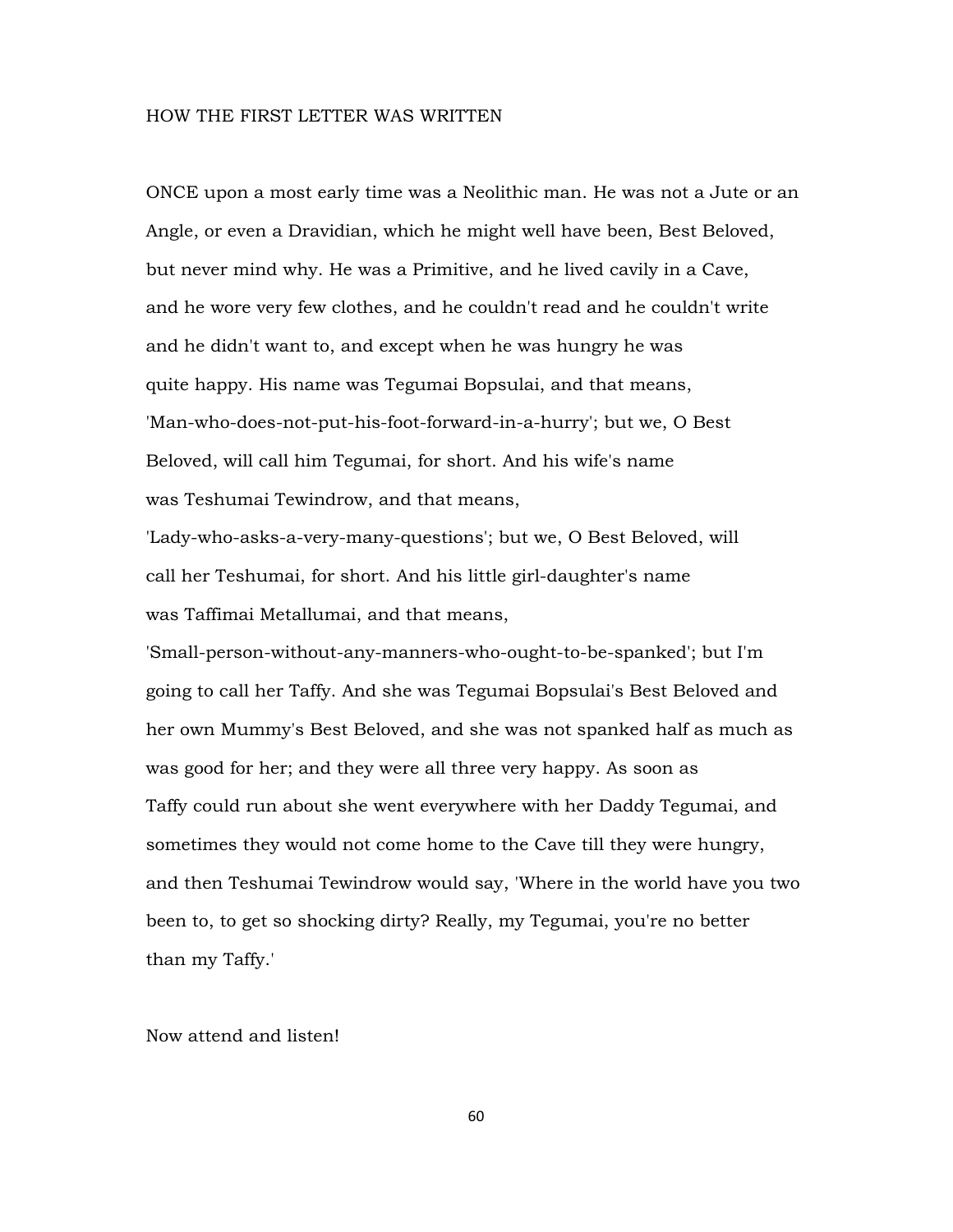One day Tegumai Bopsulai went down through the beaver-swamp to the Wagai

river to spear carp-fish for dinner, and Taffy went too. Tegumai's spear was made of wood with shark's teeth at the end, and before he had caught any fish at all he accidentally broke it clean across by jabbing it down too hard on the bottom of the river. They were miles and miles from home (of course they had their lunch with them in a little bag), and Tegumai had forgotten to bring any extra spears.

'Here's a pretty kettle of fish!' said Tegumai. 'It will take me half the day to mend this.'

'There's your big black spear at home,' said Taffy. 'Let me run back to the Cave and ask Mummy to give it me.'

'It's too far for your little fat legs,' said Tegumai. 'Besides, you might fall into the beaver-swamp and be drowned. We must make the best of a bad job.' He sat down and took out a little leather mendy-bag, full of reindeer-sinews and strips of leather, and lumps of bee's-wax and resin, and began to mend the spear.

Taffy sat down too, with her toes in the water and her chin in her hand, and thought very hard. Then she said--'I say, Daddy, it's an awful nuisance that you and I don't know how to write, isn't it? If we did we could send a message for the new spear.'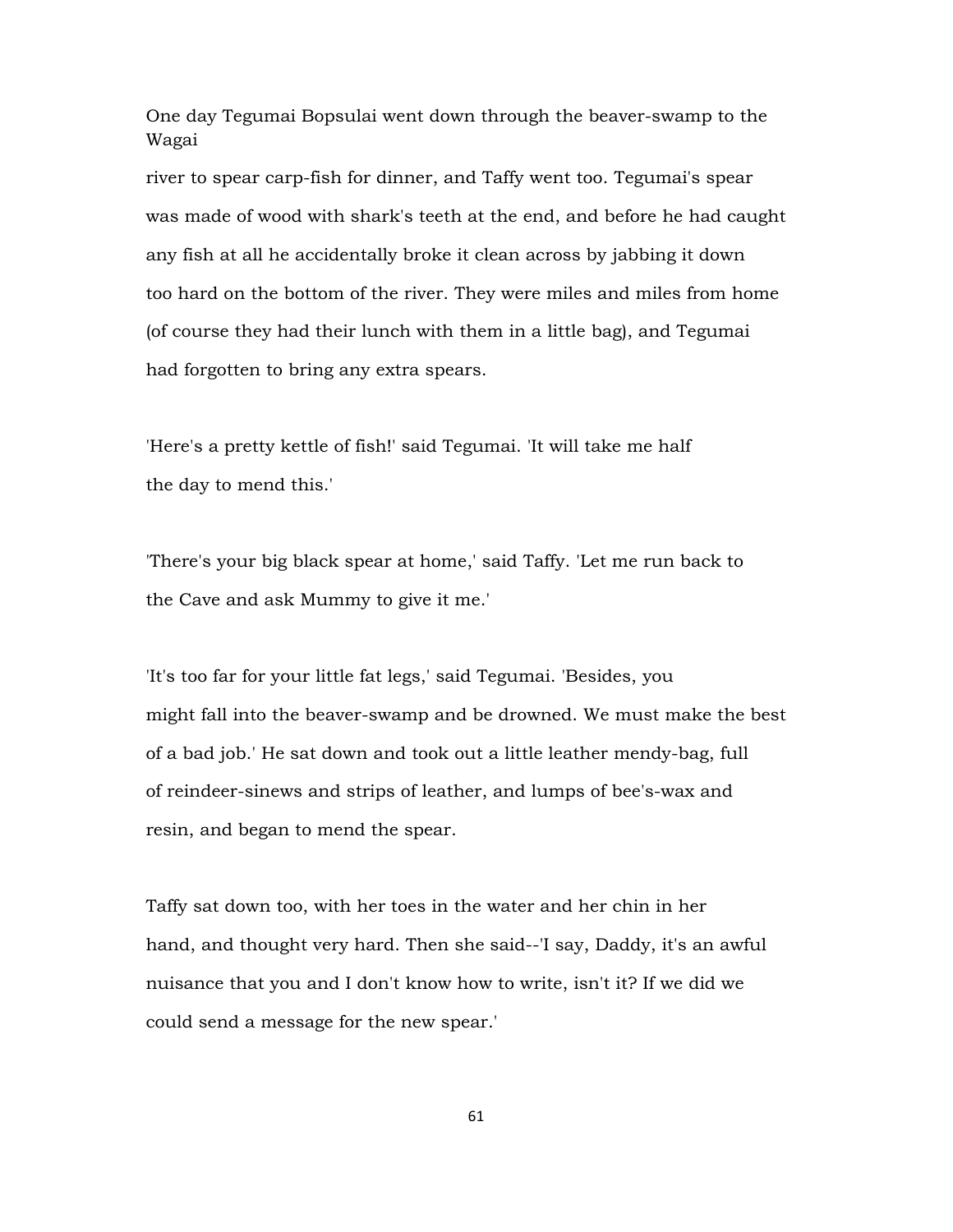'Taffy,' said Tegumai, 'how often have I told you not to use slang? "Awful" isn't a pretty word, but it could be a convenience, now you mention it, if we could write home.'

Just then a Stranger-man came along the river, but he belonged to a far tribe, the Tewaras, and he did not understand one word of Tegumai's language. He stood on the bank and smiled at Taffy, because he had a little girl-daughter Of his own at home. Tegumai drew a hank of deer-sinews from his mendy-bag and began to mend his spear.

'Come here, said Taffy. 'Do you know where my Mummy lives?' And the Stranger-man said 'Um!' being, as you know, a Tewara.

'Silly!' said Taffy, and she stamped her foot, because she saw a shoal of very big carp going up the river just when her Daddy couldn't use his spear.

'Don't bother grown-ups,' said Tegumai, so busy with his spear-mending that he did not turn round.

'I aren't, said Taffy. 'I only want him to do what I want him to do, and he won't understand.'

'Then don't bother me, said Tegumai, and he went on pulling and straining at the deer-sinews with his mouth full of loose ends. The Stranger-man--a genuine Tewara he was--sat down on the grass, and Taffy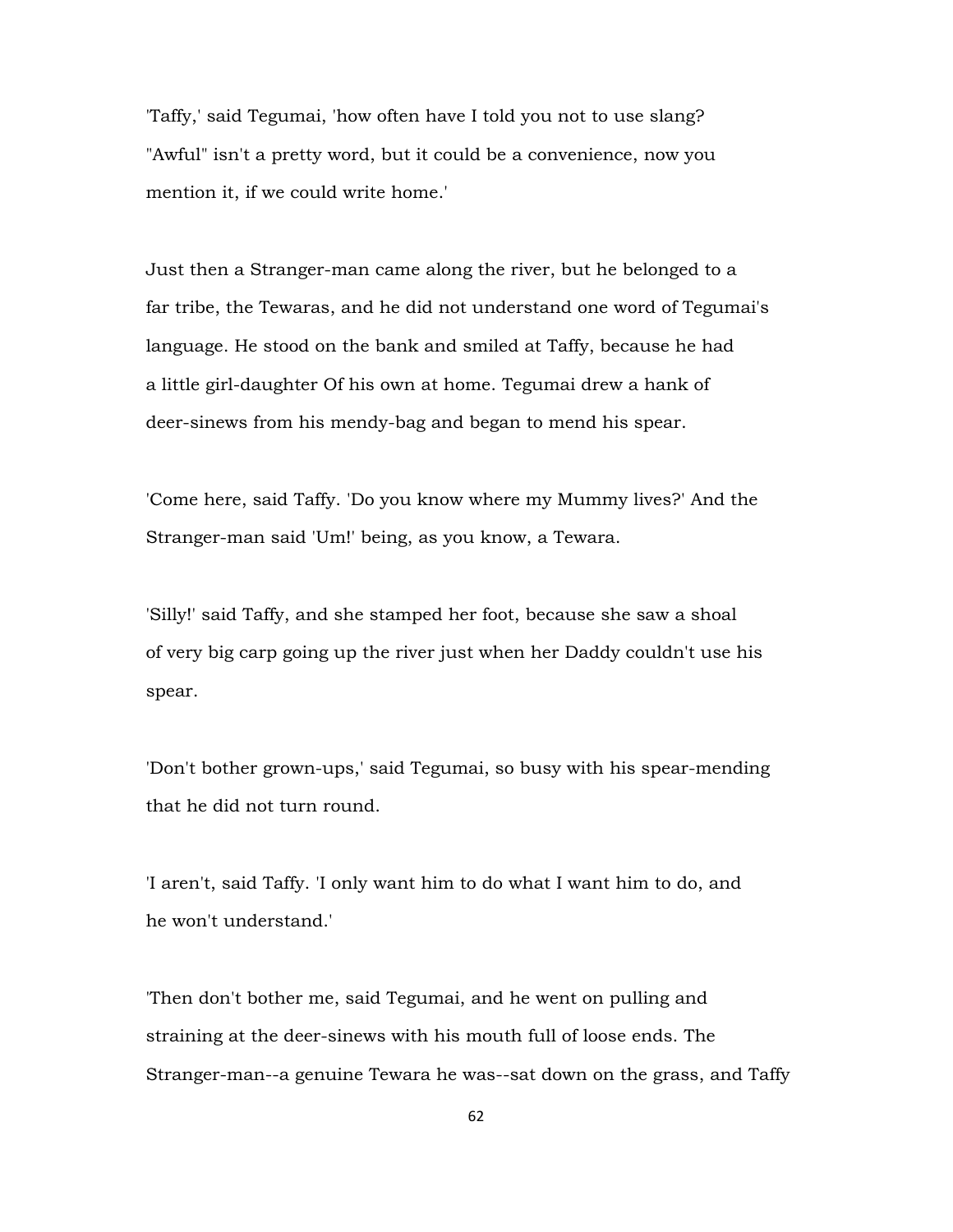showed him what her Daddy was doing. The Stranger-man thought, this is a very wonderful child. She stamps her foot at me and she makes faces. She must be the daughter of that noble Chief who is so great that he won't take any notice of me.' So he smiled more politely than ever.

'Now,' said Taffy, 'I want you to go to my Mummy, because your legs are longer than mine, and you won't fall into the beaver-swamp, and ask for Daddy's other spear--the one with the black handle that hangs over our fireplace.'

The Stranger-man (and he was a Tewara) thought, 'This is a very, very wonderful child. She waves her arms and she shouts at me, but I don't understand a word of what she says. But if I don't do what she wants, I greatly fear that that haughty Chief, Man-who-turns-his-back-on-callers, will be angry.' He got up and twisted a big flat piece of bark off a birch-tree and gave it to Taffy. He did this, Best Beloved, to show that his heart was as white as the birch-bark and that he meant no harm; but Taffy didn't quite understand.

'Oh!' said she. 'Now I see! You want my Mummy's living-address? Of course I can't write, but I can draw pictures if I've anything sharp to scratch with. Please lend me the shark's tooth off your necklace.'

The Stranger-man (and he was a Tewara) didn't say anything, So Taffy put up her little hand and pulled at the beautiful bead and seed and shark-tooth necklace round his neck.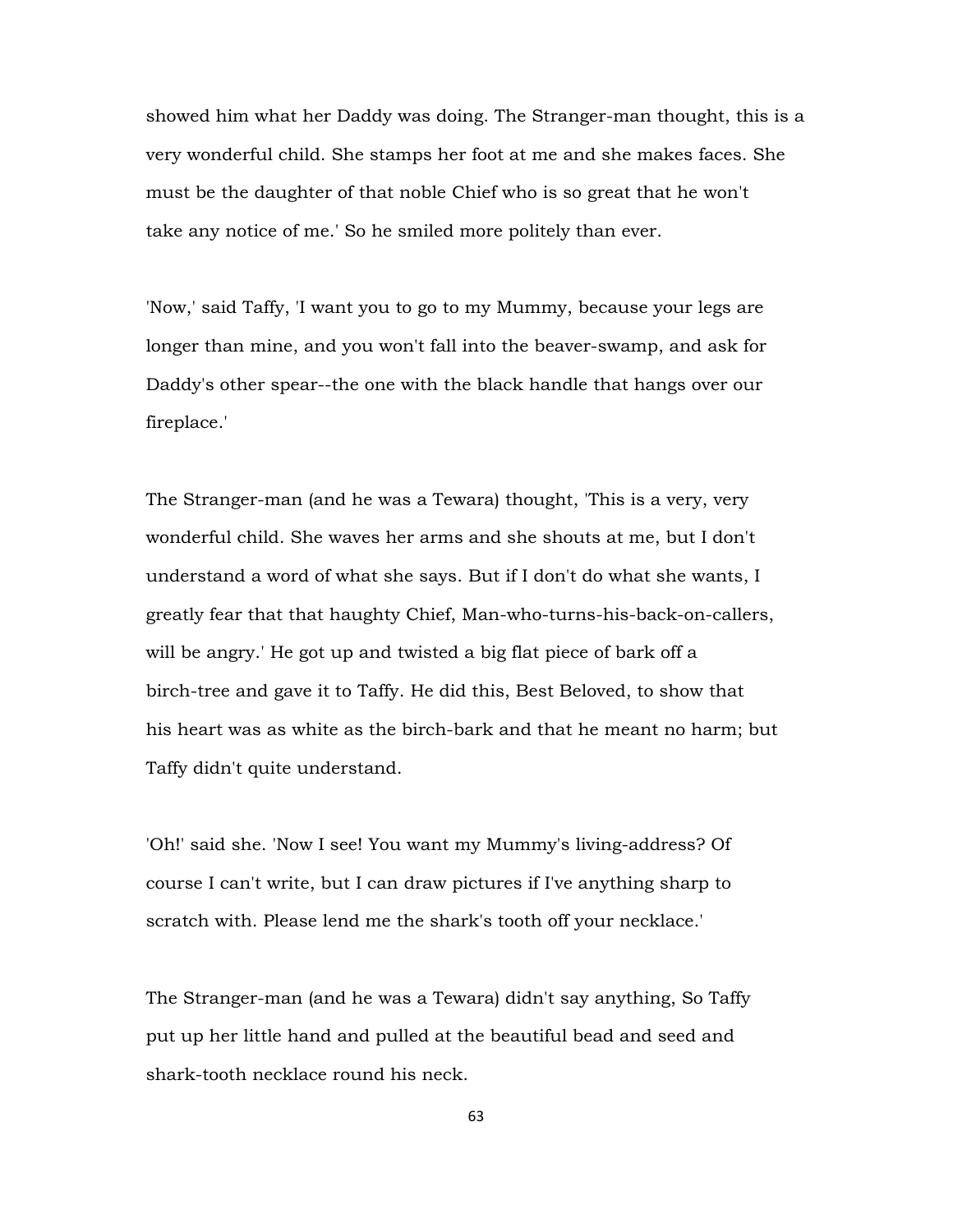The Stranger-man (and he was a Tewara) thought, 'This is a very, very, very wonderful child. The shark's tooth on my necklace is a magic shark's tooth, and I was always told that if anybody touched it without my leave they would immediately swell up or burst, but this child doesn't swell up or burst, and that important Chief, Man-who-attends-strictly-to-his-business, who has not yet taken any notice of me at all, doesn't seem to be afraid that she will swell up or burst. I had better be more polite.'

So he gave Taffy the shark's tooth, and she lay down flat on her tummy with her legs in the air, like some people on the drawing-room floor when they want to draw pictures, and she said, 'Now I'll draw you some beautiful pictures! You can look over my shoulder, but you mustn't joggle. First I'll draw Daddy fishing. It isn't very like him; but Mummy will know, because I've drawn his spear all broken. Well, now I'll draw the other spear that he wants, the black-handled spear. It looks as if it was sticking in Daddy's back, but that's because the shark's tooth slipped and this piece of bark isn't big enough. That's the spear I want you to fetch; so I'll draw a picture of me myself 'splaining to you. My hair doesn't stand up like I've drawn, but it's easier to draw that way. Now I'll draw you. I think you're very nice really, but I can't make you pretty in the picture, so you mustn't be 'fended. Are you 'fended?'

The Stranger-man (and he was a Tewara) smiled. He thought, 'There must be a big battle going to be fought somewhere, and this extraordinary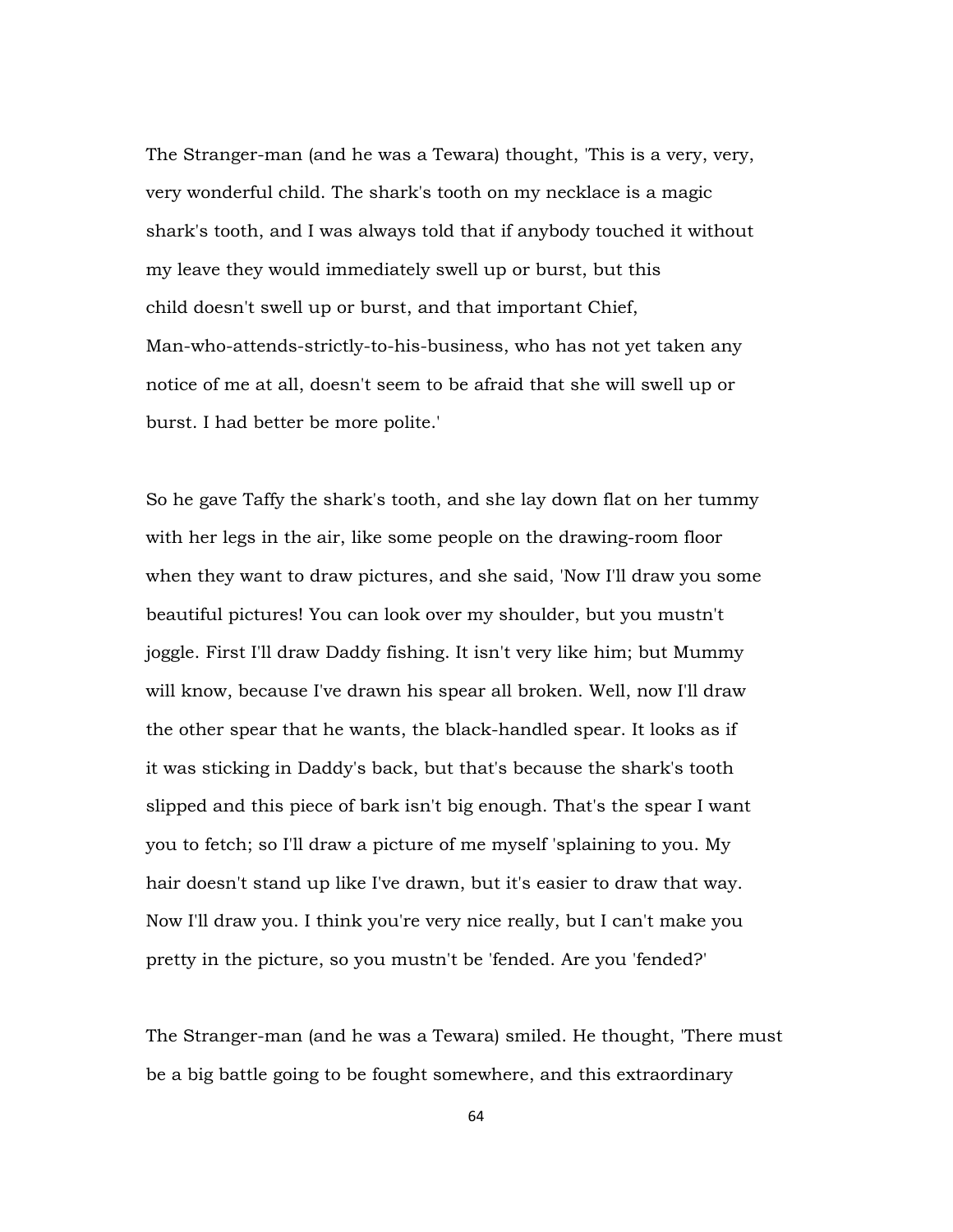child, who takes my magic shark's tooth but who does not swell up or burst, is telling me to call all the great Chief's tribe to help him. He is a great Chief, or he would have noticed me.

'Look,' said Taffy, drawing very hard and rather scratchily, 'now I've drawn you, and I've put the spear that Daddy wants into your hand, just to remind you that you're to bring it. Now I'll show you how to find my Mummy's living-address. You go along till you come to two trees (those are trees), and then you go over a hill (that's a hill), and then you come into a beaver-swamp all full of beavers. I haven't put in all the beavers, because I can't draw beavers, but I've drawn their heads, and that's all you'll see of them when you cross the swamp. Mind you don't fall in! Then our Cave is just beyond the beaver-swamp. It isn't as high as the hills really, but I can't draw things very small. That's my Mummy outside. She is beautiful. She is the most beautifullest Mummy there ever was, but she won't be 'fended when she sees I've drawn her so plain. She'll be pleased of me because I can draw. Now, in case you forget, I've drawn the spear that Daddy wants outside our Cave. It's inside really, but you show the picture to my Mummy and she'll give it you. I've made her holding up her hands, because I know she'll be so pleased to see you. Isn't it a beautiful picture? And do you quite understand, or shall I 'splain again?'

The Stranger-man (and he was a Tewara) looked at the picture and nodded very hard. He said to himself,' If I do not fetch this great Chief's tribe to help him, he will be slain by his enemies who are coming up on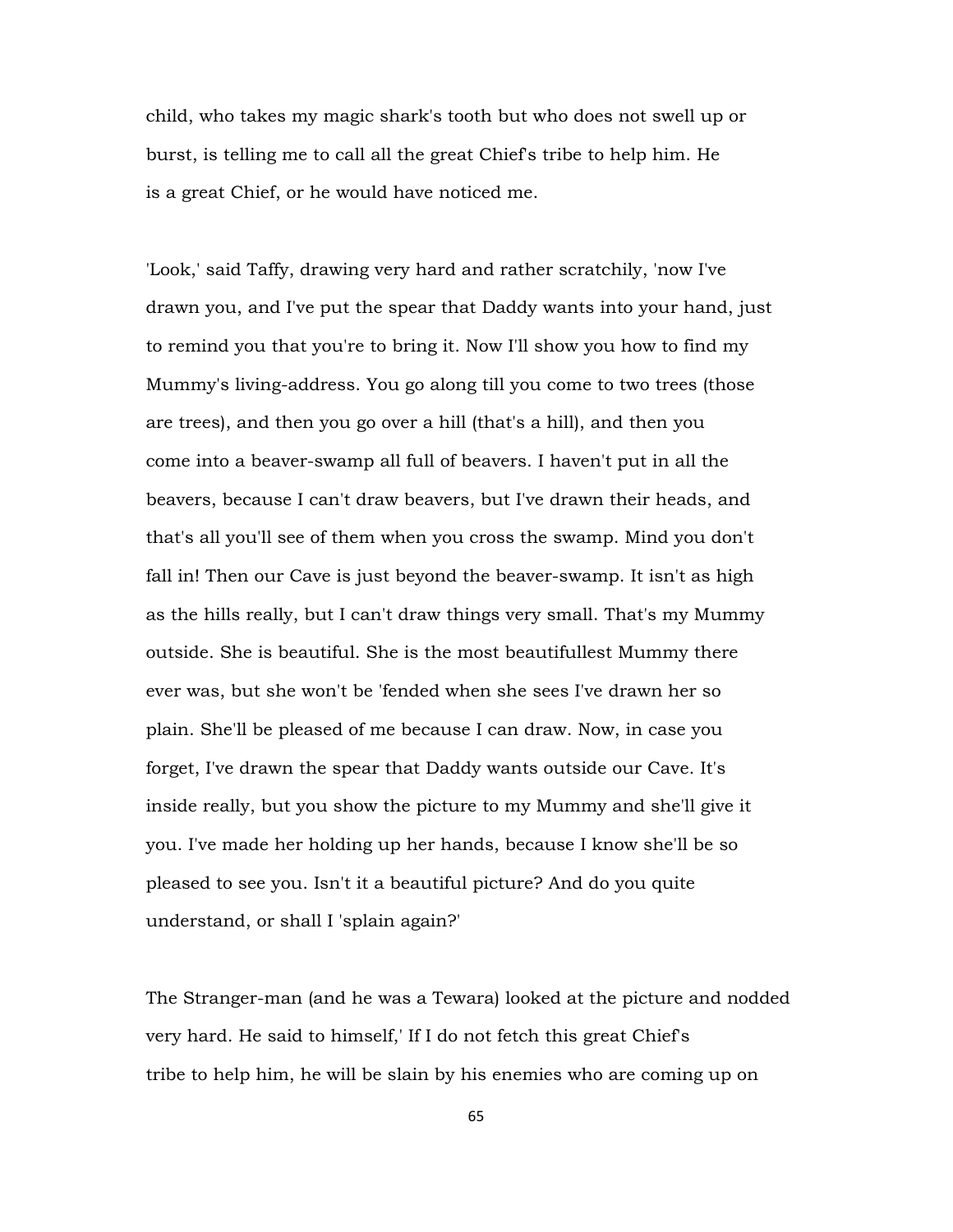all sides with spears. Now I see why the great Chief pretended not to notice me! He feared that his enemies were hiding in the bushes and would see him. Therefore he turned to me his back, and let the wise and wonderful child draw the terrible picture showing me his difficulties. I will away and get help for him from his tribe.' He did not even ask Taffy the road, but raced off into the bushes like the wind, with the birch-bark in his hand, and Taffy sat down most pleased.

Now this is the picture that Taffy had drawn for him!

'What have you been doing, Taffy?' said Tegumai. He had mended his spear and was carefully waving it to and fro.

'It's a little berangement of my own, Daddy dear,' said Taffy. 'If you won't ask me questions, you'll know all about it in a little time, and you'll be surprised. You don't know how surprised you'll be, Daddy! Promise you'll be surprised.'

'Very well,' said Tegumai, and went on fishing.

The Stranger-man--did you know he was a Tewara?--hurried away with the picture and ran for some miles, till quite by accident he found Teshumai Tewindrow at the door of her Cave, talking to some other Neolithic ladies who had come in to a Primitive lunch. Taffy was very like Teshumai, especially about the upper part of the face and the eyes, so the Stranger-man--always a pure Tewara--smiled politely and handed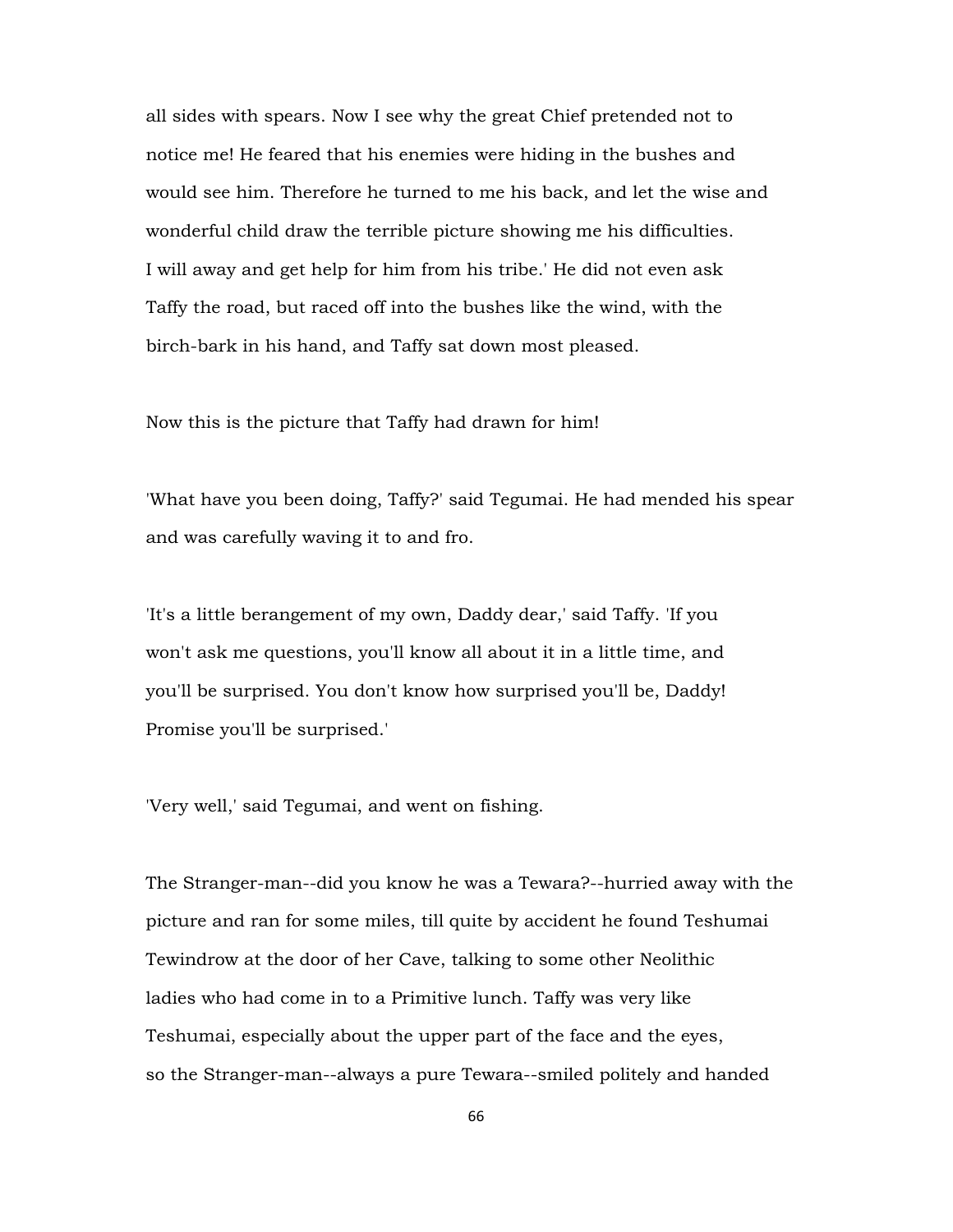Teshumai the birch-bark. He had run hard, so that he panted, and his legs were scratched with brambles, but he still tried to be polite.

As soon as Teshumai saw the picture she screamed like anything and flew at the Stranger-man. The other Neolithic ladies at once knocked him down and sat on him in a long line of six, while Teshumai pulled his hair.

'It's as plain as the nose on this Stranger-man's face,' she said. 'He has stuck my Tegumai all full of spears, and frightened poor Taffy so that her hair stands all on end; and not content with that, he brings me a horrid picture of how it was done. Look!' She showed the picture to all the Neolithic ladies sitting patiently on the Stranger-man. 'Here is my Tegumai with his arm broken; here is a spear sticking into his back; here is a man with a spear ready to throw; here is another man throwing a spear from a Cave, and here are a whole pack of people' (they were Taffy's beavers really, but they did look rather like people) 'coming up behind Tegumai. Isn't it shocking!'

'Most shocking!' said the Neolithic ladies, and they filled the Stranger-man's hair with mud (at which he was surprised), and they beat upon the Reverberating Tribal Drums, and called together all the chiefs of the Tribe of Tegumai, with their Hetmans and Dolmans, all Neguses, Woons, and Akhoonds of the organisation, in addition to the Warlocks, Angekoks, Juju-men, Bonzes, and the rest, who decided that before they chopped the Stranger-man's head off he should instantly lead them down to the river and show them where he had hidden poor Taffy.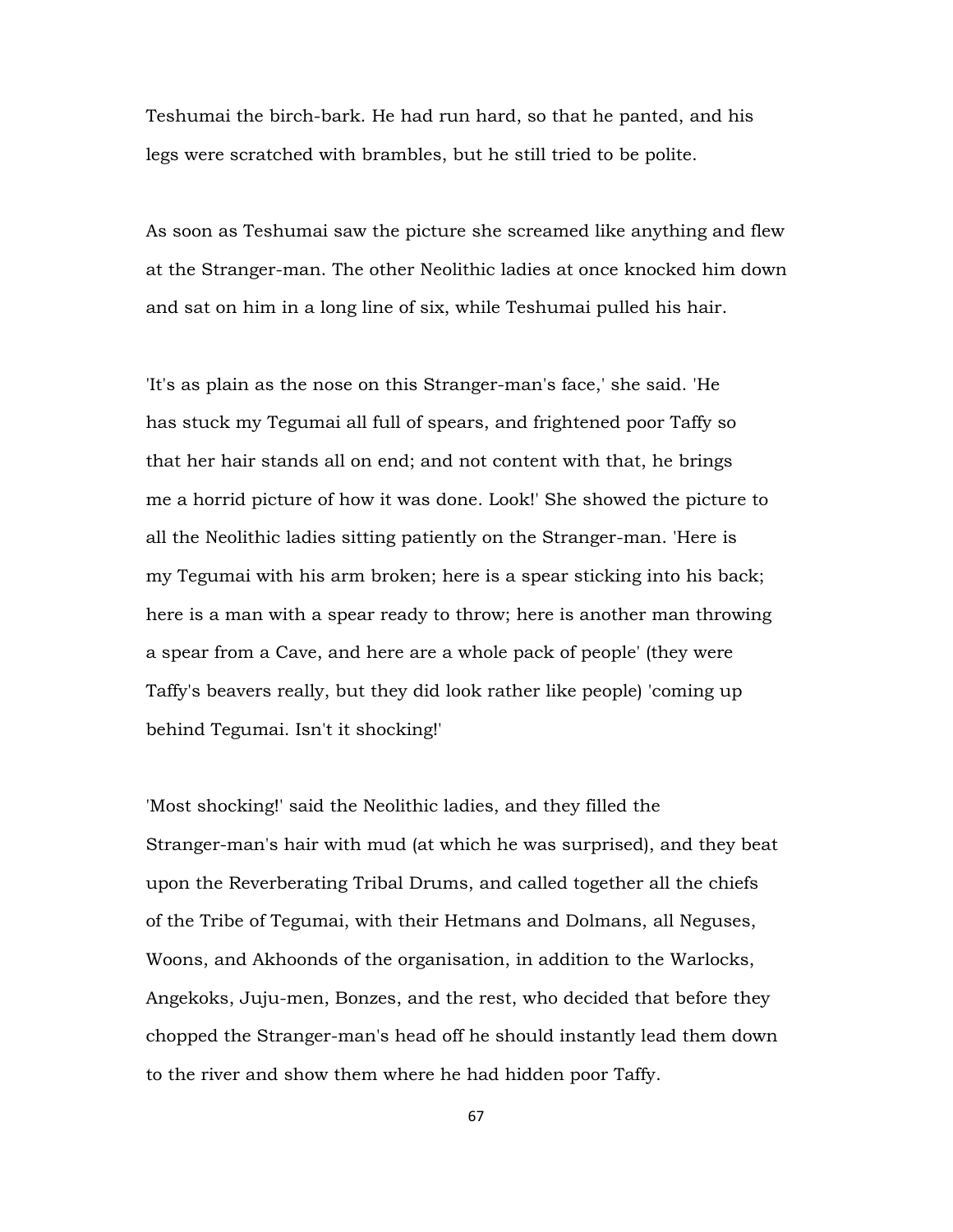By this time the Stranger-man (in spite of being a Tewara) was really annoyed. They had filled his hair quite solid with mud; they had rolled him up and down on knobby pebbles; they had sat upon him in a long line of six; they had thumped him and bumped him till he could hardly breathe; and though he did not understand their language, he was almost sure that the names the Neolithic ladies called him were not ladylike. However, he said nothing till all the Tribe of Tegumai were assembled, and then he led them back to the bank of the Wagai river, and there they found Taffy making daisy-chains, and Tegumai carefully spearing small carp with his mended spear.

'Well, you have been quick!' said Taffy. 'But why did you bring so many people? Daddy dear, this is my surprise. Are you surprised, Daddy?'

'Very,' said Tegumai; 'but it has ruined all my fishing for the day. Why, the whole dear, kind, nice, clean, quiet Tribe is here, Taffy.'

And so they were. First of all walked Teshumai Tewindrow and the Neolithic ladies, tightly holding on to the Stranger-man, whose hair was full of mud (although he was a Tewara). Behind them came the Head Chief, the Vice-Chief, the Deputy and Assistant Chiefs (all armed to the upper teeth), the Hetmans and Heads of Hundreds, Platoffs with their Platoons, and Dolmans with their Detachments; Woons, Neguses, and Akhoonds ranking

in the rear (still armed to the teeth). Behind them was the Tribe in

68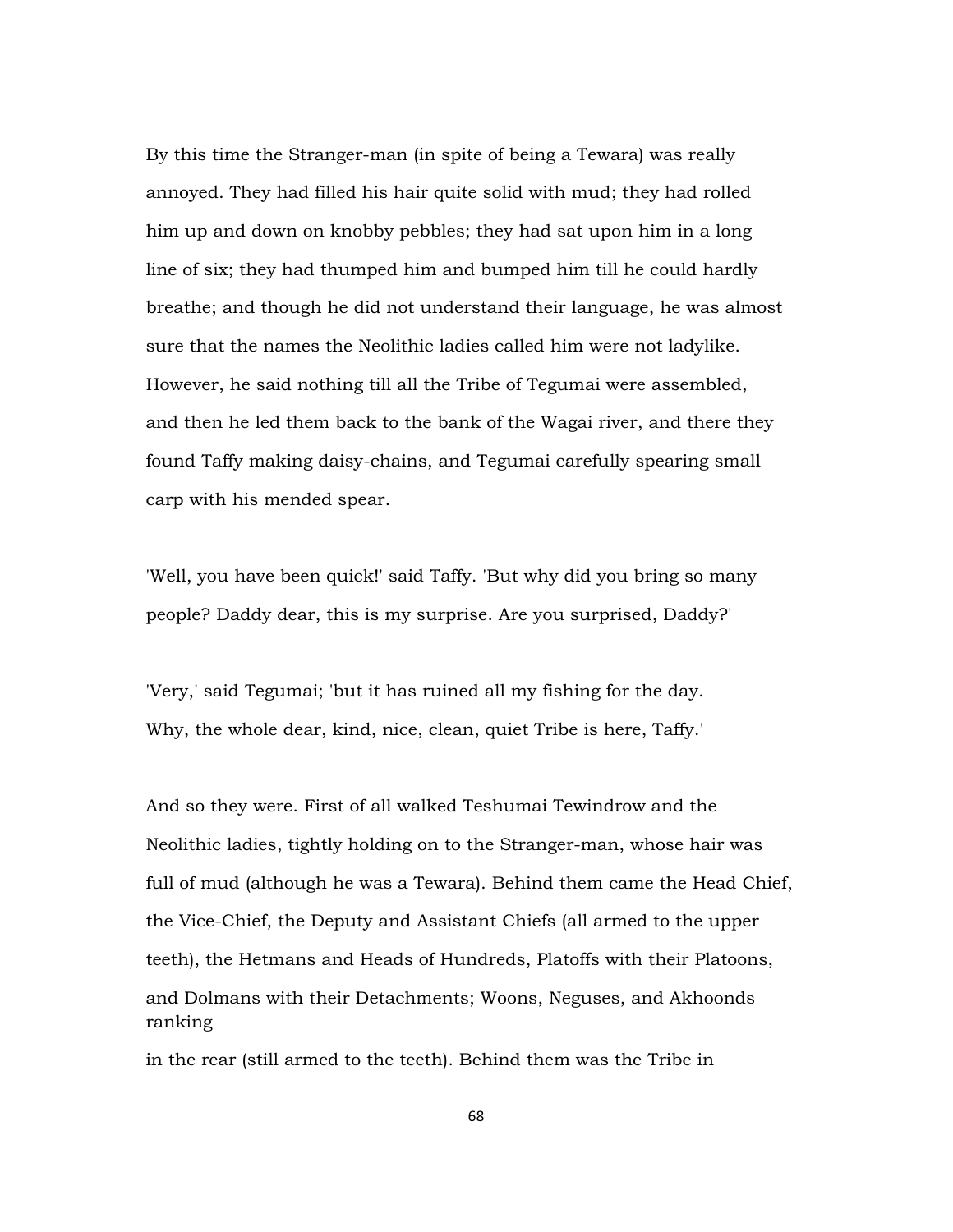hierarchical order, from owners of four caves (one for each season), a private reindeer-run, and two salmon-leaps, to feudal and prognathous Villeins, semi-entitled to half a bearskin of winter nights, seven yards from the fire, and adscript serfs, holding the reversion of a scraped marrow-bone under heriot (Aren't those beautiful words, Best Beloved?). They were all there, prancing and shouting, and they frightened every fish for twenty miles, and Tegumai thanked them in a fluid Neolithic oration.

Then Teshumai Tewindrow ran down and kissed and hugged Taffy very much

indeed; but the Head Chief of the Tribe of Tegumai took Tegumai by the top-knot feathers and shook him severely.

'Explain! Explain! Explain!' cried all the Tribe of Tegumai.

'Goodness' sakes alive!' said Tegumai. 'Let go of my top-knot. Can't a man break his carp-spear without the whole countryside descending on him? You're a very interfering people.'

'I don't believe you've brought my Daddy's black-handled spear after all,' said Taffy. 'And what are you doing to my nice Stranger-man?'

They were thumping him by twos and threes and tens till his eyes turned round and round. He could only gasp and point at Taffy.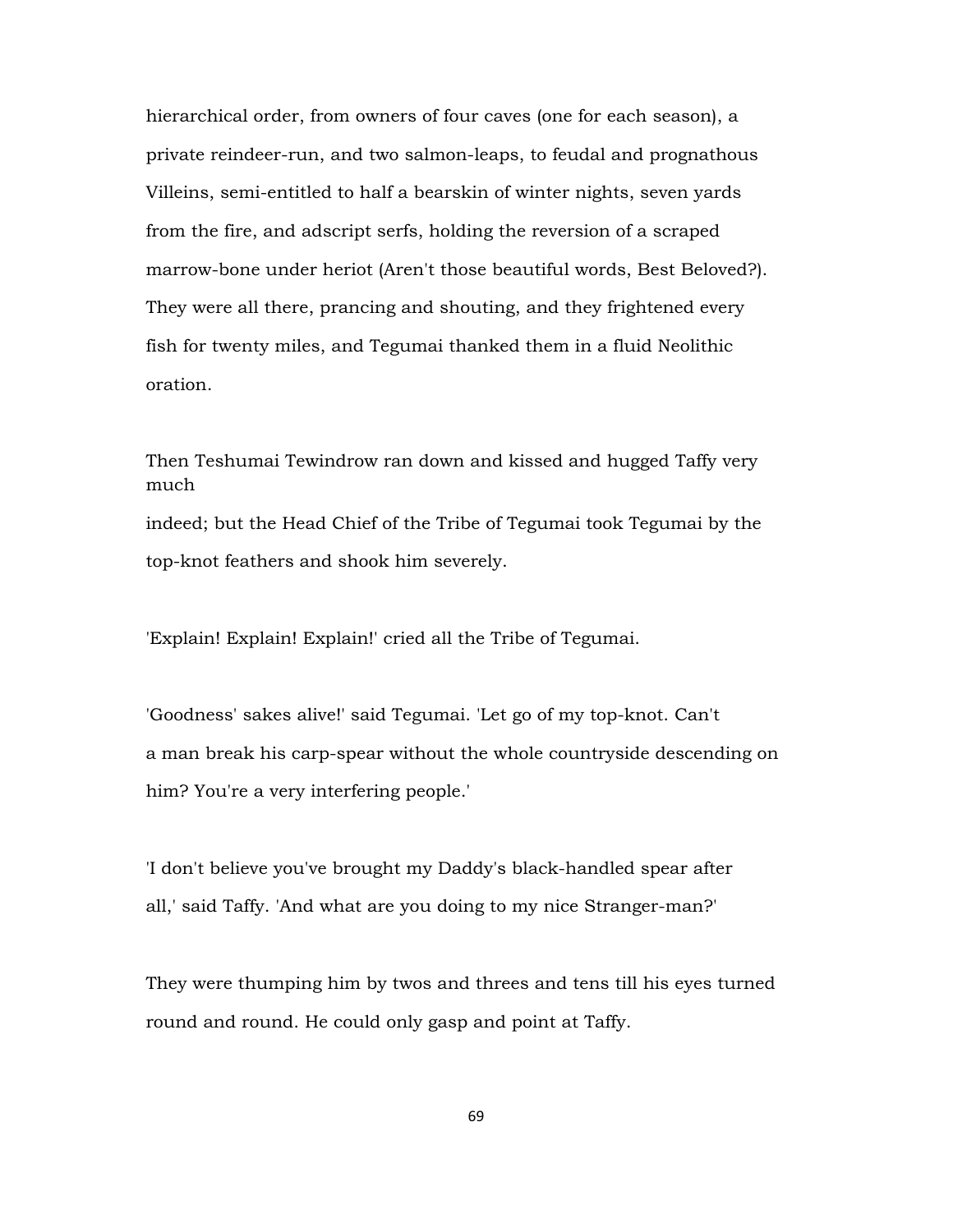'Where are the bad people who speared you, my darling?' said Teshumai Tewindrow.

'There weren't any,' said Tegumai. 'My only visitor this morning was the poor fellow that you are trying to choke. Aren't you well, or are you ill, O Tribe of Tegumai?'

'He came with a horrible picture,' said the Head Chief,--'a picture that showed you were full of spears.'

'Er-um-Pr'aps I'd better 'splain that I gave him that picture,' said Taffy, but she did not feel quite comfy.

'You!' said the Tribe of Tegumai all together. 'Small-person-with-no-manners-who-ought-to-be-spanked! You?'

'Taffy dear, I'm afraid we're in for a little trouble,' said her Daddy, and put his arm round her, so she didn't care.

'Explain! Explain! Explain!' said the Head Chief of the Tribe of Tegumai, and he hopped on one foot.

'I wanted the Stranger-man to fetch Daddy's spear, so I drawded it,' said Taffy. 'There wasn't lots of spears. There was only one spear. I drawded it three times to make sure. I couldn't help it looking as if it stuck into Daddy's head--there wasn't room on the birch-bark; and those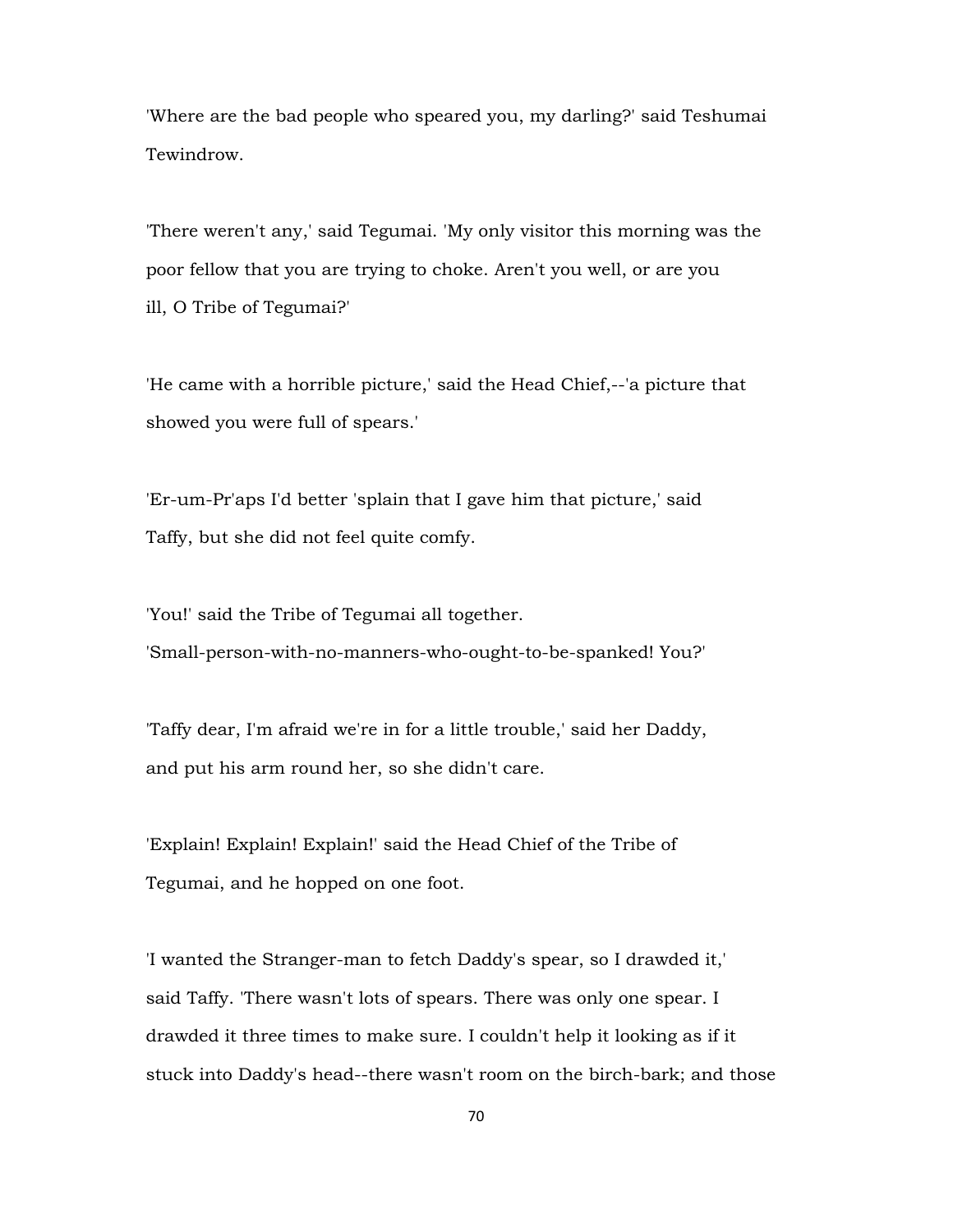things that Mummy called bad people are my beavers. I drawded them to show him the way through the swamp; and I drawded Mummy at the mouth of

the Cave looking pleased because he is a nice Stranger-man, and I think you are just the stupidest people in the world,' said Taffy. 'He is a very nice man. Why have you filled his hair with mud? Wash him!'

Nobody said anything at all for a longtime, till the Head Chief laughed; then the Stranger-man (who was at least a Tewara) laughed; then Tegumai laughed till he fell down flat on the bank; then all the Tribe laughed more and worse and louder. The only people who did not laugh were Teshumai Tewindrow and all the Neolithic ladies. They were very polite to all their husbands, and said 'Idiot!' ever so often.

Then the Head Chief of the Tribe of Tegumai cried and said and sang, 'O Small-person-with-out-any-manners-who-ought-to-be-spanked, you've hit upon a great invention!'

'I didn't intend to; I only wanted Daddy's black-handled spear,' said Taffy.

'Never mind. It is a great invention, and some day men will call it writing. At present it is only pictures, and, as we have seen to-day, pictures are not always properly understood. But a time will come, O Babe of Tegumai, when we shall make letters--all twenty-six of 'em,--and when we shall be able to read as well as to write, and then we shall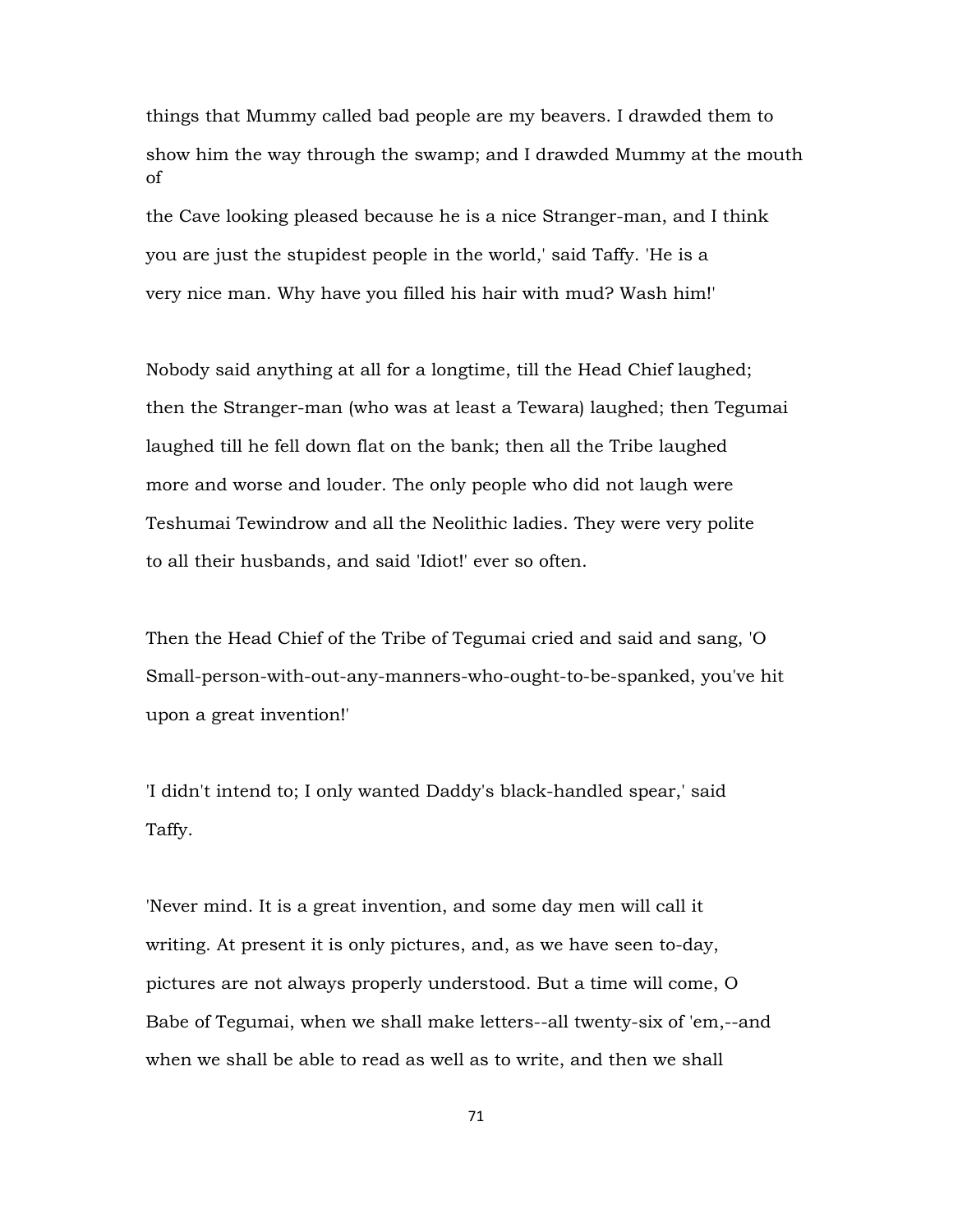always say exactly what we mean without any mistakes. Let the Neolithic ladies wash the mud out of the stranger's hair.'

'I shall be glad of that,' said Taffy, 'because, after all, though you've brought every single other spear in the Tribe of Tegumai, you've forgotten my Daddy's black-handled spear.'

Then the Head Chief cried and said and sang, 'Taffy dear, the next time you write a picture-letter, you'd better send a man who can talk our language with it, to explain what it means. I don't mind it myself, because I am a Head Chief, but it's very bad for the rest of the Tribe of Tegumai, and, as you can see, it surprises the stranger.'

Then they adopted the Stranger-man (a genuine Tewara of Tewar) into the Tribe of Tegumai, because he was a gentleman and did not make a fuss about the mud that the Neolithic ladies had put into his hair. But from that day to this (and I suppose it is all Taffy's fault), very few little girls have ever liked learning to read or write. Most of them prefer to draw pictures and play about with their Daddies--just like Taffy.

 THERE runs a road by Merrow Down-- A grassy track to-day it is An hour out of Guildford town, Above the river Wey it is.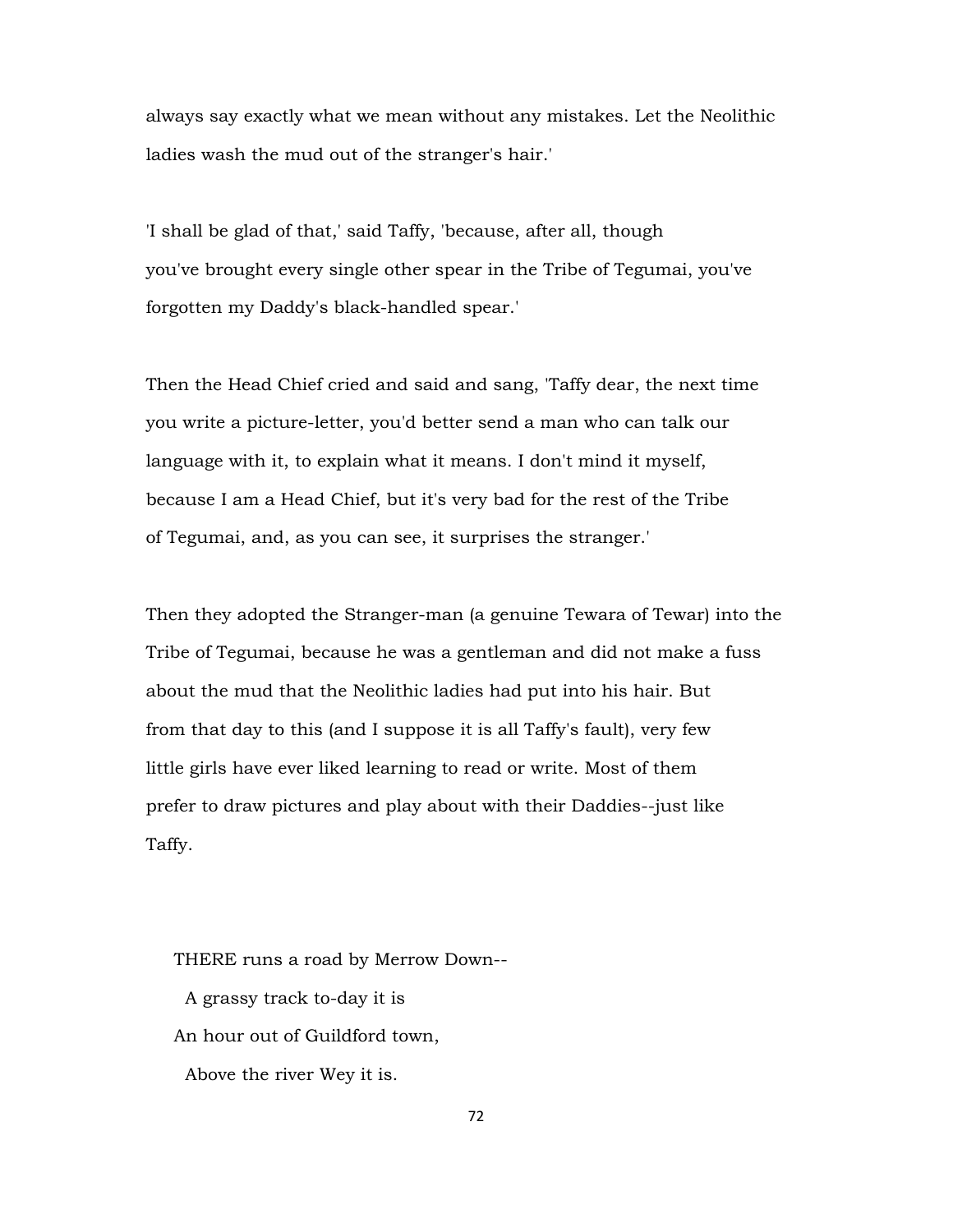Here, when they heard the horse-bells ring, The ancient Britons dressed and rode To watch the dark Phoenicians bring Their goods along the Western Road.

 And here, or hereabouts, they met To hold their racial talks and such-- To barter beads for Whitby jet, And tin for gay shell torques and such.

 But long and long before that time (When bison used to roam on it) Did Taffy and her Daddy climb That down, and had their home on it.

 Then beavers built in Broadstone brook And made a swamp where Bramley stands: And hears from Shere would come and look For Taffimai where Shamley stands.

 The Wey, that Taffy called Wagai, Was more than six times bigger then; And all the Tribe of Tegumai They cut a noble figure then!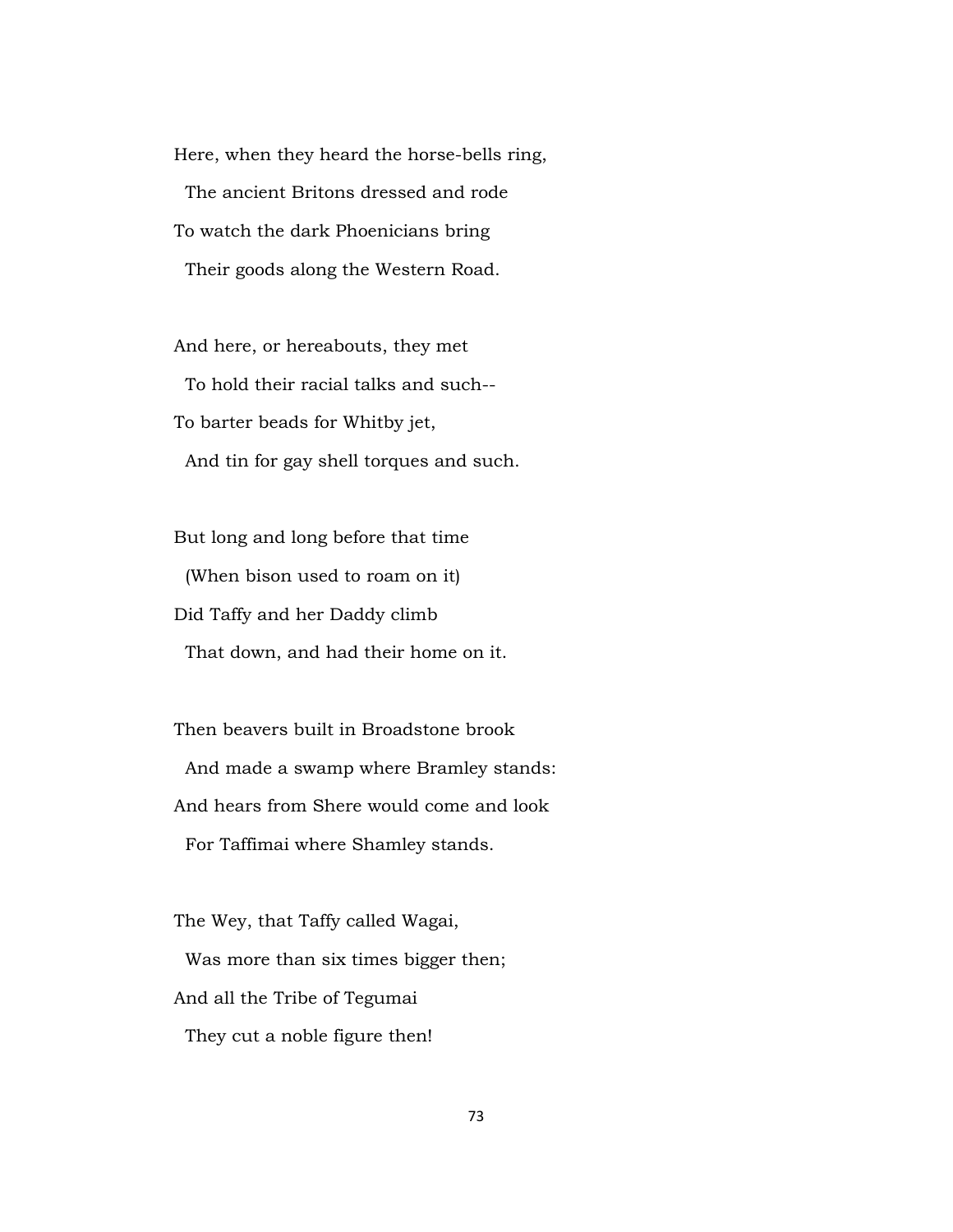## HOW THE ALPHABET WAS MADE

THE week after Taffimai Metallumai (we will still call her Taffy, Best Beloved) made that little mistake about her Daddy's spear and the Stranger-man and the picture-letter and all, she went carp-fishing again with her Daddy. Her Mummy wanted her to stay at home and help hang up hides to dry on the big drying-poles outside their Neolithic Cave, but Taffy slipped away down to her Daddy quite early, and they fished. Presently she began to giggle, and her Daddy said, 'Don't be silly, child.'

'But wasn't it inciting!' said Taffy. 'Don't you remember how the Head Chief puffed out his cheeks, and how funny the nice Stranger-man looked with the mud in his hair?'

'Well do I,' said Tegumai. 'I had to pay two deerskins--soft ones with fringes--to the Stranger-man for the things we did to him.'

'We didn't do anything,' said Taffy. 'It was Mummy and the other Neolithic ladies--and the mud.'

'We won't talk about that,' said her Daddy, 'Let's have lunch.'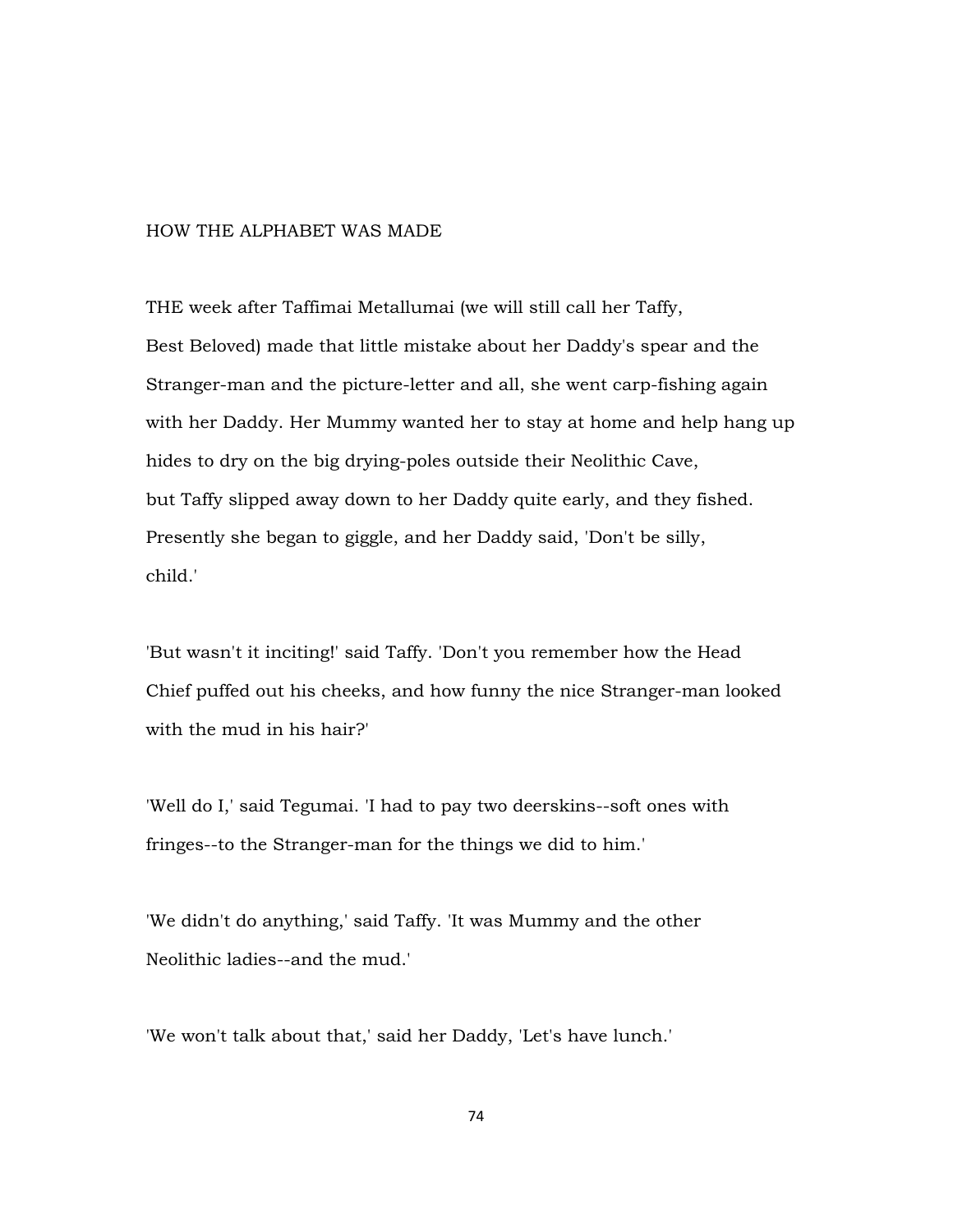Taffy took a marrow-bone and sat mousy-quiet for ten whole minutes, while her Daddy scratched on pieces of birch-bark with a shark's tooth. Then she said, 'Daddy, I've thinked of a secret surprise. You make a noise--any sort of noise.'

'Ah!' said Tegumai. 'Will that do to begin with?'

'Yes,' said Taffy. 'You look just like a carp-fish with its mouth open. Say it again, please.'

'Ah! ah! ah!' said her Daddy. 'Don't be rude, my daughter.'

'I'm not meaning rude, really and truly,' said Taffy. 'It's part of my secret-surprise-think. Do say ah, Daddy, and keep your mouth open at the end, and lend me that tooth. I'm going to draw a carp-fish's mouth wide-open.'

'What for?' said her Daddy.

'Don't you see?' said Taffy, scratching away on the bark. 'That will be our little secret s'prise. When I draw a carp-fish with his mouth open in the smoke at the back of our Cave--if Mummy doesn't mind--it will remind you of that ah-noise. Then we can play that it was me jumped out of the dark and s'prised you with that noise--same as I did in the beaver-swamp last winter.'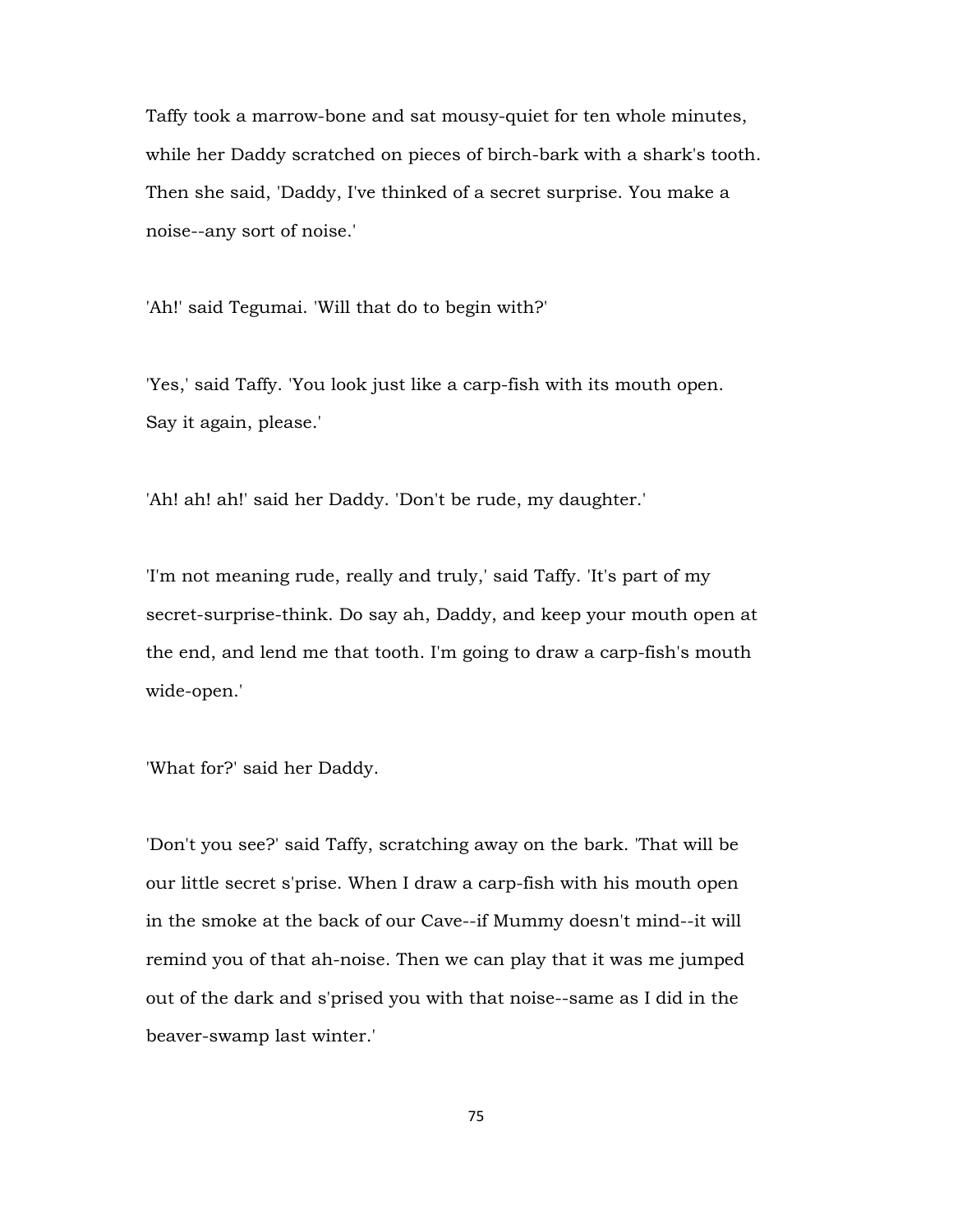'Really?' said her Daddy, in the voice that grown-ups use when they are truly attending. 'Go on, Taffy.'

'Oh bother!' she said. 'I can't draw all of a carp-fish, but I can draw something that means a carp-fish's mouth. Don't you know how they stand on their heads rooting in the mud? Well, here's a pretence carp-fish (we can play that the rest of him is drawn). Here's just his mouth, and that means ah.' And she drew this. (1.)

'That's not bad,' said Tegumai, and scratched on his own piece of bark for himself; but you've forgotten the feeler that hangs across his mouth.'

'But I can't draw, Daddy.'

'You needn't draw anything of him except just the opening of his mouth and the feeler across. Then we'll know he's a carp-fish, 'cause the perches and trouts haven't got feelers. Look here, Taffy.' And he drew this. (2.)

'Now I'll copy it.' said Taffy. 'Will you understand this when you see it?'

'Perfectly,' said her Daddy.

And she drew this. (3.) 'And I'll be quite as s'prised when I see it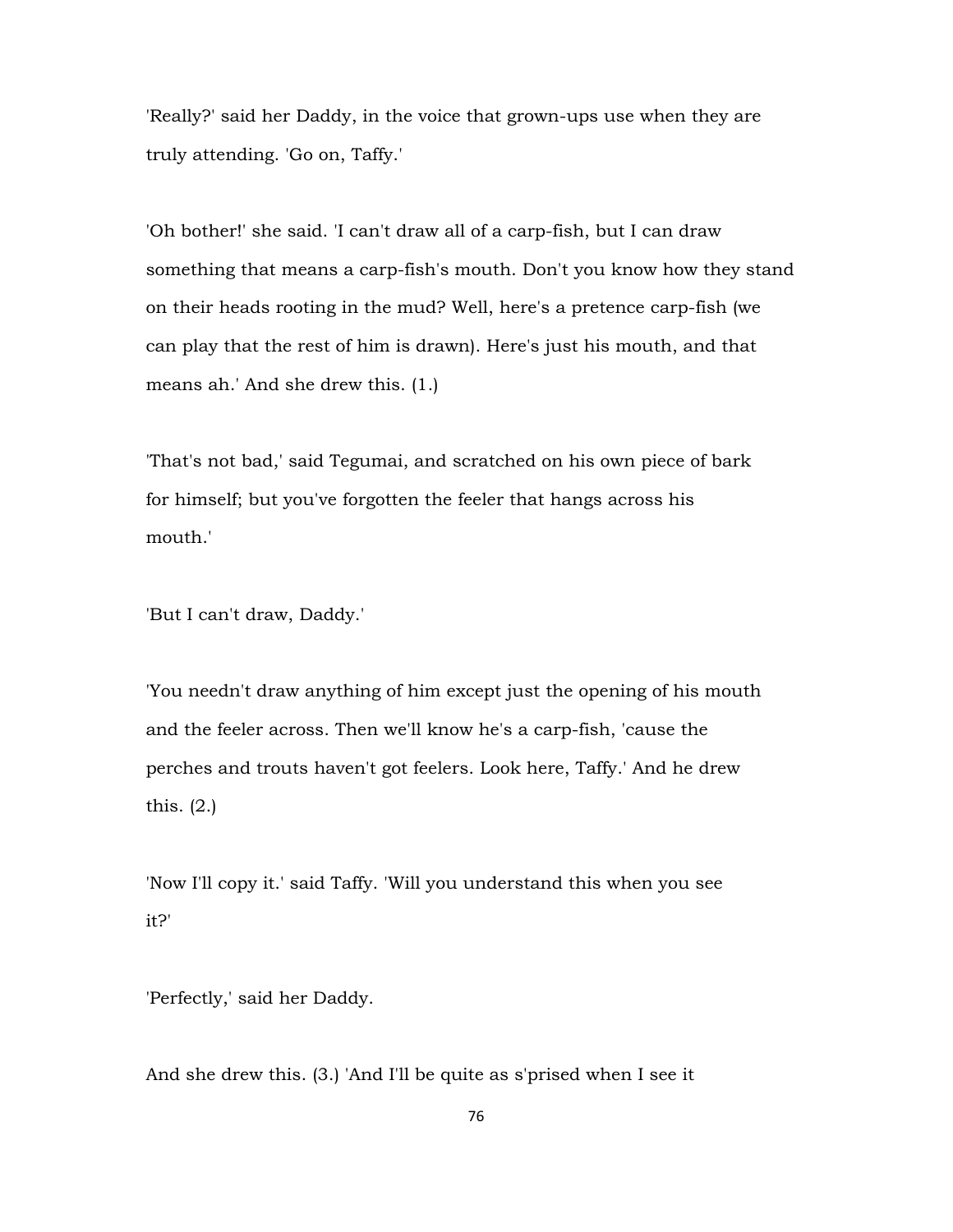anywhere, as if you had jumped out from behind a tree and said '"Ah!"'

'Now, make another noise,' said Taffy, very proud.

'Yah!' said her Daddy, very loud.

'H'm,' said Taffy. 'That's a mixy noise. The end part is ah-carp-fish-mouth; but what can we do about the front part? Yer-yer-yer and ah! Ya!'

'It's very like the carp-fish-mouth noise. Let's draw another bit of the carp-fish and join 'em,' said her Daddy. He was quite incited too.

'No. If they're joined, I'll forget. Draw it separate. Draw his tail. If he's standing on his head the tail will come first. 'Sides, I think I can draw tails easiest,' said Taffy.

'A good notion,' said Tegumai. 'Here's a carp-fish tail for the yer-noise.' And he drew this. (4.)

'I'll try now,' said Taffy. ''Member I can't draw like you, Daddy. Will it do if I just draw the split part of the tail, and the sticky-down line for where it joins?' And she drew this. (5.)

Her Daddy nodded, and his eyes were shiny bright with 'citement.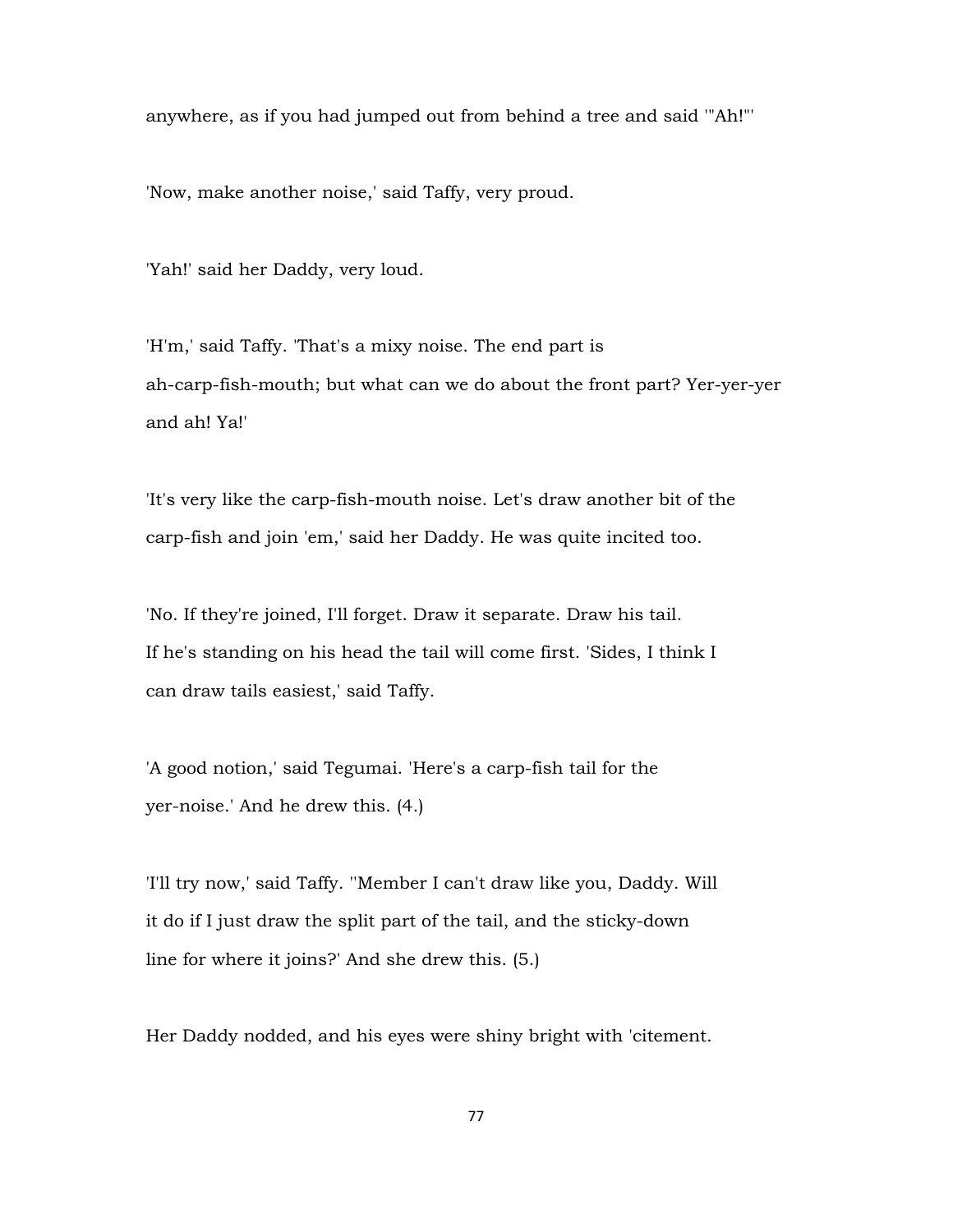'That's beautiful,' she said. 'Now make another noise, Daddy.'

'Oh!' said her Daddy, very loud.

'That's quite easy,' said Taffy. 'You make your mouth all around like an egg or a stone. So an egg or a stone will do for that.'

'You can't always find eggs or stones. We'll have to scratch a round something like one.' And he drew this. (6.)

'My gracious!' said Taffy, 'what a lot of noise-pictures we've made,--carp-mouth, carp-tail, and egg! Now, make another noise, Daddy.'

'Ssh!' said her Daddy, and frowned to himself, but Taffy was too incited to notice.

'That's quite easy,' she said, scratching on the bark.

'Eh, what?' said her Daddy. 'I meant I was thinking, and didn't want to be disturbed.'

'It's a noise just the same. It's the noise a snake makes, Daddy, when it is thinking and doesn't want to be disturbed. Let's make the ssh-noise a snake. Will this do?' And she drew this. (7.)

'There,' she said. 'That's another s'prise-secret. When you draw a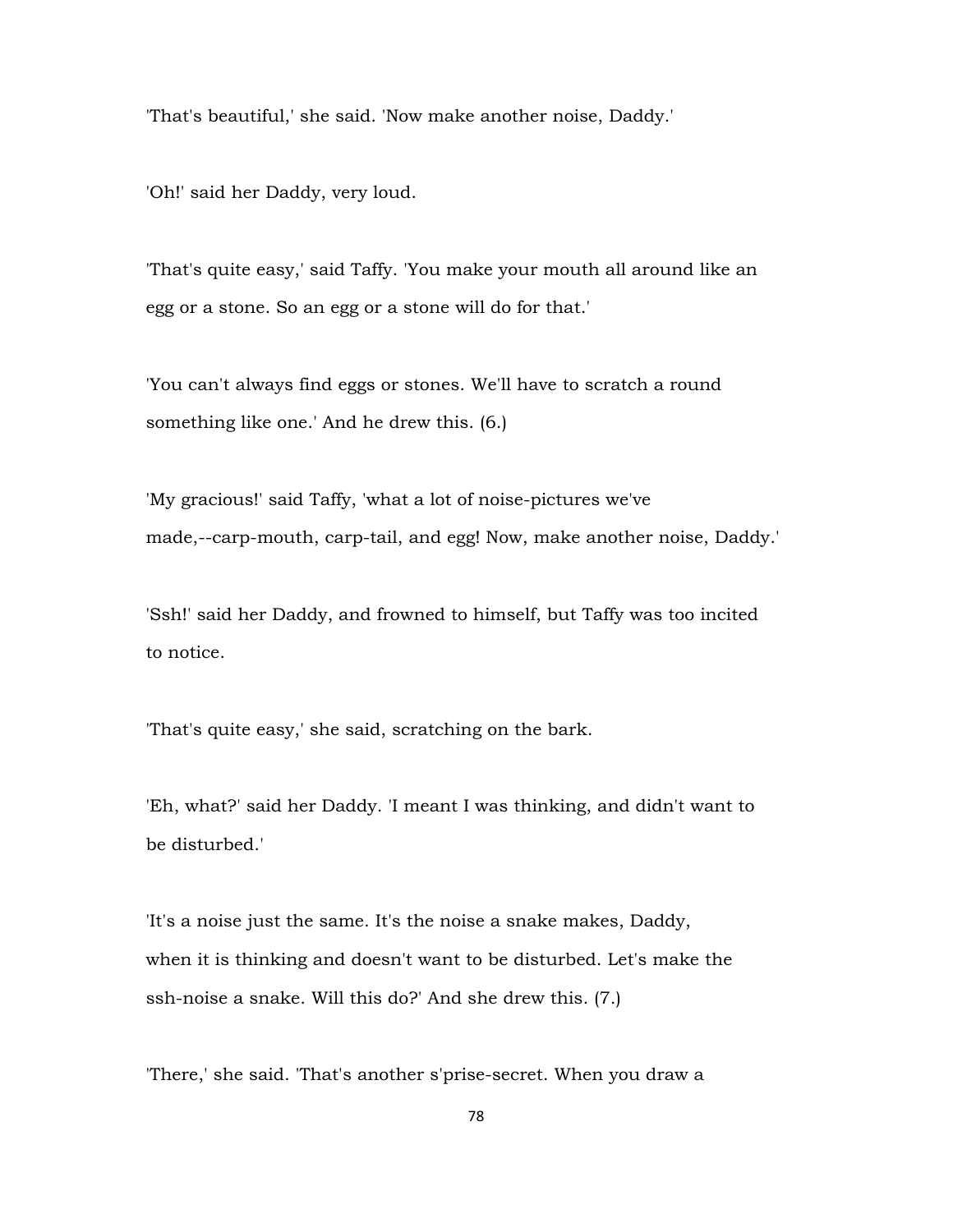hissy-snake by the door of your little back-cave where you mend the spears, I'll know you're thinking hard; and I'll come in most mousy-quiet. And if you draw it on a tree by the river when you are fishing, I'll know you want me to walk most most mousy-quiet, so as not to shake the banks.'

'Perfectly true,' said Tegumai. And there's more in this game than you think. Taffy, dear, I've a notion that your Daddy's daughter has hit upon the finest thing that there ever was since the Tribe of Tegumai took to using shark's teeth instead of flints for their spear-heads. I believe we've found out the big secret of the world.'

'Why?' said Taffy, and her eyes shone too with incitement.

'I'll show,' said her Daddy. 'What's water in the Tegumai language?'

'Ya, of course, and it means river too--like Wagai-ya--the Wagai river.'

'What is bad water that gives you fever if you drink it--black water--swamp-water?'

'Yo, of course.'

'Now look,' said her Daddy. 'S'pose you saw this scratched by the side of a pool in the beaver-swamp?' And he drew this. (8.)

79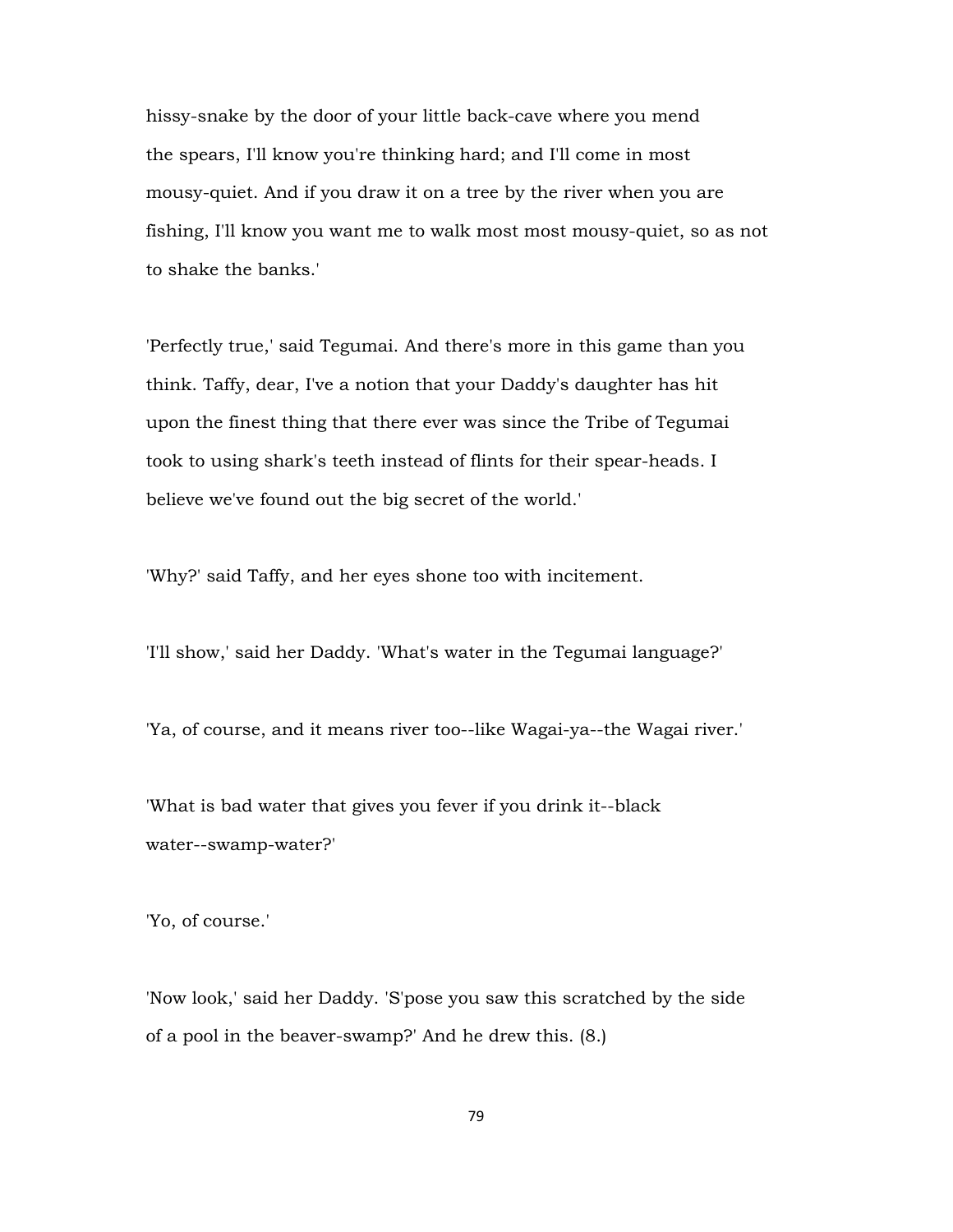'Carp-tail and round egg. Two noises mixed! Yo, bad water,' said Taffy. ''Course I wouldn't drink that water because I'd know you said it was bad.'

'But I needn't be near the water at all. I might be miles away, hunting, and still--'

'And still it would be just the same as if you stood there and said, "G'way, Taffy, or you'll get fever." All that in a carp-fish-tail and a round egg! O Daddy, we must tell Mummy, quick!' and Taffy danced all round him.

'Not yet,' said Tegumai; 'not till we've gone a little further. Let's see. Yo is bad water, but So is food cooked on the fire, isn't it?' And he drew this. (9.)

'Yes. Snake and egg,' said Taffy 'So that means dinner's ready. If you saw that scratched on a tree you'd know it was time to come to the Cave. So'd I.'

'My Winkie!' said Tegumai. 'That's true too. But wait a minute. I see a difficulty. SO means "come and have dinner," but sho means the drying-poles where we hang our hides.'

'Horrid old drying-poles!' said Taffy. 'I hate helping to hang heavy, hot, hairy hides on them. If you drew the snake and egg, and I thought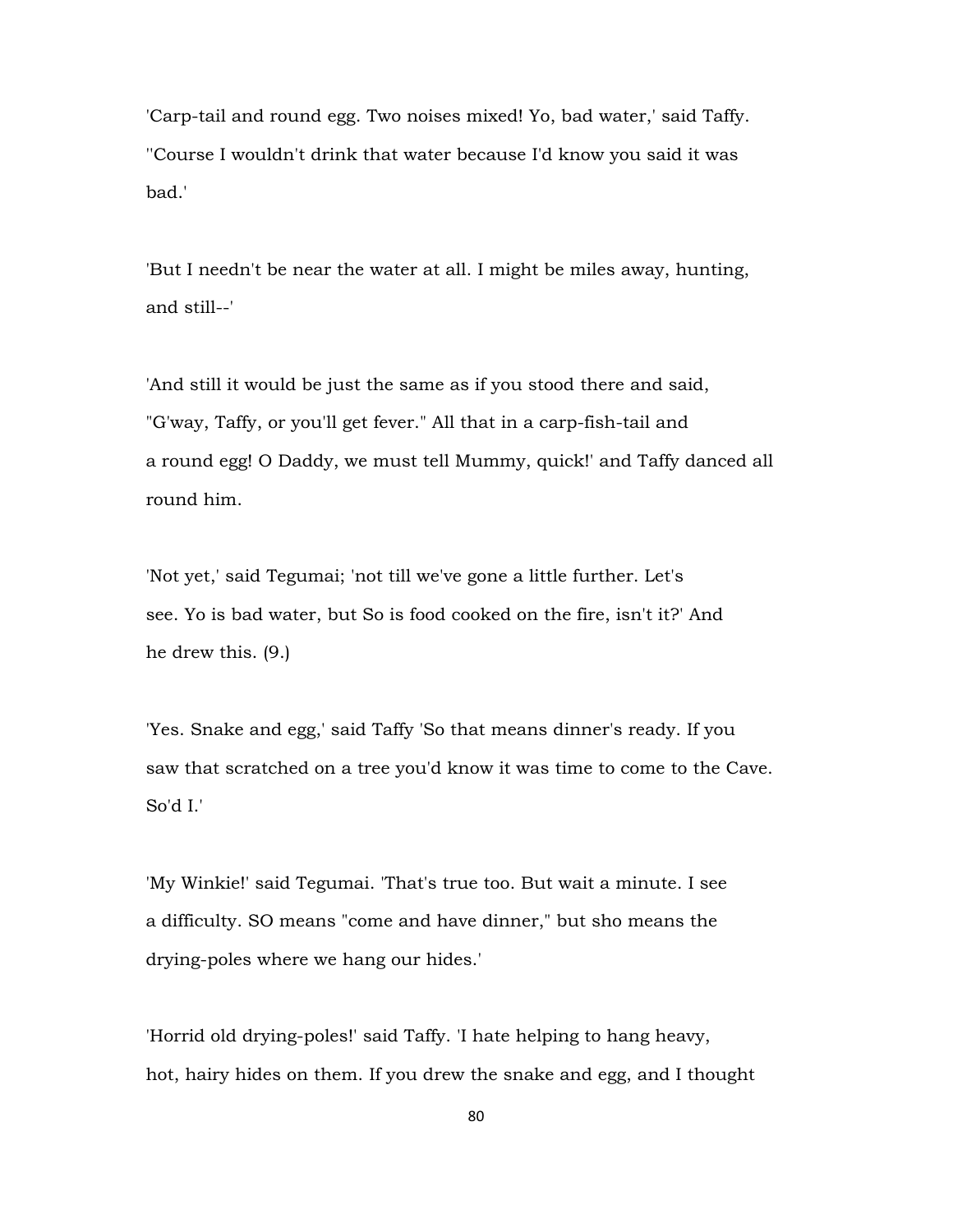it meant dinner, and I came in from the wood and found that it meant I was to help Mummy hang the two hides on the drying-poles, what would I do?'

'You'd be cross. So'd Mummy. We must make a new picture for sho. We must draw a spotty snake that hisses sh-sh, and we'll play that the plain snake only hisses ssss.'

'I couldn't be sure how to put in the spots,' said Taffy. 'And p'raps if you were in a hurry you might leave them out, and I'd think it was so when it was sho, and then Mummy would catch me just the same. No! I think we'd better draw a picture of the horrid high drying-poles their very selves, and make quite sure. I'll put them in just after the hissy-snake. Look!' And she drew this. (10.)

'P'raps that's safest. It's very like our drying-poles, anyhow,' said her Daddy, laughing. 'Now I'll make a new noise with a snake and drying-pole sound in it. I'll say shi. That's Tegumai for spear, Taffy.' And he laughed.

'Don't make fun of me,' said Taffy, as she thought of her picture-letter and the mud in the Stranger-man's hair. 'You draw it, Daddy.'

'We won't have beavers or hills this time, eh?' said her Daddy, 'I'll just draw a straight line for my spear.' and he drew this. (11.)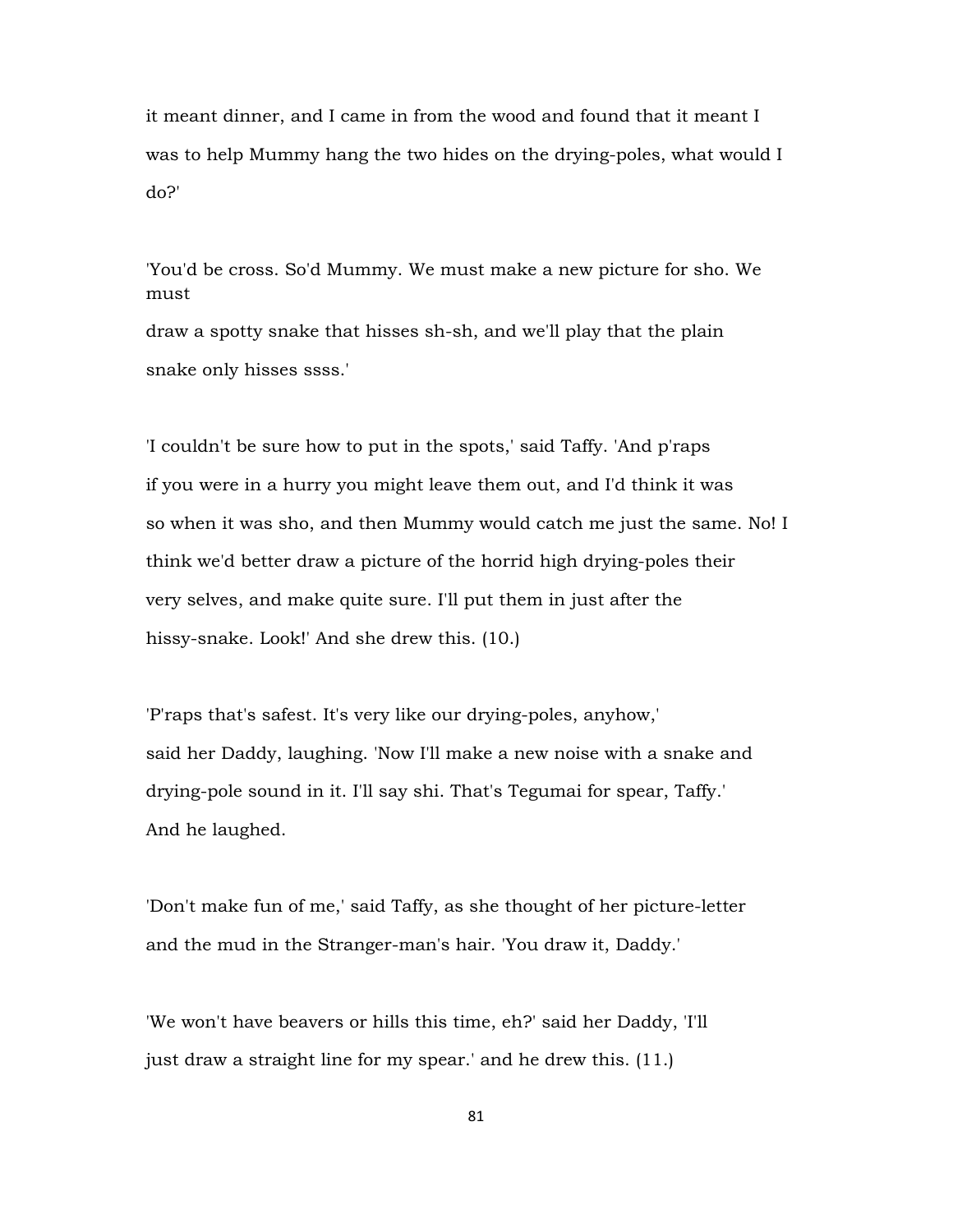'Even Mummy couldn't mistake that for me being killed.'

'Please don't, Daddy. It makes me uncomfy. Do some more noises. We're getting on beautifully.'

'Er-hm!' said Tegumai, looking up. 'We'll say shu. That means sky.'

Taffy drew the snake and the drying-pole. Then she stopped. 'We must make a new picture for that end sound, mustn't we?'

'Shu-shu-u-u-u!' said her Daddy. 'Why, it's just like the round-egg-sound made thin.'

'Then s'pose we draw a thin round egg, and pretend it's a frog that hasn't eaten anything for years.'

'N-no,' said her Daddy. 'If we drew that in a hurry we might mistake it for the round egg itself. Shu-shu-shu! 'I tell you what we'll do. We'll open a little hole at the end of the round egg to show how the O-noise runs out all thin, ooo-oo-oo. Like this.' And he drew this. (12.)

'Oh, that's lovely! Much better than a thin frog. Go on,' said Taffy, using her shark's tooth. Her Daddy went on drawing, and his hand shook with incitement. He went on till he had drawn this. (13.)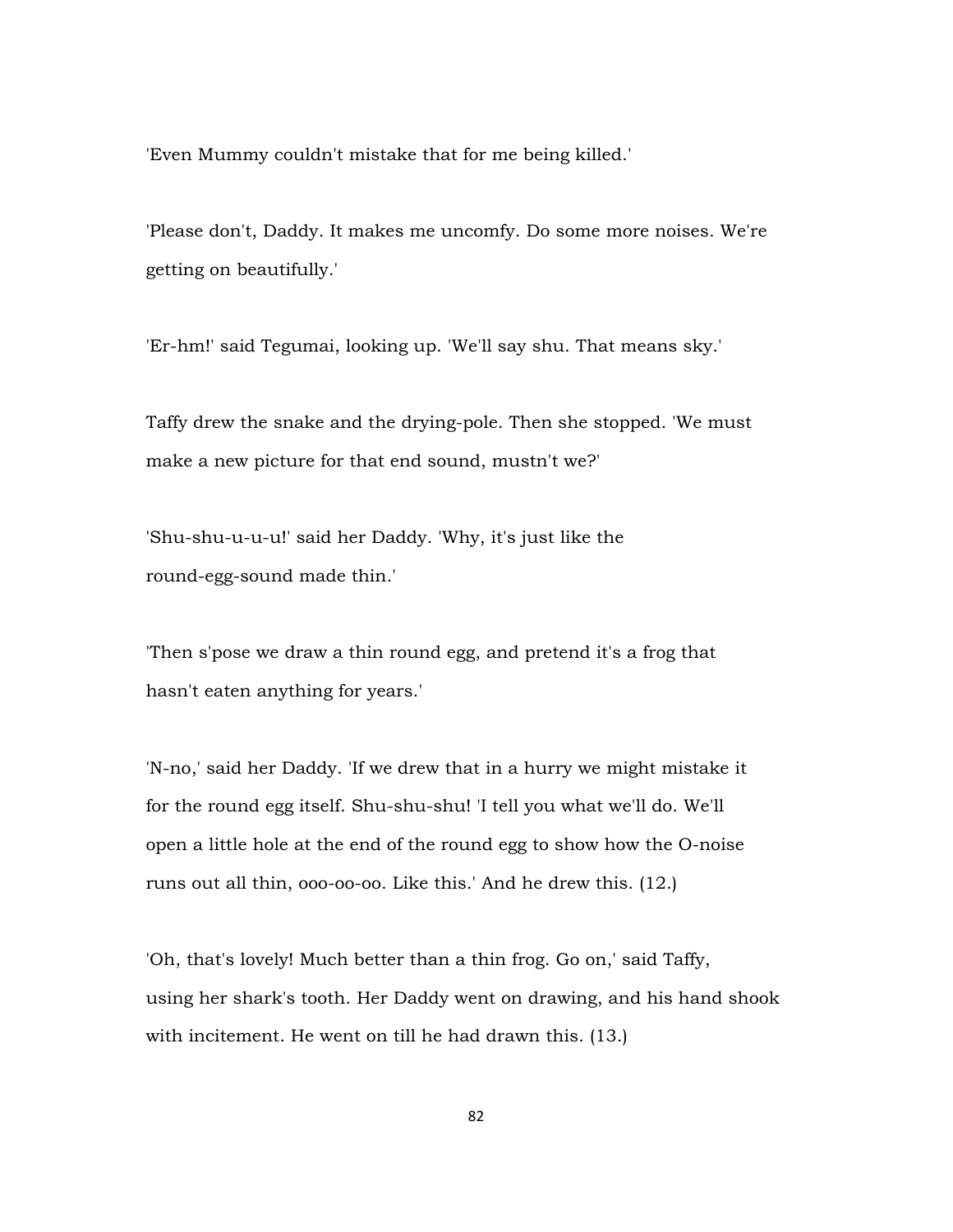'Don't look up, Taffy,' he said. 'Try if you can make out what that means in the Tegumai language. If you can, we've found the Secret.'

'Snake--pole--broken--egg--carp--tail and carp-mouth,' said Taffy. 'Shu-ya. Sky-water (rain).' Just then a drop fell on her hand, for the day had clouded over. 'Why, Daddy, it's raining. Was that what you meant to tell me?'

'Of course,' said her Daddy. 'And I told it you without saying a word, didn't I?'

'Well, I think I would have known it in a minute, but that raindrop made me quite sure. I'll always remember now. Shu-ya means rain, or "it is going to rain." Why, Daddy!' She got up and danced round him. 'S'pose you went out before I was awake, and drawed shu-ya in the smoke on the wall, I'd know it was going to rain and I'd take my beaver-skin hood. Wouldn't Mummy be surprised?'

Tegumai got up and danced. (Daddies didn't mind doing those things in those days.) 'More than that! More than that!' he said. 'S'pose I wanted to tell you it wasn't going to rain much and you must come down to the river, what would we draw? Say the words in Tegumai-talk first.'

'Shu-ya-las, ya maru. (Sky-water ending. River come to.) what a lot of new sounds! I don't see how we can draw them.'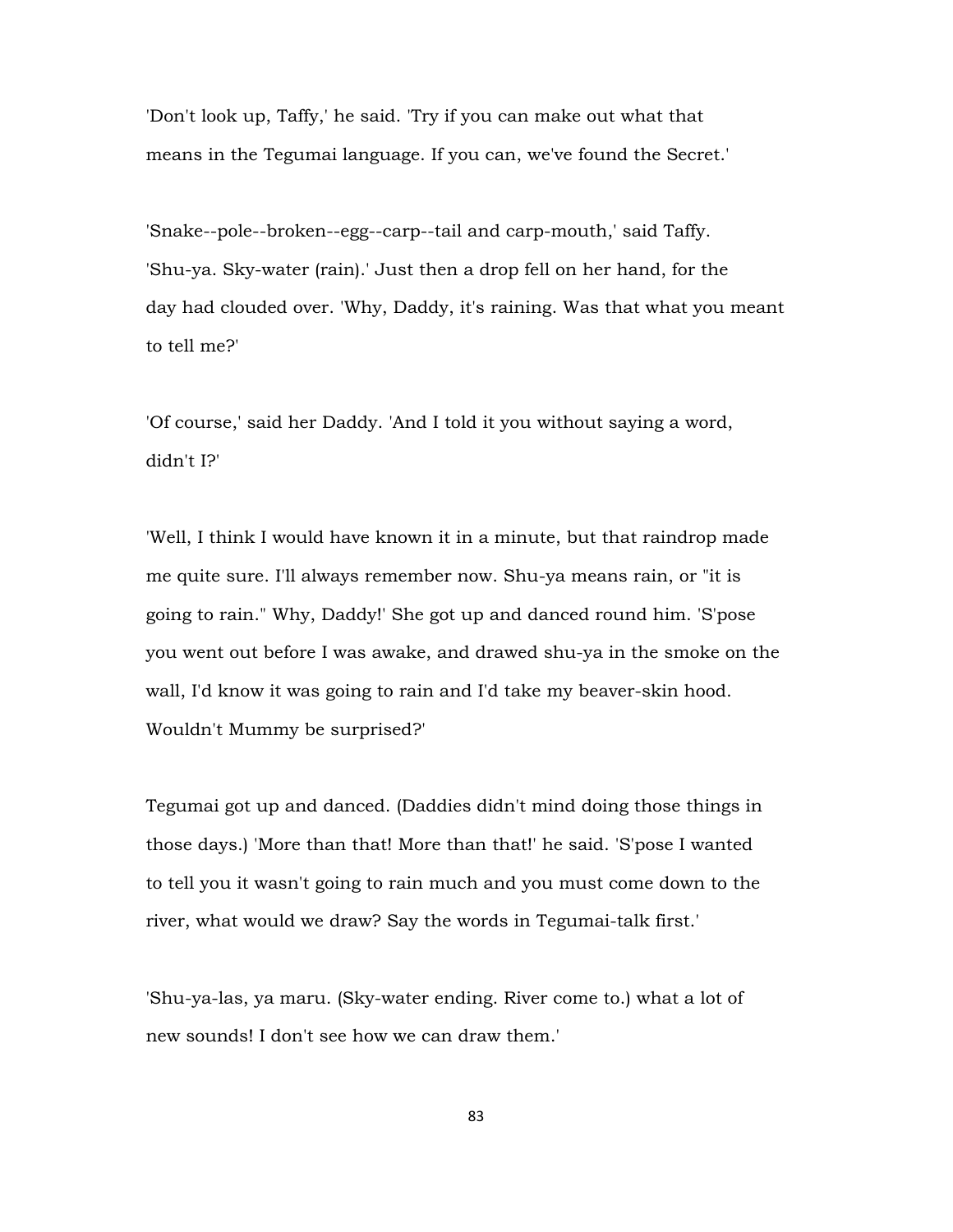'But I do--but I do!' said Tegumai. 'Just attend a minute, Taffy, and we won't do any more to-day. We've got shu-ya all right, haven't we? But this las is a teaser. La-la-la' and he waved his shark-tooth.

'There's the hissy-snake at the end and the carp-mouth before the snake--as-as-as. We only want la-la,' said Taffy.

'I know it, but we have to make la-la. And we're the first people in all the world who've ever tried to do it, Taffimai!'

'Well,' said Taffy, yawning, for she was rather tired. 'Las means breaking or finishing as well as ending, doesn't it?'

'So it does,' said Tegumai. 'To-las means that there's no water in the tank for Mummy to cook with--just when I'm going hunting, too.'

'And shi-las means that your spear is broken. If I'd only thought of that instead of drawing silly beaver pictures for the Stranger!'

'La! La! La!' said Tegumai, waiving his stick and frowning. 'Oh bother!'

'I could have drawn shi quite easily,' Taffy went on. 'Then I'd have drawn your spear all broken--this way!' And she drew. (14.)

'The very thing,' said Tegumai. 'That's la all over. It isn't like any of the other marks either.' And he drew this. (15.)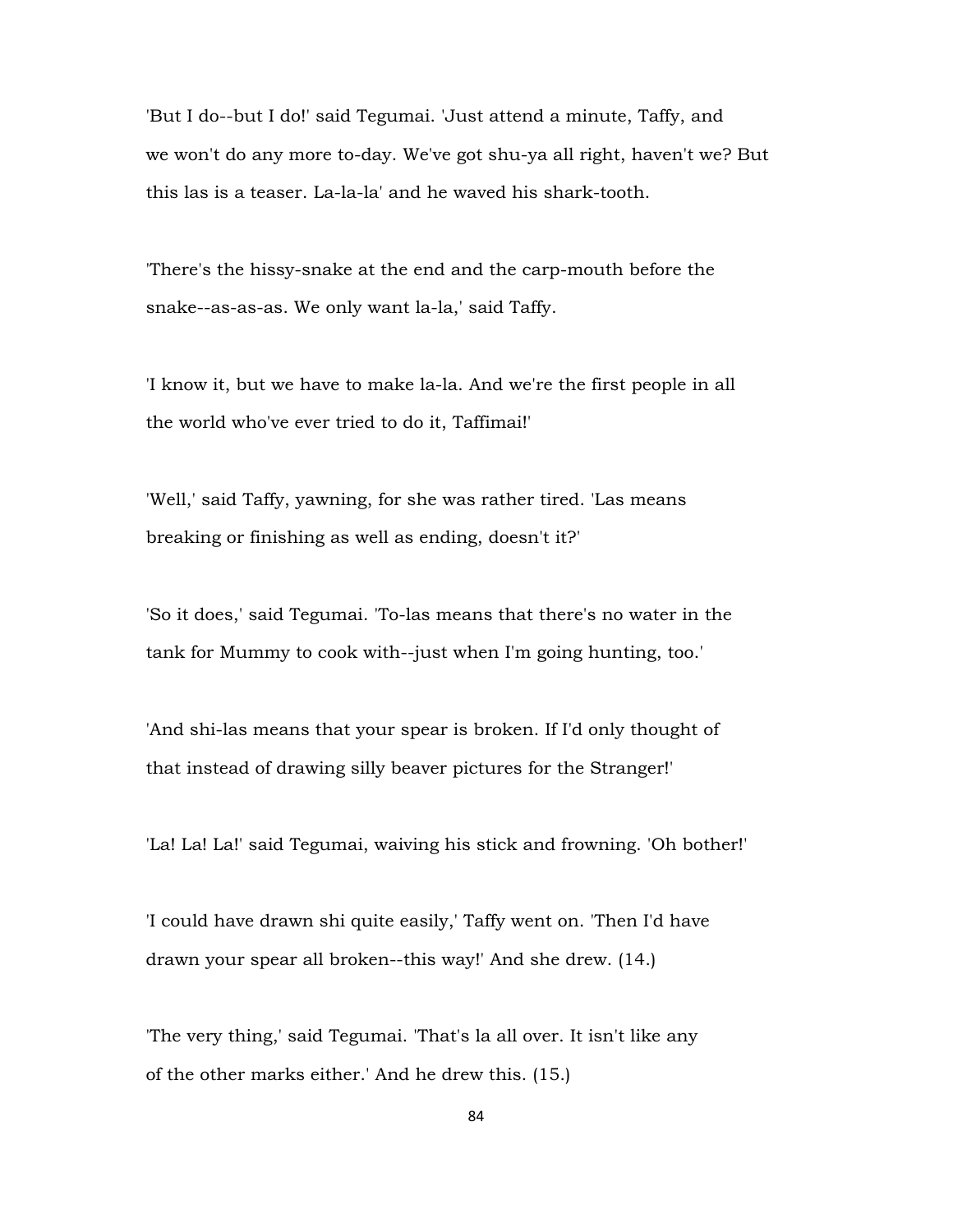'Now for ya. Oh, we've done that before. Now for maru. Mum-mum-mum. Mum shuts one's mouth up, doesn't it? We'll draw a shut mouth like this.' And he drew. (16.)

'Then the carp-mouth open. That makes Ma-ma-ma! But what about this rrrrr-thing, Taffy?'

'It sounds all rough and edgy, like your shark-tooth saw when you're cutting out a plank for the canoe,' said Taffy.

'You mean all sharp at the edges, like this?' said Tegumai. And he drew. (17.)

''Xactly,' said Taffy. 'But we don't want all those teeth: only put two.'

'I'll only put in one,' said Tegumai. 'If this game of ours is going to be what I think it will, the easier we make our sound-pictures the better for everybody.' And he drew. (18.)

'Now, we've got it,' said Tegumai, standing on one leg. 'I'll draw 'em all in a string like fish.'

'Hadn't we better put a little bit of stick or something between each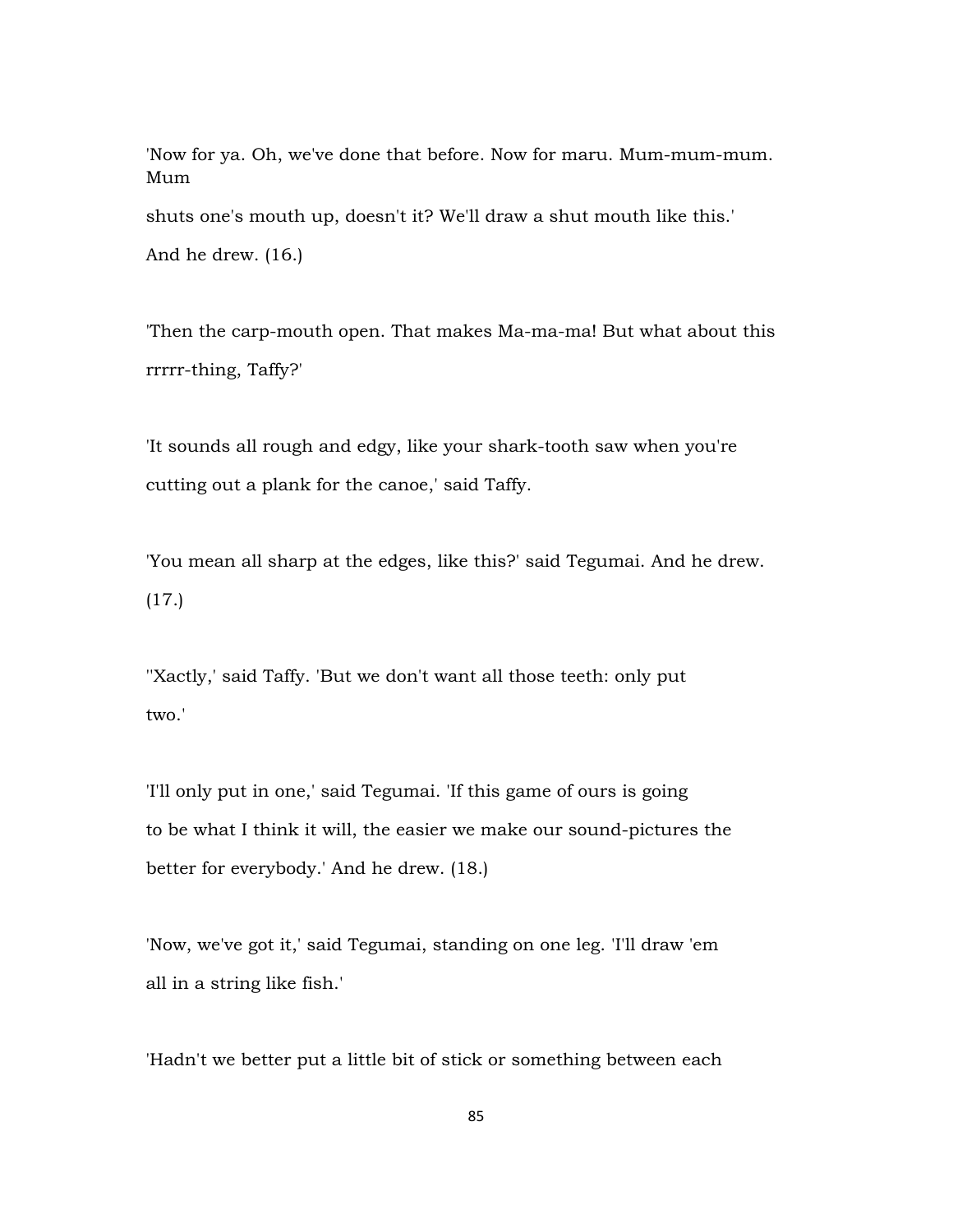word, so's they won't rub up against each other and jostle, same as if they were carps?'

'Oh, I'll leave a space for that,' said her Daddy. And very incitedly he drew them all without stopping, on a big new bit of birch-bark. (19.)

'Shu-ya-las ya-maru,' said Taffy, reading it out sound by sound.

'That's enough for to-day,' said Tegumai. 'Besides, you're getting tired, Taffy. Never mind, dear. We'll finish it all to-morrow, and then we'll be remembered for years and years after the biggest trees you can see are all chopped up for firewood.'

So they went home, and all that evening Tegumai sat on one side of the fire and Taffy on the other, drawing ya's and yo's and shu's and shi's in the smoke on the wall and giggling together till her Mummy said, 'Really, Tegumai, you're worse than my Taffy.'

'Please don't mind,' said Taffy. 'It's only our secret-s'prise, Mummy dear, and we'll tell you all about it the very minute it's done; but please don't ask me what it is now, or else I'll have to tell.'

So her Mummy most carefully didn't; and bright and early next morning Tegumai went down to the river to think about new sound pictures, and when Taffy got up she saw Ya-las (water is ending or running out)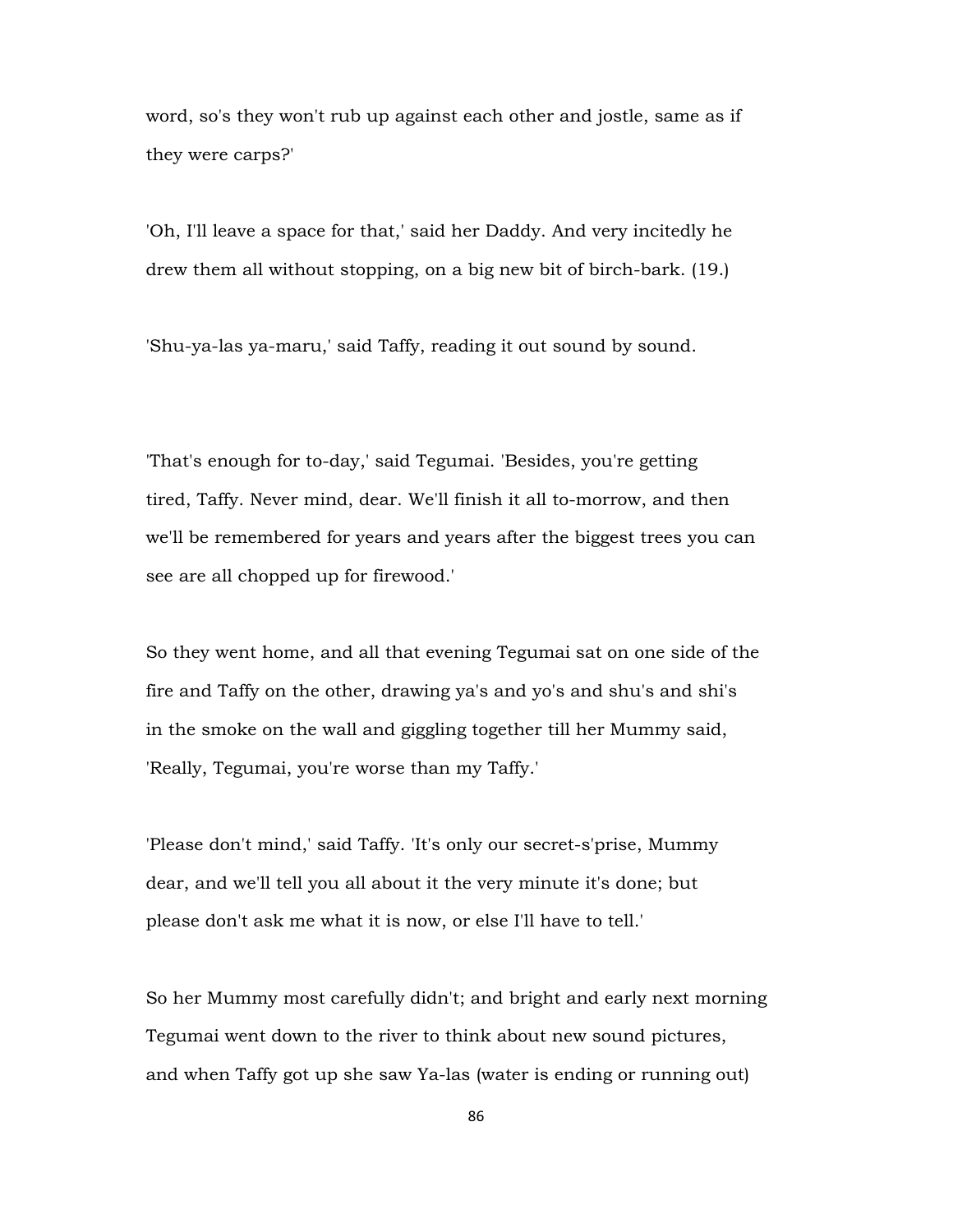chalked on the side of the big stone water-tank, outside the Cave.

'Um,' said Taffy. 'These picture-sounds are rather a bother! Daddy's just as good as come here himself and told me to get more water for Mummy to cook with.' She went to the spring at the back of the house and filled the tank from a bark bucket, and then she ran down to the river and pulled her Daddy's left ear--the one that belonged to her to pull when she was good.

'Now come along and we'll draw all the left-over sound-pictures,' said her Daddy, and they had a most inciting day of it, and a beautiful lunch in the middle, and two games of romps. When they came to T, Taffy said that as her name, and her Daddy's, and her Mummy's all began with that sound, they should draw a sort of family group of themselves holding hands. That was all very well to draw once or twice; but when it came to drawing it six or seven times, Taffy and Tegumai drew it scratchier and scratchier, till at last the T-sound was only a thin long Tegumai with his arms out to hold Taffy and Teshumai. You can see from these three pictures partly how it happened. (20, 21, 22.)

Many of the other pictures were much too beautiful to begin with, especially before lunch, but as they were drawn over and over again on birch-bark, they became plainer and easier, till at last even Tegumai said he could find no fault with them. They turned the hissy-snake the other way round for the Z-sound, to show it was hissing backwards in a soft and gentle way (23); and they just made a twiddle for E, because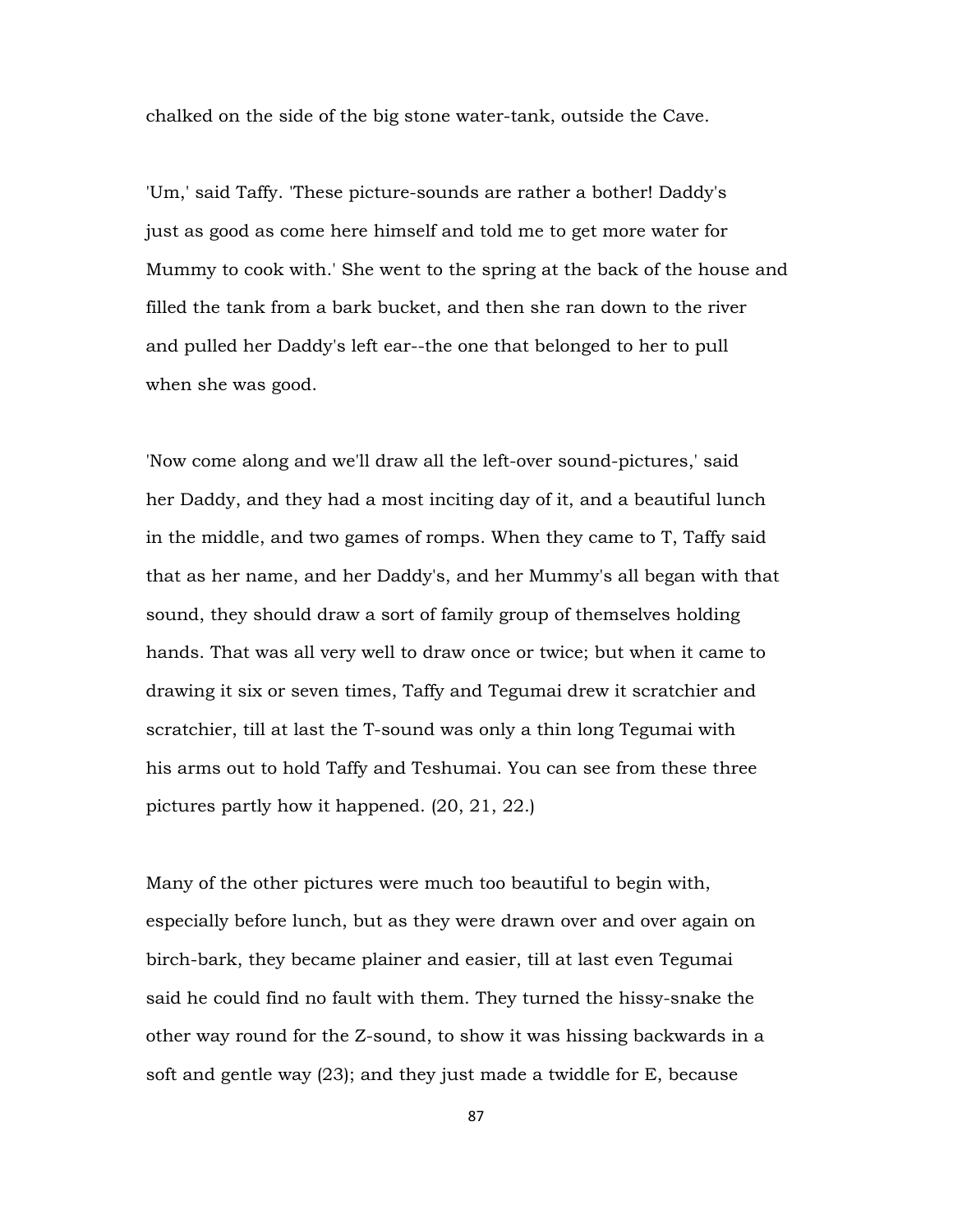it came into the pictures so often (24); and they drew pictures of the sacred Beaver of the Tegumais for the B-sound (25, 26, 27, 28); and because it was a nasty, nosy noise, they just drew noses for the N-sound, till they were tired (29); and they drew a picture of the big lake-pike's mouth for the greedy Ga-sound (30); and they drew the pike's mouth again with a spear behind it for the scratchy, hurty Ka-sound (31); and they drew pictures of a little bit of the winding Wagai river for the nice windy-windy Wa-sound (32, 33); and so on and so forth and so following till they had done and drawn all the sound-pictures that they wanted, and there was the Alphabet, all complete.

And after thousands and thousands and thousands of years, and after Hieroglyphics and Demotics, and Nilotics, and Cryptics, and Cufics, and Runics, and Dorics, and Ionics, and all sorts of other ricks and tricks (because the Woons, and the Neguses, and the Akhoonds, and the Repositories of Tradition would never leave a good thing alone when they saw it), the fine old easy, understandable Alphabet--A, B, C, D, E, and the rest of 'em--got back into its proper shape again for all Best Beloveds to learn when they are old enough.

But I remember Tegumai Bopsulai, and Taffimai Metallumai and Teshumai Tewindrow, her dear Mummy, and all the days gone by. And it was so--just so--a little time ago--on the banks of the big Wagai!

OF all the Tribe of Tegumai

Who cut that figure, none remain,--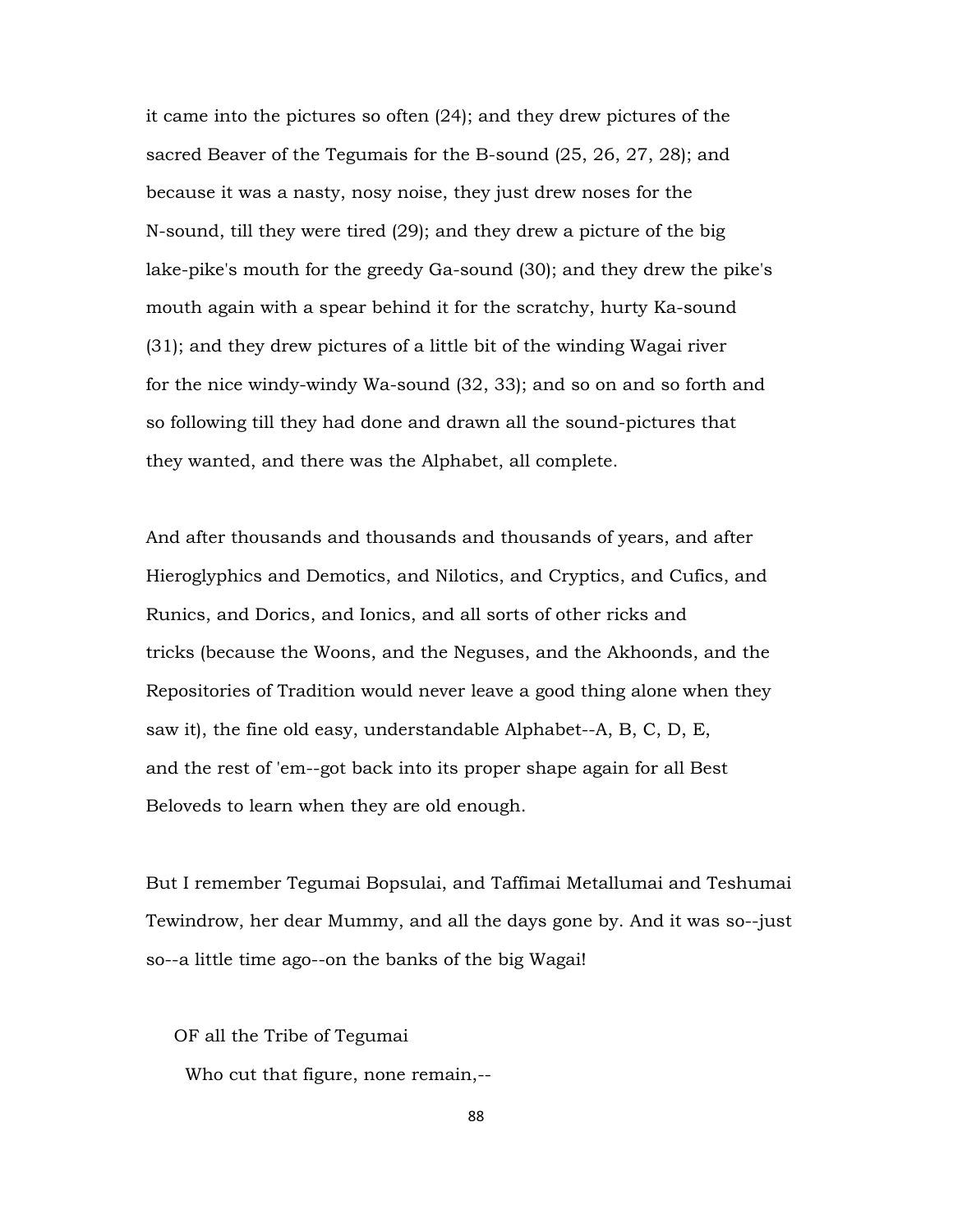On Merrow Down the cuckoos cry The silence and the sun remain.

 But as the faithful years return And hearts unwounded sing again, Comes Taffy dancing through the fern To lead the Surrey spring again.

 Her brows are bound with bracken-fronds, And golden elf-locks fly above; Her eyes are bright as diamonds And bluer than the skies above.

 In mocassins and deer-skin cloak, Unfearing, free and fair she flits, And lights her little damp-wood smoke To show her Daddy where she flits.

 For far--oh, very far behind, So far she cannot call to him, Comes Tegumai alone to find The daughter that was all to him.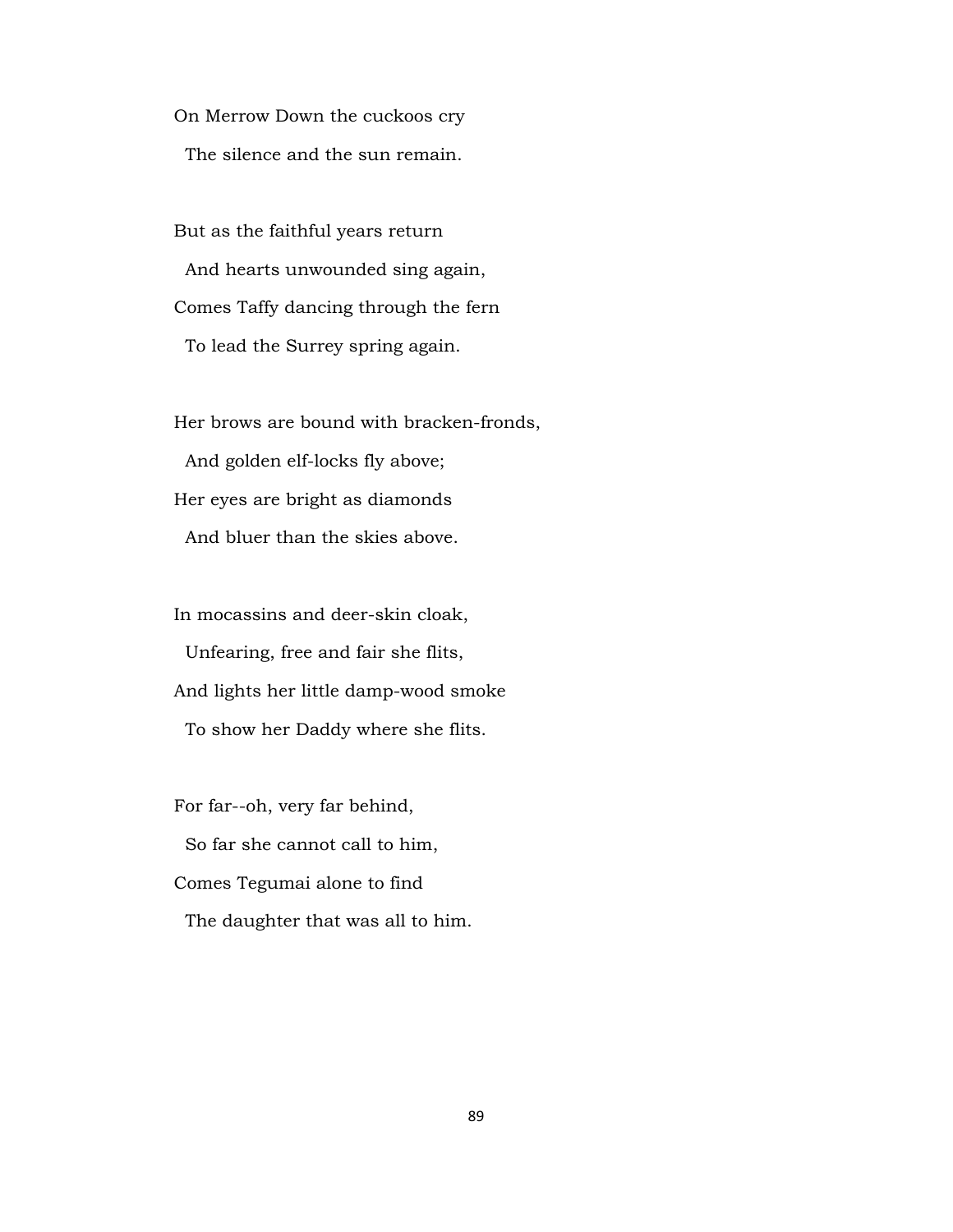## THE CRAB THAT PLAYED WITH THE SEA

BEFORE the High and Far-Off Times, O my Best Beloved, came the Time of the Very Beginnings; and that was in the days when the Eldest Magician was getting Things ready. First he got the Earth ready; then he got the Sea ready; and then he told all the Animals that they could come out and play. And the Animals said, 'O Eldest Magician, what shall we play at?' and he said, 'I will show you. He took the Elephant--All-the-Elephant-there-was--and said, 'Play at being an Elephant,' and All-the-Elephant-there-was played. He took the Beaver--All-the-Beaver-there-was and said, 'Play at being a Beaver,' and All-the Beaver-there-was played. He took the Cow--All-the Cow-there-was--and said, 'Play at being a Cow,' and All-the-Cow-there-was played. He took the Turtle--All-the-Turtle there-was and said, 'Play at being a Turtle,' and All-the-Turtle-there-was played. One by one he took all the beasts and birds and fishes and told them what to play at.

But towards evening, when people and things grow restless and tired, there came up the Man (With his own little girl-daughter?)--Yes, with his own best beloved little girl-daughter sitting upon his shoulder, and he said, 'What is this play, Eldest Magician?' And the Eldest Magician said, 'Ho, Son of Adam, this is the play of the Very Beginning; but you are too wise for this play.' And the Man saluted and said, 'Yes, I am too wise for this play; but see that you make all the Animals obedient to me.'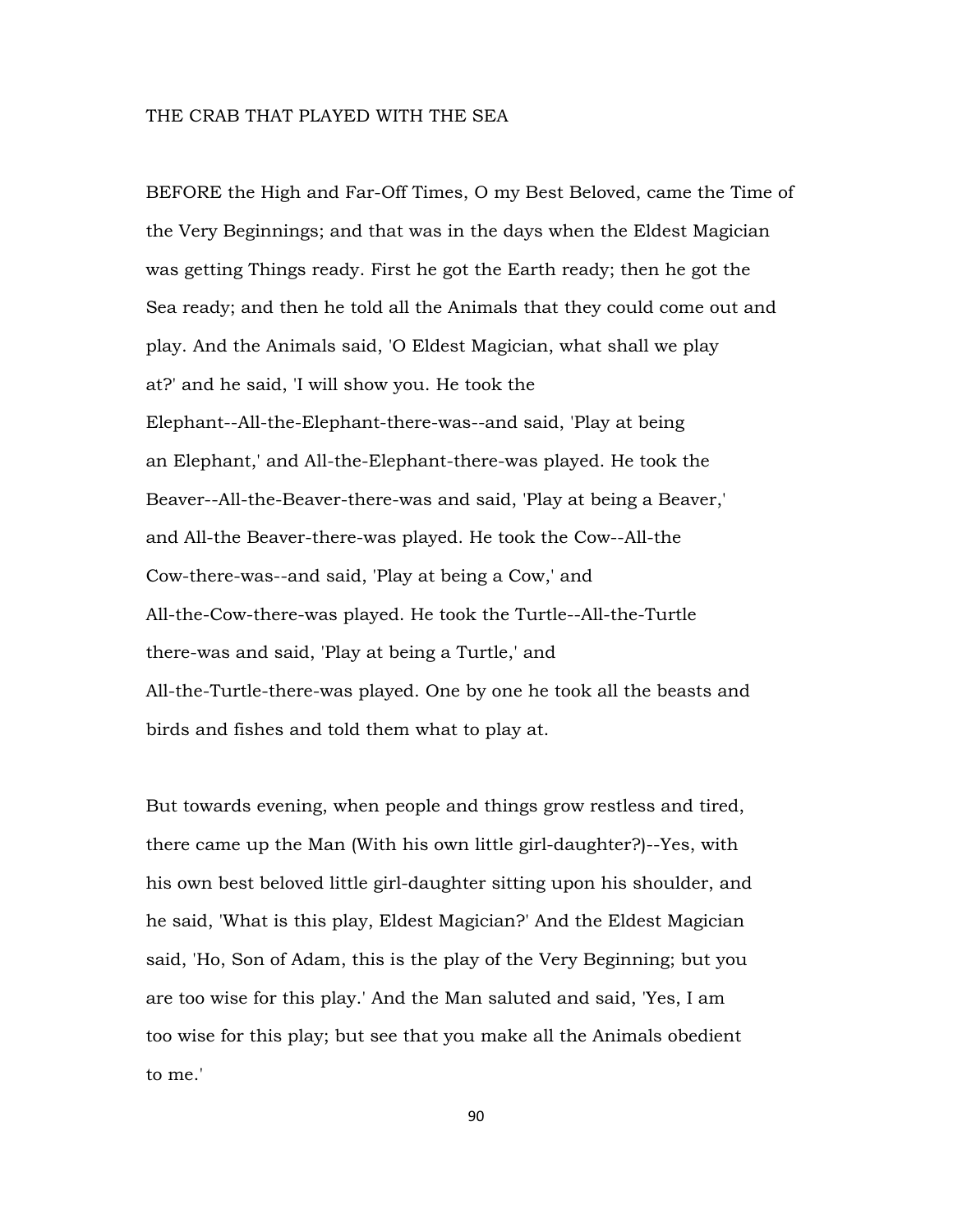Now, while the two were talking together, Pau Amma the Crab, who was next in the game, scuttled off sideways and stepped into the sea, saying to himself, 'I will play my play alone in the deep waters, and I will never be obedient to this son of Adam.' Nobody saw him go away except the little girl-daughter where she leaned on the Man's shoulder. And the play went on till there were no more Animals left without orders; and the Eldest Magician wiped the fine dust off his hands and walked about the world to see how the Animals were playing.

He went North, Best Beloved, and he found All-the-Elephant-there-was digging with his tusks and stamping with his feet in the nice new clean earth that had been made ready for him.

'Kun?' said All-the-Elephant-there-was, meaning, 'Is this right?'

'Payah kun,' said the Eldest Magician, meaning, 'That is quite right'; and he breathed upon the great rocks and lumps of earth that All-the-Elephant-there-was had thrown up, and they became the great Himalayan Mountains, and you can look them out on the map.

He went East, and he found All-the-Cow there-was feeding in the field that had been made ready for her, and she licked her tongue round a whole forest at a time, and swallowed it and sat down to chew her cud.

'Kun?' said All-the-Cow-there-was.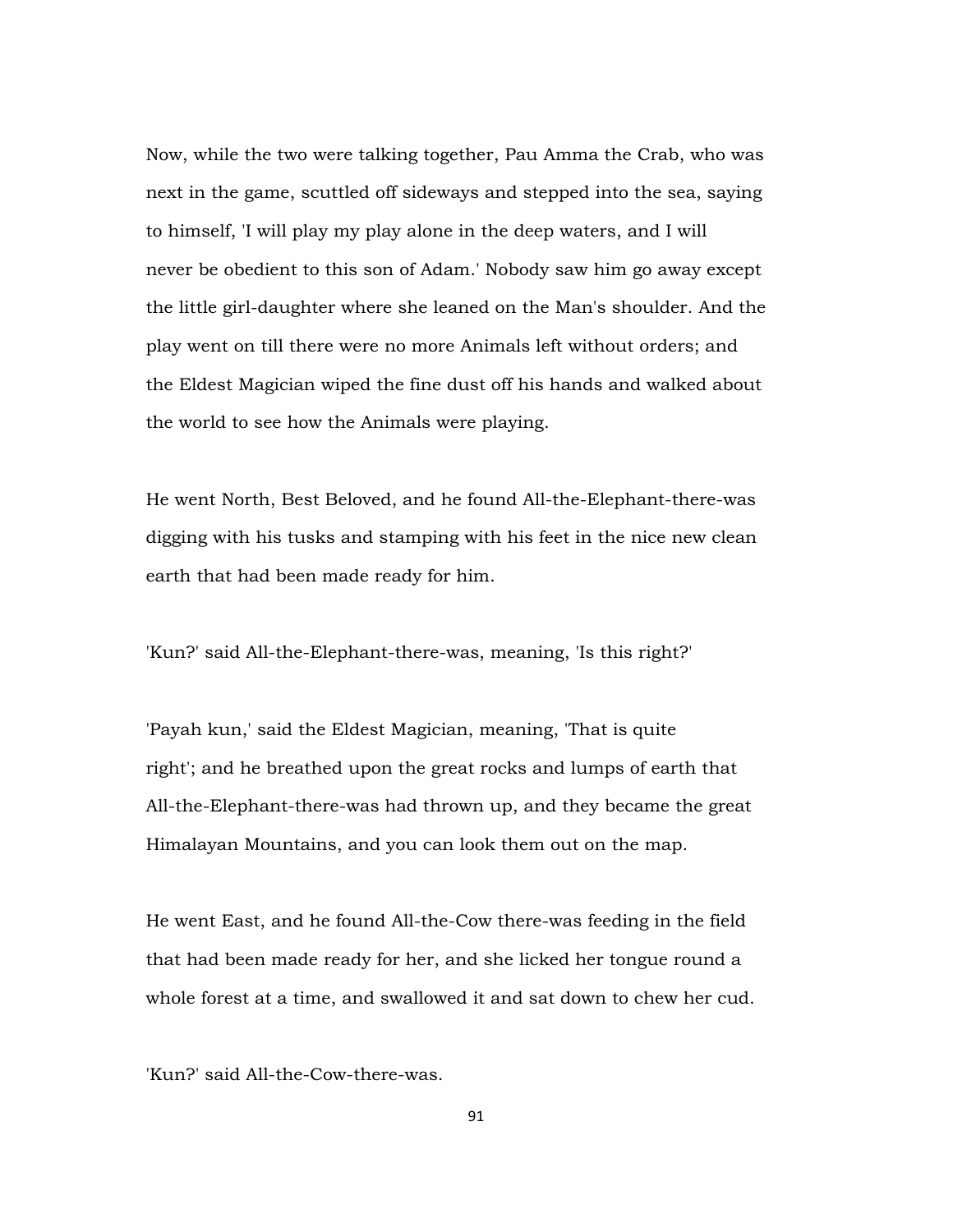'Payah kun,' said the Eldest Magician; and he breathed upon the bare patch where she had eaten, and upon the place where she had sat down, and one became the great Indian Desert, and the other became the Desert of Sahara, and you can look them out on the map.

He went West, and he found All-the-Beaver-there-was making a beaver-dam across the mouths of broad rivers that had been got ready for him.

'Kun?' said All-the-Beaver-there-was.

'Payah kun,' said the Eldest Magician; and he breathed upon the fallen trees and the still water, and they became the Everglades in Florida, and you may look them out on the map.

Then he went South and found All-the-Turtle-there-was scratching with his flippers in the sand that had been got ready for him, and the sand and the rocks whirled through the air and fell far off into the sea.

'Kun?' said All-the-Turtle-there-was.

'Payah kun,' said the Eldest Magician; and he breathed upon the sand and the rocks, where they had fallen in the sea, and they became the most beautiful islands of Borneo, Celebes, Sumatra, Java, and the rest of the Malay Archipelago, and you can look them out on the map!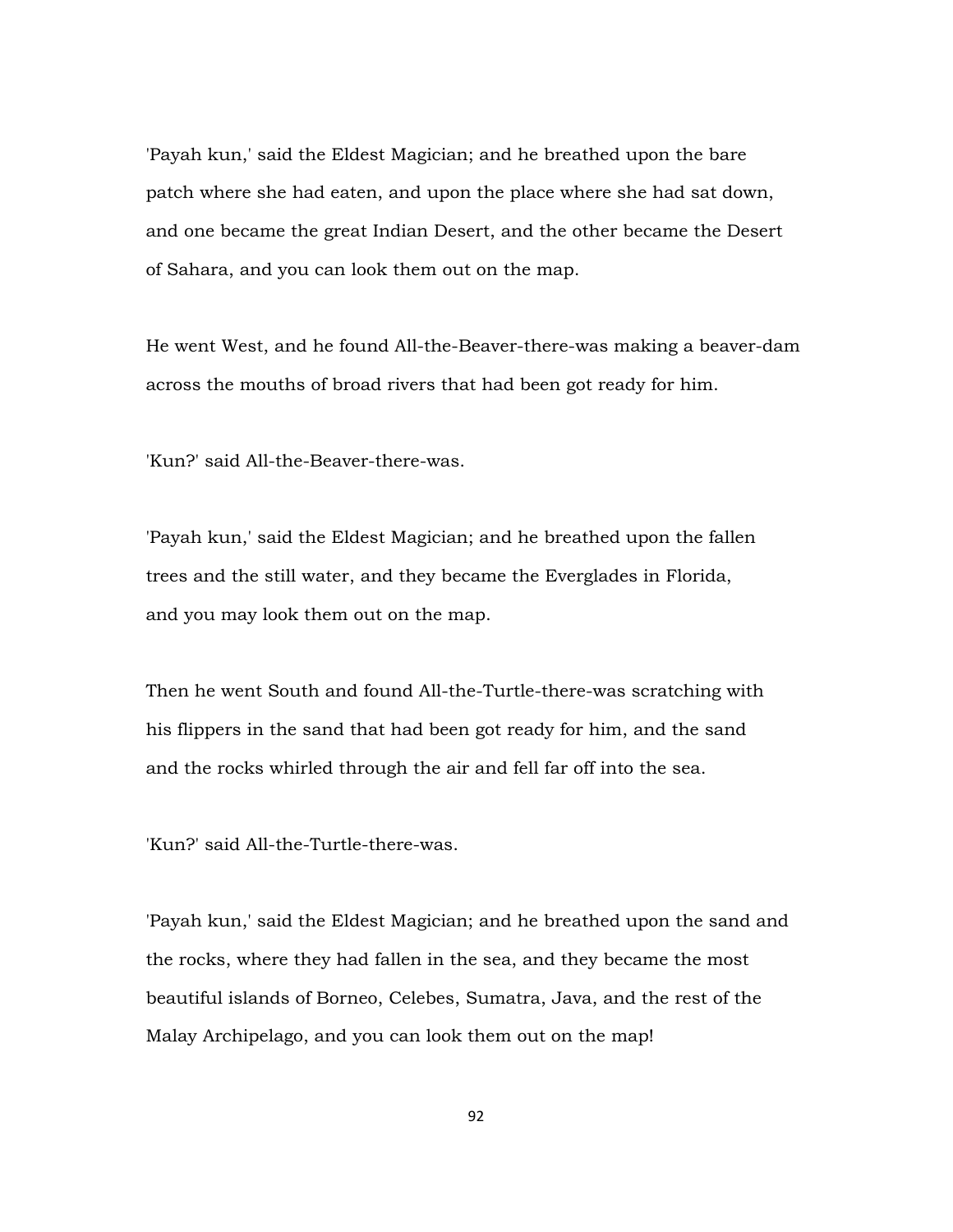By and by the Eldest Magician met the Man on the banks of the Perak river, and said, 'Ho! Son of Adam, are all the Animals obedient to you?'

'Yes,' said the Man.

'Is all the Earth obedient to you?'

'Yes,' said the Man.

'Is all the Sea obedient to you?'

'No,' said the Man. 'Once a day and once a night the Sea runs up the Perak river and drives the sweet-water back into the forest, so that my house is made wet; once a day and once a night it runs down the river and draws all the water after it, so that there is nothing left but mud, and my canoe is upset. Is that the play you told it to play?'

'No,' said the Eldest Magician. 'That is a new and a bad play.'

'Look!' said the Man, and as he spoke the great Sea came up the mouth of the Perak river, driving the river backwards till it overflowed all the dark forests for miles and miles, and flooded the Man's house.

'This is wrong. Launch your canoe and we will find out who is playing with the Sea,' said the Eldest Magician. They stepped into the canoe; the little girl-daughter came with them; and the Man took his kris--a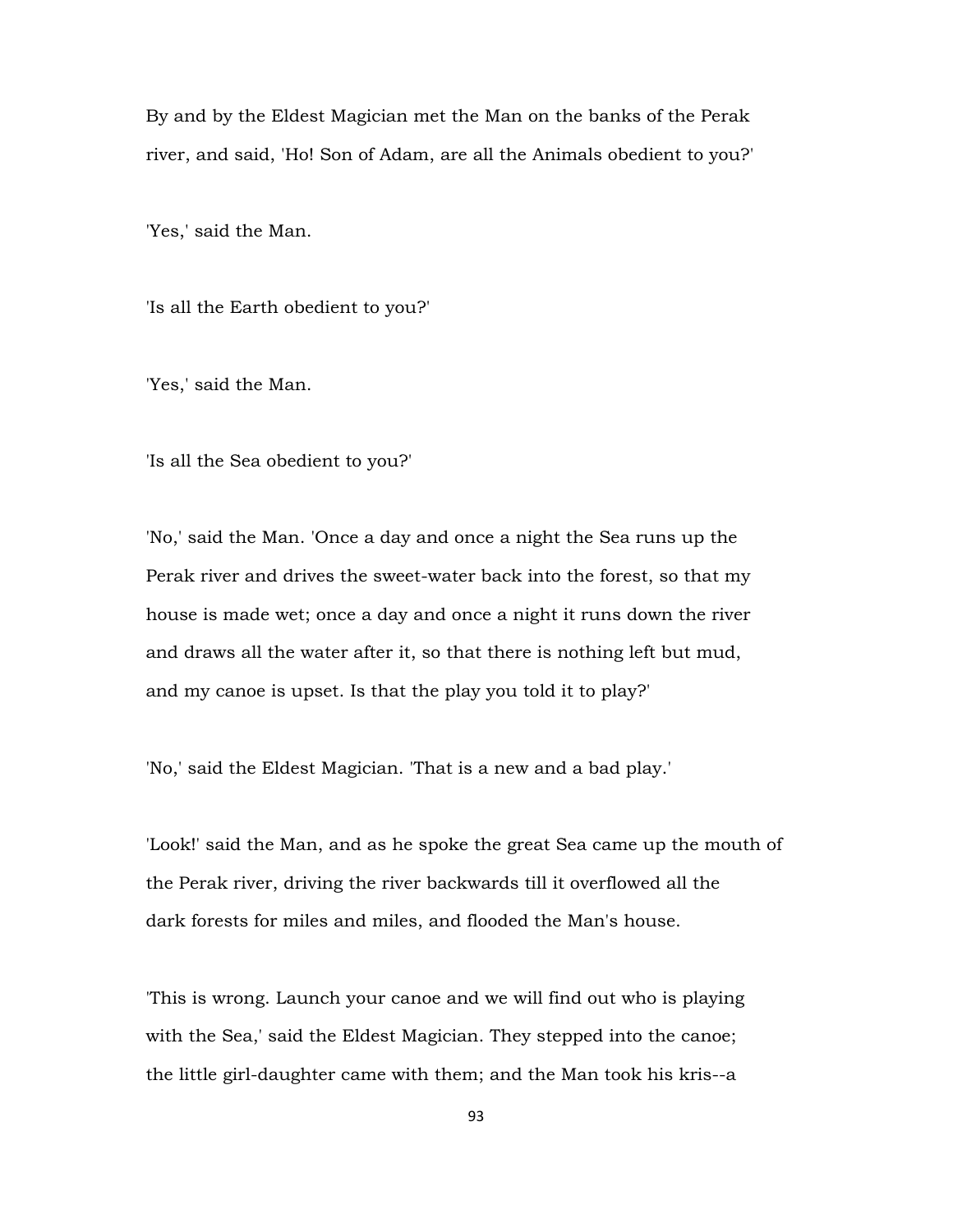curving, wavy dagger with a blade like a flame,--and they pushed out on the Perak river. Then the sea began to run back and back, and the canoe was sucked out of the mouth of the Perak river, past Selangor, past Malacca, past Singapore, out and out to the Island of Bingtang, as though it had been pulled by a string.

Then the Eldest Magician stood up and shouted, 'Ho! beasts, birds, and fishes, that I took between my hands at the Very Beginning and taught the play that you should play, which one of you is playing with the Sea?'

Then all the beasts, birds, and fishes said together, 'Eldest Magician, we play the plays that you taught us to play--we and our children's children. But not one of us plays with the Sea.'

Then the Moon rose big and full over the water, and the Eldest Magician said to the hunchbacked old man who sits in the Moon spinning a fishing-line with which he hopes one day to catch the world, 'Ho! Fisher of the Moon, are you playing with the Sea?'

'No,' said the Fisherman, 'I am spinning a line with which I shall some day catch the world; but I do not play with the Sea.' And he went on spinning his line.

Now there is also a Rat up in the Moon who always bites the old Fisherman's line as fast as it is made, and the Eldest Magician said to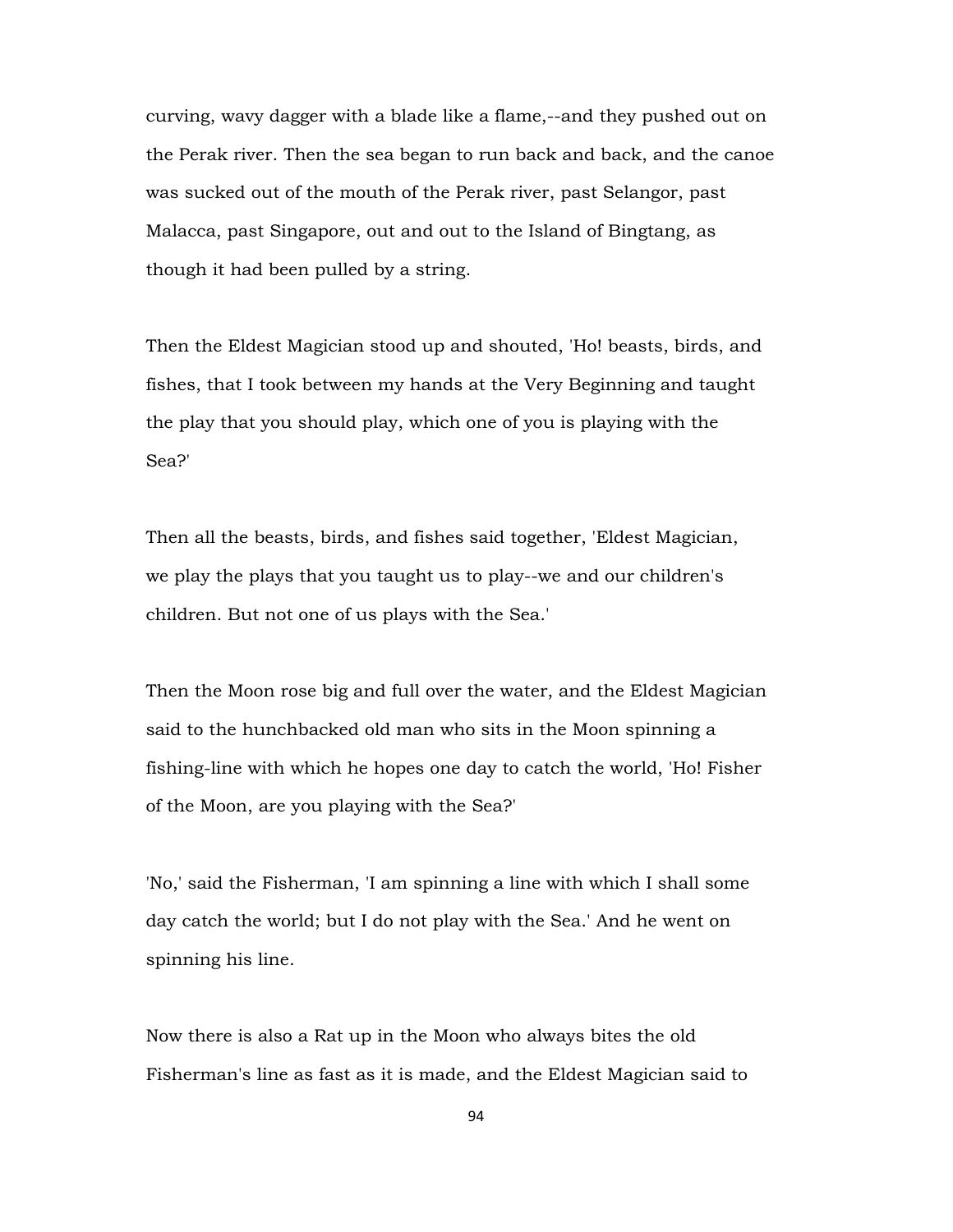him, 'Ho! Rat of the Moon, are you playing with the Sea?'

And the Rat said, 'I am too busy biting through the line that this old Fisherman is spinning. I do not play with the Sea.' And he went on biting the line.

Then the little girl-daughter put up her little soft brown arms with the beautiful white shell bracelets and said, 'O Eldest Magician! when my father here talked to you at the Very Beginning, and I leaned upon his shoulder while the beasts were being taught their plays, one beast went away naughtily into the Sea before you had taught him his play.

And the Eldest Magician said, 'How wise are little children who see and are silent! What was the beast like?'

And the little girl-daughter said, 'He was round and he was flat; and his eyes grew upon stalks; and he walked sideways like this; and he was covered with strong armour upon his back.'

And the Eldest Magician said, 'How wise are little children who speak truth! Now I know where Pau Amma went. Give me the paddle!'

So he took the paddle; but there was no need to paddle, for the water flowed steadily past all the islands till they came to the place called Pusat Tasek--the Heart of the Sea--where the great hollow is that leads down to the heart of the world, and in that hollow grows the Wonderful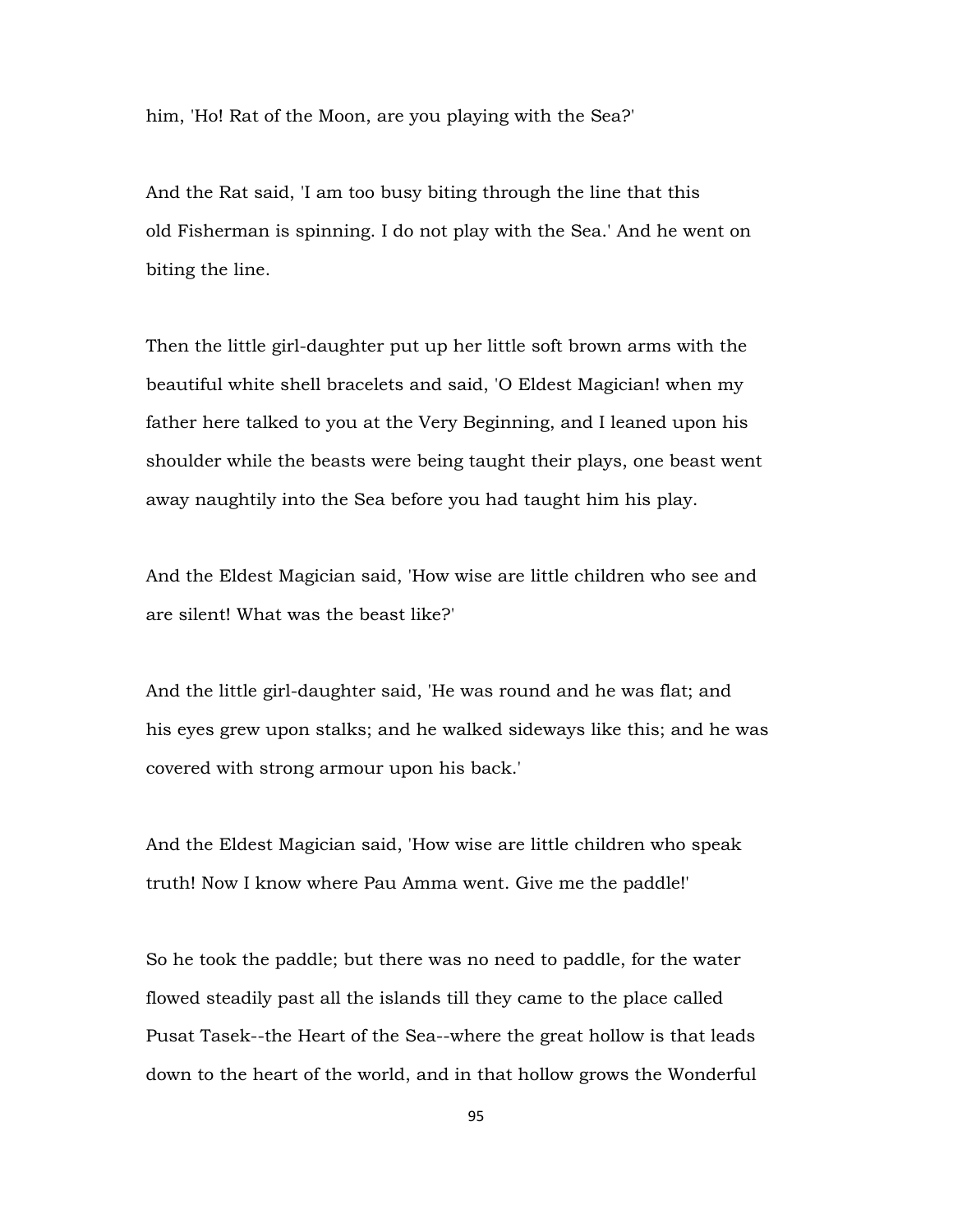Tree, Pauh Janggi, that bears the magic twin nuts. Then the Eldest Magician slid his arm up to the shoulder through the deep warm water, and under the roots of the Wonderful Tree he touched the broad back of Pau Amma the Crab. And Pau Amma settled down at the touch, and all the Sea rose up as water rises in a basin when you put your hand into it.

'Ah!' said the Eldest Magician. 'Now I know who has been playing with the Sea;' and he called out, 'What are you doing, Pau Amma?'

And Pau Amma, deep down below, answered, 'Once a day and once a night I go out to look for my food. Once a day and once a night I return. Leave me alone.'

Then the Eldest Magician said, 'Listen, Pau Amma. When you go out from your cave the waters of the Sea pour down into Pusat Tasek, and all the beaches of all the islands are left bare, and the little fish die, and Raja Moyang Kaban, the King of the Elephants, his legs are made muddy. When you come back and sit in Pusat Tasek, the waters of the Sea rise, and half the little islands are drowned, and the Man's house is flooded, and Raja Abdullah, the King of the Crocodiles, his mouth is filled with the salt water.

Then Pau Amma, deep down below, laughed and said, 'I did not know I was so important. Henceforward I will go out seven times a day, and the waters shall never be still.'

96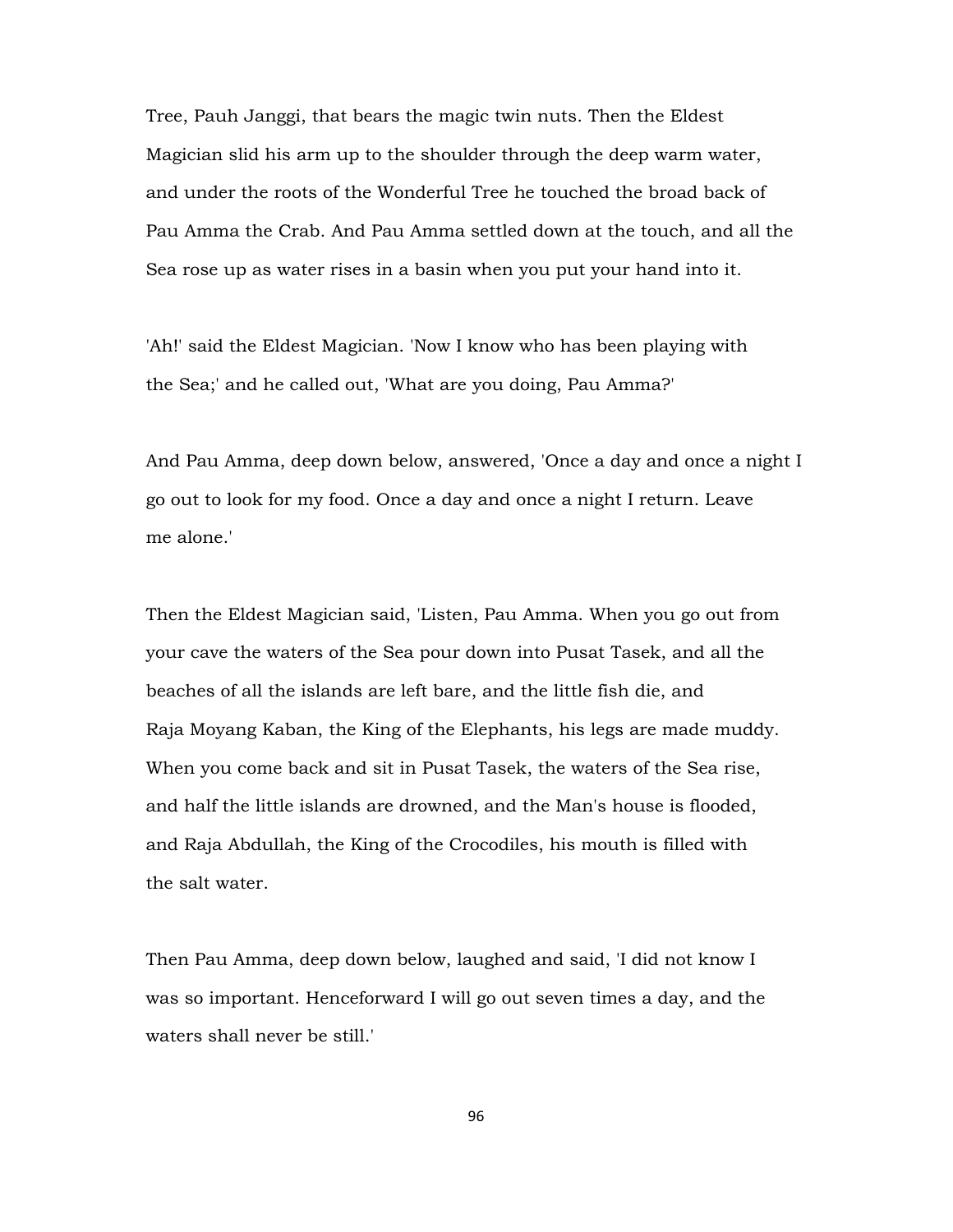And the Eldest Magician said, 'I cannot make you play the play you were meant to play, Pau Amma, because you escaped me at the Very Beginning; but if you are not afraid, come up and we will talk about it.'

'I am not afraid,' said Pau Amma, and he rose to the top of the sea in the moonlight. There was nobody in the world so big as Pau Amma--for he was the King Crab of all Crabs. Not a common Crab, but a King Crab. One side of his great shell touched the beach at Sarawak; the other touched the beach at Pahang; and he was taller than the smoke of three volcanoes! As he rose up through the branches of the Wonderful Tree he tore off one of the great twin fruits--the magic double kernelled nuts that make people young,--and the little girl-daughter saw it bobbing alongside the canoe, and pulled it in and began to pick out the soft eyes of it with her little golden scissors.

'Now,' said the Magician, 'make a Magic, Pau Amma, to show that you are really important.'

Pau Amma rolled his eyes and waved his legs, but he could only stir up the Sea, because, though he was a King Crab, he was nothing more than a Crab, and the Eldest Magician laughed.

'You are not so important after all, Pau Amma,' he said. 'Now, let me try,' and he made a Magic with his left hand--with just the little finger of his left hand--and--lo and behold, Best Beloved, Pau Amma's hard, blue-green-black shell fell off him as a husk falls off a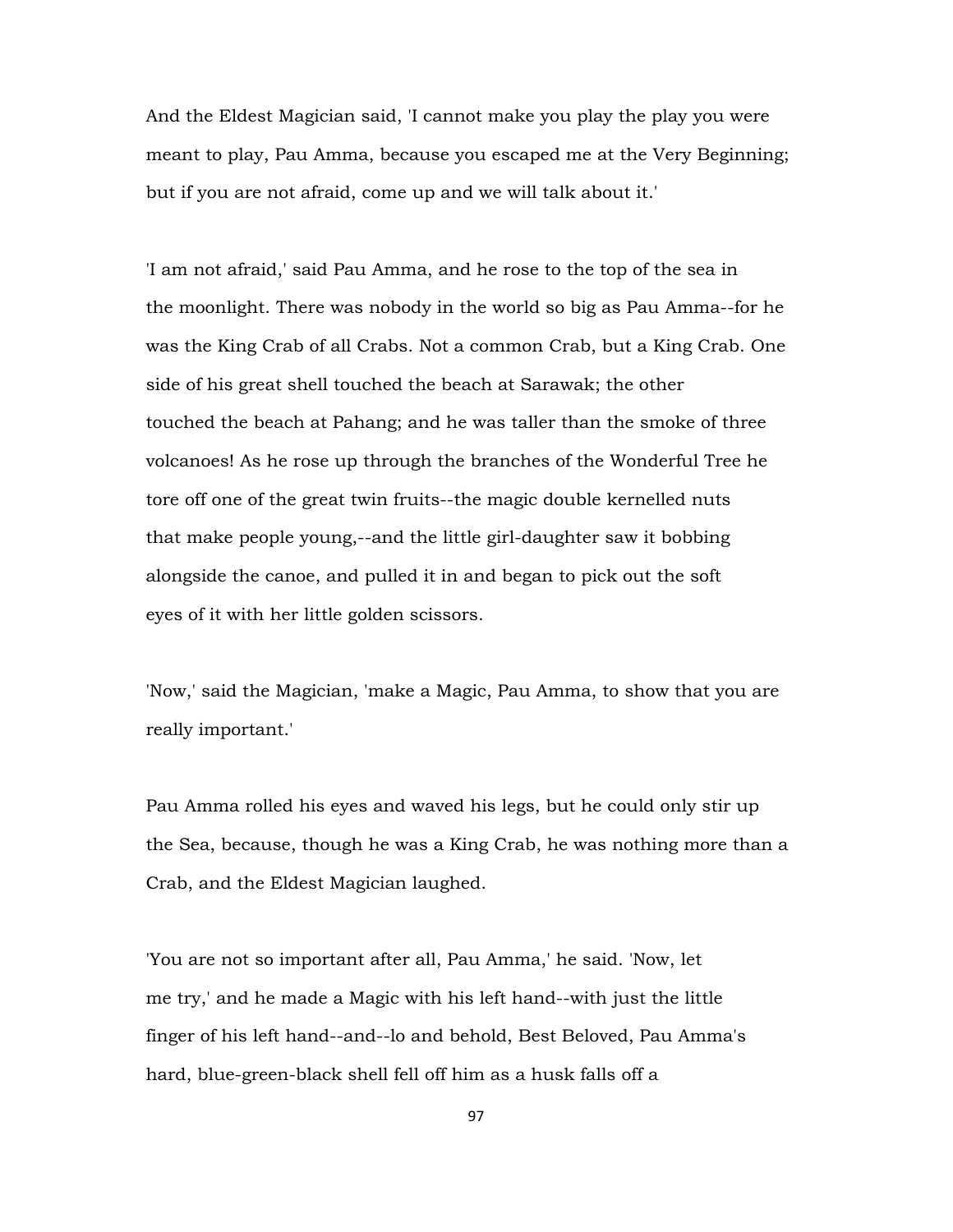cocoa-nut, and Pau Amma was left all soft--soft as the little crabs that you sometimes find on the beach, Best Beloved.

'Indeed, you are very important,' said the Eldest Magician. 'Shall I ask the Man here to cut you with kris? Shall I send for Raja Moyang Kaban, the King of the Elephants, to pierce you with his tusks, or shall I call Raja Abdullah, the King of the Crocodiles, to bite you?'

And Pau Amma said, 'I am ashamed! Give me back my hard shell and let me go back to Pusat Tasek, and I will only stir out once a day and once a night to get my food.'

And the Eldest Magician said, 'No, Pau Amma, I will not give you back your shell, for you will grow bigger and prouder and stronger, and perhaps you will forget your promise, and you will play with the Sea once more.

Then Pau Amma said, 'What shall I do? I am so big that I can only hide in Pusat Tasek, and if I go anywhere else, all soft as I am now, the sharks and the dogfish will eat me. And if I go to Pusat Tasek, all soft as I am now, though I may be safe, I can never stir out to get my food, and so I shall die.' Then he waved his legs and lamented.

'Listen, Pau Amma,' said the Eldest Magician. 'I cannot make you play the play you were meant to play, because you escaped me at the Very Beginning; but if you choose, I can make every stone and every hole and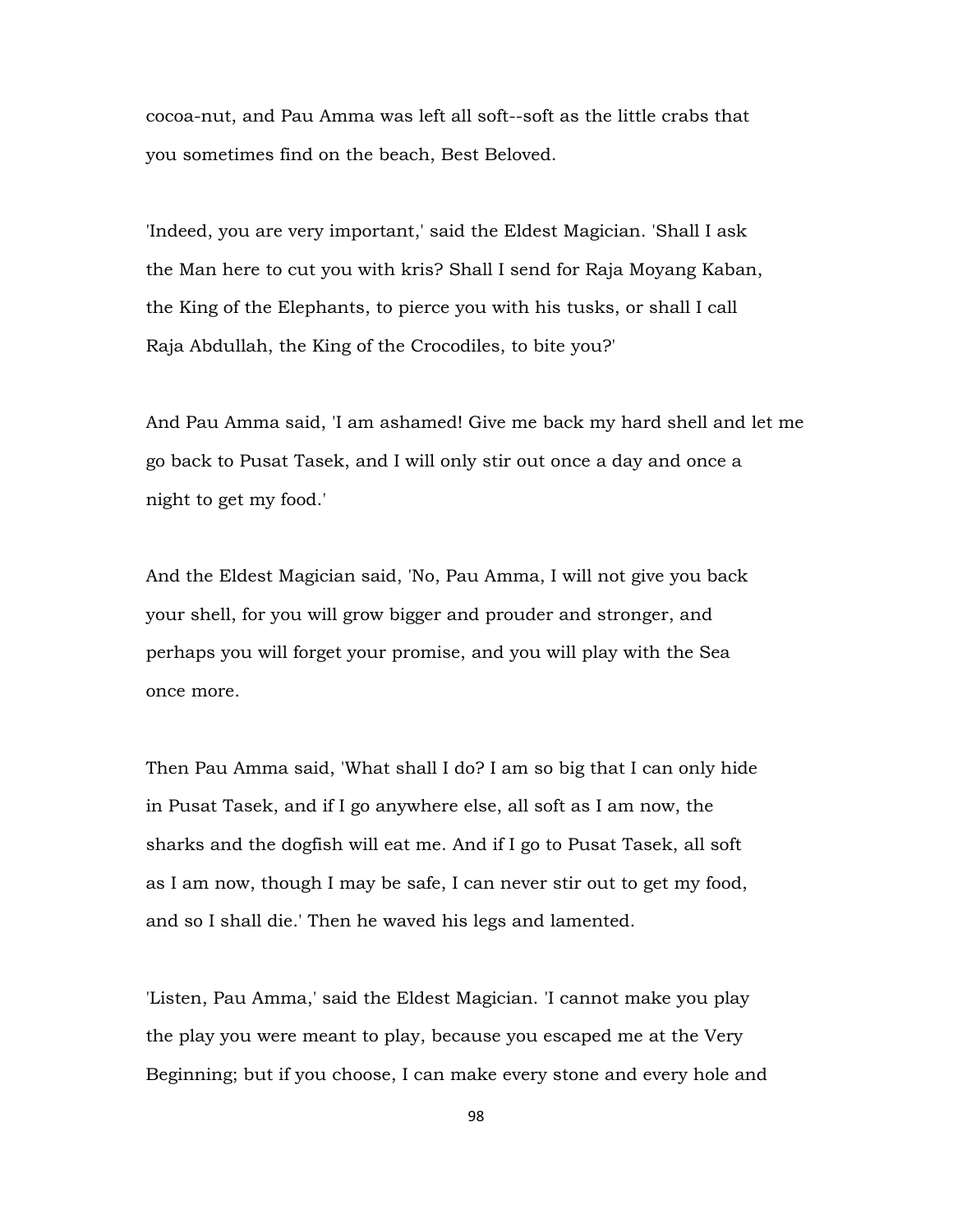every bunch of weed in all the seas a safe Pusat Tasek for you and your children for always.'

Then Pau Amma said, 'That is good, but I do not choose yet. Look! there is that Man who talked to you at the Very Beginning. If he had not taken up your attention I should not have grown tired of waiting and run away, and all this would never have happened. What will he do for me?'

And the Man said, 'If you choose, I will make a Magic, so that both the deep water and the dry ground will be a home for you and your children--so that you shall be able to hide both on the land and in the sea.'

And Pau Amma said, 'I do not choose yet. Look! there is that girl who saw me running away at the Very Beginning. If she had spoken then, the Eldest Magician would have called me back, and all this would never have happened. What will she do for me?'

And the little girl-daughter said, 'This is a good nut that I am eating. If you choose, I will make a Magic and I will give you this pair of scissors, very sharp and strong, so that you and your children can eat cocoa-nuts like this all day long when you come up from the Sea to the land; or you can dig a Pusat Tasek for yourself with the scissors that belong to you when there is no stone or hole near by; and when the earth is too hard, by the help of these same scissors you can run up a tree.'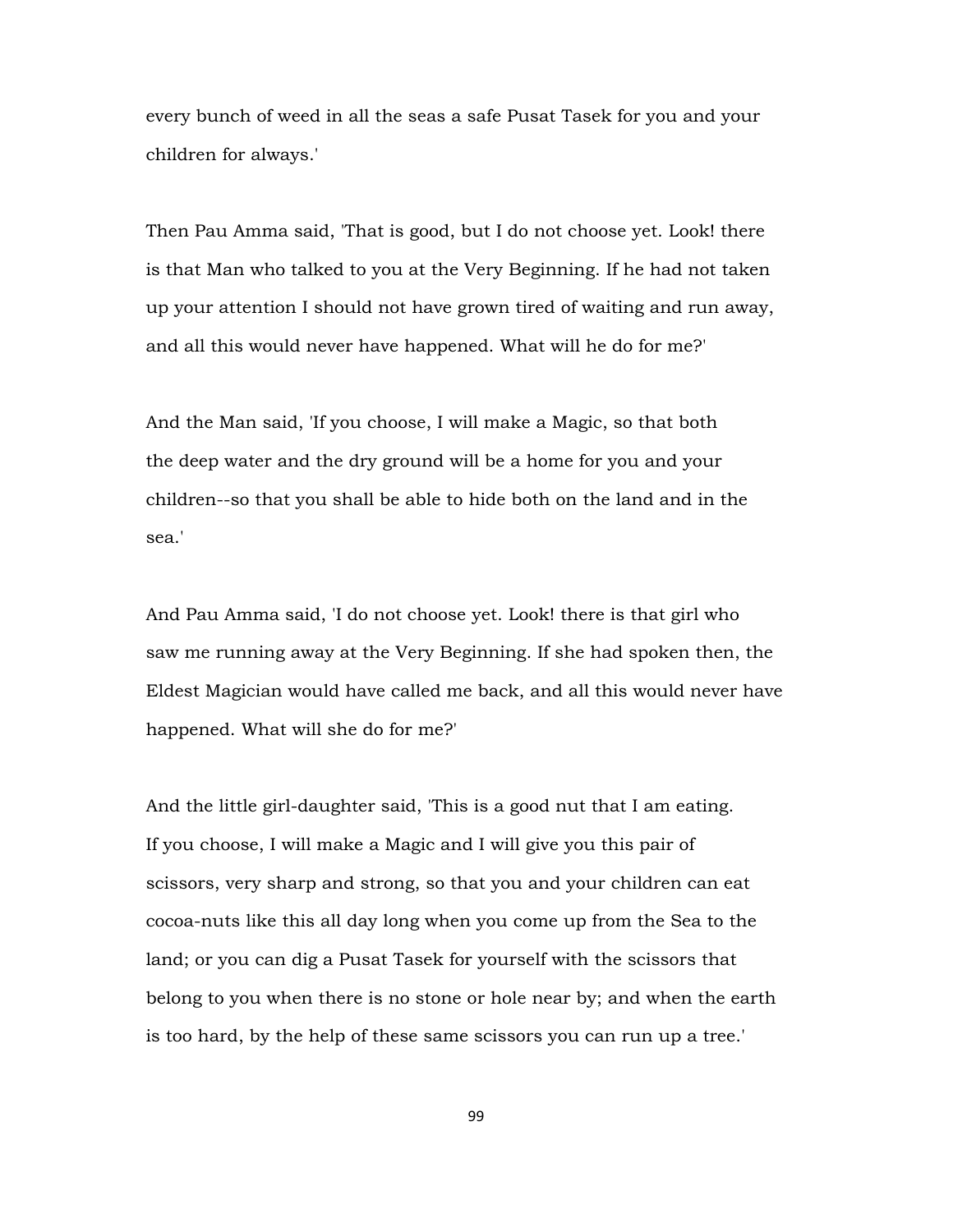And Pau Amma said, 'I do not choose yet, for, all soft as I am, these gifts would not help me. Give me back my shell, O Eldest Magician, and then I will play your play.'

And the Eldest Magician said, 'I will give it back, Pau Amma, for eleven months of the year; but on the twelfth month of every year it shall grow soft again, to remind you and all your children that I can make magics, and to keep you humble, Pau Amma; for I see that if you can run both under the water and on land, you will grow too bold; and if you can climb trees and crack nuts and dig holes with your scissors, you will grow too greedy, Pau Amma.'

Then Pau Amma thought a little and said, 'I have made my choice. I will take all the gifts.'

Then the Eldest Magician made a Magic with the right hand, with all five fingers of his right hand, and lo and behold, Best Beloved, Pau Amma grew smaller and smaller and smaller, till at last there was only a little green crab swimming in the water alongside the canoe, crying in a very small voice, 'Give me the scissors!'

And the girl-daughter picked him up on the palm of her little brown hand, and sat him in the bottom of the canoe and gave him her scissors, and he waved them in his little arms, and opened them and shut them and snapped them, and said, 'I can eat nuts. I can crack shells. I can dig holes. I can climb trees. I can breathe in the dry air, and I can find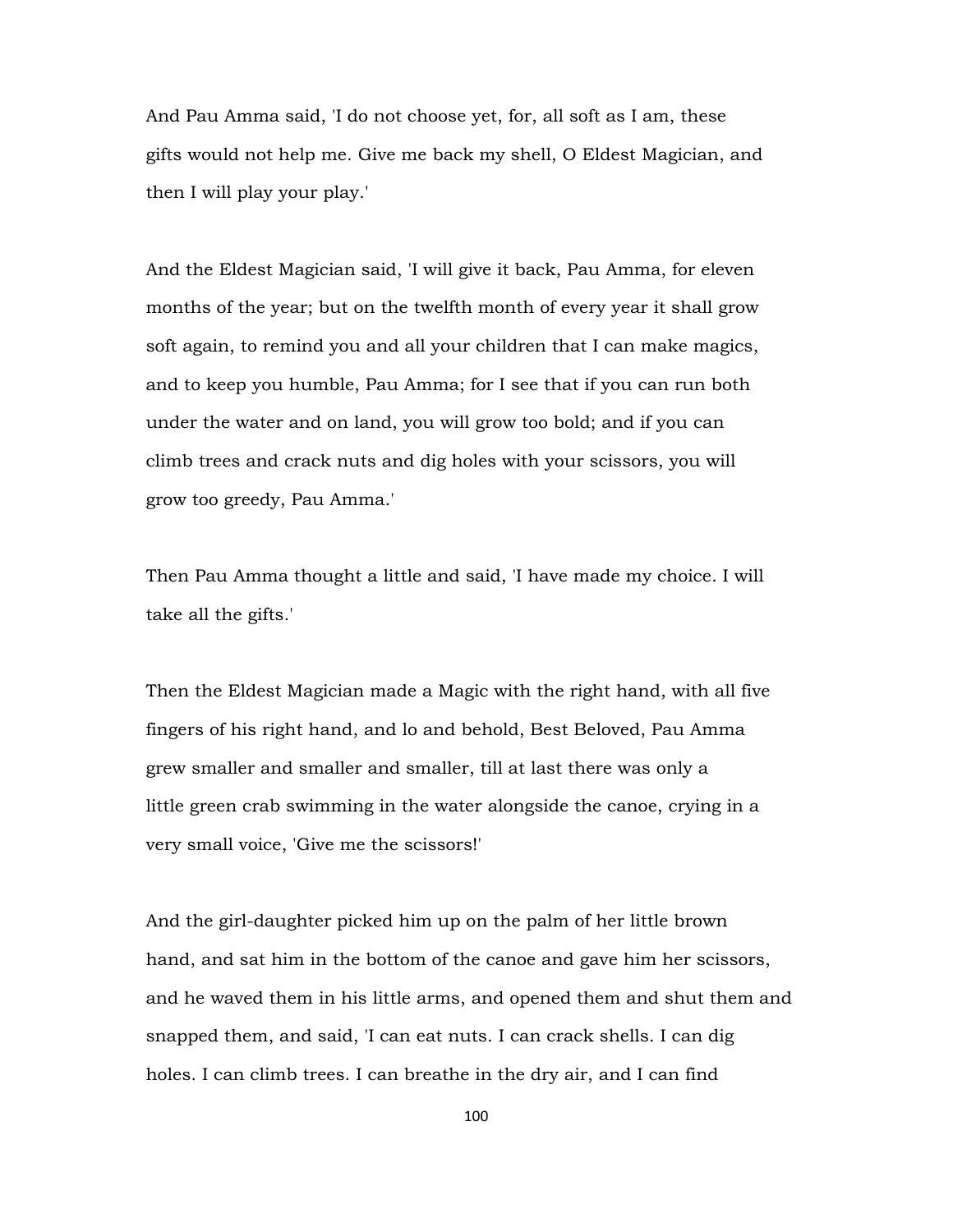a safe Pusat Tasek under every stone. I did not know I was so important. Kun?' (Is this right?)

'Payah-kun,' said the Eldest Magician, and he laughed and gave him his blessing; and little Pau Amma scuttled over the side of the canoe into the water; and he was so tiny that he could have hidden under the shadow of a dry leaf on land or of a dead shell at the bottom of the sea.

'Was that well done?' said the Eldest Magician.

'Yes,' said the Man. 'But now we must go back to Perak, and that is a weary way to paddle. If we had waited till Pau Amma had gone out of Pusat Tasek and come home, the water would have carried us there by itself.'

'You are lazy,' said the Eldest Magician. 'So your children shall be lazy. They shall be the laziest people in the world. They shall be called the Malazy--the lazy people;' and he held up his finger to the Moon and said, 'O Fisherman, here is the Man too lazy to row home. Pull his canoe home with your line, Fisherman.'

'No,' said the Man. 'If I am to be lazy all my days, let the Sea work for me twice a day for ever. That will save paddling.'

And the Eldest Magician laughed and said, 'Payah kun' (That is right).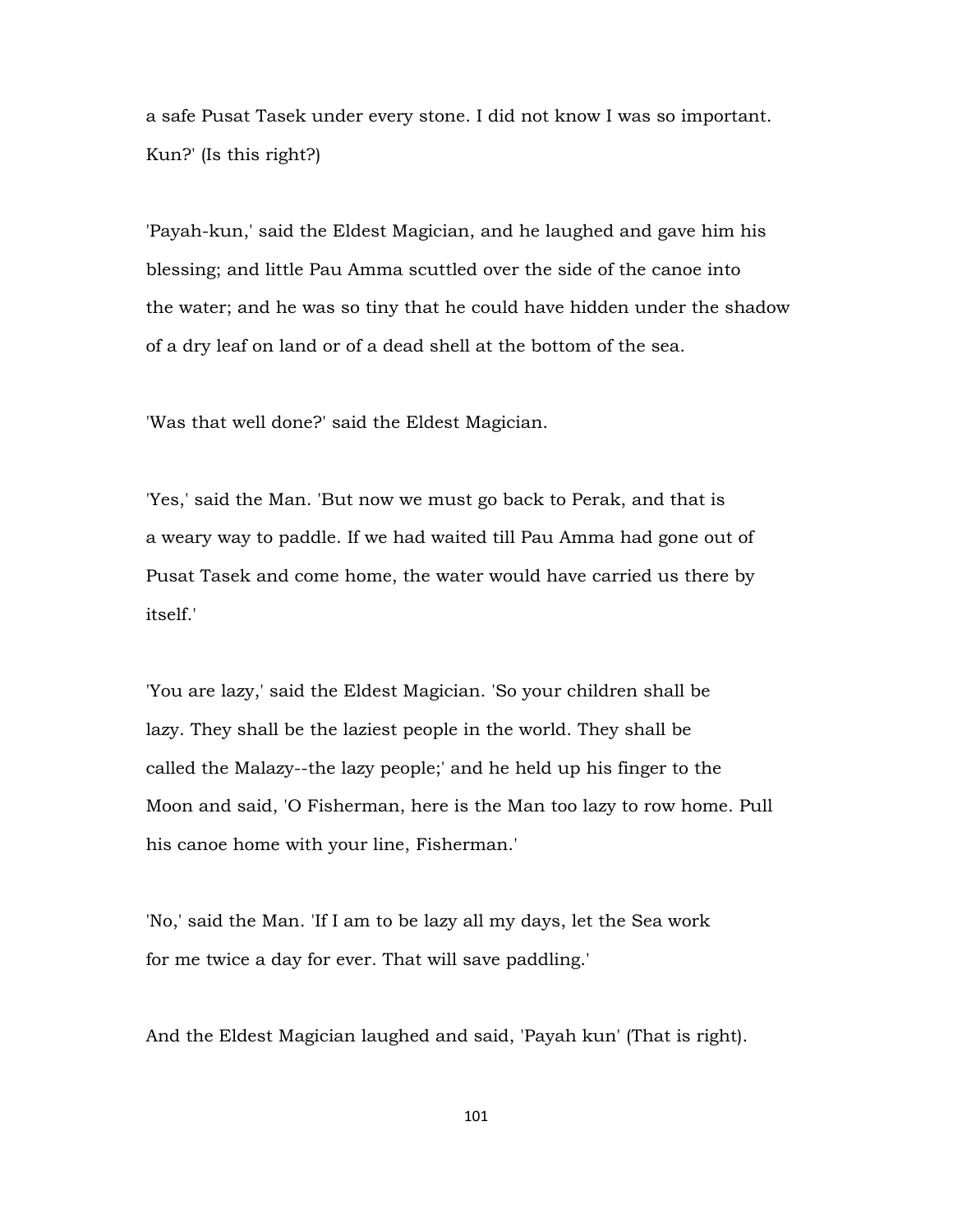And the Rat of the Moon stopped biting the line; and the Fisherman let his line down till it touched the Sea, and he pulled the whole deep Sea along, past the Island of Bintang, past Singapore, past Malacca, past Selangor, till the canoe whirled into the mouth of the Perak River again. Kun?' said the Fisherman of the Moon.

'Payah kun,' said the Eldest Magician. 'See now that you pull the Sea twice a day and twice a night for ever, so that the Malazy fishermen may be saved paddling. But be careful not to do it too hard, or I shall make a magic on you as I did to Pau Amma.'

Then they all went up the Perak River and went to bed, Best Beloved.

Now listen and attend!

From that day to this the Moon has always pulled the sea up and down and made what we call the tides. Sometimes the Fisher of the Sea pulls a little too hard, and then we get spring tides; and sometimes he pulls a little too softly, and then we get what are called neap-tides; but nearly always he is careful, because of the Eldest Magician.

And Pau Amma? You can see when you go to the beach, how all Pau Amma's

babies make little Pusat Taseks for themselves under every stone and bunch of weed on the sands; you can see them waving their little scissors; and in some parts of the world they truly live on the dry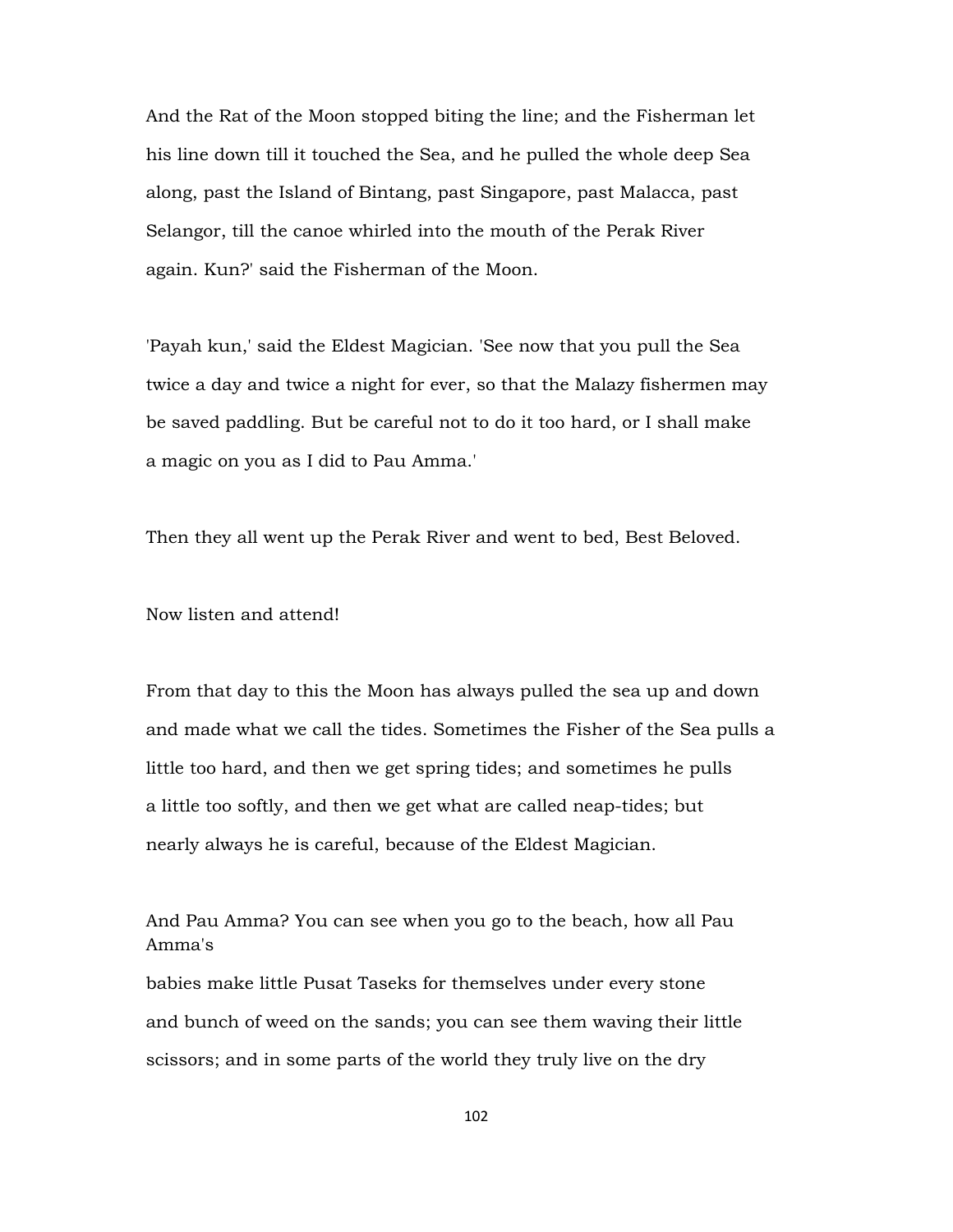land and run up the palm trees and eat cocoa-nuts, exactly as the girl-daughter promised. But once a year all Pau Ammas must shake off their hard armour and be soft-to remind them of what the Eldest Magician could do. And so it isn't fair to kill or hunt Pau Amma's babies just because old Pau Amma was stupidly rude a very long time ago.

Oh yes! And Pau Amma's babies hate being taken out of their little Pusat Taseks and brought home in pickle-bottles. That is why they nip you with their scissors, and it serves you right!

CHINA-GOING P's and O's

 Pass Pau Amma's playground close, And his Pusat Tasek lies Near the track of most B.I.'s. U.Y.K. and N.D.L. Know Pau Amma's home as well As the fisher of the Sea knows 'Bens,' M.M.'s, and Rubattinos. But (and this is rather queer) A.T.L.'s can not come here; O. and O. and D.O.A. Must go round another way. Orient, Anchor, Bibby, Hall, Never go that way at all. U.C.S. would have a fit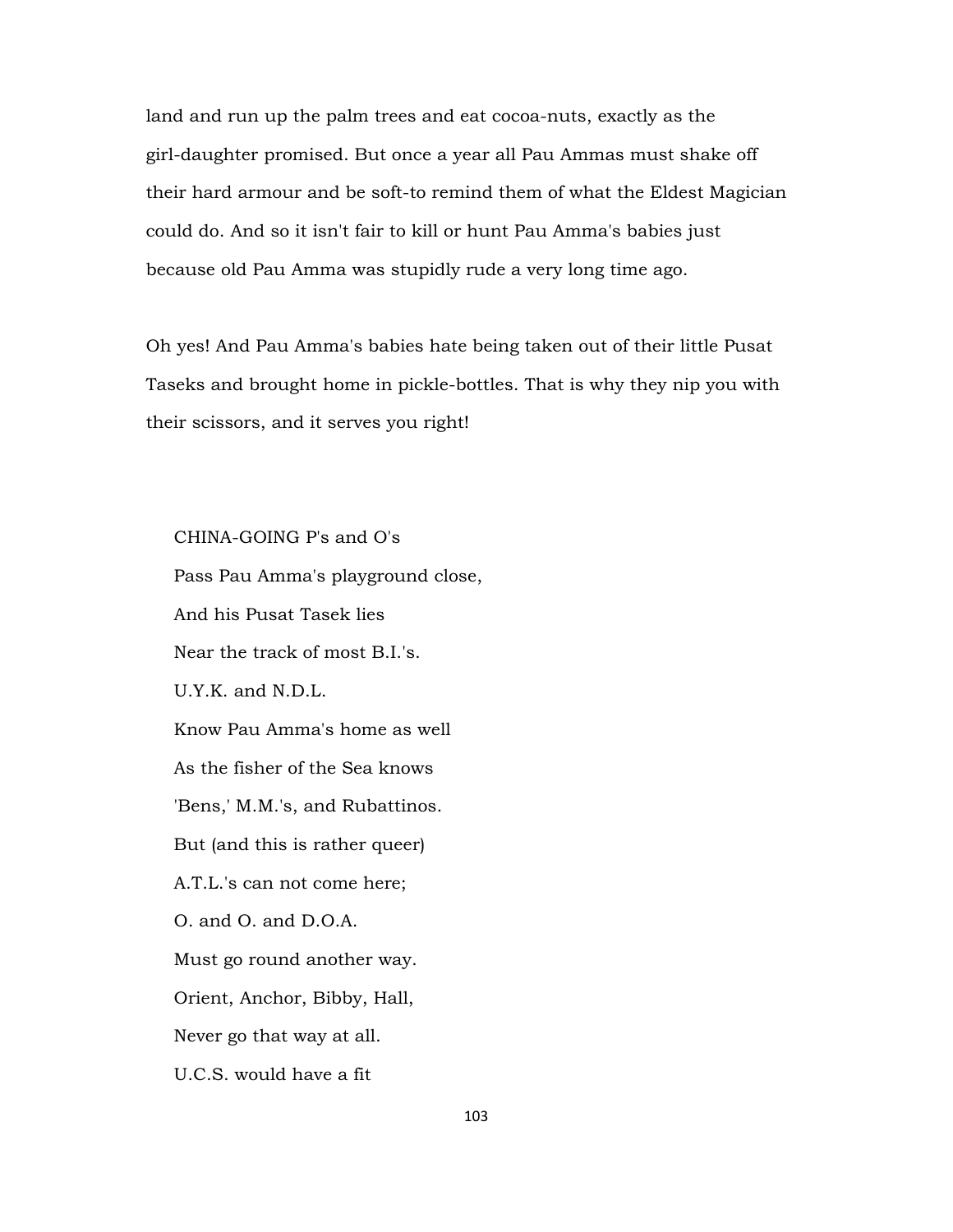If it found itself on it. And if 'Beavers' took their cargoes To Penang instead of Lagos, Or a fat Shaw-Savill bore Passengers to Singapore, Or a White Star were to try a Little trip to Sourabaya, Or a B.S.A. went on Past Natal to Cheribon, Then great Mr. Lloyds would come With a wire and drag them home!

 You'll know what my riddle means When you've eaten mangosteens.

Or if you can't wait till then, ask them to let you have the outside page of the Times; turn over to page 2 where it is marked 'Shipping' on the top left hand; then take the Atlas (and that is the finest picture-book in the world) and see how the names of the places that the steamers go to fit into the names of the places on the map. Any steamer-kiddy ought to be able to do that; but if you can't read, ask some one to show it you.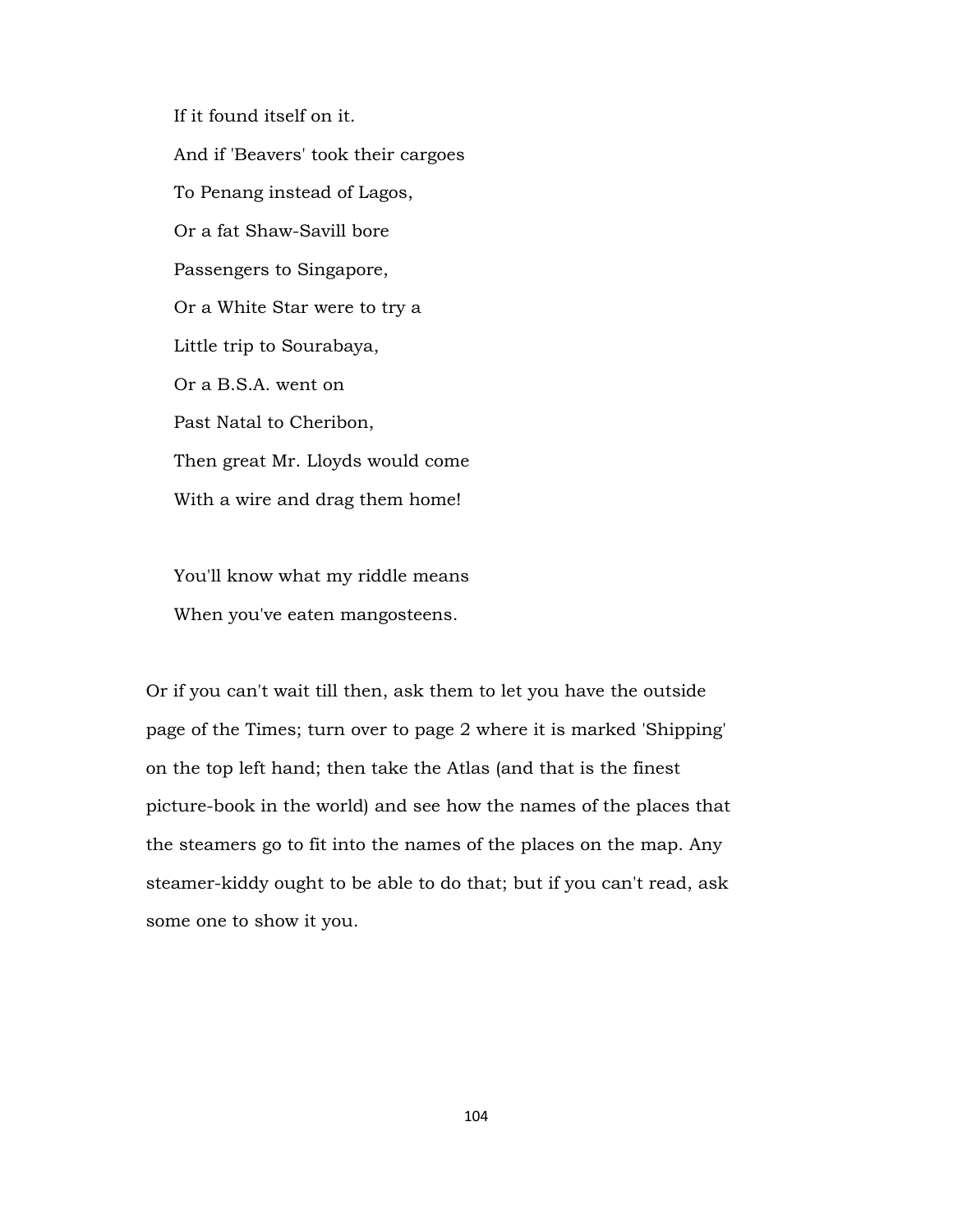## THE CAT THAT WALKED BY HIMSELF

HEAR and attend and listen; for this befell and behappened and became and was, O my Best Beloved, when the Tame animals were wild. The Dog was

wild, and the Horse was wild, and the Cow was wild, and the Sheep was wild, and the Pig was wild--as wild as wild could be--and they walked in the Wet Wild Woods by their wild lones. But the wildest of all the wild animals was the Cat. He walked by himself, and all places were alike to him.

Of course the Man was wild too. He was dreadfully wild. He didn't even begin to be tame till he met the Woman, and she told him that she did not like living in his wild ways. She picked out a nice dry Cave, instead of a heap of wet leaves, to lie down in; and she strewed clean sand on the floor; and she lit a nice fire of wood at the back of the Cave; and she hung a dried wild-horse skin, tail-down, across the opening of the Cave; and she said, 'Wipe you feet, dear, when you come in, and now we'll keep house.'

That night, Best Beloved, they ate wild sheep roasted on the hot stones, and flavoured with wild garlic and wild pepper; and wild duck stuffed with wild rice and wild fenugreek and wild coriander; and marrow-bones of wild oxen; and wild cherries, and wild grenadillas. Then the Man went to sleep in front of the fire ever so happy; but the Woman sat up, combing her hair. She took the bone of the shoulder of mutton--the big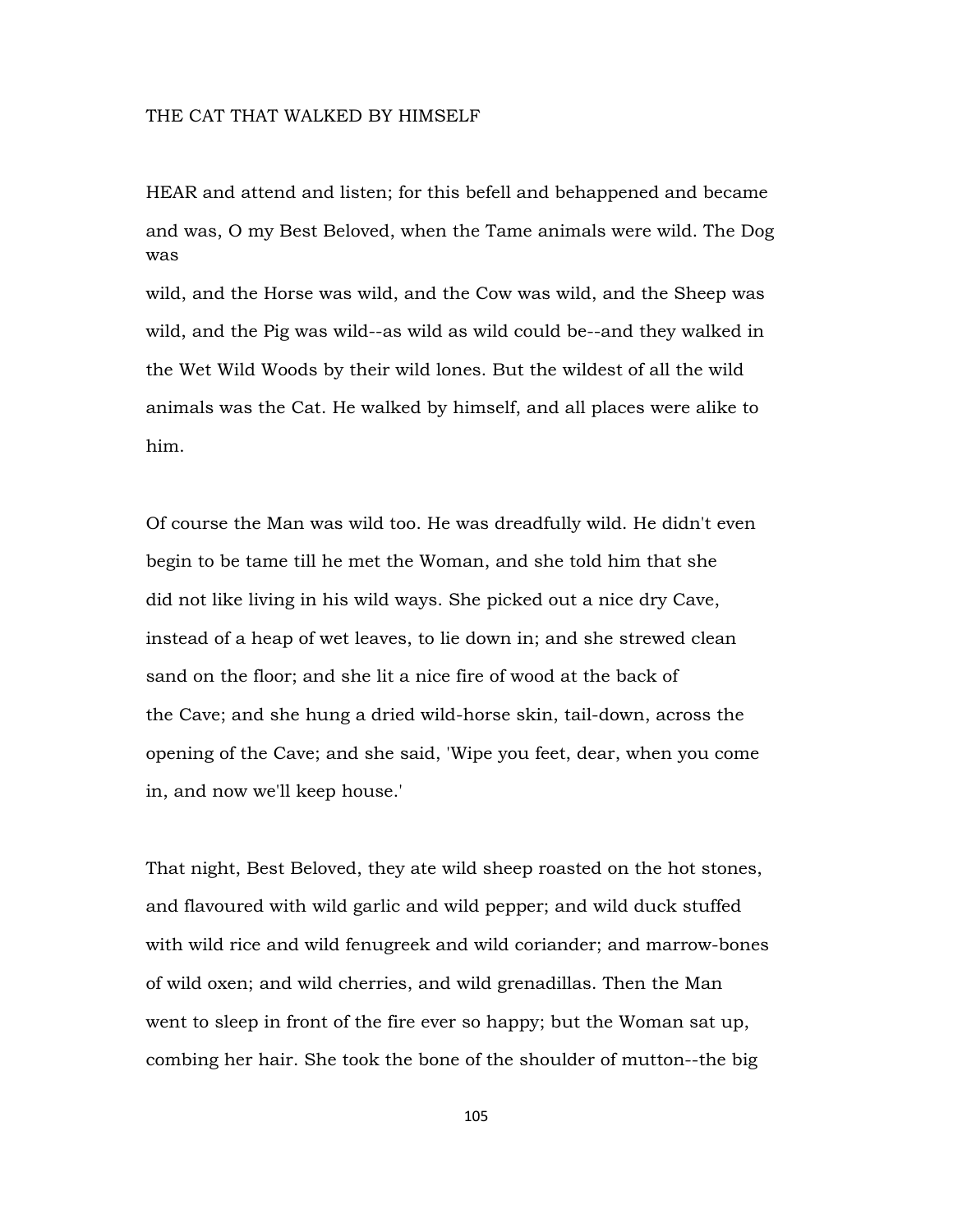fat blade-bone--and she looked at the wonderful marks on it, and she threw more wood on the fire, and she made a Magic. She made the First Singing Magic in the world.

Out in the Wet Wild Woods all the wild animals gathered together where they could see the light of the fire a long way off, and they wondered what it meant.

Then Wild Horse stamped with his wild foot and said, 'O my Friends and O my Enemies, why have the Man and the Woman made that great light in that

great Cave, and what harm will it do us?'

Wild Dog lifted up his wild nose and smelled the smell of roast mutton, and said, 'I will go up and see and look, and say; for I think it is good. Cat, come with me.'

'Nenni!' said the Cat. 'I am the Cat who walks by himself, and all places are alike to me. I will not come.'

'Then we can never be friends again,' said Wild Dog, and he trotted off to the Cave. But when he had gone a little way the Cat said to himself, 'All places are alike to me. Why should I not go too and see and look and come away at my own liking.' So he slipped after Wild Dog softly, very softly, and hid himself where he could hear everything.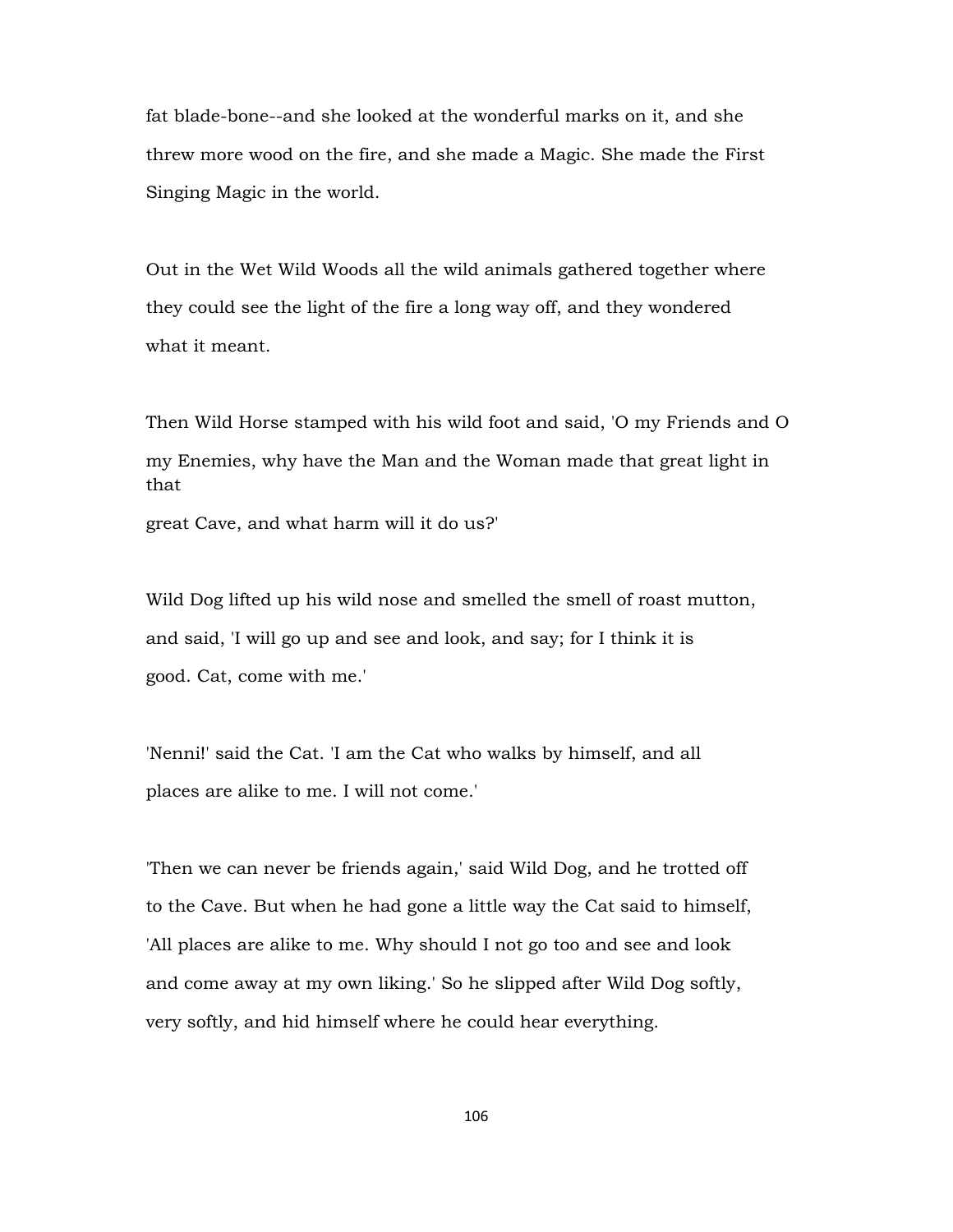When Wild Dog reached the mouth of the Cave he lifted up the dried horse-skin with his nose and sniffed the beautiful smell of the roast mutton, and the Woman, looking at the blade-bone, heard him, and laughed, and said, 'Here comes the first. Wild Thing out of the Wild Woods, what do you want?'

Wild Dog said, 'O my Enemy and Wife of my Enemy, what is this that smells so good in the Wild Woods?'

Then the Woman picked up a roasted mutton-bone and threw it to Wild Dog, and said, 'Wild Thing out of the Wild Woods, taste and try.' Wild Dog gnawed the bone, and it was more delicious than anything he had ever tasted, and he said, 'O my Enemy and Wife of my Enemy, give me another.'

The Woman said, 'Wild Thing out of the Wild Woods, help my Man to hunt through the day and guard this Cave at night, and I will give you as many roast bones as you need.'

'Ah!' said the Cat, listening. 'This is a very wise Woman, but she is not so wise as I am.'

Wild Dog crawled into the Cave and laid his head on the Woman's lap, and said, 'O my Friend and Wife of my Friend, I will help Your Man to hunt through the day, and at night I will guard your Cave.'

'Ah!' said the Cat, listening. 'That is a very foolish Dog.' And he went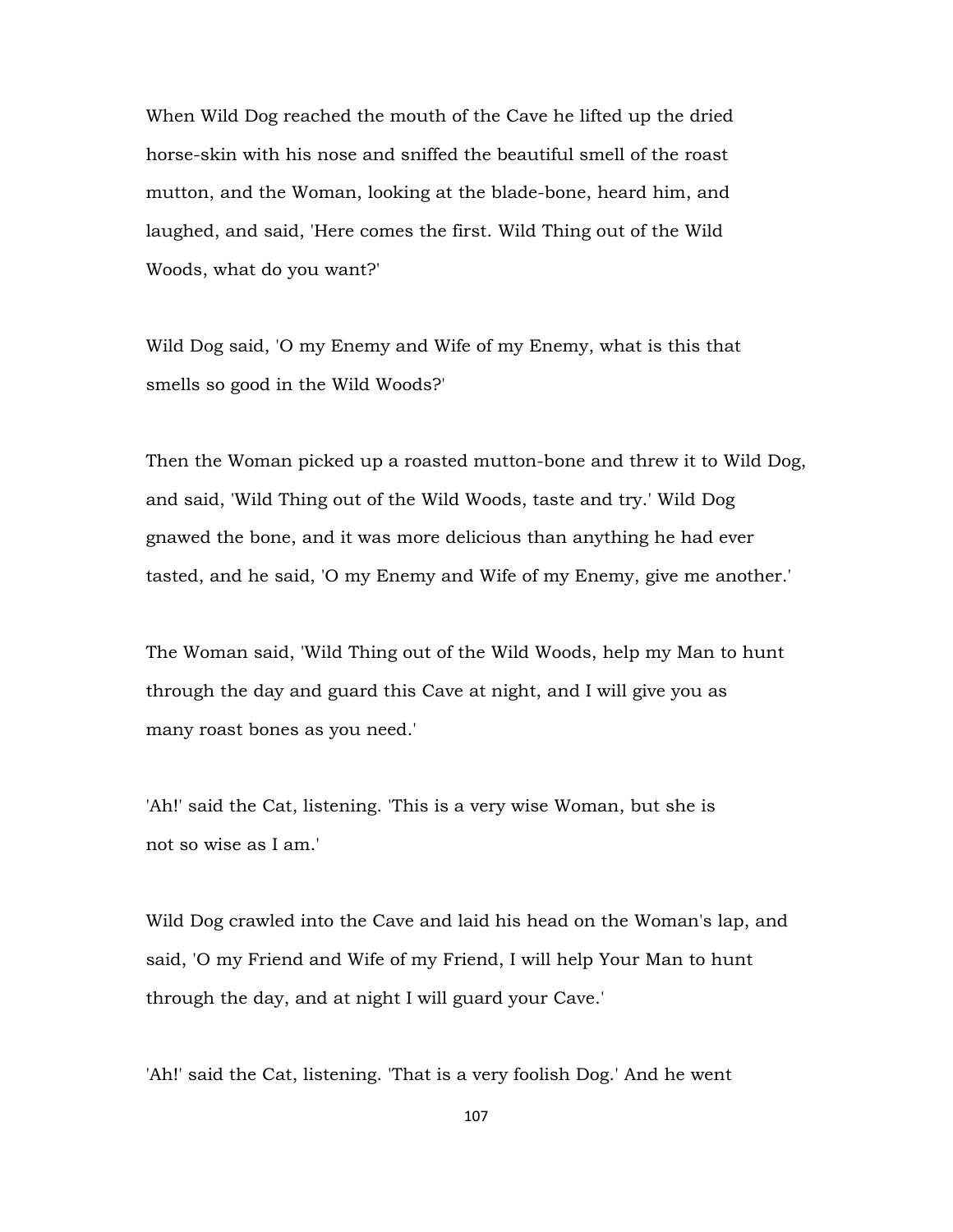back through the Wet Wild Woods waving his wild tail, and walking by his wild lone. But he never told anybody.

When the Man waked up he said, 'What is Wild Dog doing here?' And the Woman said, 'His name is not Wild Dog any more, but the First Friend, because he will be our friend for always and always and always. Take him with you when you go hunting.'

Next night the Woman cut great green armfuls of fresh grass from the water-meadows, and dried it before the fire, so that it smelt like new-mown hay, and she sat at the mouth of the Cave and plaited a halter out of horse-hide, and she looked at the shoulder of mutton-bone--at the big broad blade-bone--and she made a Magic. She made the Second Singing Magic in the world.

Out in the Wild Woods all the wild animals wondered what had happened to Wild Dog, and at last Wild Horse stamped with his foot and said, 'I will go and see and say why Wild Dog has not returned. Cat, come with me.'

'Nenni!' said the Cat. 'I am the Cat who walks by himself, and all places are alike to me. I will not come.' But all the same he followed Wild Horse softly, very softly, and hid himself where he could hear everything.

When the Woman heard Wild Horse tripping and stumbling on his long mane,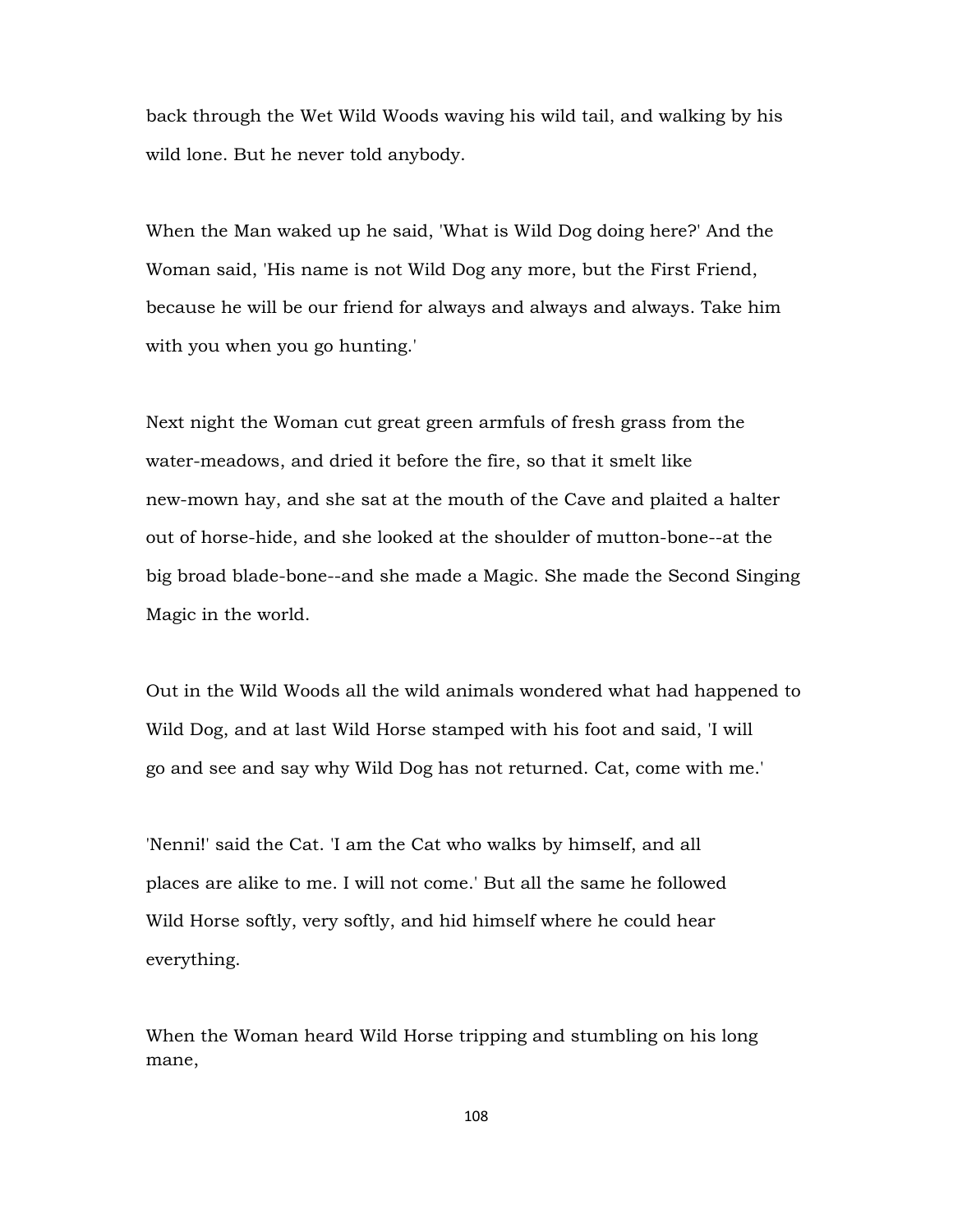she laughed and said, 'Here comes the second. Wild Thing out of the Wild Woods what do you want?'

Wild Horse said, 'O my Enemy and Wife of my Enemy, where is Wild Dog?'

The Woman laughed, and picked up the blade-bone and looked at it, and said, 'Wild Thing out of the Wild Woods, you did not come here for Wild Dog, but for the sake of this good grass.'

And Wild Horse, tripping and stumbling on his long mane, said, 'That is true; give it me to eat.'

The Woman said, 'Wild Thing out of the Wild Woods, bend your wild head and wear what I give you, and you shall eat the wonderful grass three times a day.'

'Ah,' said the Cat, listening, 'this is a clever Woman, but she is not so clever as I am.' Wild Horse bent his wild head, and the Woman slipped the plaited hide halter over it, and Wild Horse breathed on the Woman's feet and said, 'O my Mistress, and Wife of my Master, I will be your servant for the sake of the wonderful grass.'

'Ah,' said the Cat, listening, 'that is a very foolish Horse.' And he went back through the Wet Wild Woods, waving his wild tail and walking by his wild lone. But he never told anybody.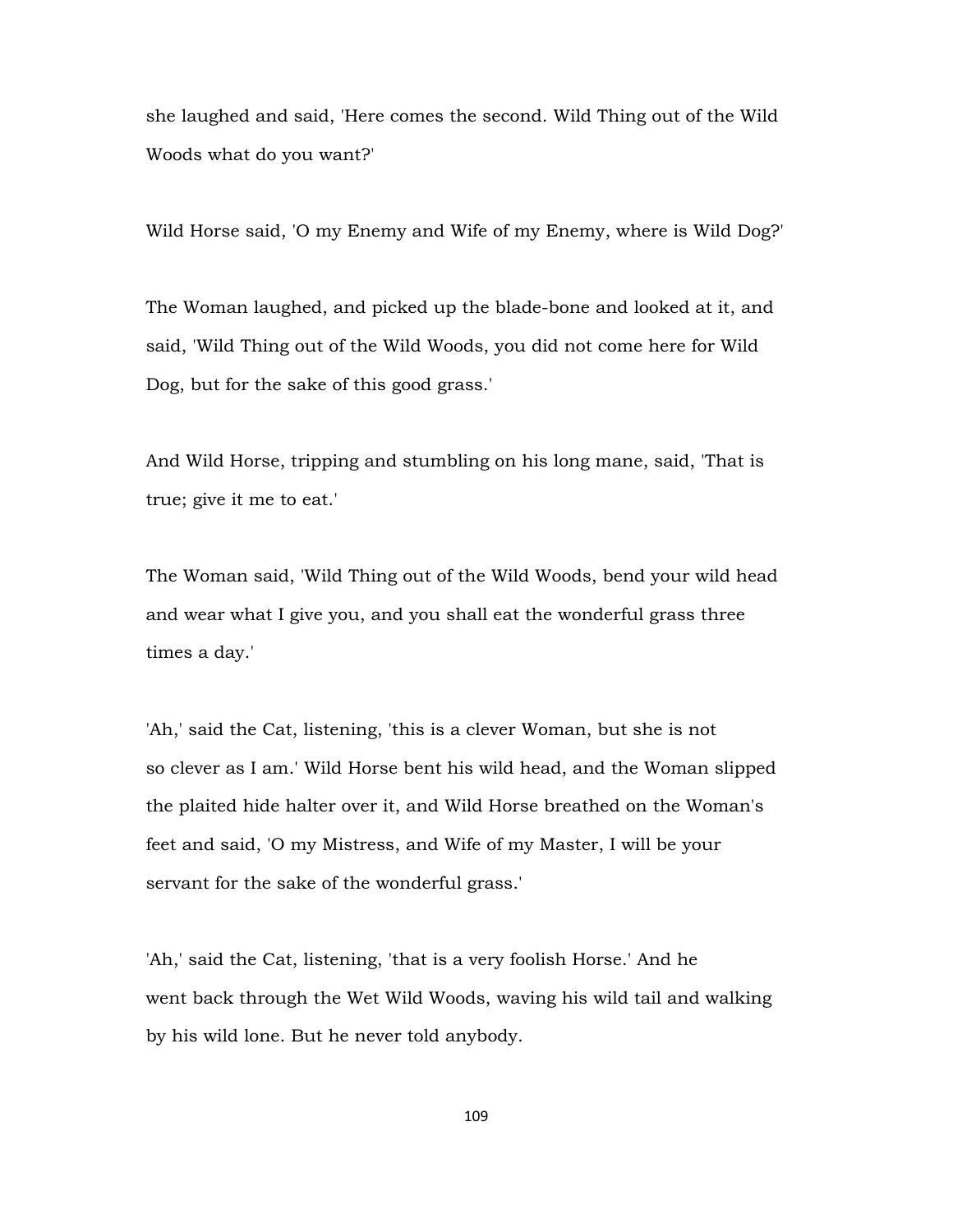When the Man and the Dog came back from hunting, the Man said, 'What is Wild Horse doing here?' And the Woman said, 'His name is not Wild Horse any more, but the First Servant, because he will carry us from place to place for always and always and always. Ride on his back when you go hunting.

Next day, holding her wild head high that her wild horns should not catch in the wild trees, Wild Cow came up to the Cave, and the Cat followed, and hid himself just the same as before; and everything happened just the same as before; and the Cat said the same things as before, and when Wild Cow had promised to give her milk to the Woman every day in exchange for the wonderful grass, the Cat went back through the Wet Wild Woods waving his wild tail and walking by his wild lone, just the same as before. But he never told anybody. And when the Man and the Horse and the Dog came home from hunting and asked the same questions same as before, the Woman said, 'Her name is not Wild Cow any more, but the Giver of Good Food. She will give us the warm white milk for always and always and always, and I will take care of her while you and the First Friend and the First Servant go hunting.

Next day the Cat waited to see if any other Wild thing would go up to the Cave, but no one moved in the Wet Wild Woods, so the Cat walked there by himself; and he saw the Woman milking the Cow, and he saw the light of the fire in the Cave, and he smelt the smell of the warm white milk.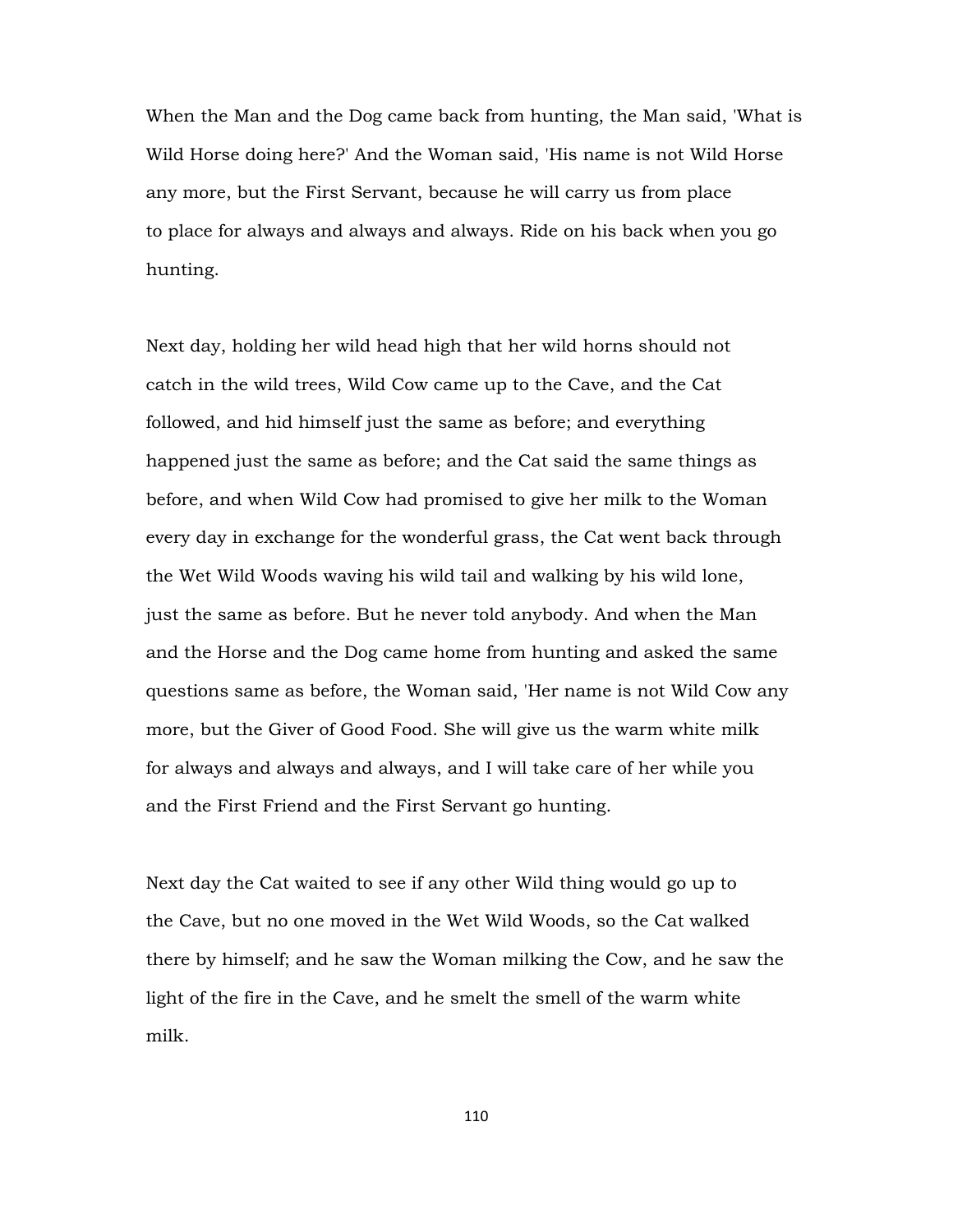Cat said, 'O my Enemy and Wife of my Enemy, where did Wild Cow go?'

The Woman laughed and said, 'Wild Thing out of the Wild Woods, go back to the Woods again, for I have braided up my hair, and I have put away the magic blade-bone, and we have no more need of either friends or servants in our Cave.

Cat said, 'I am not a friend, and I am not a servant. I am the Cat who walks by himself, and I wish to come into your cave.'

Woman said, 'Then why did you not come with First Friend on the first night?'

Cat grew very angry and said, 'Has Wild Dog told tales of me?'

Then the Woman laughed and said, 'You are the Cat who walks by himself, and all places are alike to you. Your are neither a friend nor a servant. You have said it yourself. Go away and walk by yourself in all places alike.'

Then Cat pretended to be sorry and said, 'Must I never come into the Cave? Must I never sit by the warm fire? Must I never drink the warm white milk? You are very wise and very beautiful. You should not be cruel even to a Cat.'

Woman said, 'I knew I was wise, but I did not know I was beautiful. So I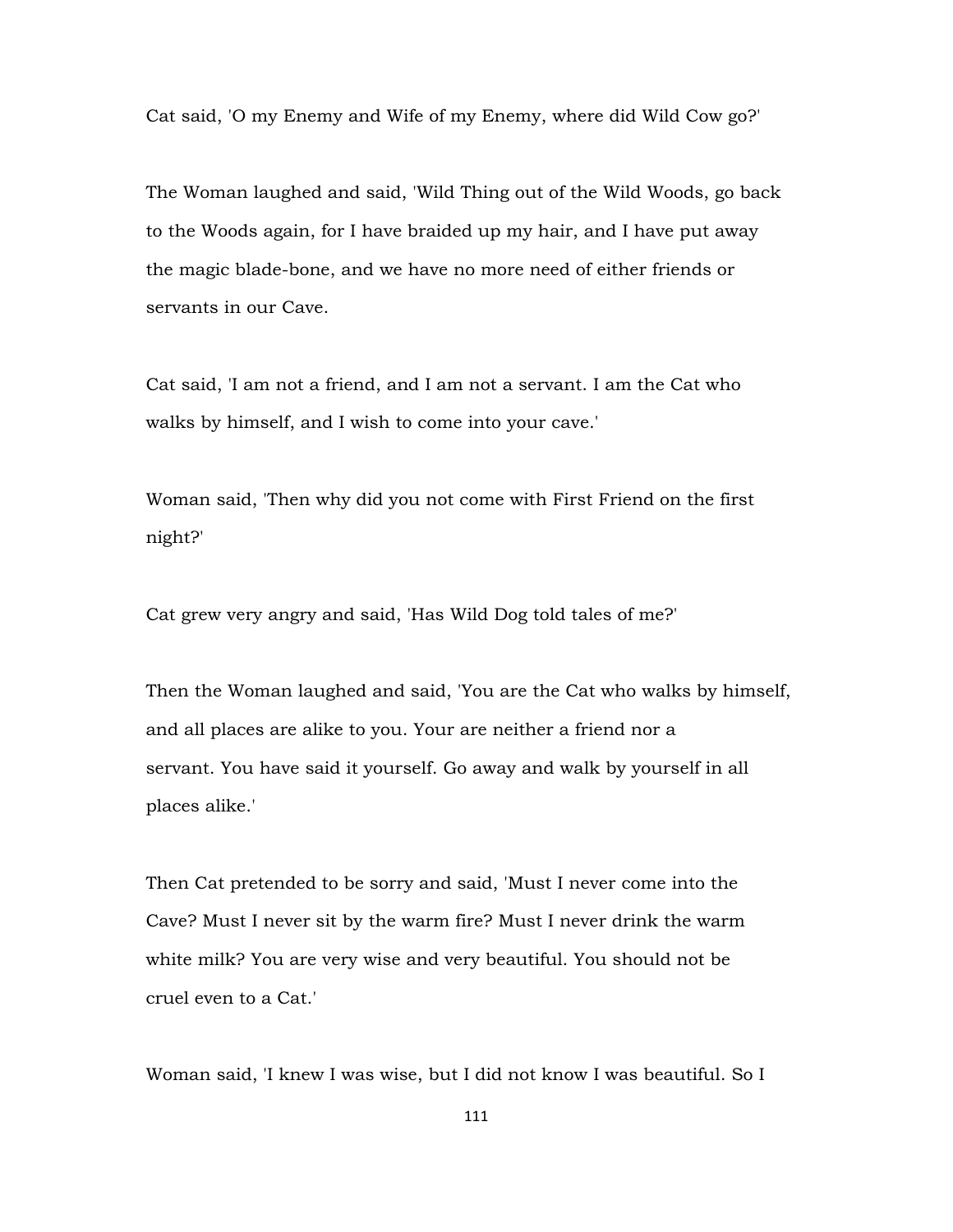will make a bargain with you. If ever I say one word in your praise you may come into the Cave.'

'And if you say two words in my praise?' said the Cat.

'I never shall,' said the Woman, 'but if I say two words in your praise, you may sit by the fire in the Cave.'

'And if you say three words?' said the Cat.

'I never shall,' said the Woman, 'but if I say three words in your praise, you may drink the warm white milk three times a day for always and always and always.'

Then the Cat arched his back and said, 'Now let the Curtain at the mouth of the Cave, and the Fire at the back of the Cave, and the Milk-pots that stand beside the Fire, remember what my Enemy and the Wife of my Enemy has said.' And he went away through the Wet Wild Woods waving his wild tail and walking by his wild lone.

That night when the Man and the Horse and the Dog came home from hunting, the Woman did not tell them of the bargain that she had made with the Cat, because she was afraid that they might not like it.

Cat went far and far away and hid himself in the Wet Wild Woods by his wild lone for a long time till the Woman forgot all about him. Only the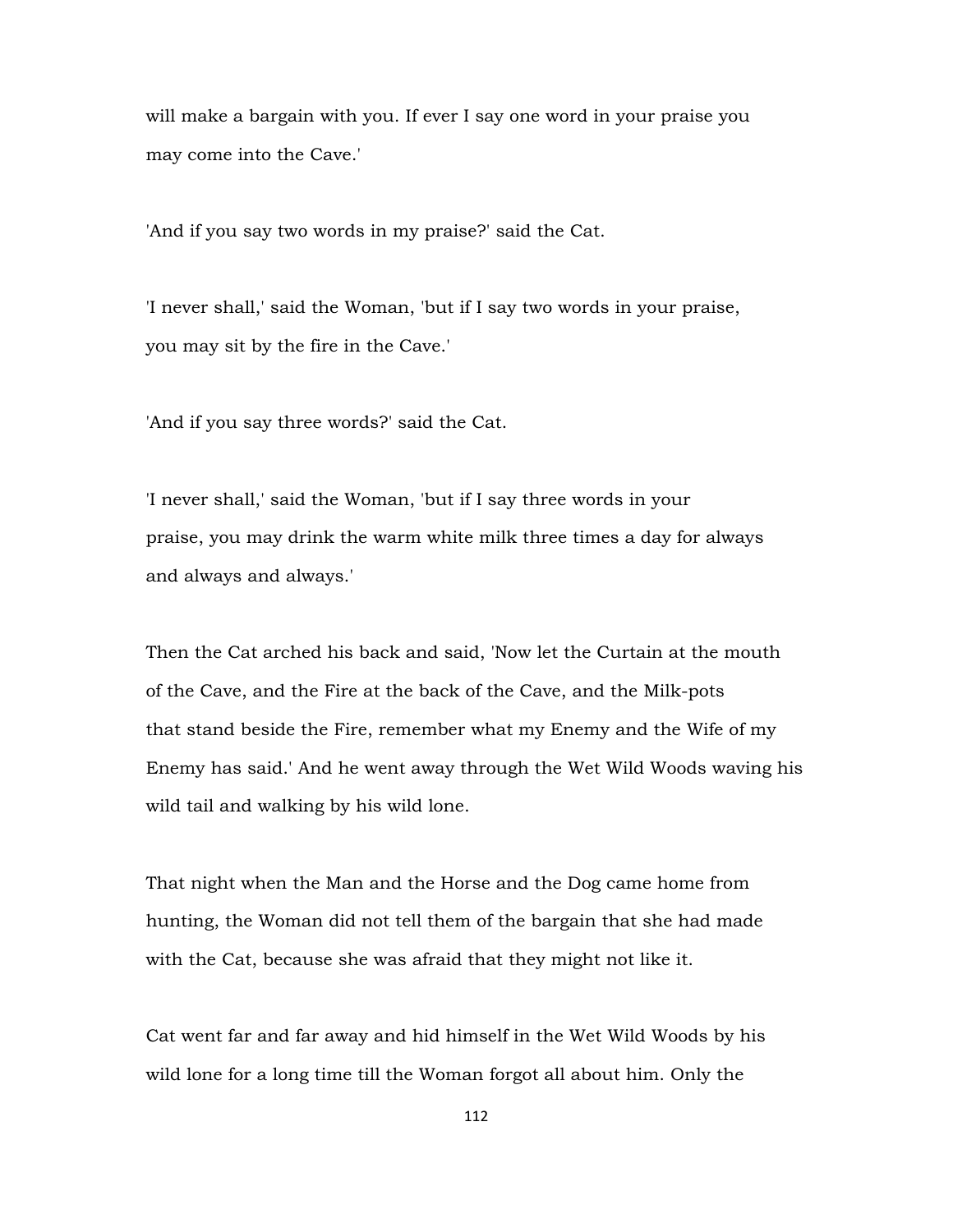Bat--the little upside-down Bat--that hung inside the Cave, knew where Cat hid; and every evening Bat would fly to Cat with news of what was happening.

One evening Bat said, 'There is a Baby in the Cave. He is new and pink and fat and small, and the Woman is very fond of him.'

'Ah,' said the Cat, listening, 'but what is the Baby fond of?'

'He is fond of things that are soft and tickle,' said the Bat. 'He is fond of warm things to hold in his arms when he goes to sleep. He is fond of being played with. He is fond of all those things.'

'Ah,' said the Cat, listening, 'then my time has come.'

Next night Cat walked through the Wet Wild Woods and hid very near the Cave till morning-time, and Man and Dog and Horse went hunting. The Woman was busy cooking that morning, and the Baby cried and interrupted. So she carried him outside the Cave and gave him a handful of pebbles to

play with. But still the Baby cried.

Then the Cat put out his paddy paw and patted the Baby on the cheek, and it cooed; and the Cat rubbed against its fat knees and tickled it under its fat chin with his tail. And the Baby laughed; and the Woman heard him and smiled.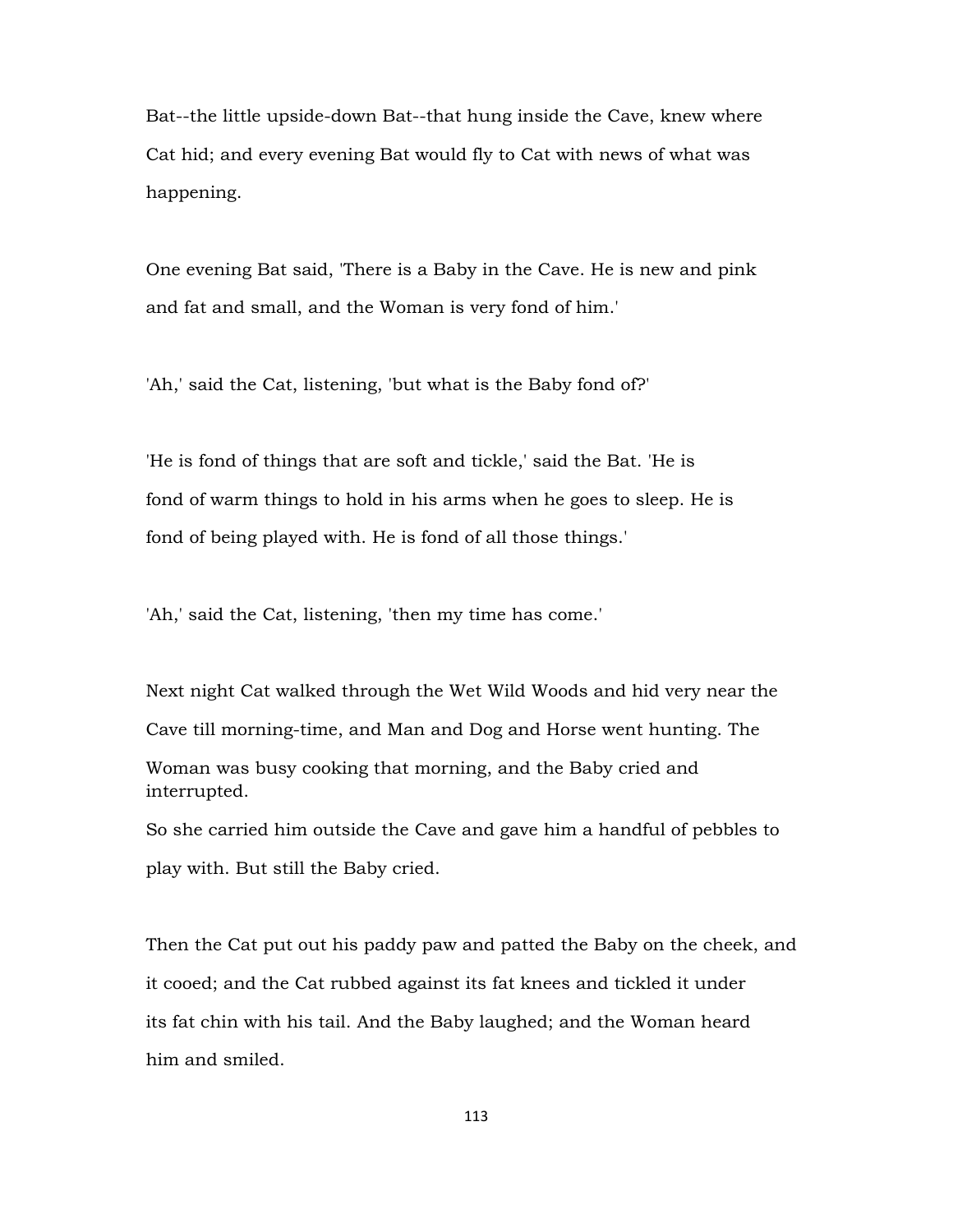Then the Bat--the little upside-down bat--that hung in the mouth of the Cave said, 'O my Hostess and Wife of my Host and Mother of my Host's Son, a Wild Thing from the Wild Woods is most beautifully playing with your Baby.'

'A blessing on that Wild Thing whoever he may be,' said the Woman, straightening her back, 'for I was a busy woman this morning and he has done me a service.'

That very minute and second, Best Beloved, the dried horse-skin Curtain that was stretched tail-down at the mouth of the Cave fell down--whoosh!--because it remembered the bargain she had made with the Cat, and when the Woman went to pick it up--lo and behold!--the Cat was sitting quite comfy inside the Cave.

'O my Enemy and Wife of my Enemy and Mother of my Enemy,' said the Cat, 'it is I: for you have spoken a word in my praise, and now I can sit within the Cave for always and always and always. But still I am the Cat who walks by himself, and all places are alike to me.'

The Woman was very angry, and shut her lips tight and took up her spinning-wheel and began to spin. But the Baby cried because the Cat had gone away, and the Woman could not hush it, for it struggled and kicked and grew black in the face.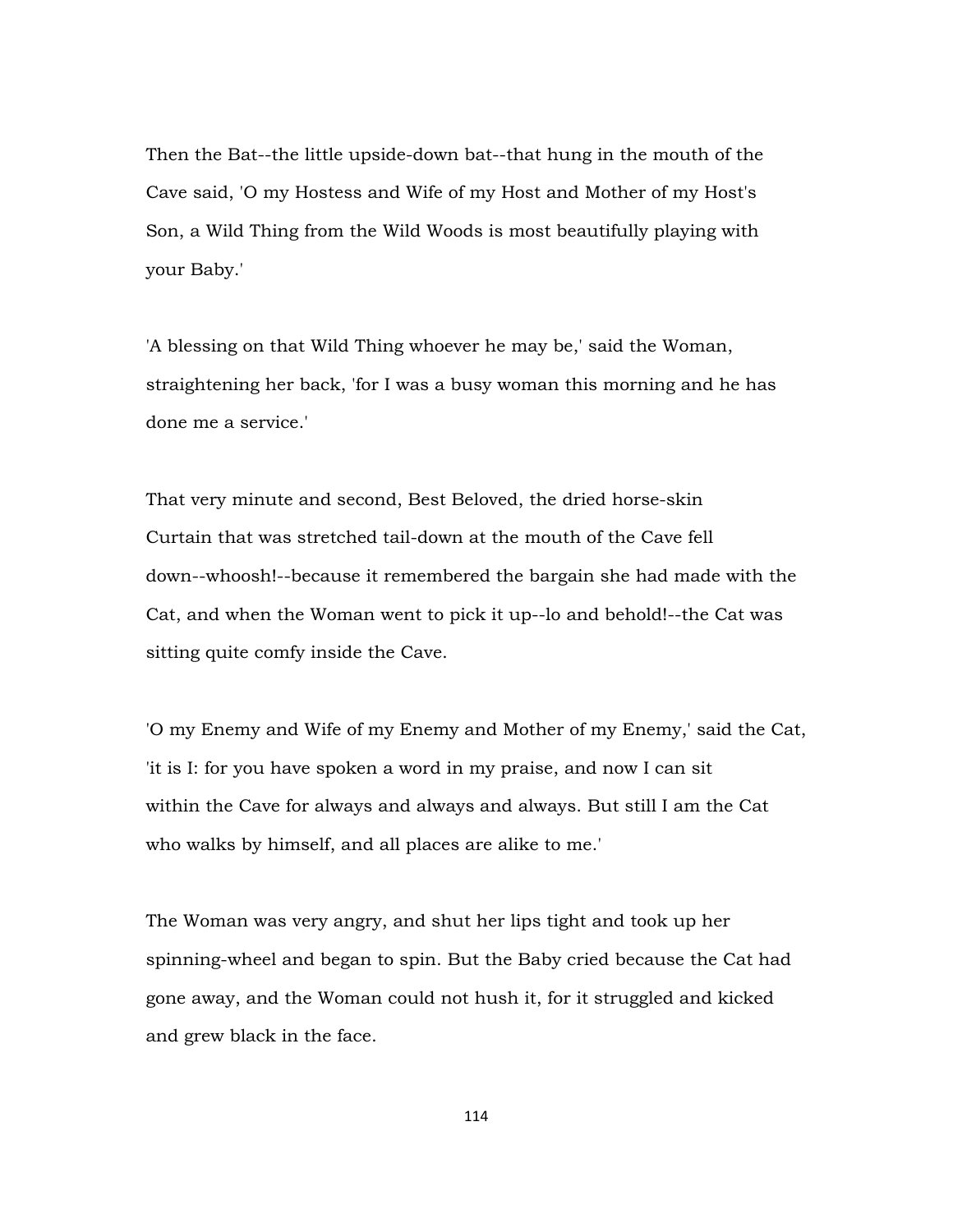'O my Enemy and Wife of my Enemy and Mother of my Enemy,' said the Cat, 'take a strand of the wire that you are spinning and tie it to your spinning-whorl and drag it along the floor, and I will show you a magic that shall make your Baby laugh as loudly as he is now crying.'

'I will do so,' said the Woman, 'because I am at my wits' end; but I will not thank you for it.'

She tied the thread to the little clay spindle whorl and drew it across the floor, and the Cat ran after it and patted it with his paws and rolled head over heels, and tossed it backward over his shoulder and chased it between his hind-legs and pretended to lose it, and pounced down upon it again, till the Baby laughed as loudly as it had been crying, and scrambled after the Cat and frolicked all over the Cave till it grew tired and settled down to sleep with the Cat in its arms.

'Now,' said the Cat, 'I will sing the Baby a song that shall keep him asleep for an hour. And he began to purr, loud and low, low and loud, till the Baby fell fast asleep. The Woman smiled as she looked down upon the two of them and said, 'That was wonderfully done. No question but you are very clever, O Cat.'

That very minute and second, Best Beloved, the smoke of the fire at the back of the Cave came down in clouds from the roof--puff!--because it remembered the bargain she had made with the Cat, and when it had cleared away--lo and behold!--the Cat was sitting quite comfy close to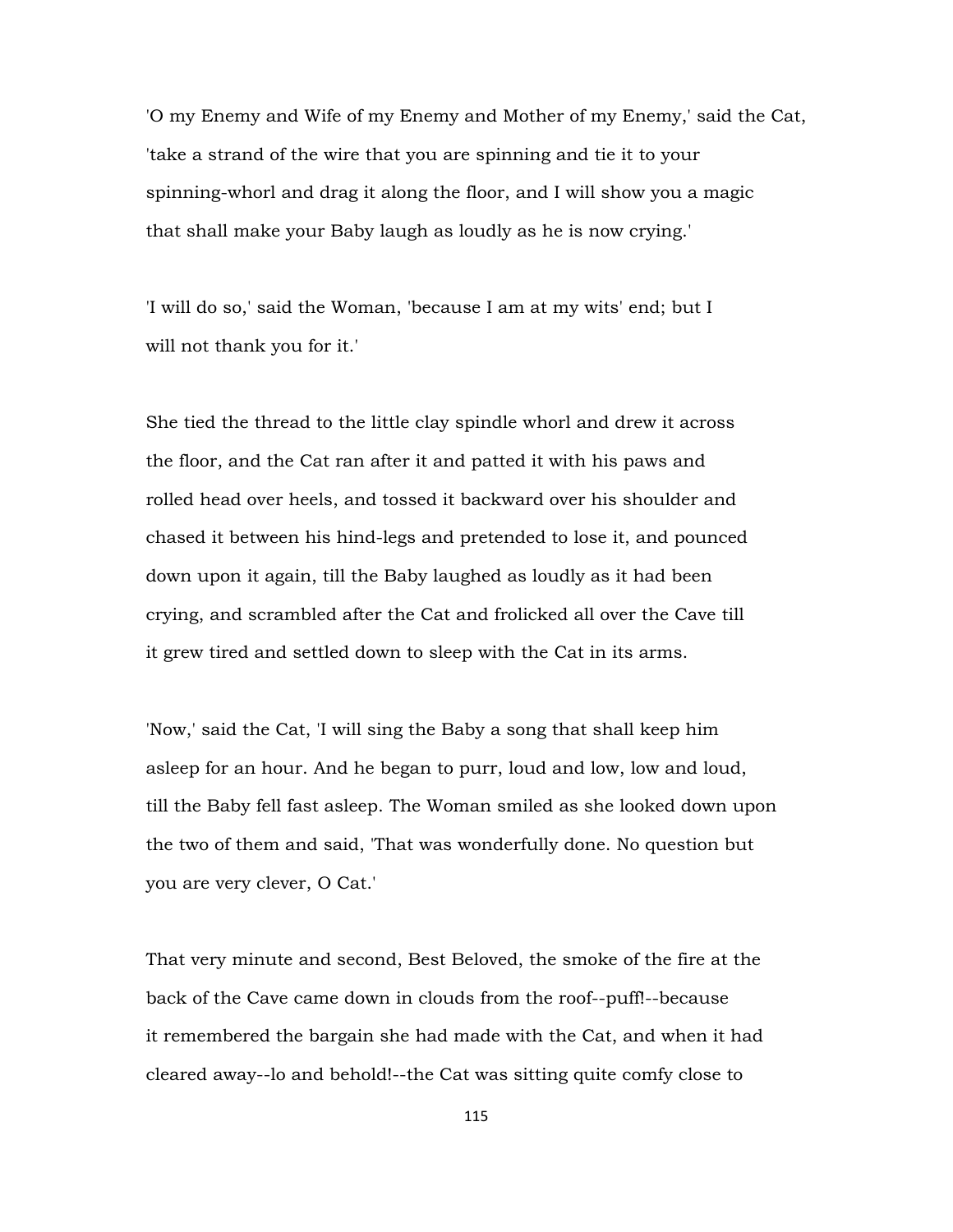the fire.

'O my Enemy and Wife of my Enemy and Mother of My Enemy,' said the Cat, 'it is I, for you have spoken a second word in my praise, and now I can sit by the warm fire at the back of the Cave for always and always and always. But still I am the Cat who walks by himself, and all places are alike to me.'

Then the Woman was very very angry, and let down her hair and put more wood on the fire and brought out the broad blade-bone of the shoulder of mutton and began to make a Magic that should prevent her from saying a third word in praise of the Cat. It was not a Singing Magic, Best Beloved, it was a Still Magic; and by and by the Cave grew so still that a little wee-wee mouse crept out of a corner and ran across the floor.

'O my Enemy and Wife of my Enemy and Mother of my Enemy,' said the Cat, 'is that little mouse part of your magic?'

'Ouh! Chee! No indeed!' said the Woman, and she dropped the blade-bone and jumped upon the footstool in front of the fire and braided up her hair very quick for fear that the mouse should run up it.

'Ah,' said the Cat, watching, 'then the mouse will do me no harm if I eat it?'

'No,' said the Woman, braiding up her hair, 'eat it quickly and I will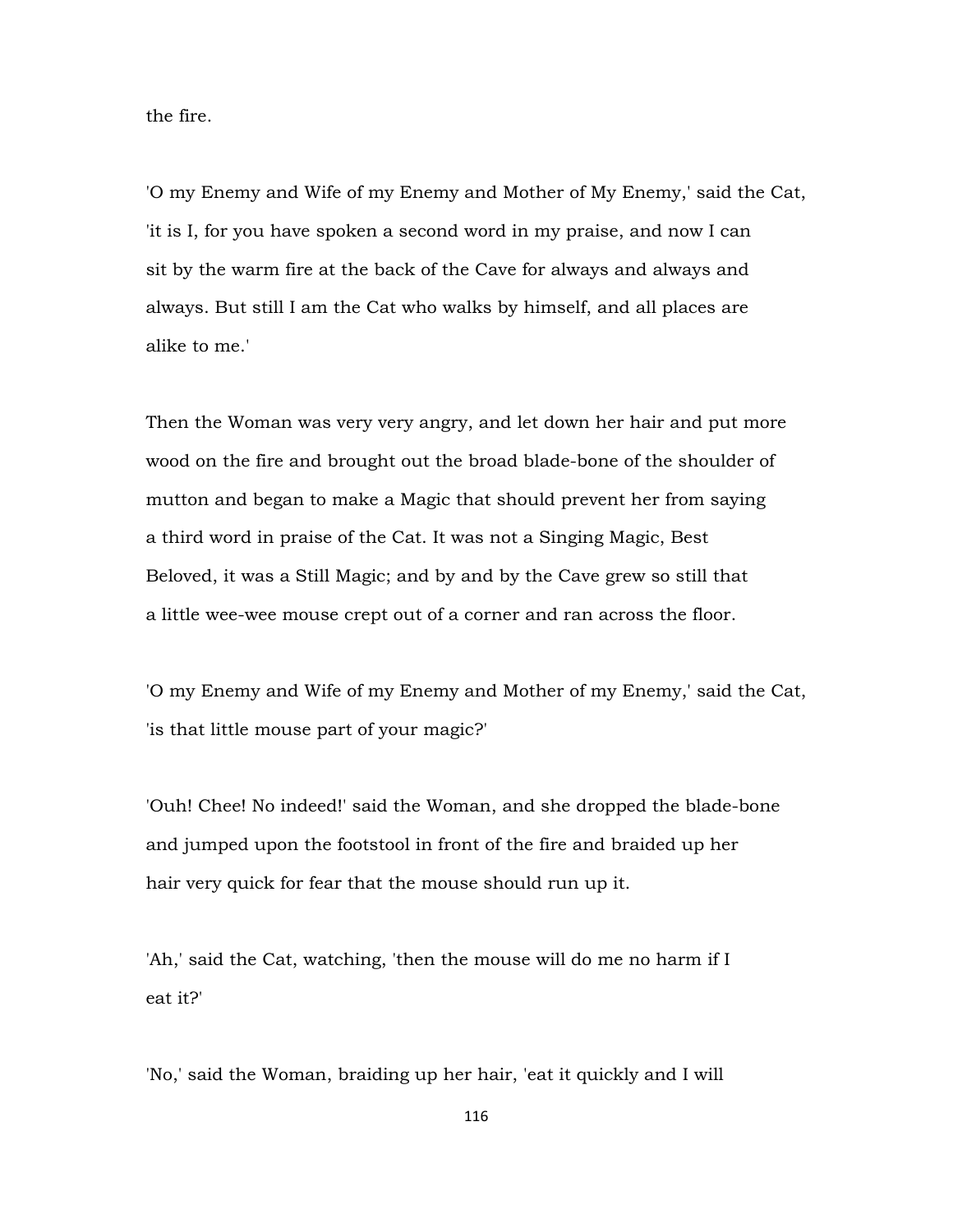ever be grateful to you.'

Cat made one jump and caught the little mouse, and the Woman said, 'A hundred thanks. Even the First Friend is not quick enough to catch little mice as you have done. You must be very wise.'

That very moment and second, O Best Beloved, the Milk-pot that stood by the fire cracked in two pieces--ffft--because it remembered the bargain she had made with the Cat, and when the Woman jumped down from the footstool--lo and behold!--the Cat was lapping up the warm white milk that lay in one of the broken pieces.

'O my Enemy and Wife of my Enemy and Mother of my Enemy, said the Cat, 'it is I; for you have spoken three words in my praise, and now I can drink the warm white milk three times a day for always and always and always. But still I am the Cat who walks by himself, and all places are alike to me.'

Then the Woman laughed and set the Cat a bowl of the warm white milk and

said, 'O Cat, you are as clever as a man, but remember that your bargain was not made with the Man or the Dog, and I do not know what they will do when they come home.'

'What is that to me?' said the Cat. 'If I have my place in the Cave by the fire and my warm white milk three times a day I do not care what the

117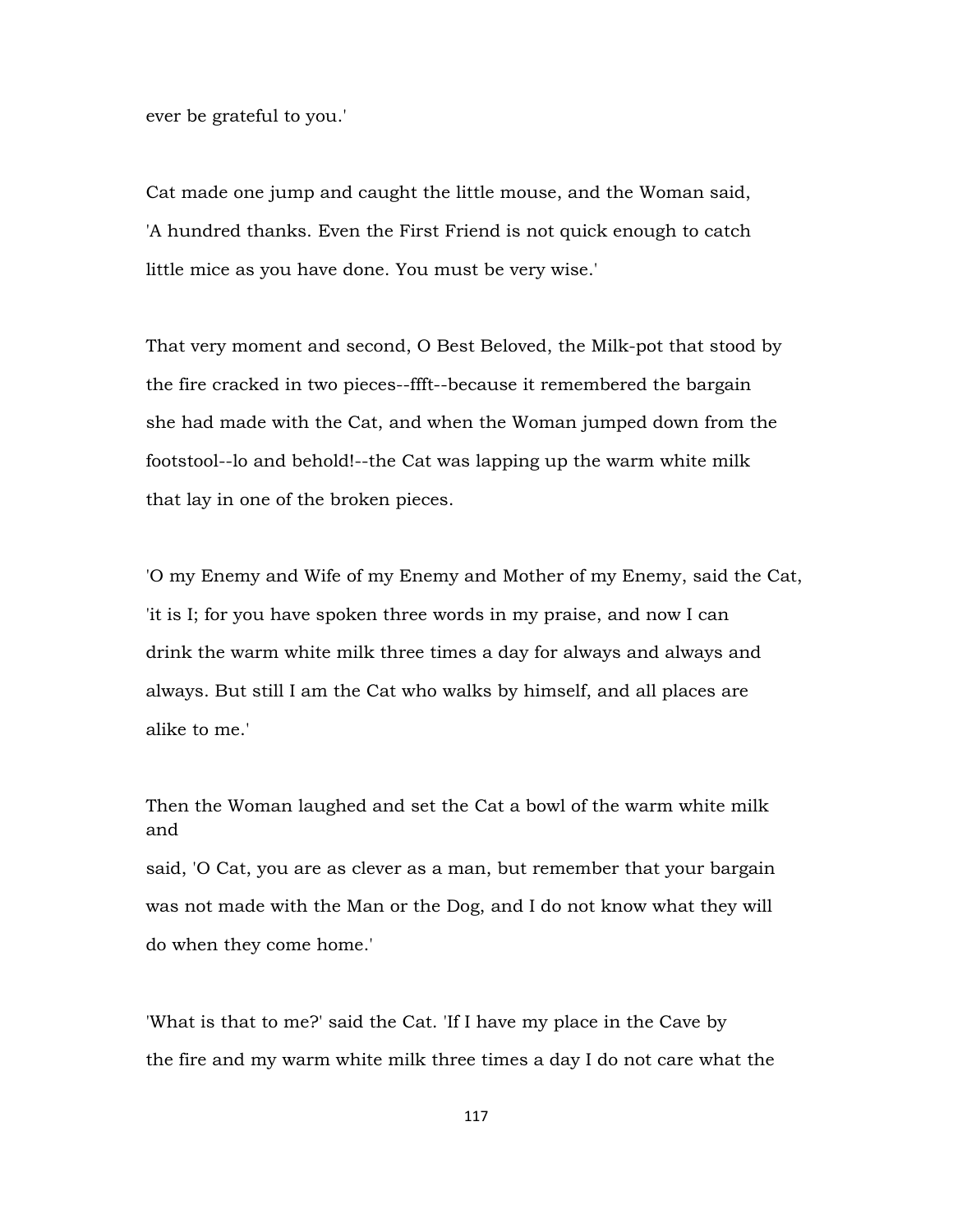Man or the Dog can do.'

That evening when the Man and the Dog came into the Cave, the Woman told them all the story of the bargain while the Cat sat by the fire and smiled. Then the Man said, 'Yes, but he has not made a bargain with me or with all proper Men after me.' Then he took off his two leather boots and he took up his little stone axe (that makes three) and he fetched a piece of wood and a hatchet (that is five altogether), and he set them out in a row and he said, 'Now we will make our bargain. If you do not catch mice when you are in the Cave for always and always and always, I will throw these five things at you whenever I see you, and so shall all proper Men do after me.'

'Ah,' said the Woman, listening, 'this is a very clever Cat, but he is not so clever as my Man.'

The Cat counted the five things (and they looked very knobby) and he said, 'I will catch mice when I am in the Cave for always and always and always; but still I am the Cat who walks by himself, and all places are alike to me.'

'Not when I am near,' said the Man. 'If you had not said that last I would have put all these things away for always and always and always; but I am now going to throw my two boots and my little stone axe (that makes three) at you whenever I meet you. And so shall all proper Men do after me!'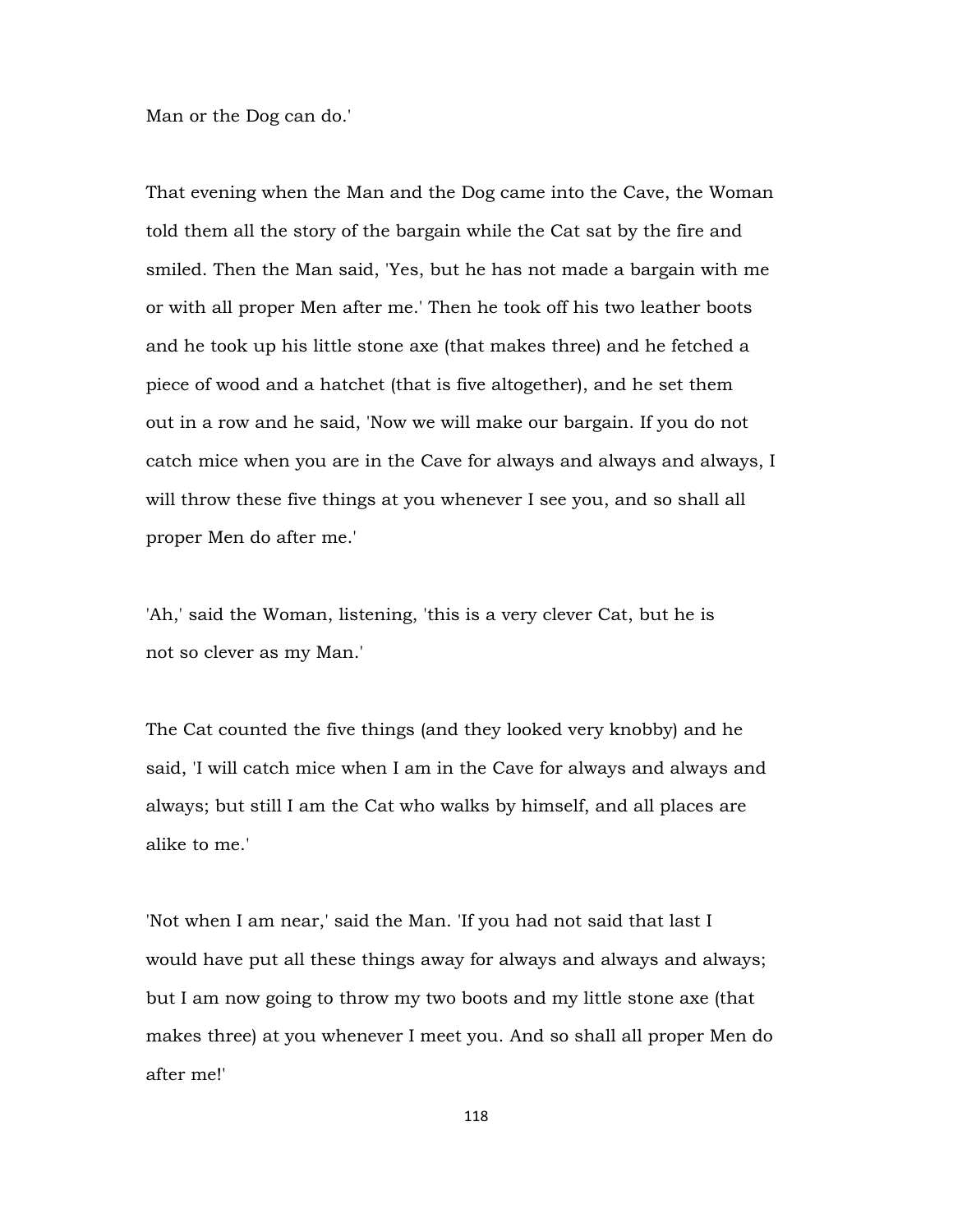Then the Dog said, 'Wait a minute. He has not made a bargain with me or with all proper Dogs after me.' And he showed his teeth and said, 'If you are not kind to the Baby while I am in the Cave for always and always and always, I will hunt you till I catch you, and when I catch you I will bite you. And so shall all proper Dogs do after me.'

'Ah,' said the Woman, listening, 'this is a very clever Cat, but he is not so clever as the Dog.'

Cat counted the Dog's teeth (and they looked very pointed) and he said, 'I will be kind to the Baby while I am in the Cave, as long as he does not pull my tail too hard, for always and always and always. But still I am the Cat that walks by himself, and all places are alike to me.'

'Not when I am near,' said the Dog. 'If you had not said that last I would have shut my mouth for always and always and always; but now I am going to hunt you up a tree whenever I meet you. And so shall all proper Dogs do after me.'

Then the Man threw his two boots and his little stone axe (that makes three) at the Cat, and the Cat ran out of the Cave and the Dog chased him up a tree; and from that day to this, Best Beloved, three proper Men out of five will always throw things at a Cat whenever they meet him, and all proper Dogs will chase him up a tree. But the Cat keeps his side of the bargain too. He will kill mice and he will be kind to Babies when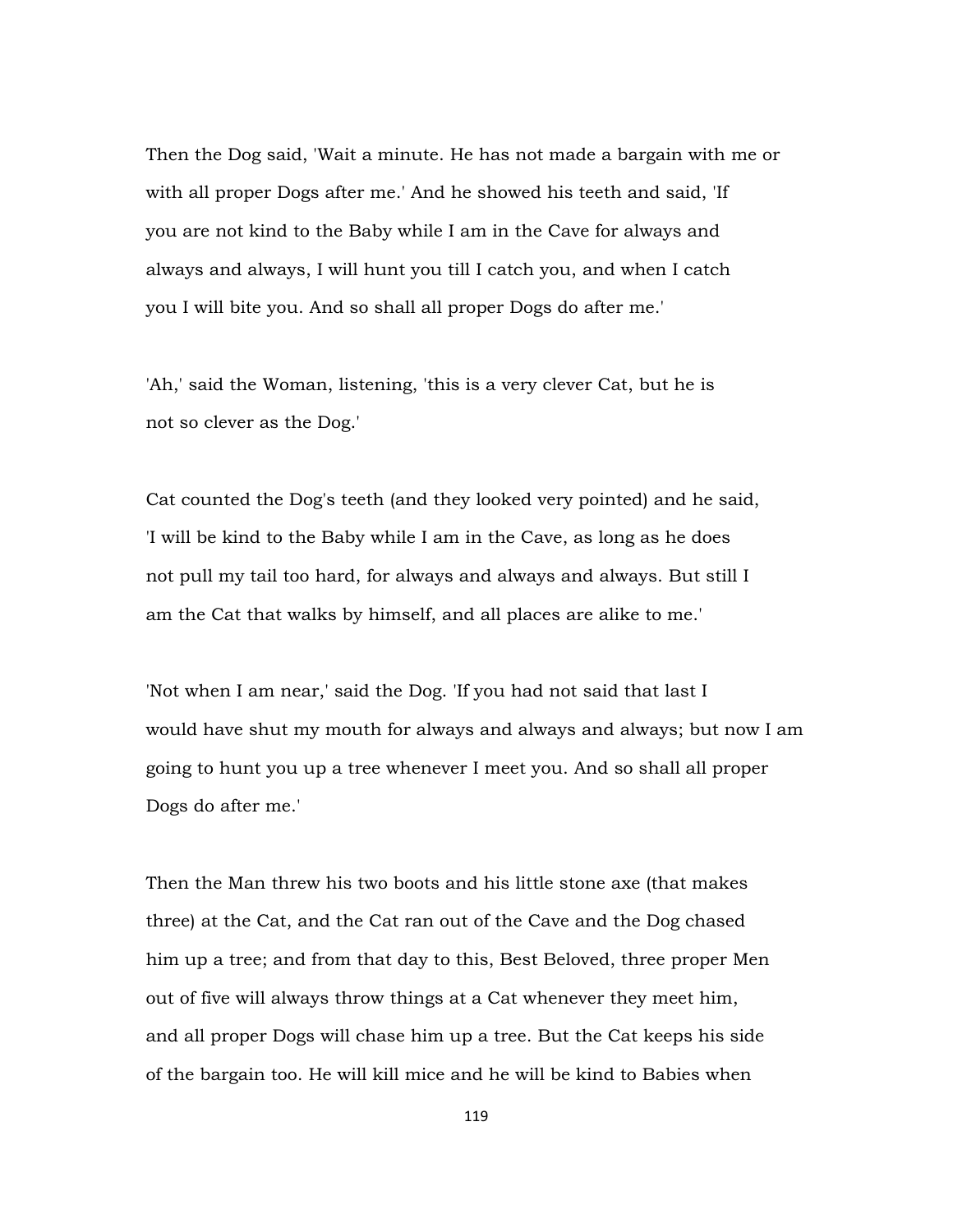he is in the house, just as long as they do not pull his tail too hard. But when he has done that, and between times, and when the moon gets up and night comes, he is the Cat that walks by himself, and all places are alike to him. Then he goes out to the Wet Wild Woods or up the Wet Wild Trees or on the Wet Wild Roofs, waving his wild tail and walking by his wild lone.

PUSSY can sit by the fire and sing,

Pussy can climb a tree,

Or play with a silly old cork and string

To'muse herself, not me.

But I like Binkie my dog, because

He Lnows how to behave;

So, Binkie's the same as the First Friend was,

And I am the Man in the Cave.

Pussy will play man-Friday till

It's time to wet her paw

And make her walk on the window-sill

(For the footprint Crusoe saw);

Then she fluffles her tail and mews,

And scratches and won't attend.

But Binkie will play whatever I choose,

And he is my true First Friend.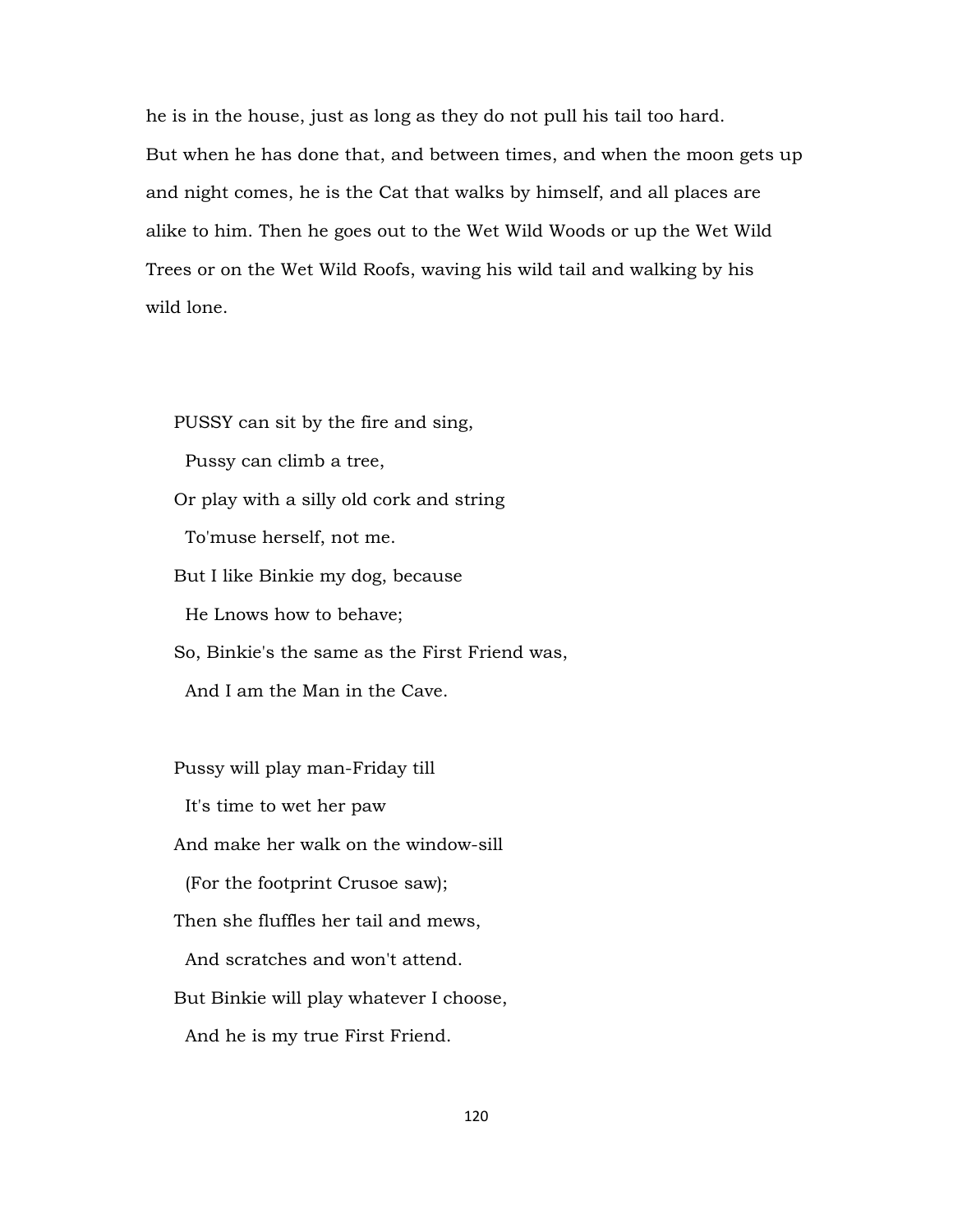Pussy will rub my knees with her head Pretending she loves me hard; But the very minute I go to my bed Pussy runs out in the yard, And there she stays till the morning-light; So I know it is only pretend; But Binkie, he snores at my feet all night, And he is my Firstest Friend!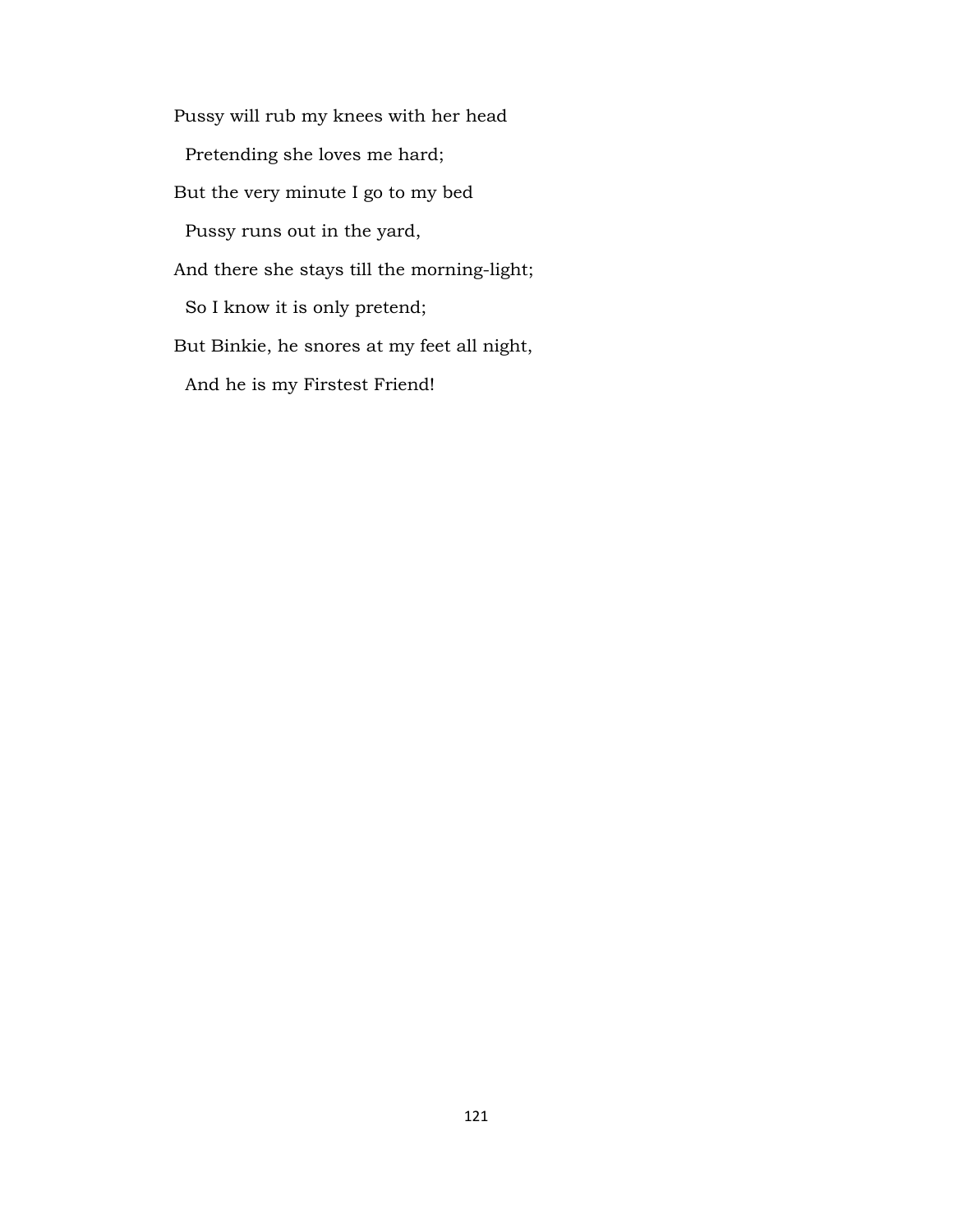## THE BUTTERFLY THAT STAMPED

THIS, O my Best Beloved, is a story--a new and a wonderful story--a story quite different from the other stories--a story about The Most Wise Sovereign Suleiman-bin-Daoud--Solomon the Son of David.

There are three hundred and fifty-five stories about Suleiman-bin-Daoud; but this is not one of them. It is not the story of the Lapwing who found the Water; or the Hoopoe who shaded Suleimanbin-Daoud from the heat. It is not the story of the Glass Pavement, or the Ruby with the Crooked Hole, or the Gold Bars of Balkis. It is the story of the Butterfly that Stamped.

Now attend all over again and listen!

Suleiman-bin-Daoud was wise. He understood what the beasts said, what the birds said, what the fishes said, and what the insects said. He understood what the rocks said deep under the earth when they bowed in towards each other and groaned; and he understood what the trees said when they rustled in the middle of the morning. He understood everything, from the bishop on the bench to the hyssop on the wall, and Balkis, his Head Queen, the Most Beautiful Queen Balkis, was nearly as wise as he was.

Suleiman-bin-Daoud was strong. Upon the third finger of the right hand he wore a ring. When he turned it once, Afrits and Djinns came Out of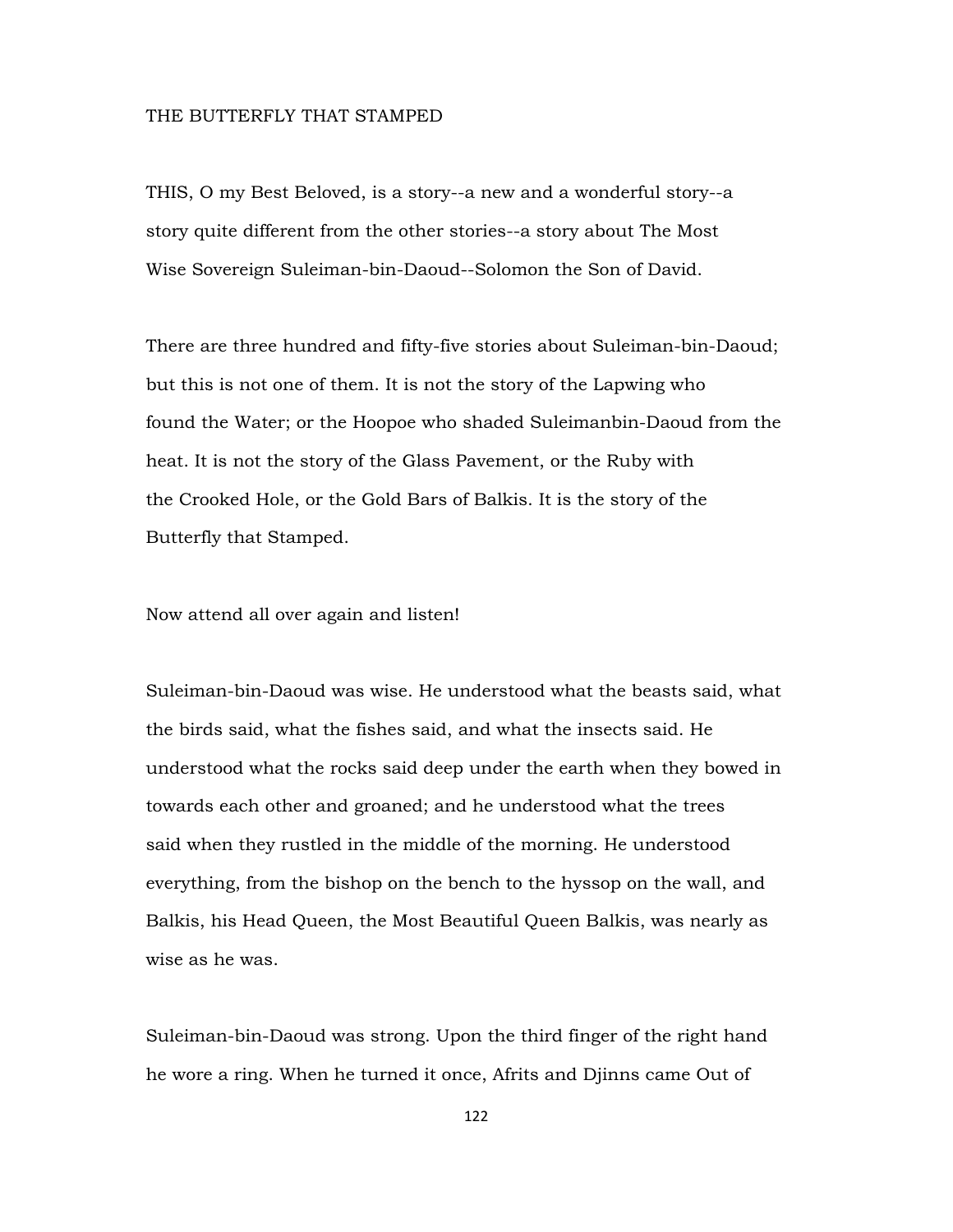the earth to do whatever he told them. When he turned it twice, Fairies came down from the sky to do whatever he told them; and when he turned it three times, the very great angel Azrael of the Sword came dressed as a water-carrier, and told him the news of the three worlds, Above--Below--and Here.

And yet Suleiman-bin-Daoud was not proud. He very seldom showed off, and

when he did he was sorry for it. Once he tried to feed all the animals in all the world in one day, but when the food was ready an Animal came out of the deep sea and ate it up in three mouthfuls. Suleiman-bin-Daoud was very surprised and said, 'O Animal, who are you?' And the Animal said, 'O King, live for ever! I am the smallest of thirty thousand brothers, and our home is at the bottom of the sea. We heard that you were going to feed all the animals in all the world, and my brothers sent me to ask when dinner would be ready.' Suleiman-bin-Daoud was more surprised than ever and said, 'O Animal, you have eaten all the dinner that I made ready for all the animals in the world.' And the Animal said, 'O King, live for ever, but do you really call that a dinner? Where I come from we each eat twice as much as that between meals.' Then Suleiman-bin-Daoud fell flat on his face and said, 'O Animal! I gave that dinner to show what a great and rich king I was, and not because I really wanted to be kind to the animals. Now I am ashamed, and it serves me right. Suleiman-bin-Daoud was a really truly wise man, Best Beloved. After that he never forgot that it was silly to show off; and now the real story part of my story begins.

123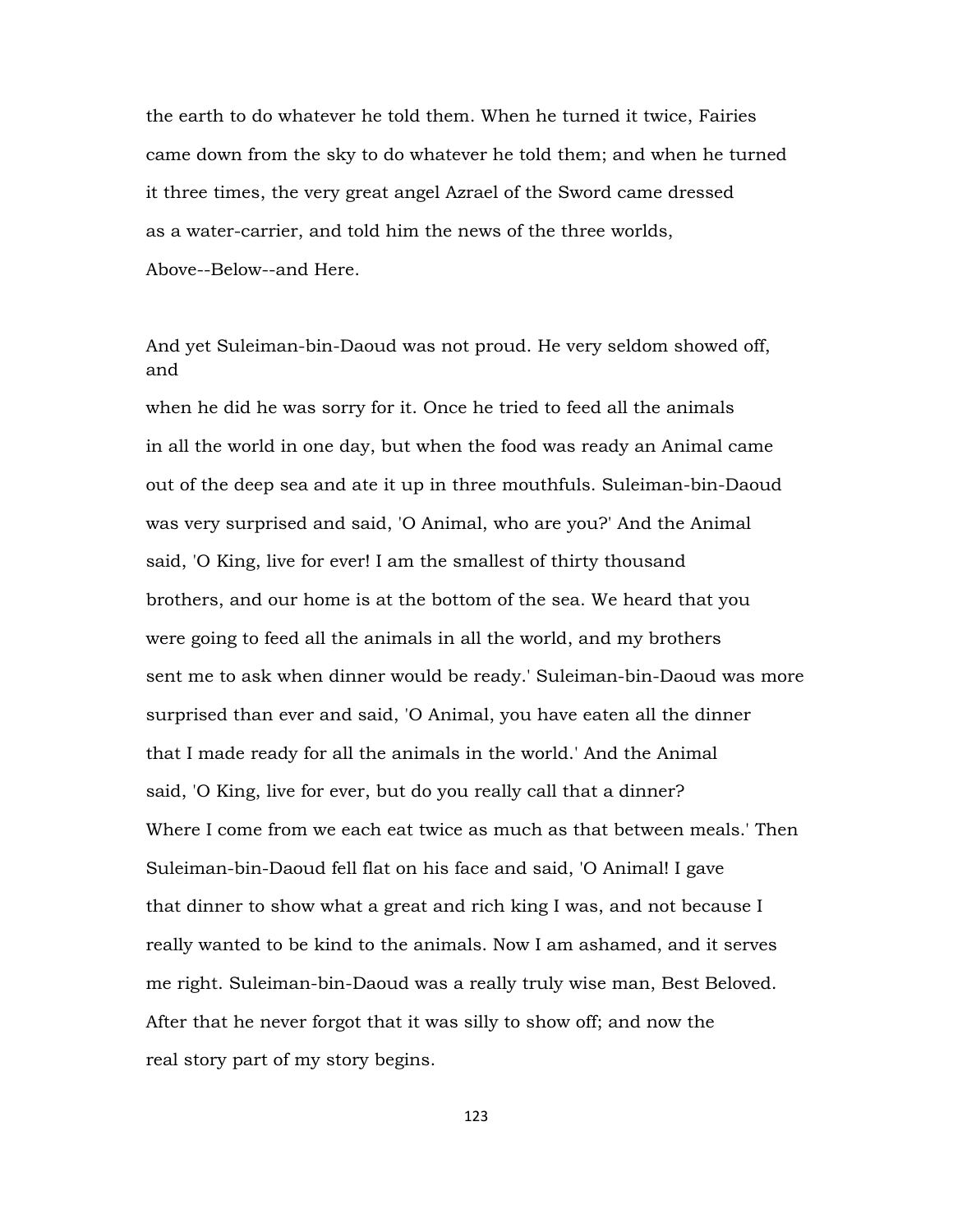He married ever so many wifes. He married nine hundred and ninety-nine wives, besides the Most Beautiful Balkis; and they all lived in a great golden palace in the middle of a lovely garden with fountains. He didn't really want nine-hundred and ninety-nine wives, but in those days everybody married ever so many wives, and of course the King had to marry ever so many more just to show that he was the King.

Some of the wives were nice, but some were simply horrid, and the horrid ones quarrelled with the nice ones and made them horrid too, and then they would all quarrel with Suleiman-bin-Daoud, and that was horrid for him. But Balkis the Most Beautiful never quarrelled with Suleiman-bin-Daoud. She loved him too much. She sat in her rooms in the Golden Palace, or walked in the Palace garden, and was truly sorry for him.

Of course if he had chosen to turn his ring on his finger and call up the Djinns and the Afrits they would have magicked all those nine hundred and ninety-nine quarrelsome wives into white mules of the desert or greyhounds or pomegranate seeds; but Suleiman-bin-Daoud thought that that would be showing off. So, when they quarrelled too much, he only walked by himself in one part of the beautiful Palace gardens and wished he had never been born.

One day, when they had quarrelled for three weeks--all nine hundred and ninety-nine wives together--Suleiman-bin-Daoud went out for peace

124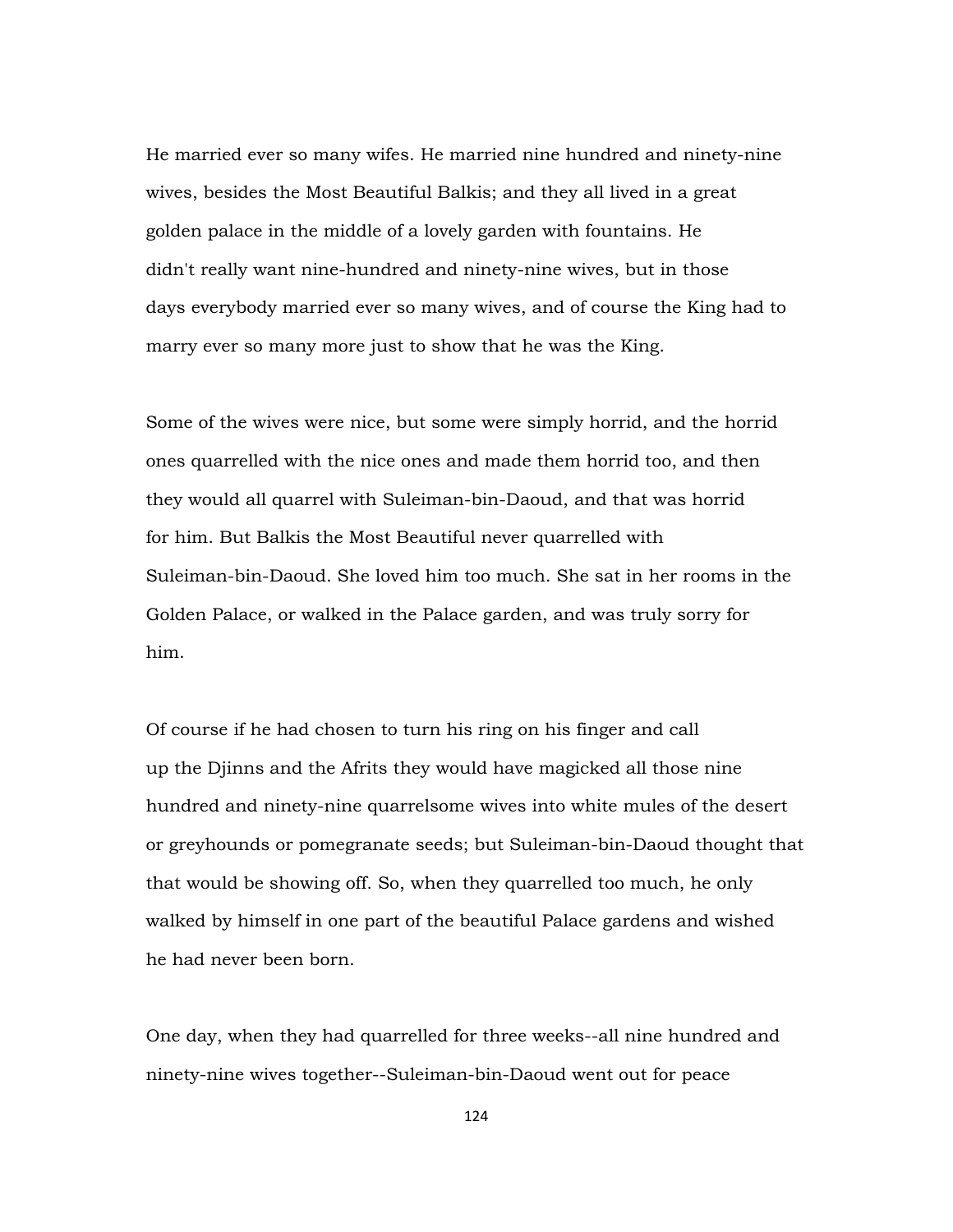and quiet as usual; and among the orange trees he met Balkis the Most Beautiful, very sorrowful because Suleiman-bin-Daoud was so worried. And she said to him, 'O my Lord and Light of my Eyes, turn the ring upon your finger and show these Queens of Egypt and Mesopotamia and Persia and China that you are the great and terrible King.' But Suleiman-bin-Daoud shook his head and said, 'O my Lady and Delight of my

Life, remember the Animal that came out of the sea and made me ashamed before all the animals in all the world because I showed off. Now, if I showed off before these Queens of Persia and Egypt and Abyssinia and China, merely because they worry me, I might be made even more ashamed than I have been.'

And Balkis the Most Beautiful said, 'O my Lord and Treasure of my Soul, what will you do?'

And Suleiman-bin-Daoud said, 'O my Lady and Content of my Heart, I shall continue to endure my fate at the hands of these nine hundred and ninety-nine Queens who vex me with their continual quarrelling.'

So he went on between the lilies and the loquats and the roses and the cannas and the heavy-scented ginger-plants that grew in the garden, till he came to the great camphor-tree that was called the Camphor Tree of Suleiman-bin-Daoud. But Balkis hid among the tall irises and the spotted bamboos and the red lillies behind the camphor-tree, so as to be near her own true love, Suleiman-bin-Daoud.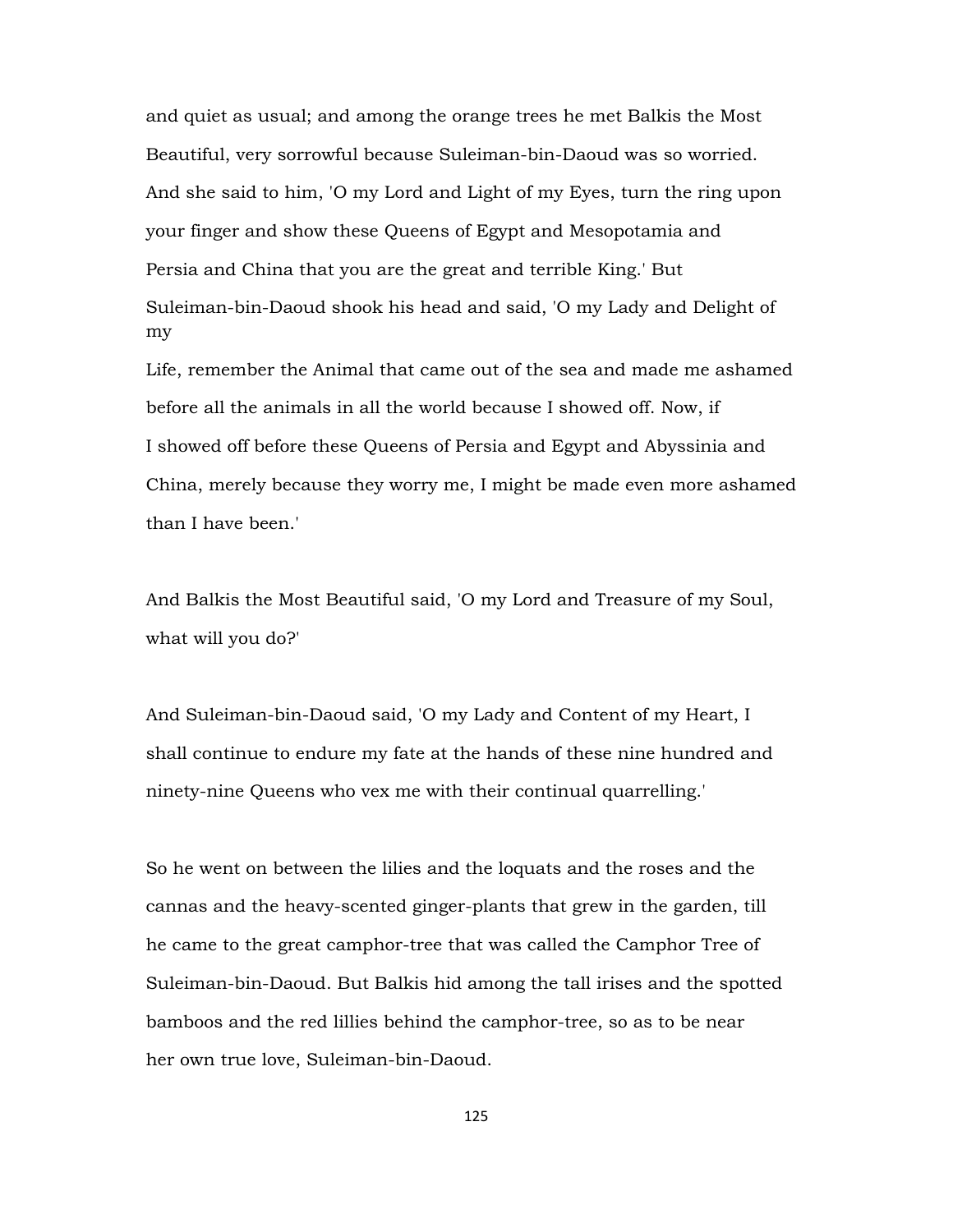Presently two Butterflies flew under the tree, quarrelling.

Suleiman-bin-Daoud heard one say to the other, 'I wonder at your presumption in talking like this to me. Don't you know that if I stamped with my foot all Suleiman-bin-Daoud's Palace and this garden here would immediately vanish in a clap of thunder.'

Then Suleiman-bin-Daoud forgot his nine hundred and ninety-nine bothersome wives, and laughed, till the camphor-tree shook, at the Butterfly's boast. And he held out his finger and said, 'Little man, come here.'

The Butterfly was dreadfully frightened, but he managed to fly up to the hand of Suleiman-bin-Daoud, and clung there, fanning himself. Suleiman-bin-Daoud bent his head and whispered very softly, 'Little man, you know that all your stamping wouldn't bend one blade of grass. What made you tell that awful fib to your wife?--for doubtless she is your wife.'

The Butterfly looked at Suleiman-bin-Daoud and saw the most wise King's eye twinkle like stars on a frosty night, and he picked up his courage with both wings, and he put his head on one side and said, 'O King, live for ever. She is my wife; and you know what wives are like.

Suleiman-bin-Daoud smiled in his beard and said, 'Yes, I know, little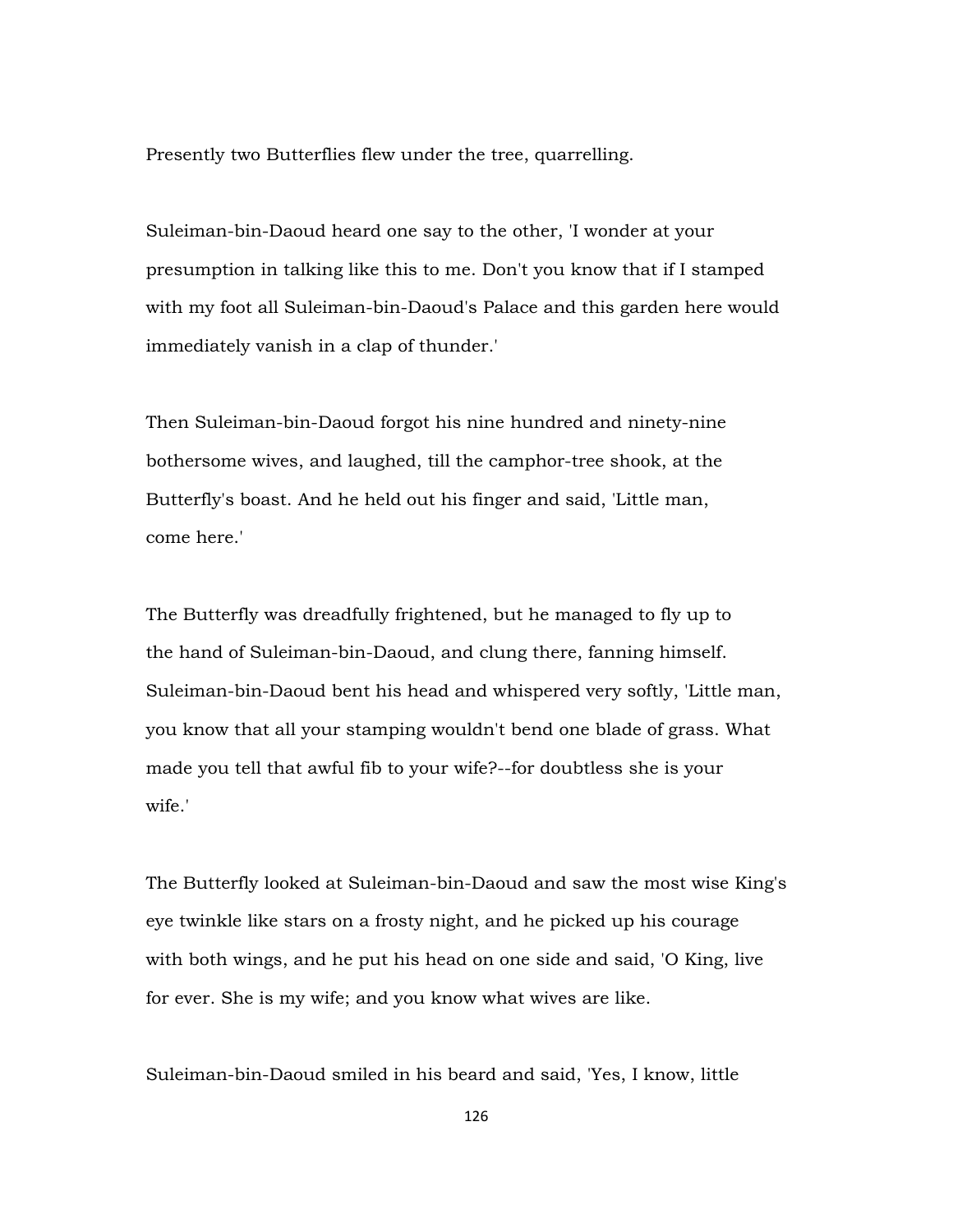brother.

'One must keep them in order somehow, said the Butterfly, and she has been quarrelling with me all the morning. I said that to quiet her.'

And Suleiman-bin-Daoud said, 'May it quiet her. Go back to your wife, little brother, and let me hear what you say.'

Back flew the Butterfly to his wife, who was all of a twitter behind a leaf, and she said, 'He heard you! Suleiman-bin-Daoud himself heard you!'

'Heard me!' said the Butterfly. 'Of course he did. I meant him to hear me.'

'And what did he say? Oh, what did he say?'

'Well,' said the Butterfly, fanning himself most importantly, 'between you and me, my dear--of course I don't blame him, because his Palace must have cost a great deal and the oranges are just ripening,--he asked me not to stamp, and I promised I wouldn't.'

'Gracious!' said his wife, and sat quite quiet; but Suleiman-bin-Daoud laughed till the tears ran down his face at the impudence of the bad little Butterfly.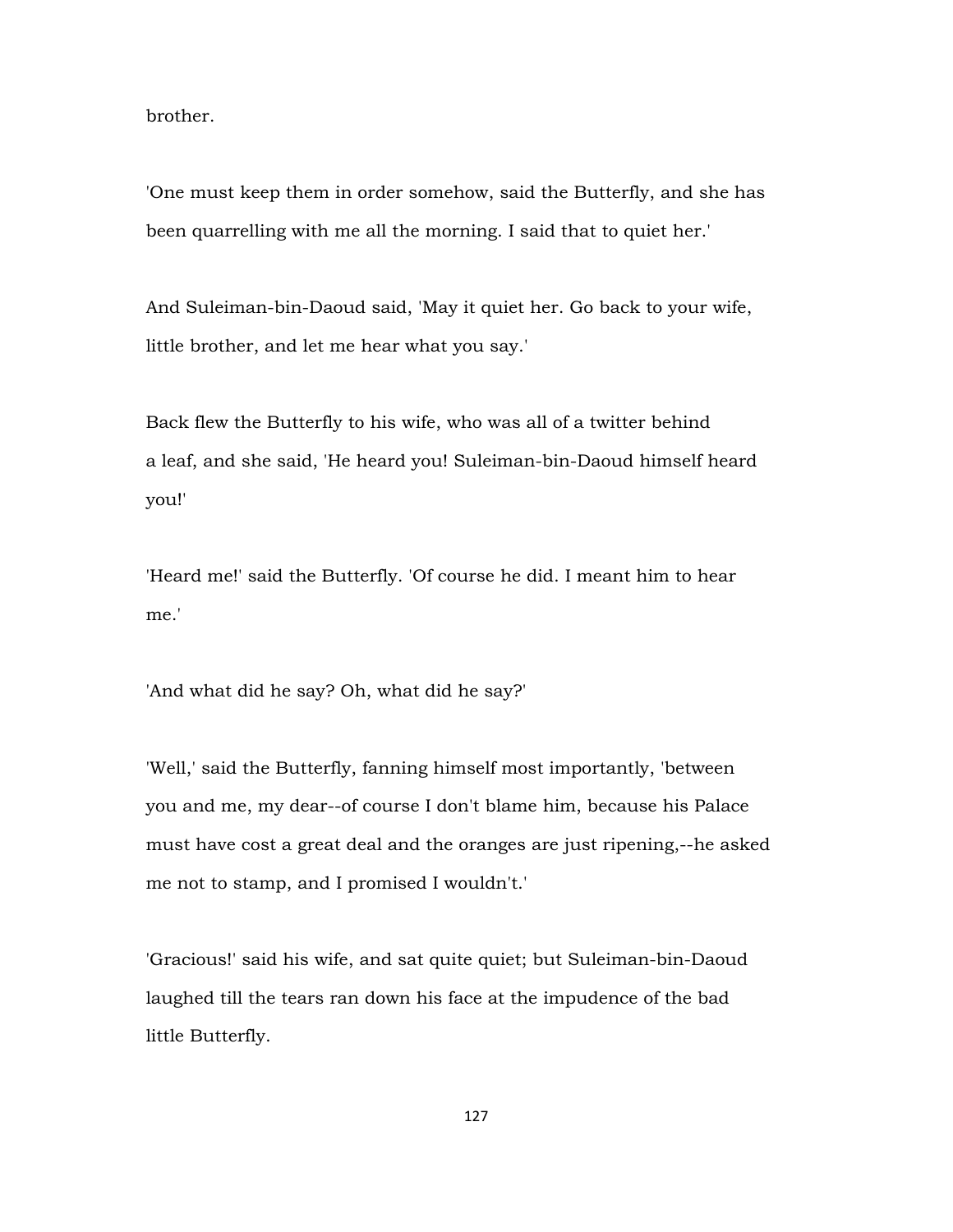Balkis the Most Beautiful stood up behind the tree among the red lilies and smiled to herself, for she had heard all this talk. She thought, 'If I am wise I can yet save my Lord from the persecutions of these quarrelsome Queens,' and she held out her finger and whispered softly to the Butterfly's Wife, 'Little woman, come here.' Up flew the Butterfly's Wife, very frightened, and clung to Balkis's white hand.

Balkis bent her beautiful head down and whispered, 'Little woman, do you believe what your husband has just said?'

The Butterfly's Wife looked at Balkis, and saw the most beautiful Queen's eyes shining like deep pools with starlight on them, and she picked up her courage with both wings and said, 'O Queen, be lovely for ever. You know what men-folk are like.'

And the Queen Balkis, the Wise Balkis of Sheba, put her hand to her lips to hide a smile and said, 'Little sister, I know.'

'They get angry,' said the Butterfly's Wife, fanning herself quickly, 'over nothing at all, but we must humour them, O Queen. They never mean half they say. If it pleases my husband to believe that I believe he can make Suleiman-bin-Daoud's Palace disappear by stamping his foot, I'm sure I don't care. He'll forget all about it to-morrow.'

'Little sister,' said Balkis, 'you are quite right; but next time he begins to boast, take him at his word. Ask him to stamp, and see what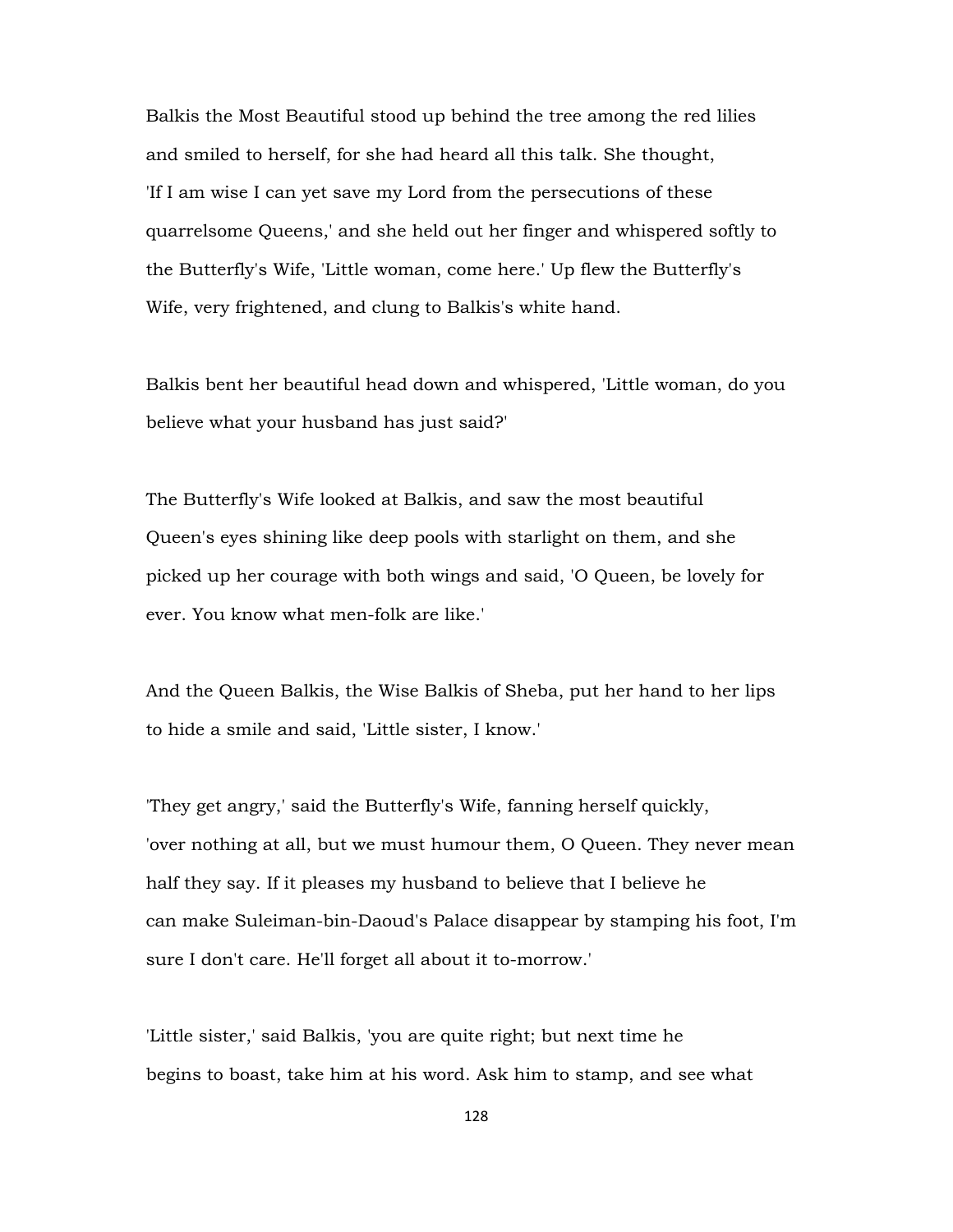will happen. We know what men-folk are like, don't we? He'll be very much ashamed.'

Away flew the Butterfly's Wife to her husband, and in five minutes they were quarrelling worse than ever.

'Remember!' said the Butterfly. 'Remember what I can do if I stamp my foot.'

'I don't believe you one little bit,' said the Butterfly's Wife. 'I should very much like to see it done. Suppose you stamp now.'

'I promised Suleiman-bin-Daoud that I wouldn't,' said the Butterfly, 'and I don't want to break my promise.'

'It wouldn't matter if you did,' said his wife. 'You couldn't bend a blade of grass with your stamping. I dare you to do it,' she said. Stamp! Stamp! Stamp!'

Suleiman-bin-Daoud, sitting under the camphor-tree, heard every word of this, and he laughed as he had never laughed in his life before. He forgot all about his Queens; he forgot all about the Animal that came out of the sea; he forgot about showing off. He just laughed with joy, and Balkis, on the other side of the tree, smiled because her own true love was so joyful.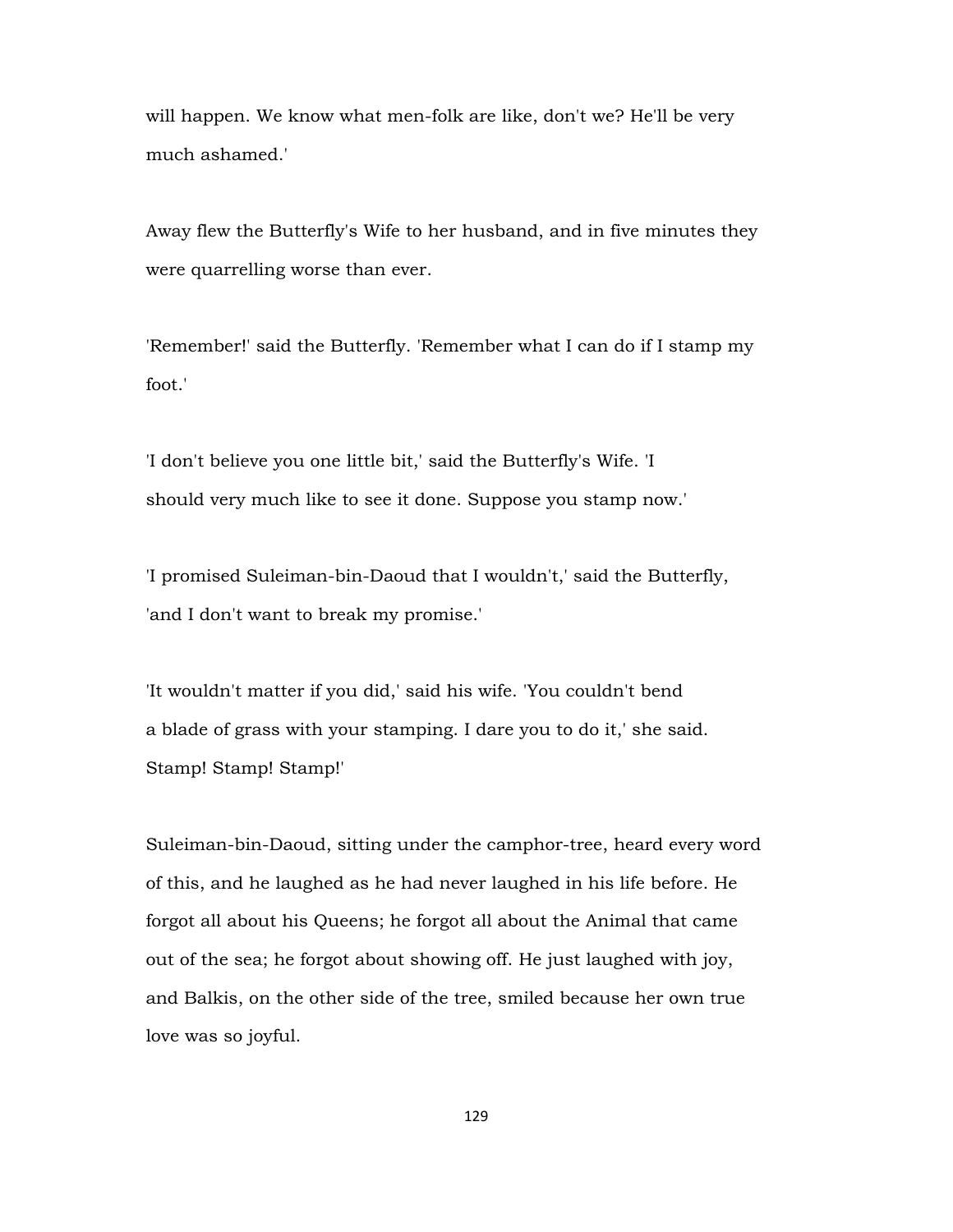Presently the Butterfly, very hot and puffy, came whirling back under the shadow of the camphor-tree and said to Suleiman, 'She wants me to stamp! She wants to see what will happen, O Suleiman-bin-Daoud! You know

I can't do it, and now she'll never believe a word I say. She'll laugh at me to the end of my days!'

'No, little brother,' said Suleiman-bin-Daoud, 'she will never laugh at you again,' and he turned the ring on his finger--just for the little Butterfly's sake, not for the sake of showing off,--and, lo and behold, four huge Djinns came out of the earth!

'Slaves,' said Suleiman-bin-Daoud, 'when this gentleman on my finger' (that was where the impudent Butterfly was sitting) 'stamps his left front forefoot you will make my Palace and these gardens disappear in a clap of thunder. When he stamps again you will bring them back carefully.'

'Now, little brother,' he said, 'go back to your wife and stamp all you've a mind to.'

Away flew the Butterfly to his wife, who was crying, 'I dare you to do it! I dare you to do it! Stamp! Stamp now! Stamp!' Balkis saw the four vast Djinns stoop down to the four corners of the gardens with the Palace in the middle, and she clapped her hands softly and said, 'At last Suleiman-bin-Daoud will do for the sake of a Butterfly what he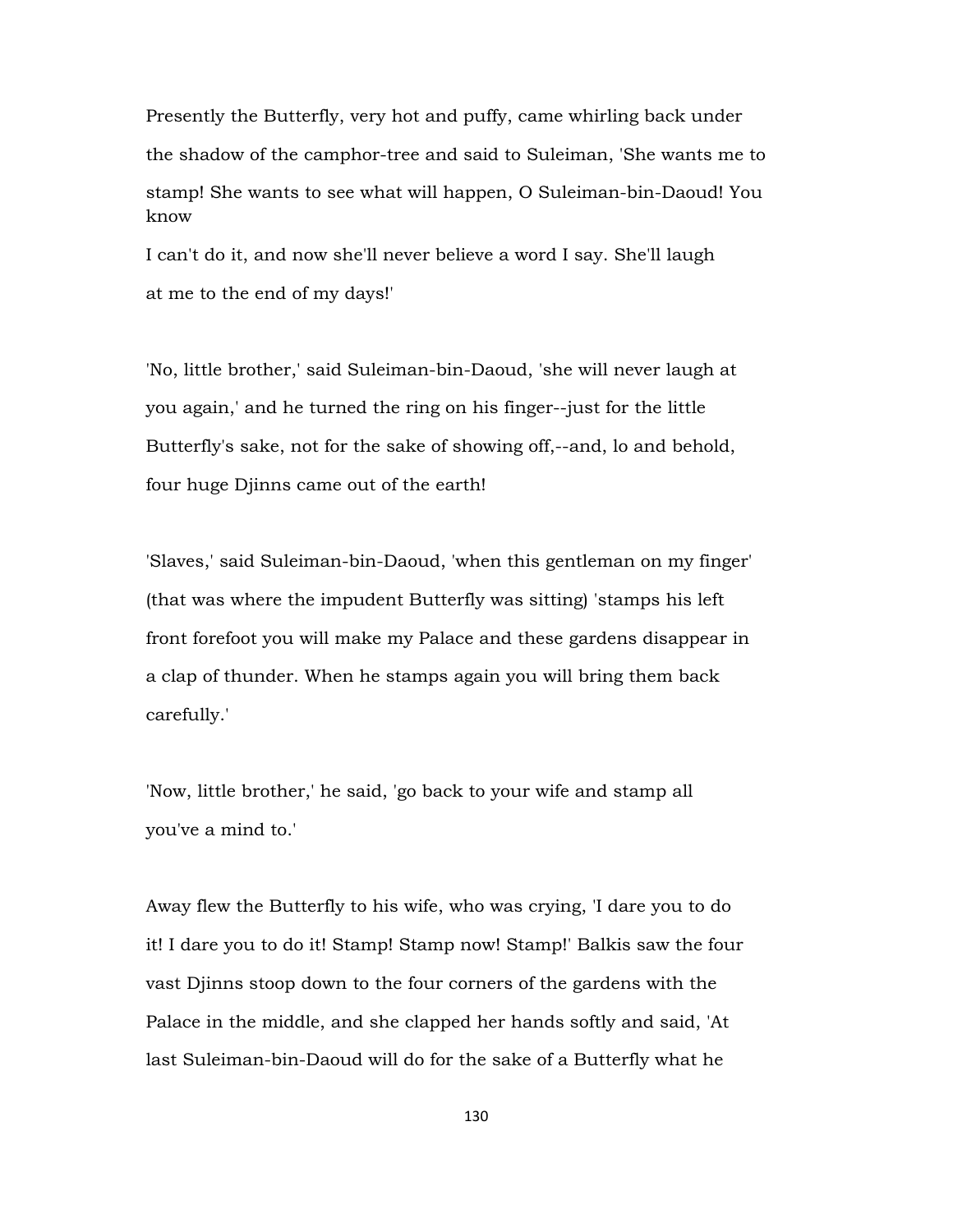ought to have done long ago for his own sake, and the quarrelsome Queens will be frightened!'

The the butterfly stamped. The Djinns jerked the Palace and the gardens a thousand miles into the air: there was a most awful thunder-clap, and everything grew inky-black. The Butterfly's Wife fluttered about in the dark, crying, 'Oh, I'll be good! I'm so sorry I spoke. Only bring the gardens back, my dear darling husband, and I'll never contradict again.'

The Butterfly was nearly as frightened as his wife, and Suleiman-bin-Daoud laughed so much that it was several minutes before he found breath enough to whisper to the Butterfly, 'Stamp again, little brother. Give me back my Palace, most great magician.'

'Yes, give him back his Palace,' said the Butterfly's Wife, still flying about in the dark like a moth. 'Give him back his Palace, and don't let's have any more horrid.magic.'

'Well, my dear,' said the Butterfly as bravely as he could, 'you see what your nagging has led to. Of course it doesn't make any difference to me--I'm used to this kind of thing--but as a favour to you and to Suleiman-bin-Daoud I don't mind putting things right.'

So he stamped once more, and that instant the Djinns let down the Palace and the gardens, without even a bump. The sun shone on the dark-green orange leaves; the fountains played among the pink Egyptian lilies; the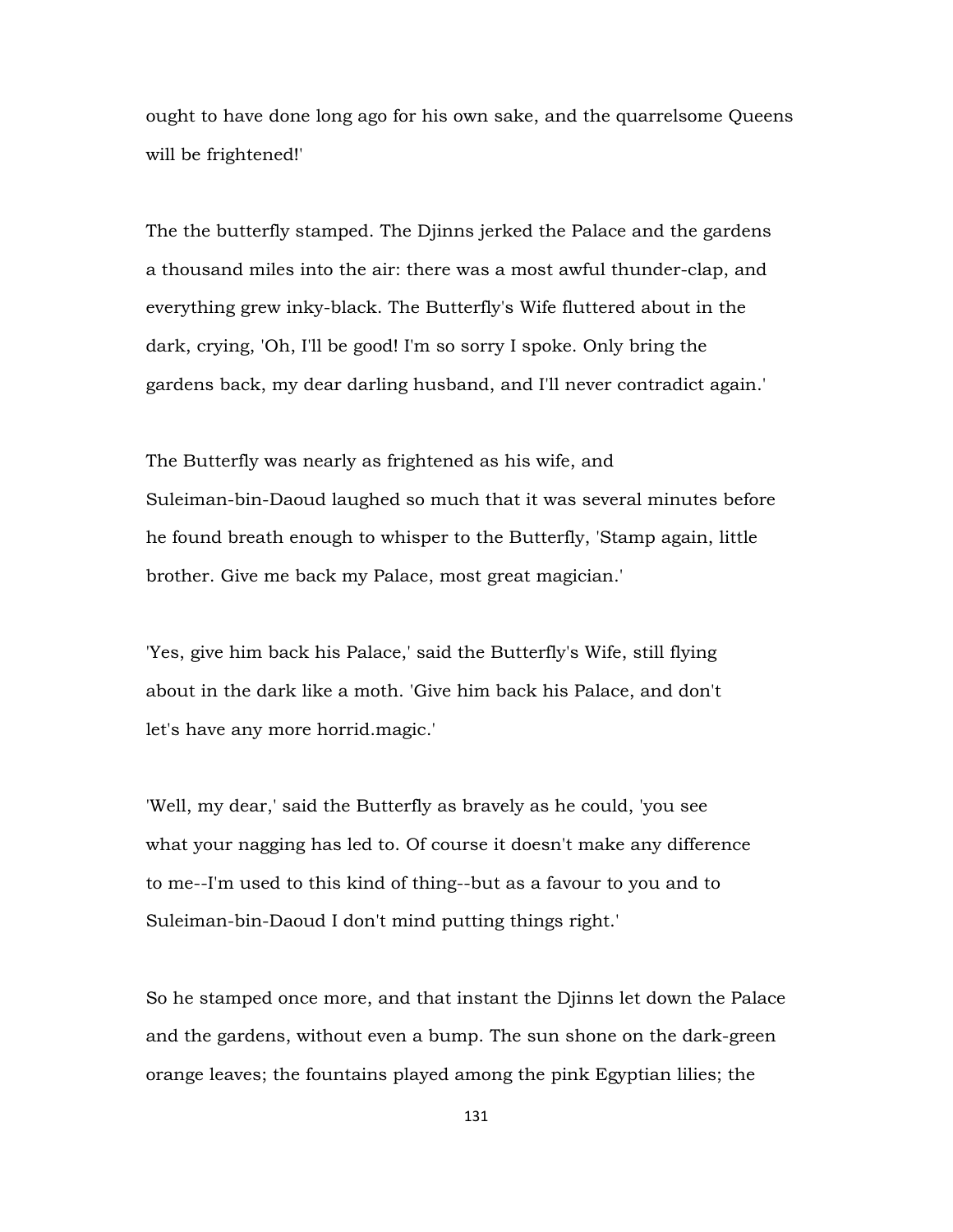birds went on singing, and the Butterfly's Wife lay on her side under the camphor-tree waggling her wings and panting, 'Oh, I'll be good! I'll be good!'

Suleiman-bin-Daolld could hardly speak for laughing. He leaned back all weak and hiccoughy, and shook his finger at the Butterfly and said, 'O great wizard, what is the sense of returning to me my Palace if at the same time you slay me with mirth!'

Then came a terrible noise, for all the nine hundred and ninety-nine Queens ran out of the Palace shrieking and shouting and calling for their babies. They hurried down the great marble steps below the fountain, one hundred abreast, and the Most Wise Balkis went statelily forward to meet them and said, 'What is your trouble, O Queens?'

They stood on the marble steps one hundred abreast and shouted, 'What is our trouble? We were living peacefully in our golden palace, as is our custom, when upon a sudden the Palace disappeared, and we were left sitting in a thick and noisome darkness; and it thundered, and Djinns and Afrits moved about in the darkness! That is our trouble, O Head Queen, and we are most extremely troubled on account of that trouble, for it was a troublesome trouble, unlike any trouble we have known.'

Then Balkis the Most Beautiful Queen--Suleiman-bin-Daoud's Very Best Beloved--Queen that was of Sheba and Sable and the Rivers of the Gold of the South--from the Desert of Zinn to the Towers of Zimbabwe--Balkis,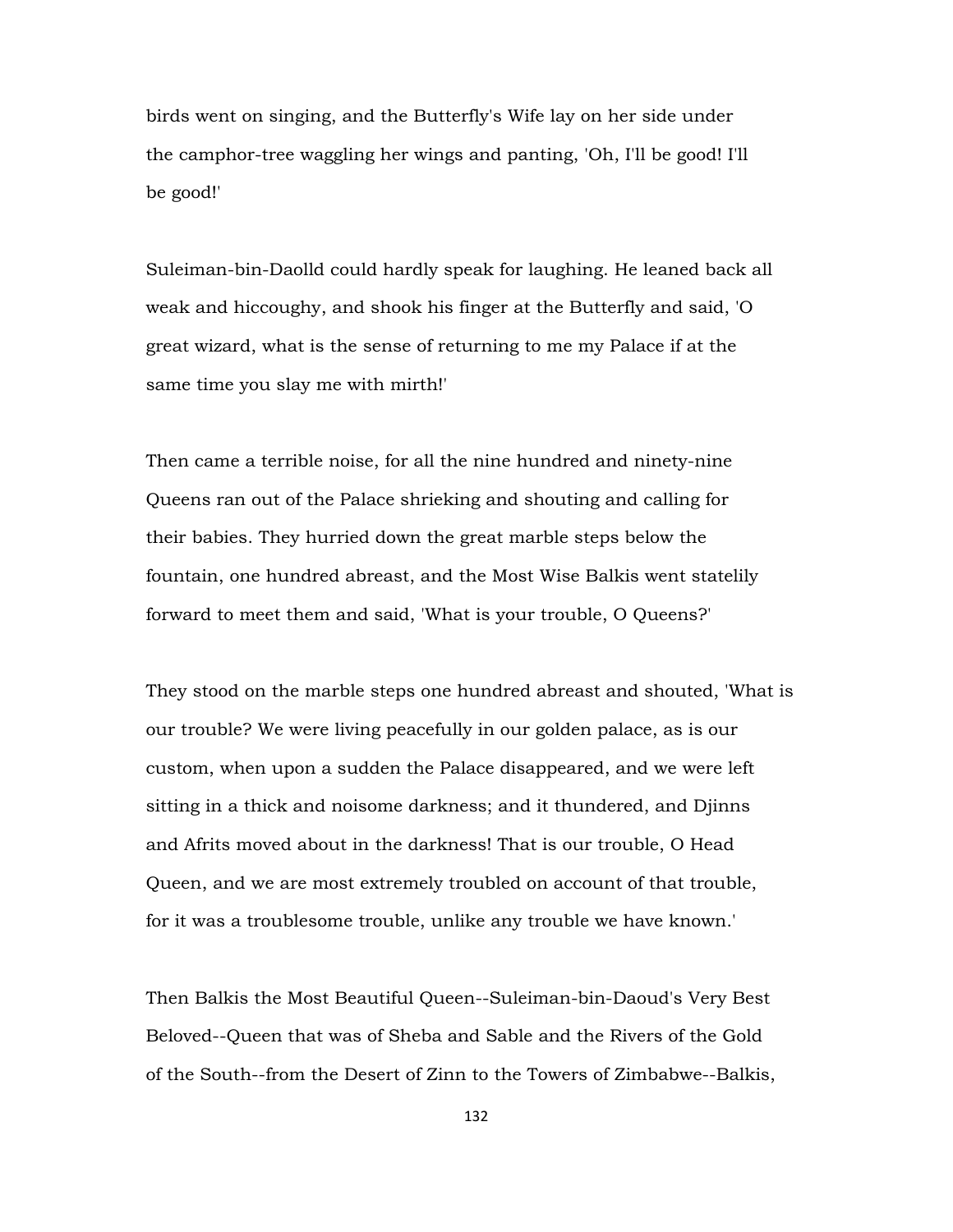almost as wise as the Most Wise Suleiman-bin-Daoud himself, said, 'It is nothing, O Queens! A Butterfly has made complaint against his wife because she quarrelled with him, and it has pleased our Lord Suleiman-bin-Daoud to teach her a lesson in low-speaking and humbleness, for that is counted a virtue among the wives of the butterflies.'

Then up and spoke an Egyptian Queen--the daughter of a Pharoah--and she said, 'Our Palace cannot be plucked up by the roots like a leek for the sake of a little insect. No! Suleiman-bin-Daoud must be dead, and what we heard and saw was the earth thundering and darkening at the news.'

Then Balkis beckoned that bold Queen without looking at her, and said to her and to the others, 'Come and see.'

They came down the marble steps, one hundred abreast, and beneath his camphor-tree, still weak with laughing, they saw the Most Wise King Suleiman-bin-Daoud rocking back and forth with a Butterfly on either hand, and they heard him say, 'O wife of my brother in the air, remember after this, to please your husband in all things, lest he be provoked to stamp his foot yet again; for he has said that he is used to this magic, and he is most eminently a great magician--one who steals away the very Palace of Suleirnan-bin-Daoud himself. Go in peace, little folk!' And he kissed them on the wings, and they flew away.

Then all the Queens except Balkis--the Most Beautiful and Splendid Balkis, who stood apart smiling--fell flat on their faces, for they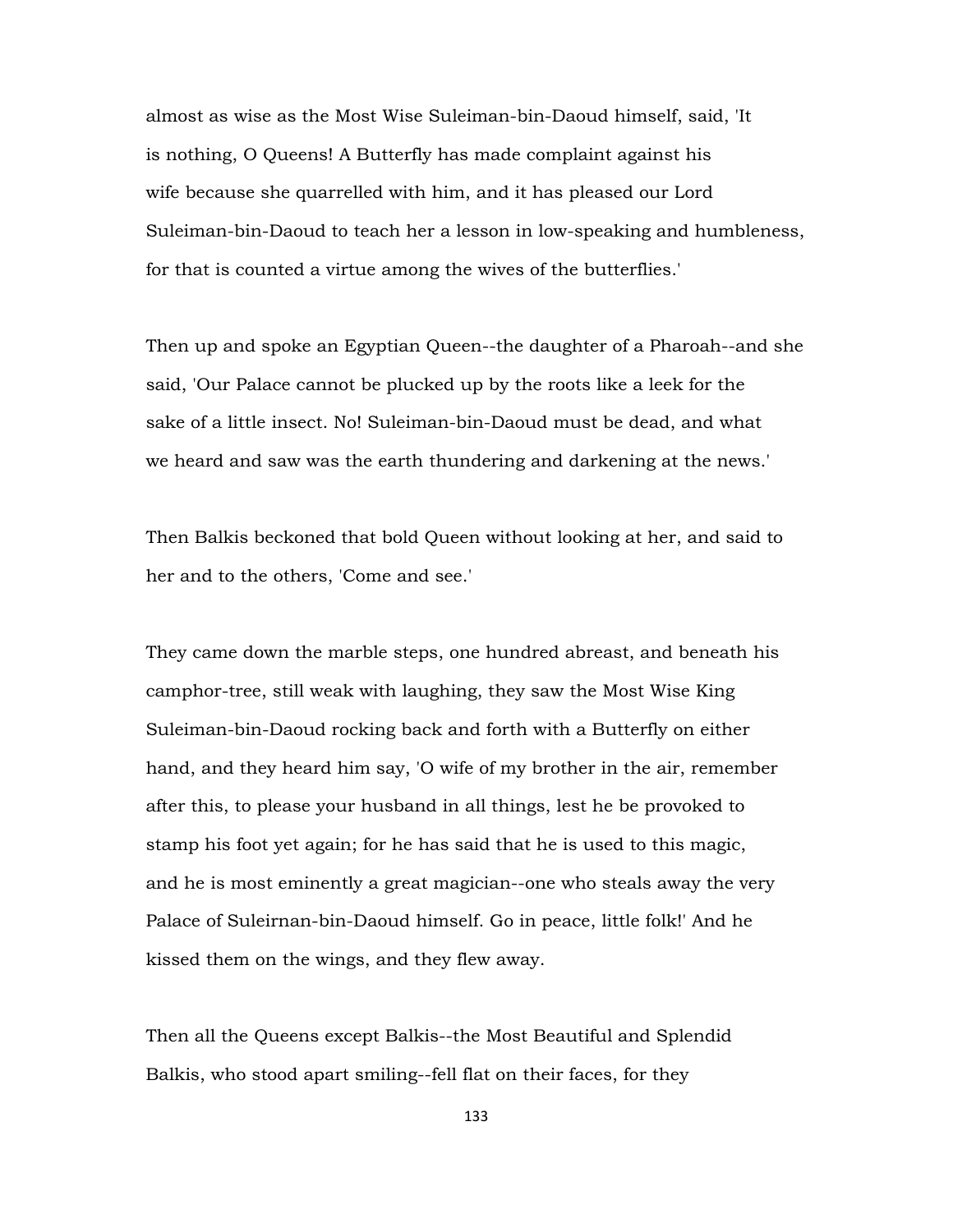said, 'If these things are done when a Butterfly is displeased with his wife, what shall be done to us who have vexed our King with our loud-speaking and open quarrelling through many days?'

Then they put their veils over their heads, and they put their hands over their mouths, and they tiptoed back to the Palace most mousy-quiet.

Then Balkis--The Most Beautiful and Excellent Balkis--went forward through the red lilies into the shade of the camphor-tree and laid her hand upon Suleiman-bin-Daoud's shoulder and said, 'O my Lord and Treasure of my Soul, rejoice, for we have taught the Queens of Egypt and Ethiopia and Abyssinia and Persia and India and China with a great and a memorable teaching.'

And Suleiman-bin-Daoud, still looking after the Butterflies where they played in the sunlight, said, 'O my Lady and Jewel of my Felicity, when did this happen? For I have been jesting with a Butterfly ever since I came into the garden.' And he told Balkis what he had done.

Balkis--The tender and Most Lovely Balkis--said, 'O my Lord and Regent of my Existence, I hid behind the camphor-tree and saw it all. It was I who told the Butterfly's Wife to ask the Butterfly to stamp, because I hoped that for the sake of the jest my Lord would make some great magic and that the Queens would see it and be frightened.' And she told him what the Queens had said and seen and thought.

134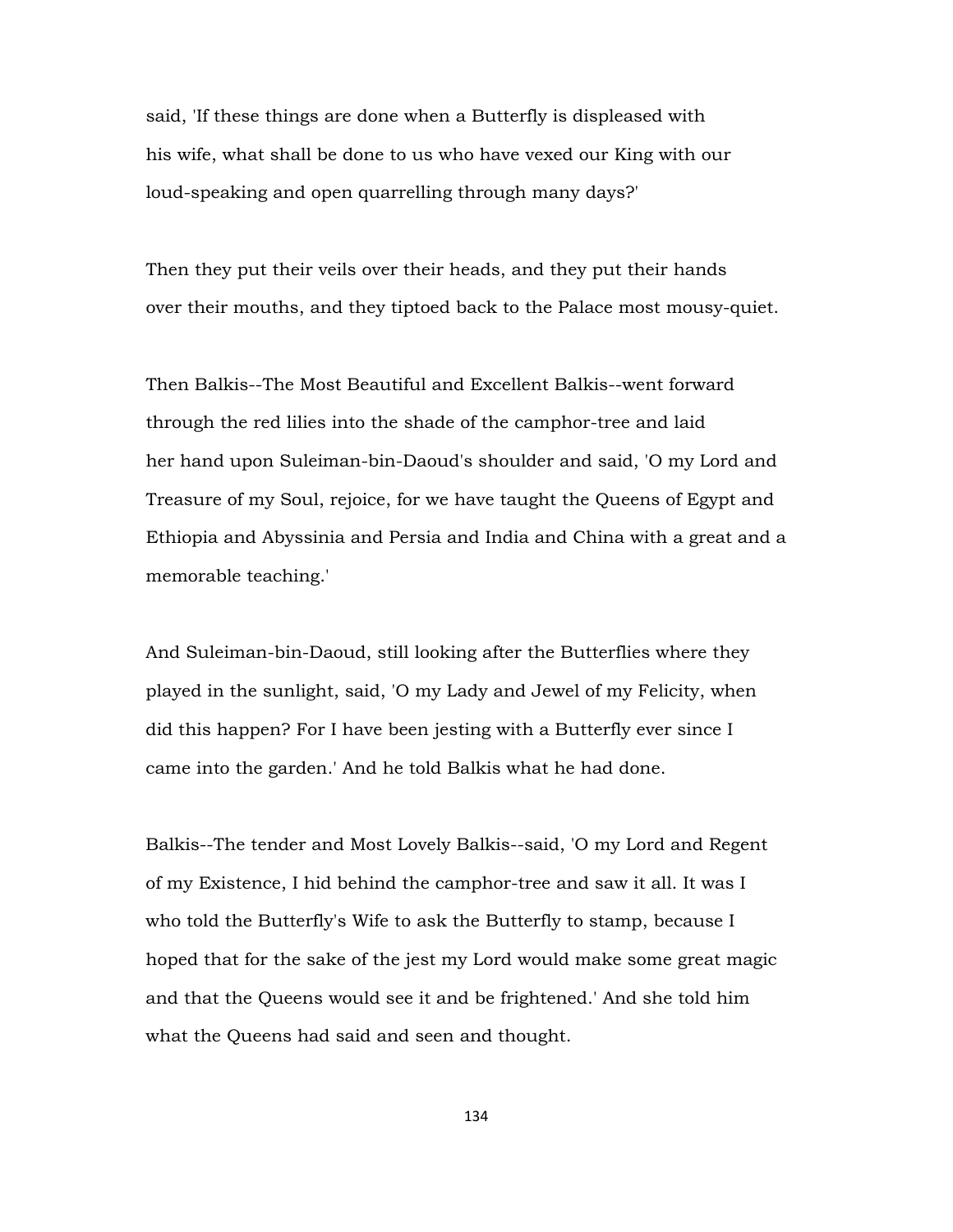Then Suleiman-bin-Daoud rose up from his seat under the camphor-tree, and stretched his arms and rejoiced and said, 'O my Lady and Sweetener of my Days, know that if I had made a magic against my Queens for the sake of pride or anger, as I made that feast for all the animals, I should certainly have been put to shame. But by means of your wisdom I made the magic for the sake of a jest and for the sake of a little Butterfly, and--behold--it has also delivered me from the vexations of my vexatious wives! Tell me, therefore, O my Lady and Heart of my Heart, how did you come to be so wise?' And Balkis the Queen, beautiful and tall, looked up into Suleiman-bin-Daoud's eyes and put her head a little on one side, just like the Butterfly, and said, 'First, O my Lord, because I loved you; and secondly, O my Lord, because I know what women-folk are.'

Then they went up to the Palace and lived happily ever afterwards.

But wasn't it clever of Balkis?

 THERE was never a Queen like Balkis, From here to the wide world's end; But Balkis tailed to a butterfly As you would talk to a friend.

 There was never a King like Solomon, Not since the world began;